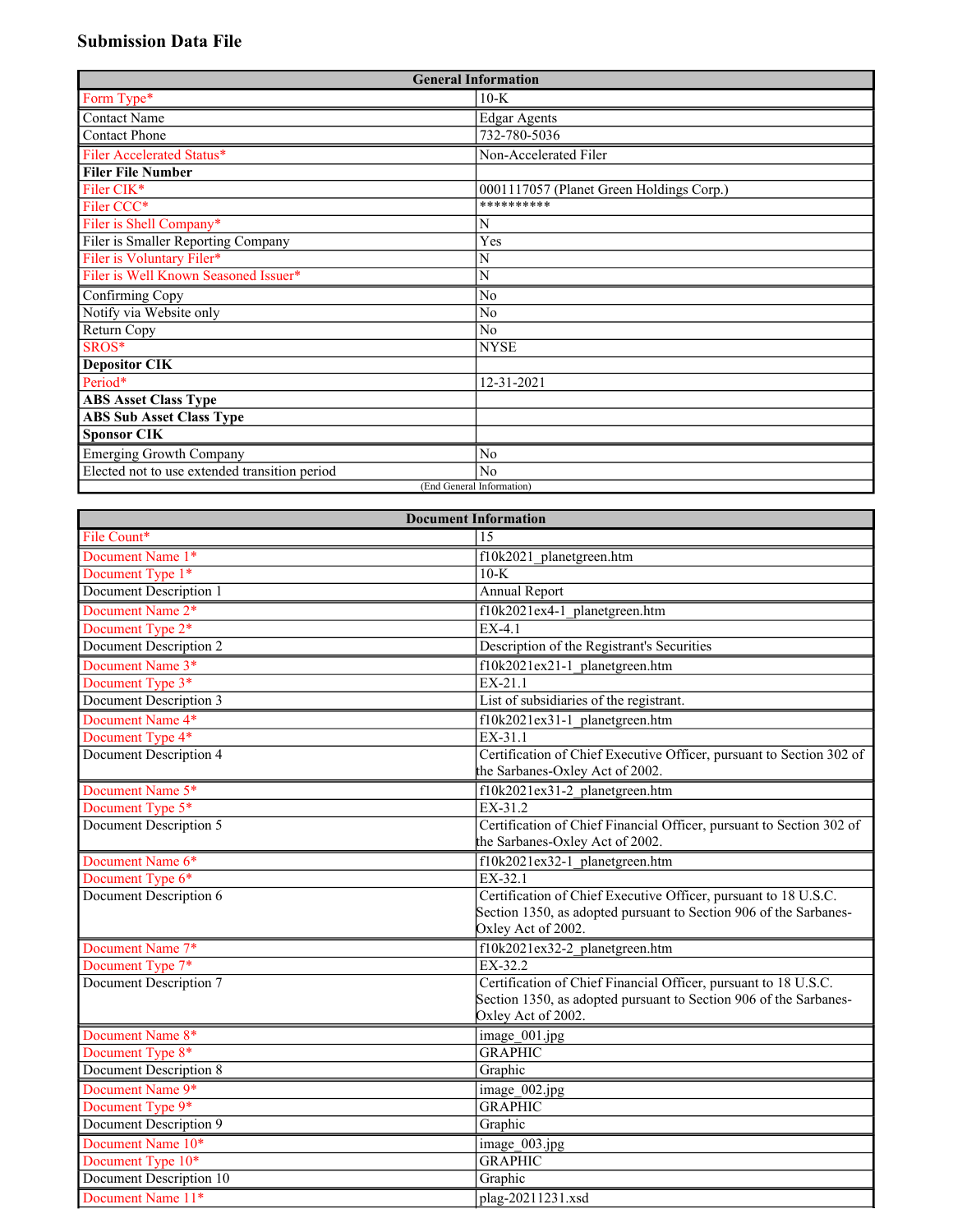| Document Type 11*             | $EX-101$ .SCH                 |
|-------------------------------|-------------------------------|
| Document Description 11       | XBRL Schema File              |
| Document Name 12*             | plag-20211231 cal.xml         |
| Document Type 12*             | $EX-101.CAL$                  |
| Document Description 12       | <b>XBRL</b> Calculation File  |
| Document Name 13*             | plag-20211231 def.xml         |
| Document Type 13*             | $EX-101.DEF$                  |
| Document Description 13       | <b>XBRL Definition File</b>   |
| Document Name 14*             | $plag-20211231$ lab.xml       |
| Document Type 14*             | $EX-101.LAB$                  |
| Document Description 14       | <b>XBRL Label File</b>        |
| Document Name 15 <sup>*</sup> | $plag-20211231$ pre.xml       |
| Document Type 15*             | <b>EX-101.PRE</b>             |
| Document Description 15       | <b>XBRL</b> Presentation File |
|                               | (End Document Information)    |

| <b>Notifications</b>    |                         |  |
|-------------------------|-------------------------|--|
| Notify via Website only | No                      |  |
| E-mail 1                | filings@edgaragents.com |  |
| (End Notifications)     |                         |  |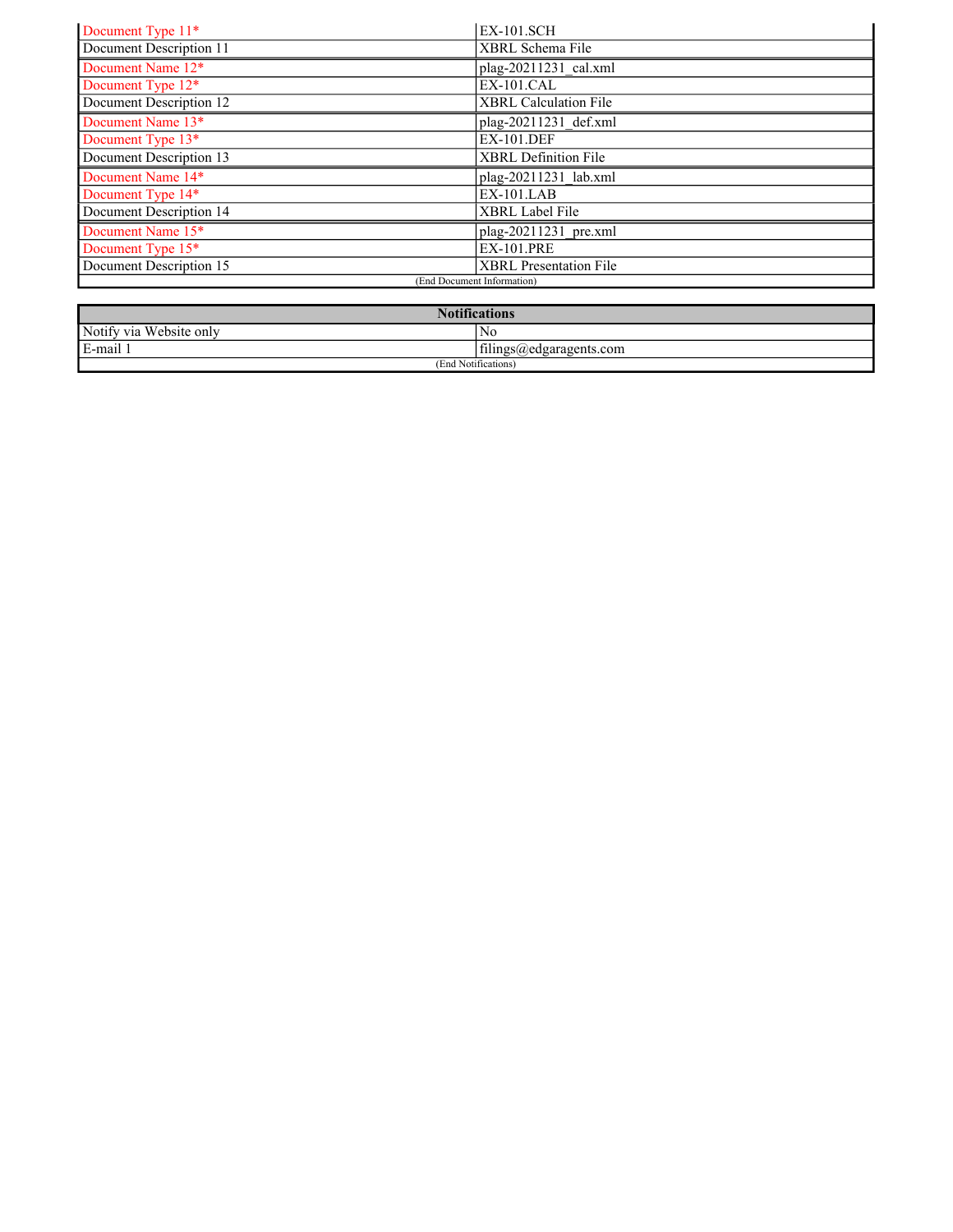| f10k2021<br>planetgreen.htm | <b>Type: 10-K</b><br>-orm                  | Page                |
|-----------------------------|--------------------------------------------|---------------------|
| Edgar Agents LLC            | GREEN HOLDINGS CORP.<br><b>LANET</b><br>ום | 03/31/2022 07:40 AM |

#### **UNITED STATES SECURITIES AND EXCHANGE COMMISSION Washington, D.C. 20549**

#### **FORM 10-K**

☒ ANNUAL REPORT PURSUANT TO SECTION 13 OR 15(d) OF THE SECURITIES EXCHANGE ACT OF 1934

For the fiscal year ended: **December 31, 2021**

☐ TRANSITION REPORT PURSUANT TO SECTION 13 or 15(d) OF THE SECURITIES EXCHANGE ACT OF 1934

For the transition period from to

Commission File Number: **001-34449**

#### **PLANET GREEN HOLDINGS CORP.**

*(Exact name of registrant as specified in its charter)*

*(State or other jurisdiction of (I.R.S. Employer incorporation or organization) Identification Number)* 

**Nevada 87-0430320** 

**36-10 Union St. 2nd Floor Flushing, NY 11345** 

*(Address of principal executive office and zip code)* 

**(718) 799-0380**

*(Registrant's telephone number, including area code)* 

Securities registered pursuant to Section 12(b) of the Act:

| Title of each class                       | <b>Trading Symbol(s)</b>  | Name of each exchange on which registered |
|-------------------------------------------|---------------------------|-------------------------------------------|
| Common Stock, par value \$0.001 per share | $\mathbf{p}_{\text{LAC}}$ | <b>NV</b><br>SE<br>American               |

Securities registered pursuant to Section 12(g) of the Act: **None**

Indicate by check mark if the registrant is a well-known seasoned issuer, as defined in Rule 405 of the Securities Act. Yes  $\Box$  No  $\boxtimes$ 

Indicate by check mark if the registrant is not required to file reports pursuant to Section 13 or Section 15(d) of the Act. Yes  $\Box$  No  $\boxtimes$ 

Indicate by check mark whether the registrant (1) has filed all reports required to be filed by Section 13 or 15(d) of the Securities Exchange Act of 1934 during the preceding 12 months (or for such shorter period that the issuer was required to file such reports), and (2) has been subject to such filing requirements for the past 90 days. Yes  $\boxtimes$  No  $\Box$ 

Indicate by check mark whether the registrant has submitted electronically every Interactive Data File required to be submitted pursuant to Rule 405 of Regulation S-T (§ 232.405 of this chapter) during the preceding 12 months (or for such shorter period that the registrant was required to submit such files). Yes ⊠ No □

Indicate by check mark whether the registrant is a large accelerated filer, an accelerated filer, a non-accelerated filer, a smaller reporting company, or an emerging growth company. See definitions of "large accelerated filer," "accelerated filer," "smaller reporting company," and "emerging growth company" in Rule 12b-2 of the Exchange Act.

| Large accelerated filer |   | Accelerated filer         |   |
|-------------------------|---|---------------------------|---|
| Non-accelerated filer   | ⋉ | Smaller reporting company | 冈 |
|                         |   | Emerging growth company   |   |

If an emerging growth company, indicate by check mark if the registrant has elected not to use the extended transition period for complying with any new or revised financial accounting standards provided pursuant to Section 13(a) of the Exchange Act.  $\Box$ 

Indicate by check mark whether the registrant has filed a report on and attestation to its management's assessment of the effectiveness of its internal control over financial reporting under Section 404(b) of the Sarbanes-Oxley Act (15 U.S.C.7262(b)) by the registered public accounting firm that prepared or issued its audit report. □

Indicate by check mark whether the registrant is a shell company (as defined in Rule 12b-2 of the Exchange Act). Yes  $\Box$  No  $\boxtimes$ 

The number of shares and aggregate market value of common stock held by non-affiliates as of the last business day of the registrant's most recently completed second fiscal quarter were 24,009,930 and 40,576,781.7 respectively.

There were 42,581,930 shares of common stock outstanding as of March 29, 2022.

Documents Incorporated by Reference: None.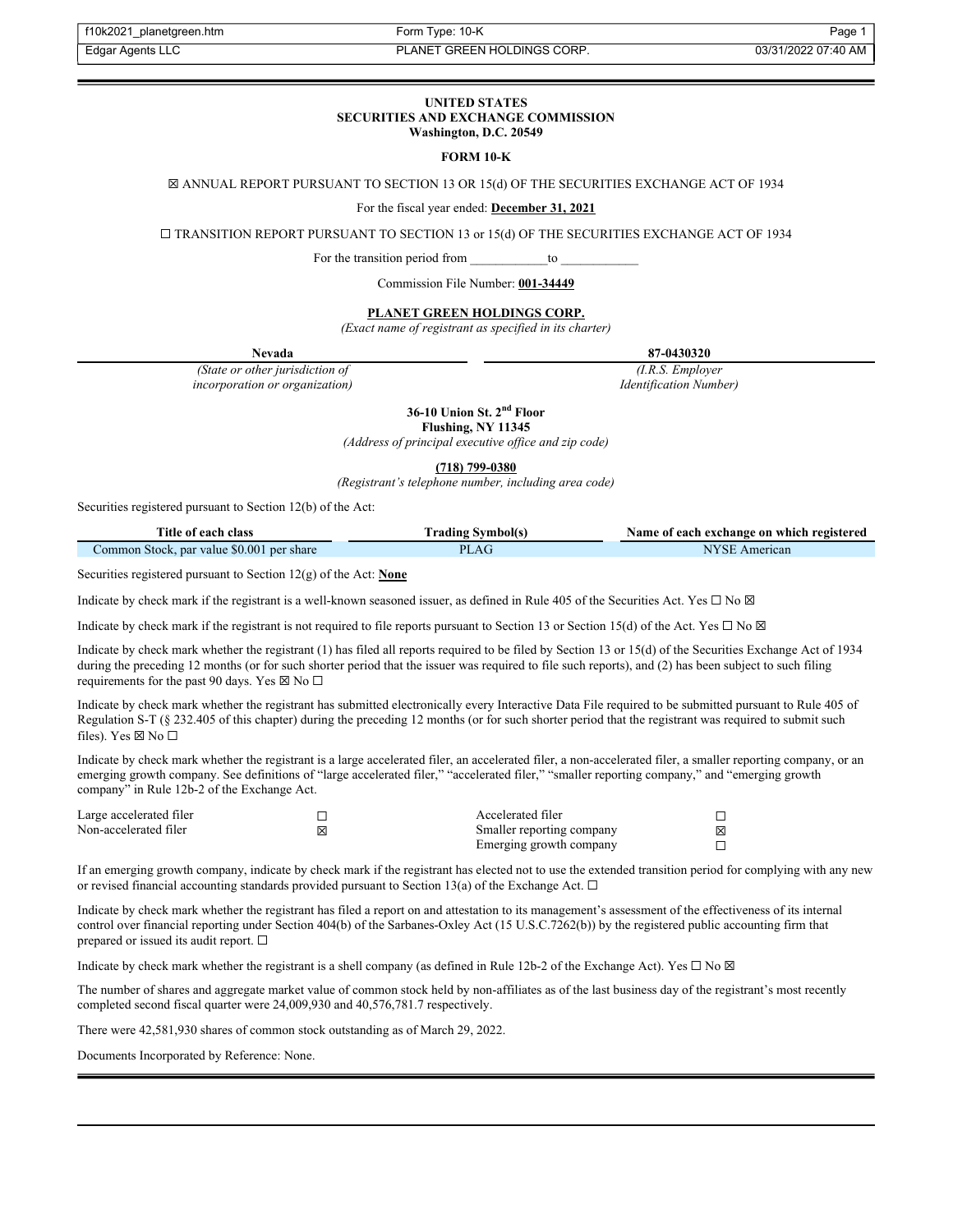| f10k2021 planetgreen.htm | Form Type: 10-K             | Page 2              |
|--------------------------|-----------------------------|---------------------|
| Edgar Agents LLC         | PLANET GREEN HOLDINGS CORP. | 03/31/2022 07:40 AM |

## **TABLE OF CONTENT**

|                 | <b>PART I</b>                                                                 |                |
|-----------------|-------------------------------------------------------------------------------|----------------|
| ITEM 1.         | <b>BUSINESS</b>                                                               | $\overline{2}$ |
| ITEM 1A.        | <b>RISK FACTORS</b>                                                           | 10             |
| ITEM 1B.        | <b>UNRESOLVED STAFF COMMENTS</b>                                              | 10             |
| ITEM 2.         | <b>PROPERTIES</b>                                                             | 10             |
| ITEM 3.         | <b>LEGAL PROCEEDINGS</b>                                                      | 10             |
| ITEM 4.         | <b>MINE SAFETY DISCLOSURES</b>                                                | 10             |
|                 | <b>PART II</b>                                                                | 11             |
| ITEM 5.         | MARKET FOR REGISTRANT'S COMMON EOUITY, RELATED STOCKHOLDER MATTERS AND ISSUER |                |
|                 | <b>PURCHASES OF EOUITY SECURITIES</b>                                         | 11             |
| ITEM 6.         | <b>TRESERVEDI</b>                                                             | 12             |
| ITEM 7.         | MANAGEMENT'S DISCUSSION AND ANALYSIS OF FINANCIAL CONDITION AND RESULTS OF    |                |
|                 | <b>OPERATIONS</b>                                                             | 12             |
| ITEM 7A.        | <b>QUANTITATIVE AND QUALITATIVE DISCLOSURES ABOUT MARKET RISK</b>             | 15             |
| ITEM 8.         | FINANCIAL STATEMENTS AND SUPPLEMENTARY DATA                                   | 15             |
| ITEM 9.         | CHANGES IN AND DISAGREEMENTS WITH ACCOUNTANTS ON ACCOUNTING AND FINANCIAL     |                |
|                 | <b>DISCLOSURE</b>                                                             | 15             |
| <b>ITEM 9A</b>  | <b>CONTROLS AND PROCEDURES.</b>                                               | 16             |
| ITEM 9B.        | <b>OTHER INFORMATION</b>                                                      | 16             |
| ITEM 9C.        | DISCLOSURE REGARDING FOREIGN JURISDICTIONS THAT PREVENT INSPECTIONS.          | 16             |
|                 | <b>PART III</b>                                                               | 17             |
| <b>ITEM 10.</b> | DIRECTORS, EXECUTIVE OFFICERS AND CORPORATE GOVERNANCE                        | 17             |
| <b>ITEM 11.</b> | <b>EXECUTIVE COMPENSATION</b>                                                 | 20             |
| <b>ITEM 12.</b> | SECURITY OWNERSHIP OF CERTAIN BENEFICIAL OWNERS AND MANAGEMENT AND RELATED    |                |
|                 | <b>STOCKHOLDER MATTERS</b>                                                    | 21             |
| ITEM 13.        | CERTAIN RELATIONSHIPS AND RELATED TRANSACTIONS AND DIRECTOR INDEPENDENCE      | 22             |
| <b>ITEM 14.</b> | PRINCIPAL ACCOUNTING FEES AND SERVICES                                        | 22             |
|                 | <b>PART IV</b>                                                                | 23             |
| <b>ITEM 15.</b> | <b>EXHIBITS AND FINANCIAL STATEMENT SCHEDULES</b>                             | 23             |
| <b>ITEM 16.</b> | <b>FORM 10-K SUMMARY</b>                                                      | 24             |
|                 |                                                                               |                |

i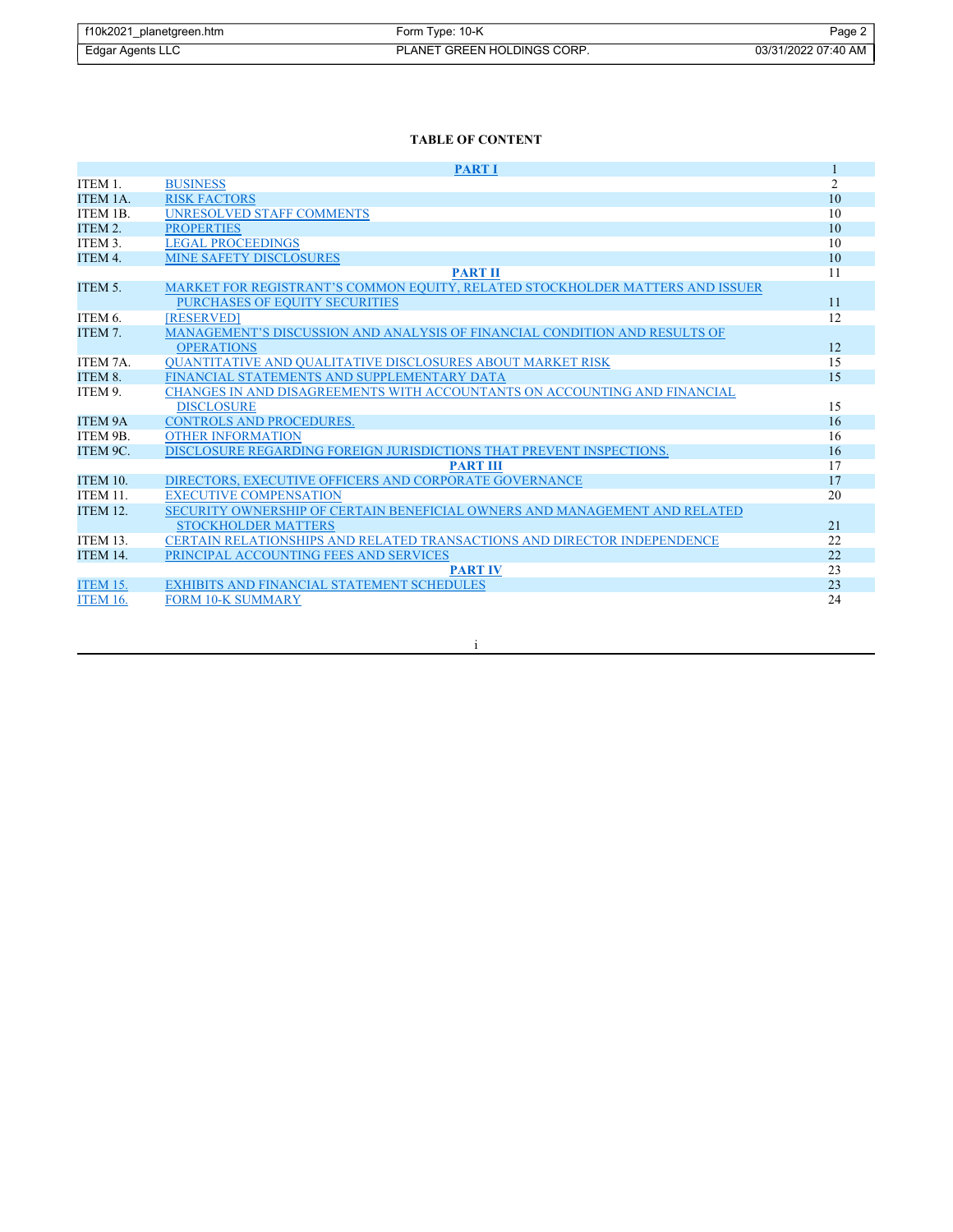## **PART I**

### **Use of Certain Defined Terms**

In this annual report on Form 10-K:

- "Anhui Ansheng" refers to Anhui Ansheng Petrochemical Equipment Co., Ltd., a PRC limited liability company.
- "Bless Chemical" refers to Bless Chemical Co., Ltd., a company incorporated in Hong Kong.
- "China" and "PRC" refer to the People's Republic of China (excluding Hong Kong, Macau and Taiwan for the purposes of this report only).
- "CAD" refers to Canadian dollar, the legal currency of Canada.
- "Fast Approach" refers to Fast Approach Inc., a corporation incorporated under the laws of Canada.
- "Hubei Bulaisi" Refers to Hubei Bulaisi Technology Co., Ltd., a company incorporated in China.
- "Jiayi Technologies" or "WFOE" refers to Jiayi Technologies (Xianning) Co., Ltd, a PRC limited liability company and a wholly foreign-owned enterprise, formerly known as Lucky Sky Petrochemical Technology (Xianning) Co., Ltd.
- "Jilin Chuangyuan" refers to Jilin Chuangyuan Chemical Co., Ltd., a PRC limited liability company.
- "Jingshan Sanhe Luckysky" refers to Jingshan Sanhe Luckysky New Energy Technologies Co., Ltd., a PRC limited company.
- "Lucky Sky Planet Green HK" refers to Lucky Sky Planet Green Holdings Co., Limited, a company incorporated in Hong Kong.
- "PLAG," "Planet Green," "we," "us", "our" and the "Company" refer to Planet Green Holdings Corp., a Nevada corporation, and except where the context requires otherwise, our wholly-owned subsidiaries and VIEs.
- "Planet Green BVI" refers to Planet Green Holdings Corporation, a company incorporated in British Virgin Islands.
- "RMB" refers to Renminbi, the legal currency of China.
- "Shine Chemical BVI" refers to Shine Chemical Co., Ltd., a company incorporated in British Virgin Islands.
- "Shandong Yunchu" refers to Shandong Yunchu Supply Chain Co., Ltd., a PRC limited liability company.
- "Shanghai Shuning" refers to Shanghai Shuning Advertising Co., Ltd, a PRC limited liability company.
- "Shenzhen Lorain" refers to Lorain Food Stuff (Shenzhen) Co., Ltd., a PRC limited liability company.
- "U.S. dollar", "\$" and "US\$" refer to the legal currency of the United States.
- "VIE" refers to variable interest entity.
- "Xianning Bozhuang" refers to Xianning Bozhuang Tea Products Co., Ltd., a PRC limited liability company.

This report contains forward-looking statements within the meaning of Section 27A of the Securities Act of 1933 and Section 21E of the Securities Exchange Act of 1934 ("Exchange Act"), including, without limitation, statements regarding our expectations, beliefs, intentions or future strategies that are signified by the words "expect," "anticipate," "intend," "believe," or similar language. All forward-looking statements included in this document are based on information available to us on the date hereof, and we assume no obligation to update any such forward-looking statements. Our business and financial performance are subject to substantial risks and uncertainties. Actual results could differ materially from those projected in the forward-looking statements. Readers are cautioned not to place undue reliance on these forward-looking statements.

1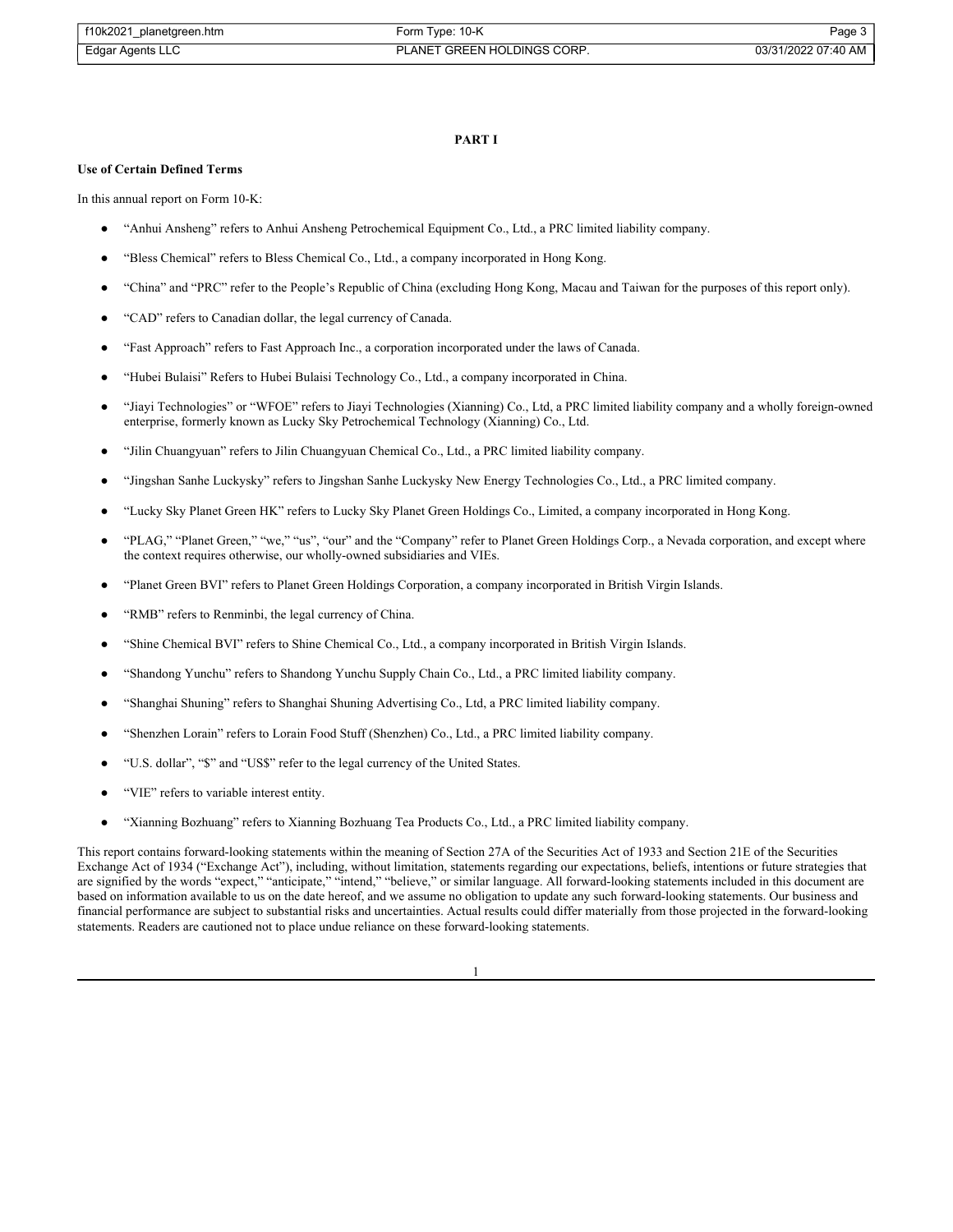| f10k2021 planetgreen.htm | Form Type: 10-K             | Page 4              |
|--------------------------|-----------------------------|---------------------|
| Edgar Agents LLC         | PLANET GREEN HOLDINGS CORP. | 03/31/2022 07:40 AM |

### **ITEM 1. BUSINESS**

## *Overview of Our Business*

PLAG, headquartered in Flushing, NY, is not an operating company but a Nevada holding company with operations primarily conducted by our directly owned subsidiaries and through our variable interest entities, or VIEs. After a series of acquisitions and dispositions in 2020 and 2021, our primary business, which is carried out by Fast Approach, Jingshan Sanhe Luckysky, Jilin Chuangyuan, Xianning Bozhuang, Anhui Ansheng and Shandong Yunchu, is:

- to provide food and beverage products such as Cyan brick tea, black tea and green tea as well as beef products in China; and
- to research, develop, manufacture and sell products of formaldehyde, urea formaldehyde adhesive, methylal, ethanol fuel, fuel additives and clean fuel in China; and
- to develops and manufactures skid-mounted refueling equipment, LNG cryogenic equipment and oil storage tank, and sells such products in China; and
- to develop and operate a demand side platform which empowers buyers of advertising to manage and optimize their digital advertising across different real-time bidding networks in North America.

### *Organizational Structure*

PLAG was incorporated on February 4, 1986 and was formerly known as "American Lorain Corporation." Effective November 12, 2009, PLAG reincorporated in Nevada from Delaware.

The following diagram illustrates our corporate structure as of the date of this annual report on Form 10-K, including our subsidiaries and our VIEs.



#### *Subsidiary*

On May 9, 2019, the Company and Shanghai Xunyang Internet Technology Co., Ltd., a subsidiary of the Company, entered into a Share Exchange Agreement with Xianning Bozhuang, and each of the shareholders of Xianning Bozhuang, pursuant to which, among other things and subject to the terms and conditions contained therein, the Subsidiary agreed to effect an acquisition of Xianning Bozhuang by acquiring from the Sellers all of the outstanding equity interests of Xianning Bozhuang. On May 14, 2019, the Company closed the acquisition transaction and entered into a series of VIE agreements with Xianning Bozhuang and its shareholders. For company internal restructure purpose, on December 20, 2019, Xianning Bozhuang terminated the VIE agreements with Shanghai Xunyang Internet Technology Co., Ltd. and entered into similar series of VIE agreements with Jiayi Technologies on the same day. On August 2, 2021, as part of the internal restructure efforts to remove VIE arrangement, the Company and its subsidiary terminated series of VIE agreements and acquired 100% equity ownership of Xianning Bozhuang.

On June 5, 2020, the Company entered into a share exchange agreement with Fast Approach to acquire all outstanding shares of Fast Approach, a corporation incorporated under the laws of Canada and in the business of operating a demand side platform. Upon completing the transaction, Fast Approach became a wholly owned subsidiary of the Company. Fast Approach owns 100% equity of Shanghai Shuning.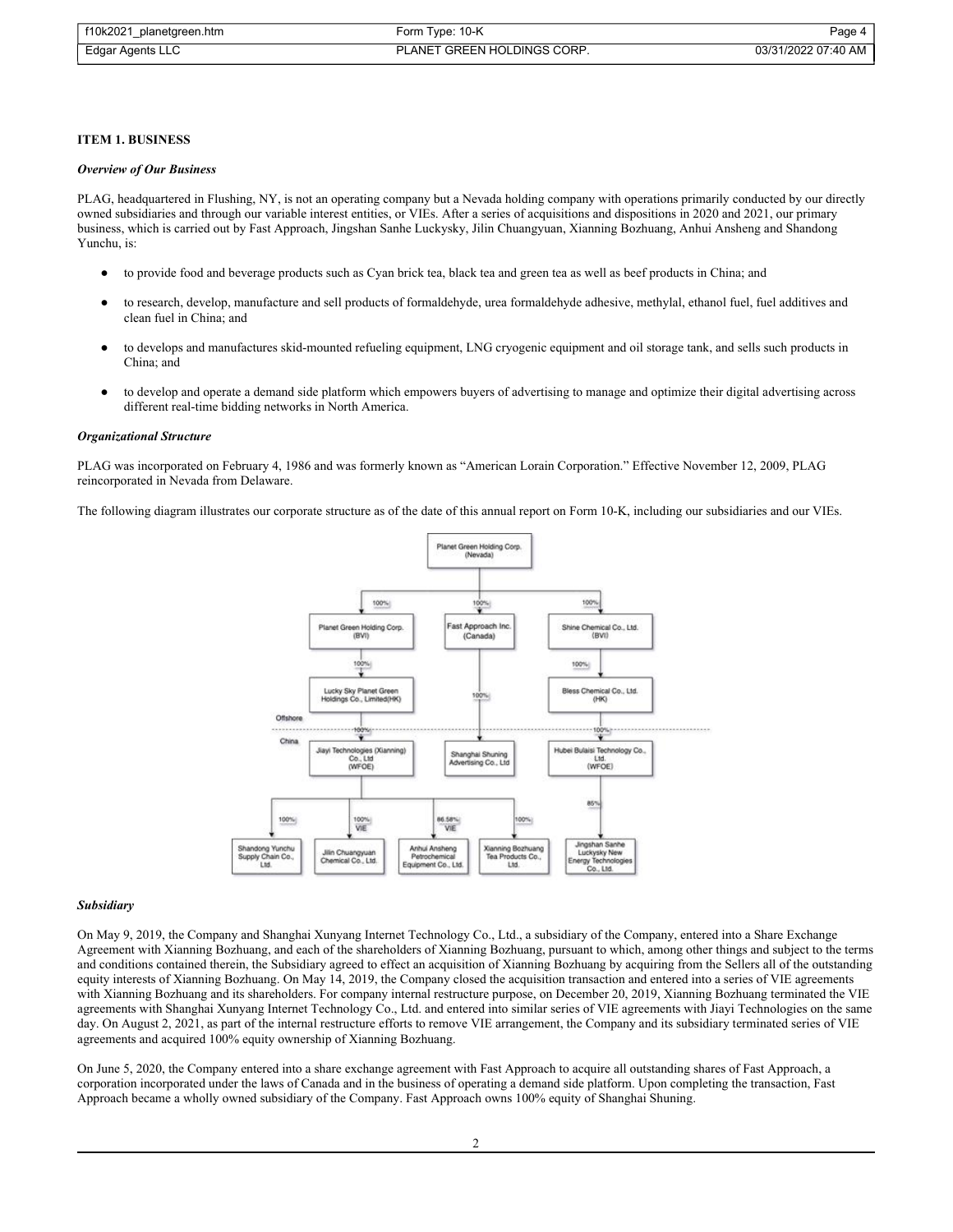| f10k2021 planetgreen.htm | Form Type: 10-K             | Page 5              |
|--------------------------|-----------------------------|---------------------|
| Edgar Agents LLC         | PLANET GREEN HOLDINGS CORP. | 03/31/2022 07:40 AM |

On January 4, 2021, through Jiayi Technologies, formerly known as Lucky Sky Petrochemical, the Company entered into a series of VIE agreements with Jingshan Sanhe Luckysky as well as its shareholders, which gives the Company the ultimate control of Jingshan Sanhe Luckysky and its shareholders, making it operate in accordance with the will of the Company. The Company is considered the primary beneficiary of Jingshan Sanhe Luckysky and it consolidates its accounts as VIEs. On September 10, 2021, as part of the internal restructure efforts to remove VIE arrangement, Hubei Bulaisi acquired 85% equity ownership of Jingshan Sanhe Lucksky and Jiayi Technologies terminated the VIE agreements with Jingshan Sanhe Luckysky on the same date.

On December 9, 2021, the Company and Jiayi Technologies, a subsidiary of the Company, entered into a Share Exchange Agreement with Shandong Yunchu and each of shareholders of Shandong Yunchu. Upon closing of the transaction, Jiayi Technologies acquired 100% equity ownership of Shandong Yunchu.

### *VIE Arrangement*

On March 9, 2021, through Jiayi Technologies, the Company entered into a series of VIE agreements with Jilin Chuangyuan as well as its shareholders, which gives the Company 75% control of Jilin Chuangyuan and its shareholders, making it operate in accordance with the will of the Company. The Company is considered the primary beneficiary of Jilin Chuangyuan and it consolidates its accounts as VIEs. On November 30, 2021, through Jiayi Technologies, the Company entered into a series of VIE agreements with Jilin Chuangyuan as well as its shareholders, which gives the Company the remaining 25% of the outstanding equity interests of Jilin Chuangyuan. As a result of the completion of the transaction, the Company owns 100% of Jilin Chuangyuan through Jiayi Technologies, making Jilin Chuangyuan operate in accordance with the will of the Company. The Company is considered the primary beneficiary of Jilin Chuangyuan and it consolidates its accounts as VIEs.

On July 15, 2021, through Jiayi Technologies, the Company entered into a series of VIE agreements with Anhui Ansheng as well as its shareholders, which gives the Company 66% control of Anhui Ansheng and its shareholders, making it operate in accordance with the will of the Company. The Company is considered the primary beneficiary of Jilin Chuangyuan and it consolidates its accounts as VIEs. On February 11, 2022, through Jiayi Technologies, the Company entered into a series of VIE agreements with Xiaodong Cai, a shareholder of Anhui Ansheng, which gives the Company additional 20.58% of the outstanding equity interests of Anhui Ansheng. As a result of the completion of the transaction, the Company owns 86.58% of Anhui Ansheng through Jiayi Technologies, making Anhui Ansheng operate in accordance with the will of the Company. The Company is considered the primary beneficiary of Anhui Ansheng and it consolidates its accounts as VIEs. Each of the VIE Agreements is described in detail below:

Consultation and Service Agreement. Pursuant to the Consultation and Service Agreement, WFOE has the exclusive right to provide consultation and services to the operating entities in China in the area of business management, human resource, technology and intellectual property rights. WFOE exclusively owns any intellectual property rights arising from the performance of this Consultation and Service Agreement. The amount of service fees and payment term can be amended by the WFOE and operating companies' consultation and the implementation. The term of the Consultation and Service Agreement is 20 years. WFOE may terminate this agreement at any time by giving 30 day's prior written notice.

3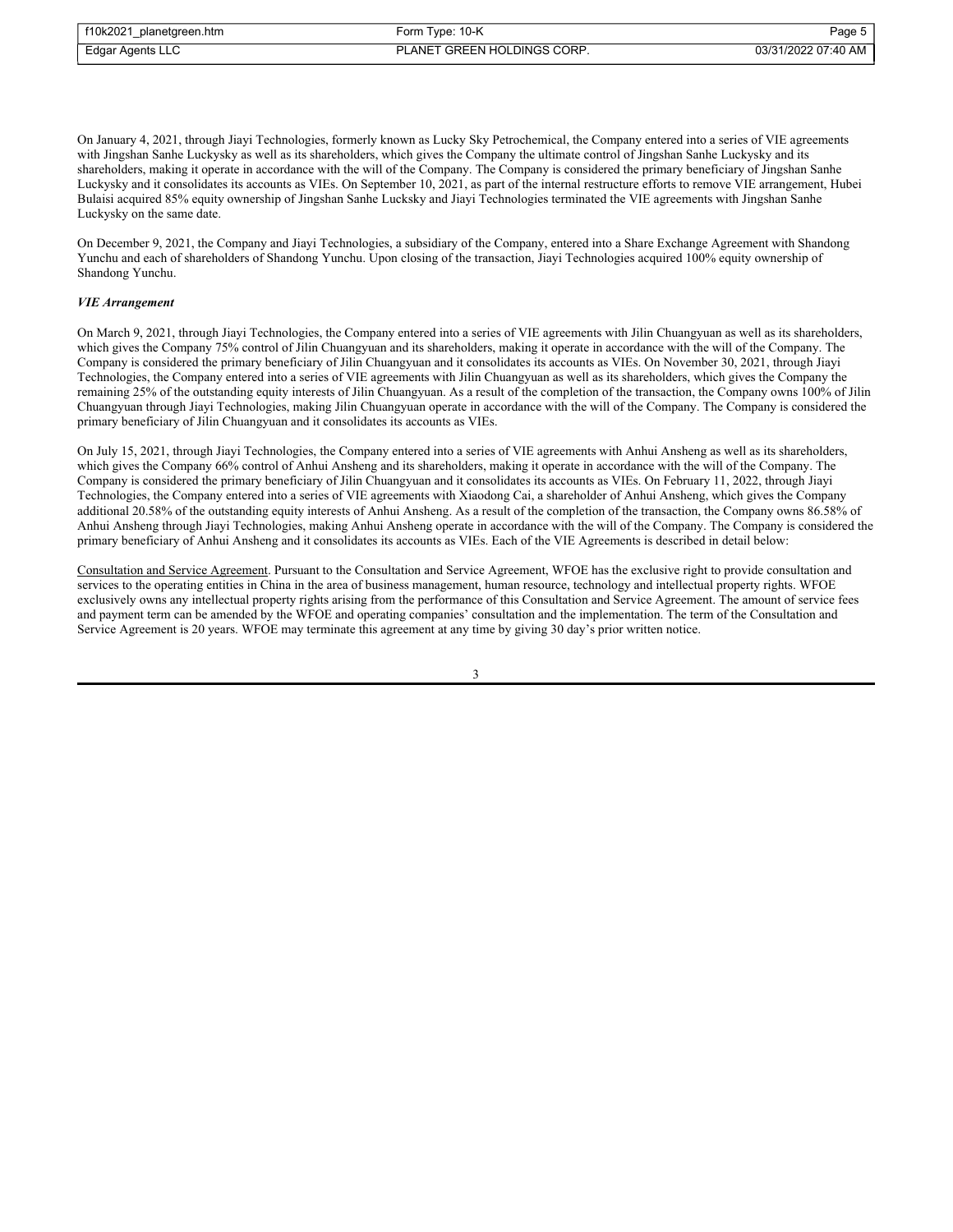| f10k2021 planetgreen.htm | Form Type: 10-K             | Page 6              |
|--------------------------|-----------------------------|---------------------|
| Edgar Agents LLC         | PLANET GREEN HOLDINGS CORP. | 03/31/2022 07:40 AM |

Business Cooperation Agreement. Pursuant to the Business Cooperation Agreement, WFOE has the exclusive right to provide complete technical support, business support and related consulting services, including but not limited to technical services, business consultations, equipment or property leasing, marketing consultancy, system integration, product research and development, and system maintenance. WFOE exclusively owns any intellectual property rights arising from the performance of this Business Cooperation Agreement. The rate of service fees may be adjusted based on the services rendered by WFOE in that month and the operational needs of the operating entities. The Business Cooperation Agreement shall maintain effective unless it was terminated or was compelled to terminate under applicable PRC laws and regulations. WFOE may terminate this Business Cooperation Agreement at any time by giving 30 day's prior written notice.

Equity Pledge Agreements. Pursuant to the Equity Pledge Agreements among WFOE, operating entities and each of operating entities' shareholder, shareholders of the operating entities pledge all of their equity interests in the operating entities to WFOE to guarantee their performance of relevant obligations and indebtedness under the Technical Consultation and Service Agreement and other control agreements. In addition, shareholders of the operating entities are in the process of registering the equity pledge with the competent local authority.

Equity Option Agreements. Pursuant to the Equity Option Agreements, WFOE has the exclusive right to require each shareholder of the operating companies to fulfill and complete all approval and registration procedures required under PRC laws for WFOE to purchase, or designate one or more persons to purchase, each shareholder's equity interests in the operating companies, once or at multiple times at any time in part or in whole at WFOE's sole and absolute discretion. The purchase price shall be the lowest price allowed by PRC laws. The Equity Option Agreements shall remain effective until all the equity interest owned by each operating entities shareholder has been legally transferred to WFOE or its designee(s).

Voting Rights Proxy Agreements. Pursuant to the Voting Rights Proxy Agreements, each shareholder irrevocably appointed WFOE or WFOE's designee to exercise all his or her rights as the shareholders of the operating entities under the Articles of Association of each operating entity, including but not limited to the power to exercise all shareholder's voting rights with respect to all matters to be discussed and voted in the shareholders' meeting. The term of each Voting Rights Proxy Agreement is 20 years. WOFE has the right to extend each Voting Proxy Agreement by giving written notification.

### *Products*

We grow, produce and distribute Cyan brick tea, black tea and green tea in China through our wholly owned subsidiary Xianning Bozhuang.

We import and distribute beef products in China through our wholly owned subsidiary Shandong Yunchu.

We research, develop, manufacture and sell products of formaldehyde, urea formaldehyde adhesive, methylal, ethanol fuel, fuel additives and clean fuel through our subsidiary Jingshan Sanhe Luckysky and we research, develop, manufacture and sell formaldehyde, urea formaldehyde adhesive, methylal, and clean fuel products through our VIE, Jilin Chuangyuan.

We research, develop and manufacture skid-mounted refueling equipment, LNG cryogenic equipment and oil storage tank, and sells such products in China through our VIE, Anhui Ansheng.

#### *Service*

We provide a demand-side platform which allows buyers of digital advertising inventory to manage multiple ad exchange and data exchange through one interface. Our digital service is provided by Fast Approach.

## *Our Manufacturing Facilities*

## General

We currently manufacture our products and provide services in Meihekou City ofJilin Province, Jingshan City and Xianning City of Hubei Province, Qingdao City of Shandong Province, Xuancheng City of Anhui Province, and Shanghai in China, and Toronto in Canada.

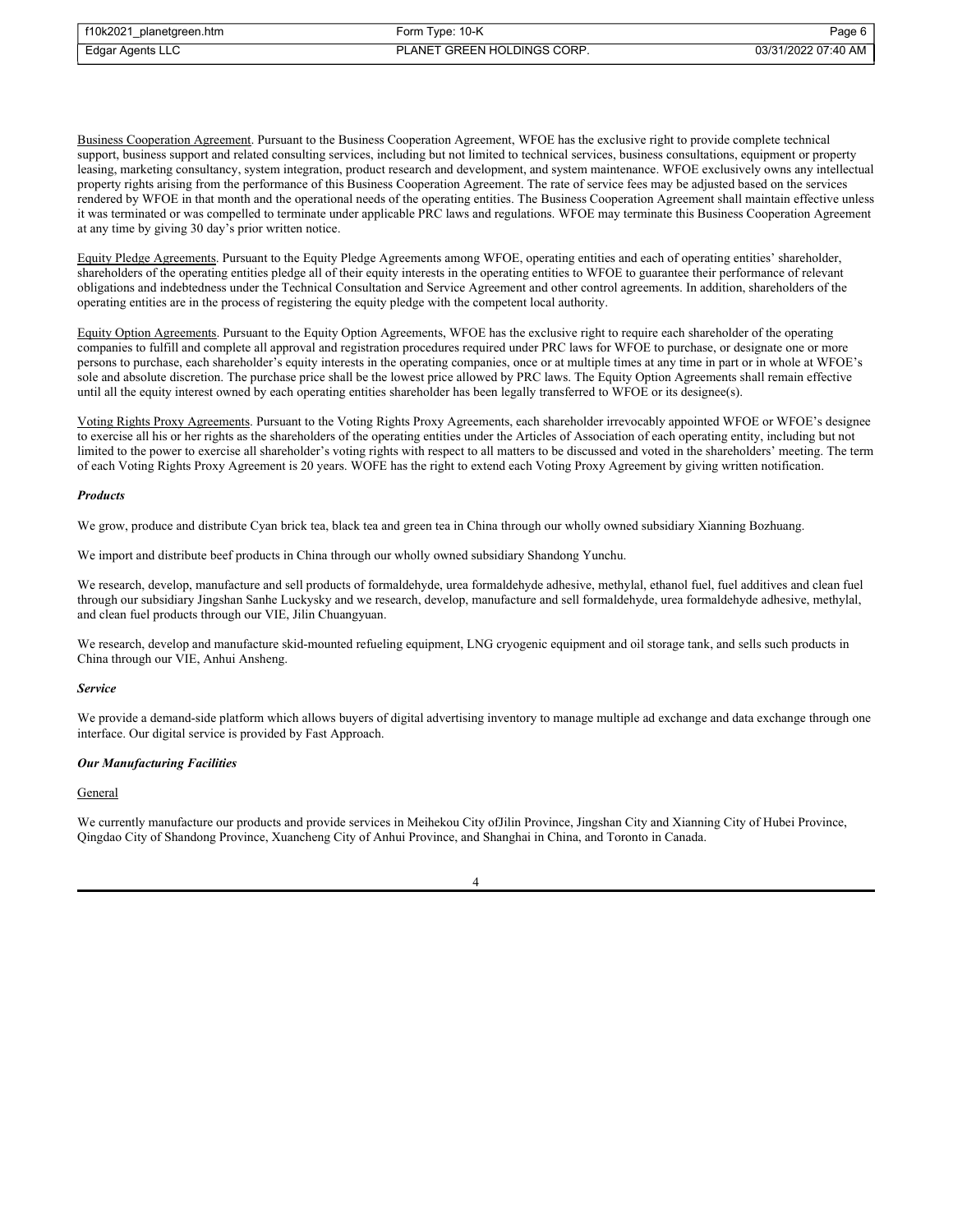| f10k2021<br>blanetgreen.htm | Form Type: 10-K             | Page 7              |
|-----------------------------|-----------------------------|---------------------|
| Edgar Agents LLC            | PLANET GREEN HOLDINGS CORP. | 03/31/2022 07:40 AM |

The following table indicates the year that operations commenced at each of the facilities and the size of the facilities.

| Facility                   | Year<br><b>Operations</b><br>Commenced | <b>Facility Size</b><br><i>(square)</i><br>meters) |
|----------------------------|----------------------------------------|----------------------------------------------------|
| Xianning Bozhuang *        | 2013                                   | 33,333                                             |
| Jingshan Sanhe Luckysky ** | 2018                                   | 11,018                                             |
| Jilin Chuangyuan***        | 2013                                   | 59,690                                             |
| Anhui Ansheng****          | 2012                                   | 51,367                                             |

Became a VIE in May 2019.

Became a subsidiary September 2021.

\*\*\* Became a VIE in March 2021.

\*\*\*\* Became a VIE in July, 2021

Production Lines

We currently manufacture our products using production lines.

The production process for our cyan brick tea products involves, primary processing of fresh leaves, piling and fermenting, storing and aging, picking, pressing, and baking. The production process for our black tea products involves selecting and sorting the fresh leaves, withering, rolling, fermenting, baking and drying, grading according to color, prompting fragrance, packing and warehousing. The production process for our green tea products involves selecting and sorting the fresh leaves, airing, fixating, cooling, rolling, stir drying, selecting and grading, prompting fragrance, packing and warehousing.

The production process for our formaldehyde products is illustrated as follows. The raw material methanol, after being injected into the high position tank, enters the methanol evaporator through the filter, mixes with the air from the roots blower to form the binary mixture, and then adds steam to form the ternary mixture, which is heated by the superheater to 120 ℃ and enters the oxidizer, carries out oxidation and dehydrogenation reaction through the silver catalyst to form the formaldehyde gas, and then absorbs the formaldehyde solution through the first absorption tower and the second absorption tower. The excess waste gas is burned out by the exhaust gas boiler.

The production process for our methyl starting with the raw materials methanol and formaldehyde are pumped into the reaction distillation tower according to the proportion. At the bottom of the tower, formaldehyde and methanol are indirectly heated by steam. The reaction liquid vapor from the tower upwards through the catalyst reaction to produce methyl acetal, and then through the distillation tower separation, cooling, the final product methyl acetal.

The production process for our urea-formaldehyde glue is demonstrated as follows. Formaldehyde is pumped from the formaldehyde workshop into the tank of formaldehyde storage, and then pumped into the metering tank through the feed pump of formaldehyde. After the PH value is adjusted by adding alkali, it is sent into the reaction kettle. At the same time, urea is also added into the kettle according to the corresponding proportion, heating the reaction kettle. After heating up the kettle, melamine is added, so that the material can undergo addition reaction in the kettle. After the PH value is adjusted by dropping formic acid in the kettle, the material is sent into the condensation kettle through the transfer pump. Urea and additives are added into the condensation kettle according to a certain proportion for condensation reaction, and the finished product is formed after cooling treatment.

The production process for our clean fuel oil is illustrated as follows. The self-control design of the facilities for storage of raw materials and addition of additives shall, in accordance with the requirements of the process, conduct centralized indication and adjustment of the temperature, flow rate and liquid level of the raw oil tanks, raw oil metering tanks, product oil allocation tanks and finished oil tanks during the fuel blending process; realize remote monitoring of the whole fuel production process, and conduct on-the-spot indication of pressure and partial flow rate.

The production process for our construction rubber powder (re-dispersible latex powder) is demonstrated as follows. Using polymer emulsion (VAE emulsion) as raw material, all kinds of additives are added, and then transported to the reaction kettle through diaphragm pump to warm up and mix evenly, and then transported to the mixing kettle with additives through diaphragm pump to mix evenly, then transported to the high-speed reactor through diaphragm pump to emulsify, emulsified and then transported to the spare material tank through the diaphragm pump, and then transported to the spray drying tower through the spare material tank through the diaphragm pump to form polymer powder after spray drying, and the polymer powder and various additives are mixed and screened through the mixer to be packed into the warehouse.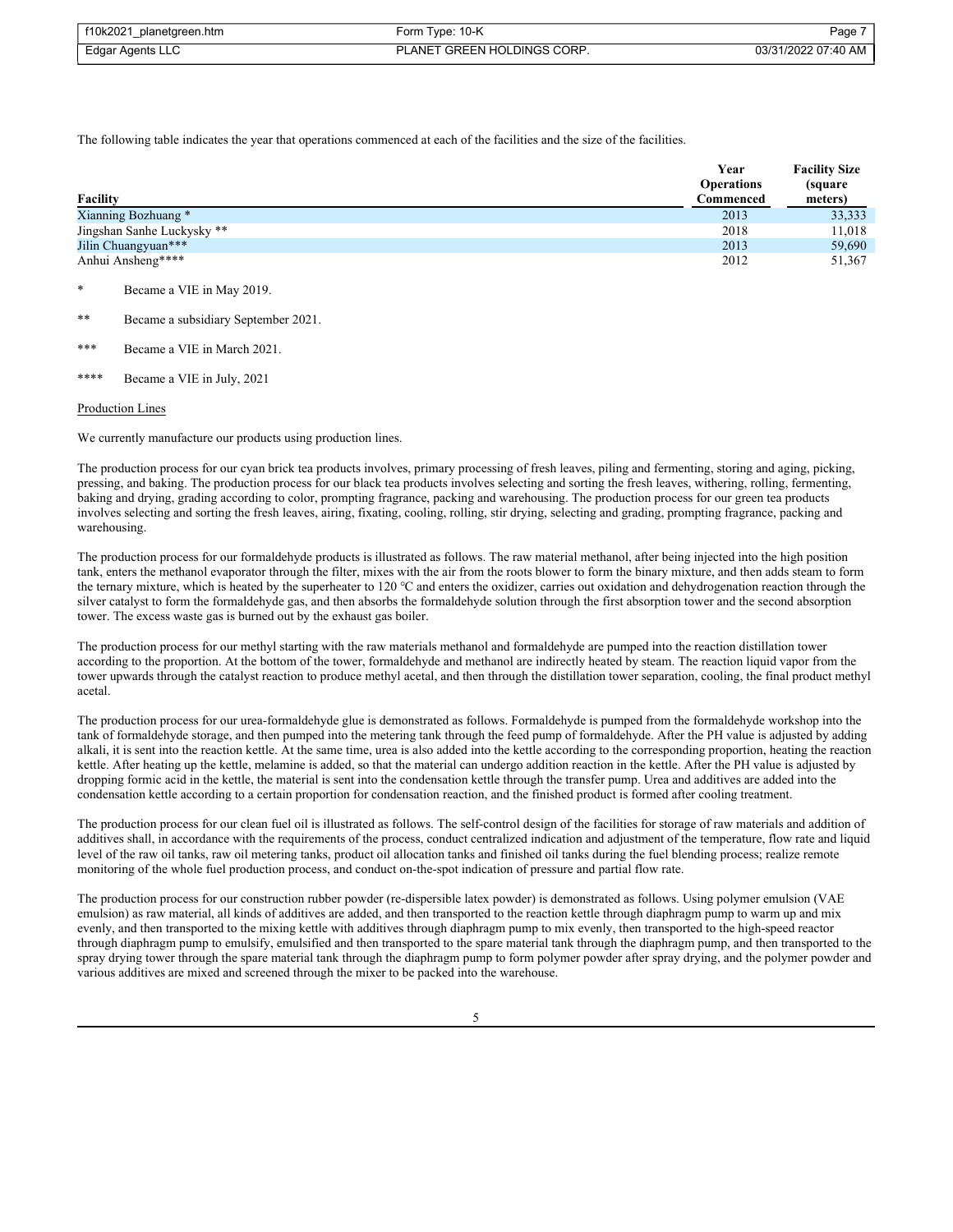| f10k2021 planetgreen.htm | Form Type: 10-K             | Page 8              |
|--------------------------|-----------------------------|---------------------|
| Edgar Agents LLC         | PLANET GREEN HOLDINGS CORP. | 03/31/2022 07:40 AM |

The following table shows the number and types of production lines, the types of products produced and the production capacity as of the date of this report:

| Facility                       | <b>Production Lines</b>                                                                                                                                                                                                                                                                                                                              | Product<br>Portfolio                                                     | Capacity                                                                                                                                                                  |
|--------------------------------|------------------------------------------------------------------------------------------------------------------------------------------------------------------------------------------------------------------------------------------------------------------------------------------------------------------------------------------------------|--------------------------------------------------------------------------|---------------------------------------------------------------------------------------------------------------------------------------------------------------------------|
| <b>Xianning Bozhuang</b>       | There are six production lines: the<br>production line of cyan brick tea<br>with traditional handicraft; the<br>production line of cyan brick tea; the<br>production line of teabag; the<br>production line of green tea and the<br>production line of black tea                                                                                     | Cyan brick tea, black tea and green<br>tea                               | Production line with 5,020 tons of<br>production capacity                                                                                                                 |
| <b>Jingshan Sanhe Luckysky</b> | There are two production lines: the<br>production line of ethanol fuel and<br>the production line of fuel additive                                                                                                                                                                                                                                   | Alcohol based clean fuel, liquid<br>wax, arene and biomass fuel          | Two production lines with a total<br>production capacity of 300,000 tons/<br>year for ethanol fuel, and 3000<br>tons/year for fuel additive                               |
| <b>Jilin Chuangyuan</b>        | The company has two formaldehyde<br>production lines, eight rubber<br>production units, one methylal<br>production line and one clean fuel<br>oil production line                                                                                                                                                                                    | Formaldehyde, urea formaldehyde<br>adhesive, methylal and clean fuel oil | Annual production capacity of<br>120,000 tons of formaldehyde,<br>100,000 tons of urea formaldehyde<br>glue, 3,0000 tons of methylal and<br>20,000 tons of clean fuel oil |
| Anhui Ansheng                  | Cryogenic Liquid Storage Tank,<br>Microbulk Solutions for IG-Pama,<br>Medical oxygen integrated air<br>supply station, Microbulk Solutions<br>for LNG -Pama, Integrated LNG<br>Supply Staion-AYS, Vaporizer for<br>industrial gases and LNGL-CNG<br>filling station, Container LNG filling<br>station, Gas supply station design<br>and installation |                                                                          | Provided more than 1,000 sets of IG<br>and LNG equipment's and<br>installation services for customers                                                                     |

We operate our production lines year-round.

#### *Raw Materials*

#### Our Supply Sources

Our business depends on obtaining a reliable supply of various products, including tea, refined methanol, methanol, formaldehyde, polymer emulsion and beef products. Because of the diversity of available sources of these raw materials, we believe that our raw materials are currently in adequate supply.

We obtain our raw materials primarily from domestic procurement for our tea production, formaldehyde and methanol products. When it comes to our beef products, we rely on overseas suppliers to import the raw materials.

Shandong Yunchu carries out our beef products business. It mainly purchased frozen beef from six countries: Uruguay, Brazil, Chile, Argentina, Australia and New Zealand and 25 factories are involved. The top ten suppliers include: Marrig, Minerva S.A., G & K O'Connor Pty Ltd, Frigorifico matadero Pando ontilcor S.A., Las Moras, Frigorifico de Osorno S.A., Ersinal S.A. ecoparks S.A., lorsinal S.A., and Minerva S.A. The Company has established a stable long term cooperative relationship with these beef and mutton manufacturers. The stable supply provides competitive advantage for Company to procure various various beef products with high quality and low price to meet the needs of domestic customers.

We select suppliers based on price and product quality. We typically rely on numerous domestic suppliers, including some with whom we have a longterm relationship. Our suppliers generally include wholesale agricultural product companies, food production companies, tea bag processing companies and chemical products wholesale company.

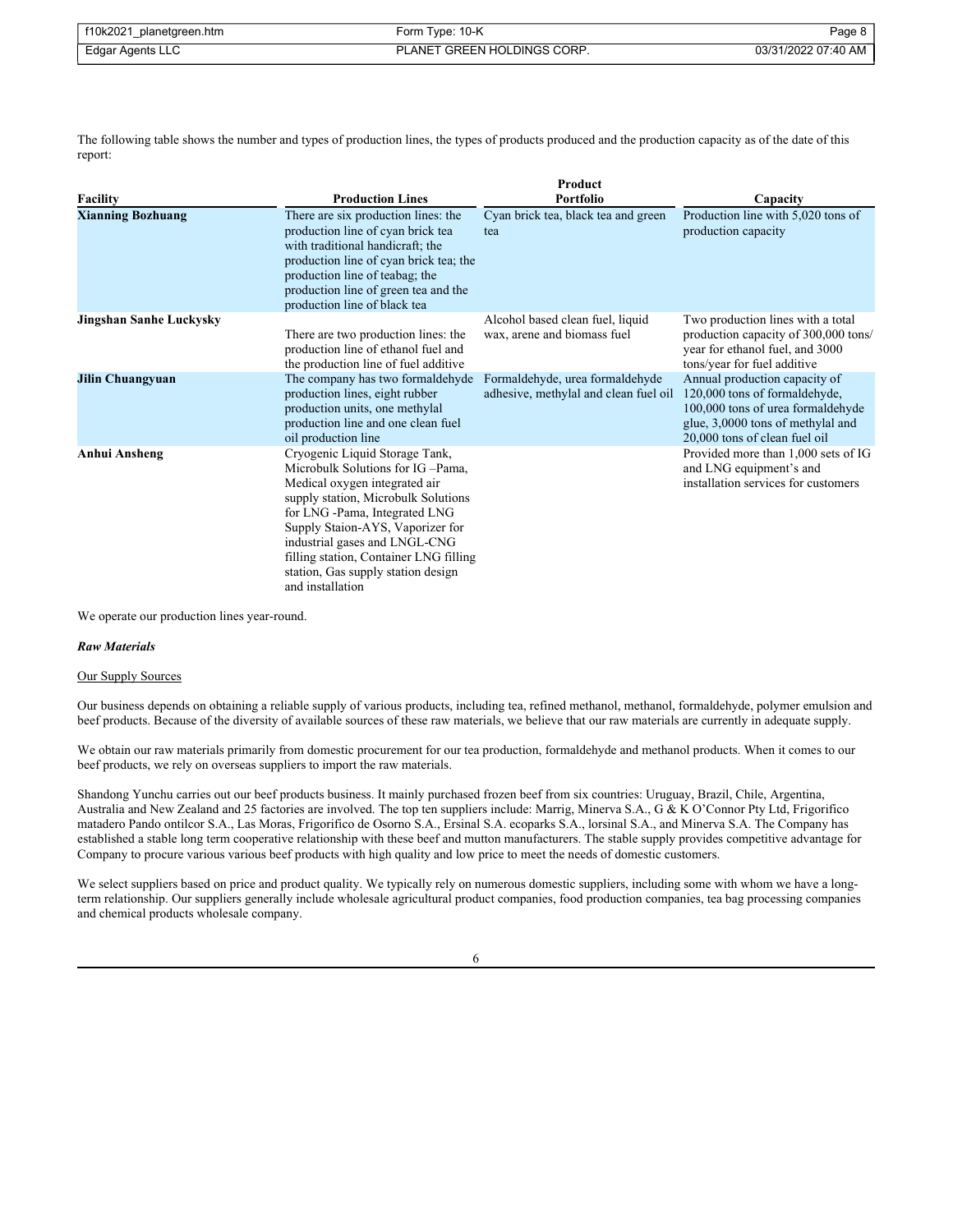| f10k2021 planetgreen.htm | Form Type: 10-K             | Page 9              |
|--------------------------|-----------------------------|---------------------|
| Edgar Agents LLC         | PLANET GREEN HOLDINGS CORP. | 03/31/2022 07:40 AM |

#### *Our Customers*

Our products are sold both in Chinese domestic market and overseas market.

We sell our agricultural products in first-tier cities in China, including Beijing, Shanghai, Tianjin and Guangzhou. Our sales team sells our products directly to supermarket chains, mass merchandisers, large wholesalers, restaurants and others in these markets. In second-tier and third-tier cities, we currently sell our products to third-party distributors, such as food companies or trading companies with established distribution channels in such regions, rather than through our own sales team. The terms of a typical sales contract between us and our distributors provide that we are responsible for transportation costs and the distributors are responsible for storage costs. Furthermore, the distributors have the right to return products that fail to satisfy specified quality standards, at our cost. The majority of such contracts require the distributors to pay us in cash in full upon delivery, and the remaining contracts provide for short-term credit, usually two to three weeks. We also operate an online store on Tmall, an open business-to-consumer (B2C) platform in China, to sell tea products to consumers directly.

As to our formaldehyde products, vehicles gasoline and diesel products, we are a leading regional chemical products provider in north eastern China area, and we are the sole provider of formaldehyde in Jilin Province, China.

When it comes to manufacturing and sales of synthetic fuel products, we do business through direct sales, constructing refuel facilities and conducting technical cooperation with other companies.

Anhui Ansheng's Insulation type explosion-proof skid-mounted refueling equipment and SF double-layer buried type storage tank are the leading brands in the industry. The company is China National Petroleum Corporation's Top 5 supplier for SF double layer buried storage tanks. The production scale and market share of the Explosion-proof skid-mounted refueling equipment are both ranking No.1 in China and such product is a success in overseas markets as well.

Shandong Yunchu distributes beef products in China including several major beef products providers and distributors in China, such as: Henan Hengdu Food Co., Ltd, Shanxi Pingyao Beef Group, Shandong Delis Food Co., Ltd and Heilongjiang Binxi Group.

## *Our Sales and Marketing Efforts*

We have not spent a significant amount of capital on advertising in the past, and our advertising budget continues to be limited. In 2021, our marketing and branding efforts mainly focus on internet advertising and long-term customers.

### *Competition and Market Position*

Black tea is produced in Guangxi, Sichuan, Yunnan, Hunan, Hubei, Shanxi and Anhui provinces in China. Our black tea products are processed in our factory in Hubei province and distributed nationwide. There are few large players on the market but we face fierce competition from numerous small black tea manufactures and distributors. However, as our brand has over hundreds of year's history, we have accumulated loyal consumers and gained favorable market reputation over years.

Competitive factors in our industry include product innovation, product quality, price, brand recognition and loyalty, product variety and ingredients, product packaging and package design, effectiveness of marketing and promotional activity, and our ability to identify and satisfy consumer tastes and preferences.

Since its inception, the company has developed rapidly relying on advanced enterprise management and safe, effective, exclusive patented products and strong marketing strength. The production scale of formaldehyde is ranking top three among provinces in northeast China. The production scale of ureaformaldehyde glue attains the first place in China. Our enterprise comprehensive strength is considered first tier among all companies in northeast China.

Jingshan Sanhe Luckysky is one of the top ten private enterprises in the region of Jingshan with 12 patents, 17 sets of professional laboratory equipment and 2 advanced and complete production lines.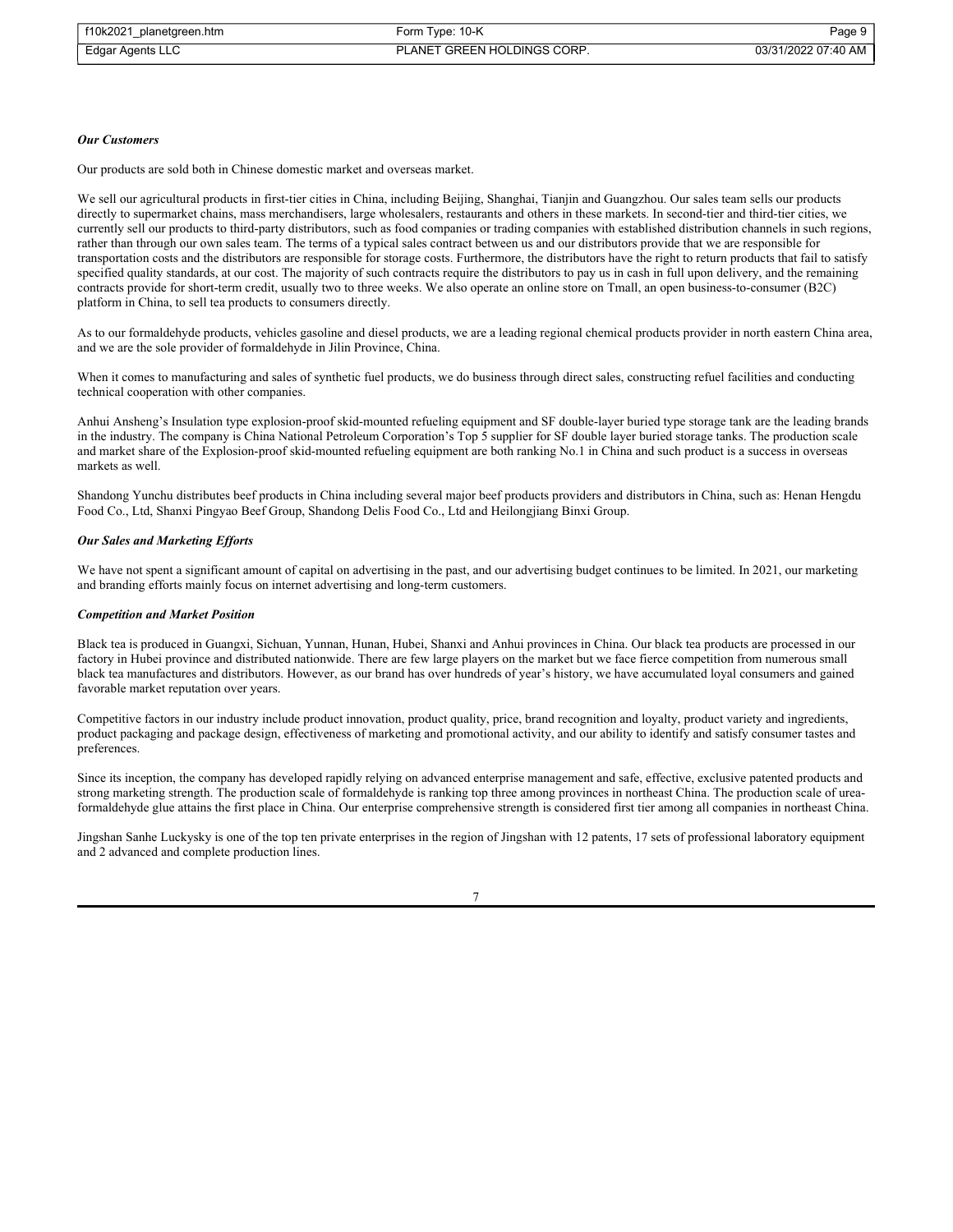| f10k2021 planetgreen.htm | Form Type: 10-K             | Page 10             |
|--------------------------|-----------------------------|---------------------|
| Edgar Agents LLC         | PLANET GREEN HOLDINGS CORP. | 03/31/2022 07:40 AM |

Anhui Ansheng was established in May 2012, with a registered capital of RMB 30 million and an area of approximately 100,000 square meters. It is equipped with advanced manufacturing and testing equipments, and has first-class R&D, manufacturing and management team in the industry. Anhui Ansheng has three business divisions: Insulation type explosion-proof skid-mounted refueling equipment business division, LNG cryogenic equipment business division and SF double deck oil storage tank business division. Anhui Ansheng has the national pressure vessel manufacturing certificate, pressure pipeline installation license, ASME U certificate and T certificate, national industrial production license, ISO9001 quality management system certificate, ISO14001 environmental management system certificate, QHSAS18001 occupational health and safety management system certificate, as well as UL certificate, etc. It's Insulation type explosion-proof skid-mounted refueling equipment and SF double-layer buried type storage tank are the leading brands in the industry. Anhui Ansheng is China National Petroleum Corporation's Top 5 supplier for SF double layer buried storage tanks. The production scale and market share of the Explosion-proof skid-mounted refueling equipment are both ranking No.1 in China and such product is a success in overseas markets as well.

Jilin Chuangyuan is a leading chemical enterprise integrating  $R \& D$ , production and sales. It was attacted and invited by Meihekou city government and completed the reconstruction and extention. Its main products and annual production capacity are 120,000 tons of formaldehyde, 100,000 tons of urea formaldehyde glue, 3,0000 tons of methylal and 20,000 tons of clean fuel oil respectively. It is a large-scale enterprise in the production of formaldehyde and urea formaldehyde glue in Chinese northeast provinces and is the only enterprise in Jilin province to produce and sell formaldehyde. The main products are sold to wood-based panel, chemical, pharmaceutical and construction enterprises in Jilin and Liaoning provinces.

Shandong Yunchu mainly purchased frozen beef from six countries: Uruguay, Brazil, Chile, Argentina, Australia and New Zealand and 25 factories are involved. The top ten suppliers include: Marrig, Minerva S.A., G & K O'Connor Pty Ltd, Frigorifico matadero Pando ontilcor S.A., Las Moras, Frigorifico de Osorno S.A., Ersinal S.A. ecoparks S.A., lorsinal S.A., and Minerva S.A. The Company has established a stable long term cooperative relationship with these beef and mutton manufacturers. The stable supply provides competitive advantage for Company to procure various various beef products with high quality and low price to meet the needs of domestic customers.

### *Intellectual Property*

Patents

The company vigorously implements scientific and technological innovation. Jingshan Sanhe Luckysky obtains 12 practical patent certificates from the State Intellectual Property Office of the PRC, which includes a diesel exhaust cleaner and its preparation method, a kind of automobile exhaust cleaner and preparation method, a kind of filtering device for exhaust port of cleaning liquid production plant, a kind of automobile cleaner dispensing device, a kind of liquid dispensing equipment, a kind of mixing and stirring tank, a kind of cleaning brush for cleaning agent storage tank, a kind of reactor for producing auto cleaner, a kind of cleaning brush for cleaning agent mixing kettle, a kind of mixing tank, a cleaning tool for cleaning the reactor for detergent production and a kind of mixing and defoaming tank. The company will give full play to the advantages of independent intellectual property rights, continue to innovate, maintain the leading technology and enhance the core competitiveness of the company.

Anhui Ansheng obtains 1 invention patent and 23 utility patent from the State Intellectual Property Office of the PRC, which includes a LNG tank container with self-balancing lifting mechanism, a LNG tank type container type with intermediate moving positioning mechanism, a LNG tank container with new vehicle mounted support frame, a LNG tank type container type with integrated fixed frame, Self-drying gas station canopy, fuel dispenser, a constant temperature and pressure unloading device for gasification station, integrated mobile LNG gasification station, an integrated skid type LNG filling station, fuel dispenser with automatic coordination position, a LNG tank type container type with self-balancing lifting mechanism, an antibreaking mechanism at the inlet and a outlet of pump pool in LNG integrated gas filling device.

We take reasonable steps to protect our proprietary information and trade secrets, such as limiting disclosure of proprietary plans, methods and other similar information on a need-to-know basis and requiring employees with access to our proprietary technology to enter into confidentiality arrangements. We believe that our proprietary technology and trade secrets are adequately protected.

### *Our Employees*

As of December 31, 2021, we had a total of 185 employees. Approximately 185 of our full-time employees are directly employed by our subsidiaries and VIEs.

The following table sets forth the allocation of employees, both direct and leased, by job function.

|                          | Number of        |
|--------------------------|------------------|
| Department               | <b>Employees</b> |
| Production               | 108              |
| Purchasing               | $\mathcal{L}$    |
| Research and Development | 4                |
| Quality Control          | 8                |
| Sales                    | 15               |
| Finance                  |                  |
| Management               | 14               |
| Administration           | 27               |
| Total                    | 185              |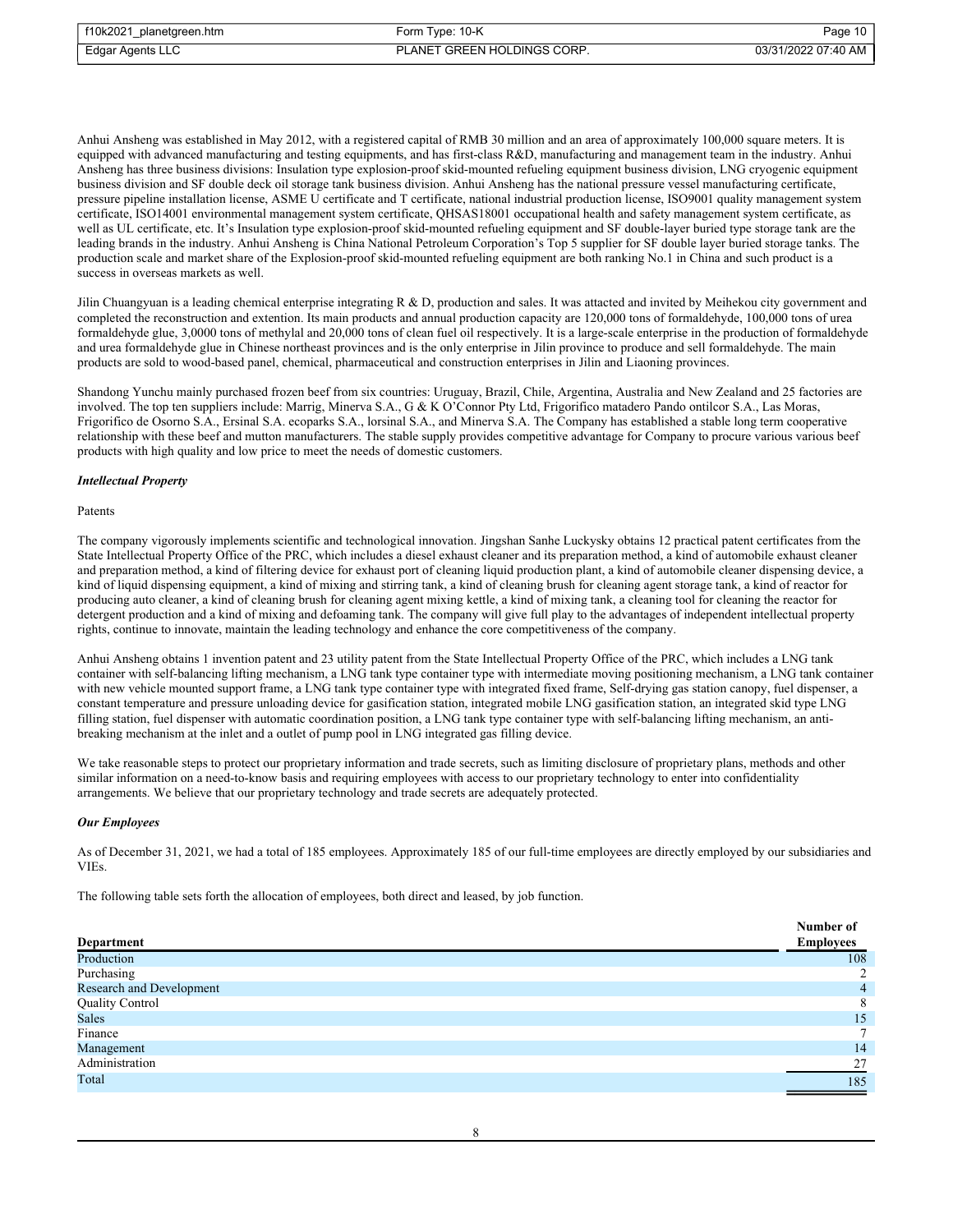| f10k2021 planetgreen.htm | Form Type: 10-K             | Page 11             |
|--------------------------|-----------------------------|---------------------|
| Edgar Agents LLC         | PLANET GREEN HOLDINGS CORP. | 03/31/2022 07:40 AM |

We have not experienced any significant problems or disruption to our operations due to labor disputes, nor have we experienced any difficulties in recruitment and retention of experienced staff.

We compensate our production line employees by unit produced (piece work) and compensate other employees with a base salary and bonus based on performance. We also provide training for our staffs from time to time to enhance their technical and product knowledge, including knowledge of industry quality standards.

Our employees participate in state pension scheme and various types of social insurance organized by municipal and provincial governments. Outsourcing agents are responsible for contributions on behalf of the leased employees.

### *Our Research and Development Activities*

We have research and development staffs at each of our facilities. In total, 4 employees are dedicated to research and development.

Jingshan Sanhe Luckysky contains a professional laboratory which includes 17 sets of professional experimental equipment operated by 6 high-end scientific research experts to ensure the high quality of raw materials and products.

Jilin Chuanyuan was jointly awarded by Jilin Provincial Department of education and Jilin Provincial Department of industry and information technology as Jilin University enterprise joint technology innovation laboratory. The company currently carries out a project of transformation of scientific and technological achievements with Beihua University. Specifically, it is a kind of urea formaldehyde resin adhesive with ultra-low formaldehyde emission and its preparation process, ZL 201510055885x. At the same time, as a participant, the project is applying for the national science and technology progress award. Beihua University has set up a teaching and research practice base in our company. On top of that, the company also successfully developed the urea formaldehyde resin for E1 grade waterproof particleboard, E0 grade and F grade particleboard, as well as the UF resin for E0 grade and F grade particleboard with UFC.

We rely heavily on customer feedback to assist us in the modification and development of our products. We also utilize customer feedback to assist us in the development of new products.

The amount we spent on research and development activities during the years ended December 31, 2021 and 2020 was not a material portion of our total expenses for those years.

### *Government Regulation*

As a company that continuously strives to create new value, we have been doing business in five areas: tea product cultivation, packaging, and sales; manufacturing and sales of synthetic fuel products, formaldehyde products, vehicles gasoline and diesel products; manufacturing of insulation type explosion-proof skid-mounted refueling equipment and SF double-layer buried type storage tank products business; importing and distribution of beef products and multimedia design, advertising business.

Our tea product cultivation, packaging, and sales business is subject to regulations of China's Agricultural Ministry and Ministry of Health. This regulatory scheme governs the manufacture (including composition and ingredients), labeling, packaging and safety of food. It also regulates manufacturing practices, including quality assurance programs, for foods through its current manufacturing practice regulations, and specifies the standards of identity for certain foods. We have obtained approvals from Chinese authorities for products that requires the approval under regulations, including quality safety approval from government.

Our manufacturing and sales of chemical products business is subject to multiple regulations under PRC law. We have complete certificates, including the work safety license, production license and emission license. We have passed the environmental assessment acceptance and currently works on the promotion to the second level of work safety standardization from the third level. Our operation meets the requirements of relevant national laws, regulations, standards and specifications, as well as other the requirements of national management departments at all levels.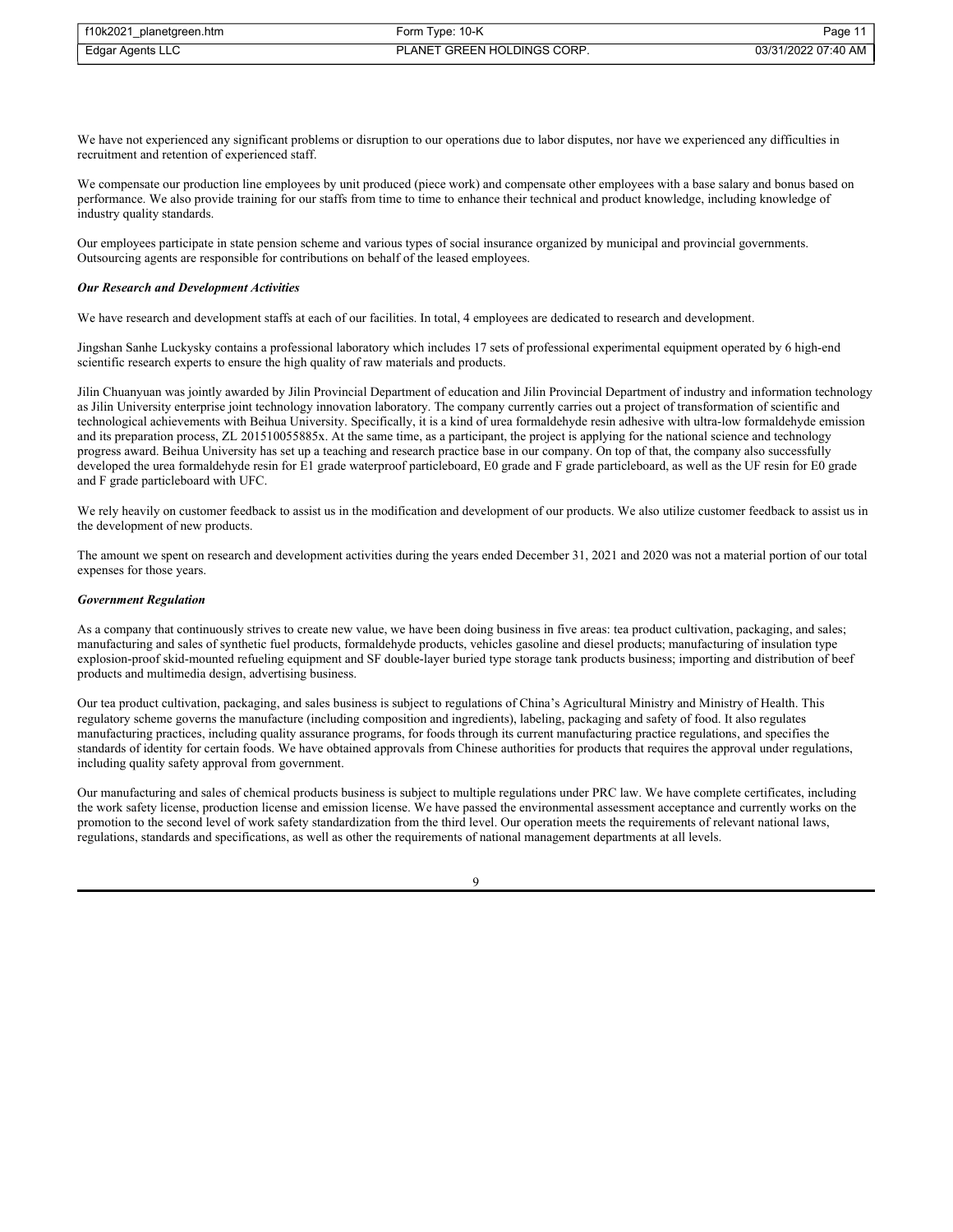| f10k2021 planetgreen.htm | Form Type: 10-K             | Page 12             |
|--------------------------|-----------------------------|---------------------|
| Edgar Agents LLC         | PLANET GREEN HOLDINGS CORP. | 03/31/2022 07:40 AM |

Our manufacturing of insulation type explosion-proof skid-mounted refueling equipment and SF double-layer buried type storage tank products business, carried out by Anhui Ansheng, is subject to multiple regulations under PRC law. We have obtained required certificates, including the national industrial product production license, Manufacture License of Special Equipment (pressure vessels), installation, alteration, repair & maintenance license of special equipment (pressure tunnel), the American Society of Mechanical Engineers certificate of authorization, environmental management system certification and quality management system certification.

Our importing and distribution of beef products business is carried out by Shandong Yunchu and we have obtained relevant certifications including the record registration form of foreign trade operators and food business license.

As to our multimedia design and advertising business, we are licensed to operate data related business in China through our subsidiary, Shanghai Shuning.

## **ITEM 1A. RISK FACTORS**

Not required for smaller reporting companies.

## **ITEM 1B. UNRESOLVED STAFF COMMENTS**

None.

## **ITEM 2. PROPERTIES**

Our primary facilities, which are owned except where otherwise indicated, are as follows:

| Facility                  | Location                           | Approximate<br><b>Size</b><br>(Square)<br>Meters) | <b>Owned or Leased</b> |
|---------------------------|------------------------------------|---------------------------------------------------|------------------------|
|                           |                                    |                                                   | Land Use Rights        |
| Xianning Bozhuang *       | Xianning City, Hubei Province, PRC | 33,333                                            | Obtained               |
| Jingshan Sanhe Luckysky** | Jingshan City, Hubei Province, PRC | 11,018                                            | Leased                 |
|                           |                                    |                                                   | Land Use Rights        |
| Jilin Chuangyuan ***      | Meihekou City, Jilin Province, PRC | 59,690                                            | Obtained               |
|                           |                                    |                                                   | Land Use Rights        |
| Anhui Ansheng***          | Xuan City, Anhui Province, PRC     | 51,367                                            | Obtained               |
| Shandong Yunchu****       | Oingdao City, Shandong Province    | 178.16                                            | Leased                 |

Became a VIE in May 2019 and became a subsidiary in August 2021.

Became a subsidiary in September 2021.

\*\*\* Became a VIE in 2021.

\*\*\*\* Become a subsidiary in December 2021

In the aggregate, we currently have land use rights to, or lease, 5 properties with approximately 155,586.16 square meters, consisting of manufacturing facilities and office buildings for future expansion. We believe our current facilities provide adequate capacity for our current and projected needs.

All land in China is owned by the government. Individuals and companies are permitted to acquire land use rights for specific purposes. In the case of land used for industrial purposes, the land use rights are granted for a period of up to 50 years. This period may be renewed at the expiration of the initial and any subsequent terms. Granted land use rights are transferable and may be used as security for borrowings and other obligations.

## **ITEM 3. LEGAL PROCEEDINGS**

Not Applicable.

### **ITEM 4. MINE SAFETY DISCLOSURES**

Not applicable.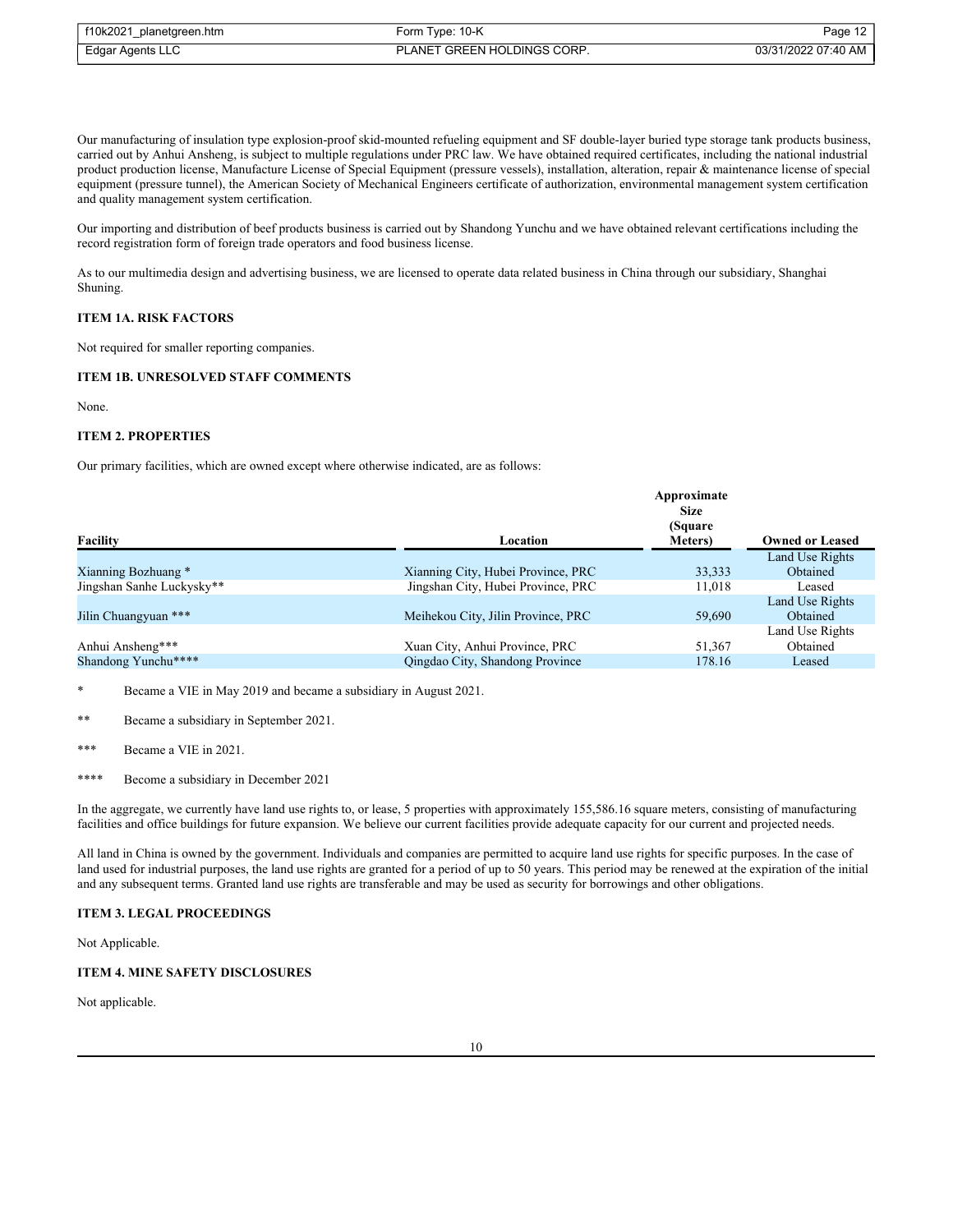| f10k2021_planetgreen.htm | Form Type: 10-K             | Page 13             |
|--------------------------|-----------------------------|---------------------|
| Edgar Agents LLC         | PLANET GREEN HOLDINGS CORP. | 03/31/2022 07:40 AM |

## **PART II**

## **ITEM 5. MARKET FOR REGISTRANT'S COMMON EQUITY, RELATED STOCKHOLDER MATTERS AND ISSUER PURCHASES OF EQUITY SECURITIES.**

### *Market for our Common Stock*

Our common stock is quoted on the NYSE American under the symbol "PLAG".

### *Approximate Number of Holders of Our Common Stock*

As of March 29, 2022, there were 346 stockholders of record of our common stock. This does not include the holders whose shares are held in a depository trust in "street" name.

## *Dividend*

We have not declared or paid cash dividends other than the payment of a dividend in April 2007 in connection with our reverse merger. Any future decisions regarding dividends will be made by our Board of Directors. We currently intend to retain and use any future earnings for the development and expansion of our business and do not anticipate paying any cash dividends in the foreseeable future.

### *Issuances of Unregistered Securities*

On May 9, 2019, we and Shanghai Xunyang entered into a share exchange agreement with Xianning Bozhuang and each of the original shareholders of Xianning Bozhuang. Such transaction closed on May 14, 2019. Pursuant to the share exchange agreement, we issued an aggregate of 1,080,000 shares of common stock of the Company to the Sellers in exchange for the transfer of all of the equity interest of Xianning Bozhuang to Shanghai Xunyang.

On June 17, 2019, the Company entered into a securities purchase agreement, pursuant to which five individuals residing in the PRC agreed to purchase an aggregate of 1,300,000 shares of the Company's common stock, par value \$0.001 per share, for an aggregate purchase price of \$5,460,000, representing a purchase price of \$4.20 per share. The transaction closed on June 19, 2019.

On January 26, 2021, the Company entered into a securities purchase agreement, pursuant to which three individuals residing in the PRC agreed to purchase an aggregate of 2,700,000 shares of the Company's common stock, par value \$0.001 per share, for an aggregate purchase price of \$6,750,000, representing a purchase price of \$2.50 per share. The transaction closed on January 29, 2021.

On March 9, 2021, the Company entered into a share exchange agreement with Jilin Chuangyuan and each of the original shareholders of Jilin Chuangyuan. Pursuant to the share exchange agreement, we issued an aggregate of 3,300,000 shares of common stock of the Company to the Sellers in exchange for the transfer of 75% of the equity interest of Jilin Chuangyuan.

On April 24, 2021, the Company entered into a securities purchase agreement, pursuant to which three individuals residing in the PRC agreed to purchase an aggregate of 4,000,000 shares of the Company's common stock, par value \$0.001 per share, for an aggregate purchase price of \$7,600,000, representing a purchase price of \$1.90 per share. The transaction closed on May 20, 2021.

On July 15, 2021, the Company entered into a share exchange agreement with Anhui Ansheng and each of the original shareholders of Anhui Ansheng. Pursuant to the share exchange agreement, we issued an aggregate of 4,800,000 shares of common stock of the Company to the Sellers in exchange for the transfer of 66% of the equity interest of Anhui Ansheng.

On November 30, 2021, the Company entered into a share purchase agreement with Yongsheng Chen, a shareholder of Jilin Chuangyuan. Pursuant to the share purchase agreement, the Company agreed to purchase from the Seller the remaining 25% of the outstanding equity interests of Jilin Chuangyuan. Pursuant to the terms of the Agreement, the Company agreed to pay to the Seller an aggregate of U.S. \$4,750,000 in exchange for the 25% of the issued and outstanding shares of Jinlin. Prior to completion of the acquisition of the Seller's shares, the Company owned 75% equity interest of Jilin through the Purchaser. As a result of the completion of the transaction, the Company owns 100% of Jinline through the Purchaser. The parties completed the transaction on November 30, 2021.

On December 9, 2021, the Company entered into a share exchange agreement with Shandong Yunchu and each of the original shareholders of Shandong Yunchu. Pursuant to the share exchange agreement, we issued an aggregate of 5,800,000 shares of common stock of the Company to the Sellers in exchange for the transfer of all of the equity interest of Anhui Ansheng.

## *Securities Authorized for Issuance under Equity Compensation Plans*

We have issue 870,000 shares under our equity compensation plan in the fiscal year of 2021.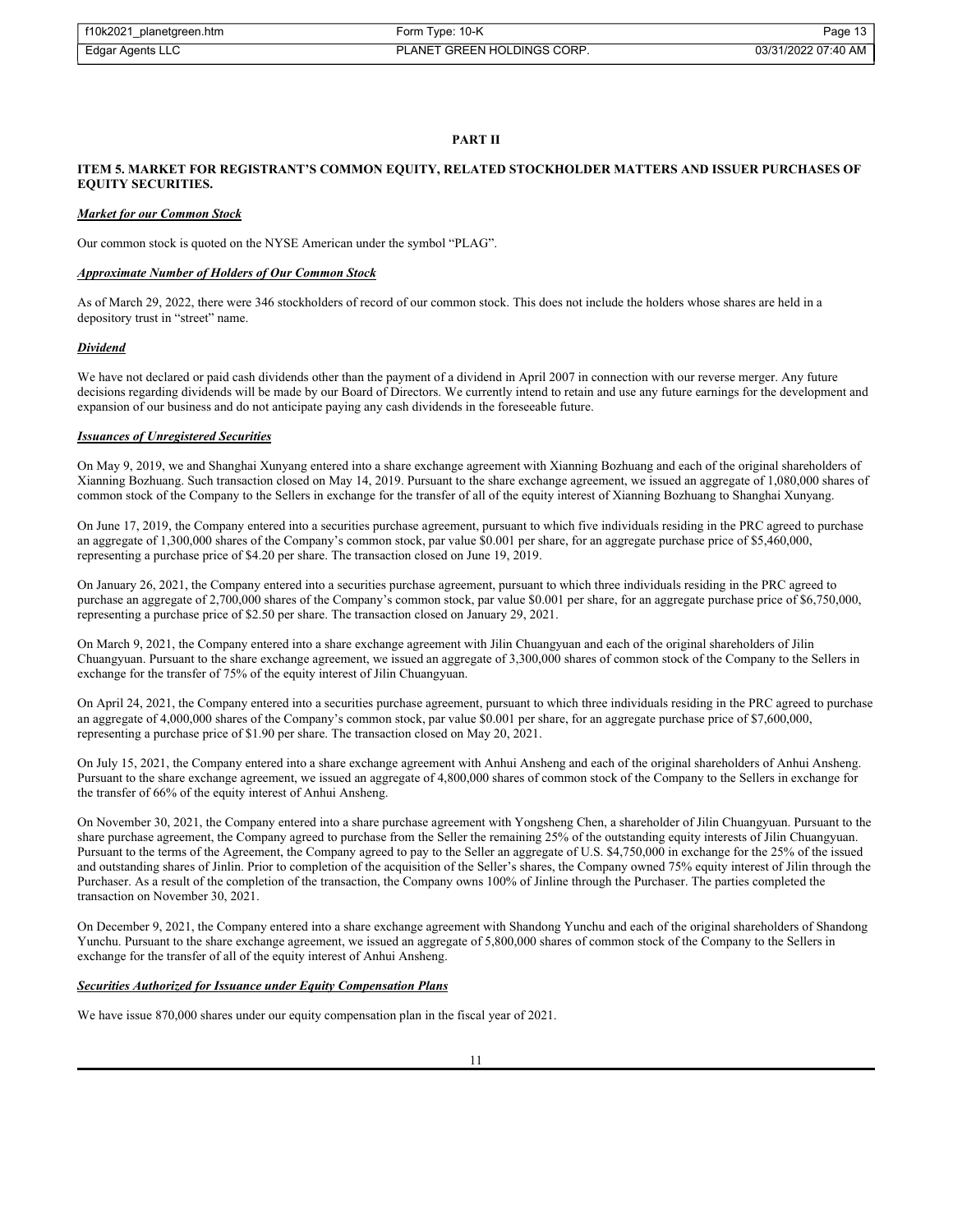| f10k2021 planetgreen.htm | Form Type: 10-K             | Page 14             |
|--------------------------|-----------------------------|---------------------|
| Edgar Agents LLC         | PLANET GREEN HOLDINGS CORP. | 03/31/2022 07:40 AM |

## **ITEM 6. RESERVED**

Not applicable.

## **ITEM 7. MANAGEMENT'S DISCUSSION AND ANALYSIS OF FINANCIAL CONDITION AND RESULTS OF OPERATIONS**

We are headquartered in Flushing, New York. After a series of acquisitions and dispositions in 2021 and 2020, our primary business, which is carried out by Shandong Yunchu, Jingshan Sanhe, Jilin Chuangyuan, Anhui Ansheng, Fast Approach Inc and Xianning Bozhuang, includes:

- To sell black tea product cultivation, packaging, and sales;
- To sell high-grade synthetic fuel products
- To import beef products and sell such products in China
- To sell formaldehyde, urea-formaldehyde glue, methylal, and clean fuel oil
- To sell the barrier and explosion-proof skid-mounted refueling devices, SF double-layer buried oil storage tank
- Multimedia design and online advertising services;

## **Going Concern**

The accompanying audited consolidated financial statements have been prepared assuming that the Company will continue as a going concern. However, the Company has incurred a net loss of \$9,740,486 attributable to common shareholders for the year ended December 31, 2021. As of December 31, 2021, the Company had an accumulated deficit of \$94,072,383, a working capital deficit of \$7,075,320, and its net cash used in operating activities for the year ended December 31, 2021 was \$519,396

The Company plans to continue its expansion and investments, which will require continued improvements in revenue, net income and cash flows.

### **Results of Operations**

The following discussion should be read in conjunction with the company's audited consolidated financial statement for the years ended December 31, 2021, and 2020 and related notes to that.

|                                                            | <b>Twelve months ended</b><br>December 31, | Increase/<br><b>Decrease</b> | Increase /<br><b>Decrease</b> |       |  |
|------------------------------------------------------------|--------------------------------------------|------------------------------|-------------------------------|-------|--|
| (In Thousands of USD)                                      | 2021                                       | 2020                         | <b>(S)</b>                    | (%)   |  |
| Net revenues                                               | 37,768                                     | 3,639                        | 34,129                        | 938   |  |
| Cost of revenues                                           | 33,922                                     | 2,370                        | 31,552                        | 1,331 |  |
| Gross profit                                               | 3,846                                      | 1,269                        | 2,577                         | 203   |  |
| Operating expenses:                                        |                                            |                              |                               |       |  |
| Selling and marketing expenses                             | 2,053                                      | 160                          | 1,893                         | 1,183 |  |
| General and administrative expenses                        | 7,221                                      | 3,896                        | 3,325                         | 85    |  |
| Research & Developing expenses                             | 808                                        |                              | 808                           | N/A   |  |
| Operating income (loss)                                    | (6,236)                                    | (2,787)                      | (3, 449)                      | 124   |  |
| Interest income (expense)                                  | (645)                                      | (23)                         | (622)                         | 2,656 |  |
| Other income (expense)                                     | 210                                        | 27                           | 183                           | 670   |  |
| Impairment of goodwill                                     | (3,263)                                    | (2,340)                      | (923)                         | 39    |  |
| Write off receivables from disposal of former subsidiaries |                                            | (6,079)                      | 6,079                         | (100) |  |
| (Loss) income before tax                                   | (9,934)                                    | (11,202)                     | 1,268                         | (11)  |  |
| Loss on disposal                                           |                                            | 151                          | (151)                         | (100) |  |
| Income tax expense/(income)                                | (56)                                       |                              | (56)                          | N/A   |  |
|                                                            |                                            |                              |                               |       |  |
| Income (loss) from continuing operations                   |                                            | (11,202)                     | 11,202                        | (100) |  |
|                                                            |                                            |                              |                               |       |  |
| Net income (loss) from discontinuing operations            |                                            | 151                          | (151)                         | N/A   |  |
|                                                            |                                            |                              |                               |       |  |
| Net (loss) income                                          | (9,990)                                    | (11,051)                     | 1,061                         | (10)  |  |
|                                                            |                                            |                              |                               |       |  |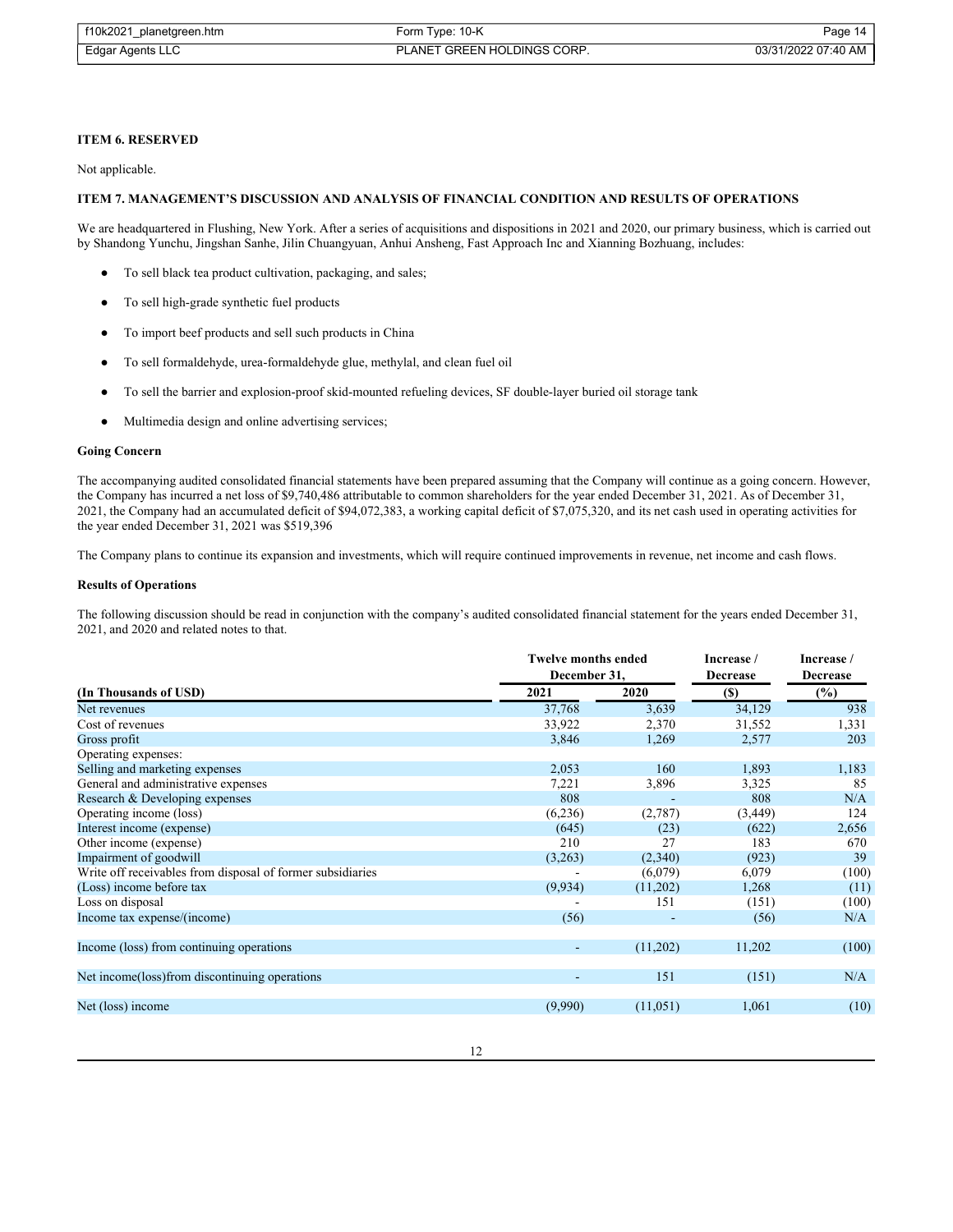| f10k2021 planetgreen.htm | Form Type: 10-K             | Page 15             |
|--------------------------|-----------------------------|---------------------|
| Edgar Agents LLC         | PLANET GREEN HOLDINGS CORP. | 03/31/2022 07:40 AM |

*Net Revenues*. Our net revenues for the twelve months ended December 31, 2021 amounted to \$37.77 million, which represents an increase of approximately \$34.13 million, or 938%, from \$3.64 million for the twelve months ended December 31, 2020. This increase was attributable to the acquisition of certain subsidiaries and VIEs.

Cost of Revenues. During the twelve months ended December 31, 2021, we experienced an increase in cost of revenue of \$31.6 million or 1331%, in comparison to the twelve months ended December 31, 2020, from approximately \$2.37 million to \$33.9 million. This increase was mainly due to the acquisition of certain subsidiaries and VIEs.

*Gross Profit.* Our gross profit increased by \$2.58 million, or 203% to \$3.85 million for the twelve months ended December 31, 2021 from \$1.27 million for the twelve months ended December 31, 2020. This increase was mainly attributable to the acquisition of certain subsidiaries and VIEs.

#### Operating Expenses

*Selling and Marketing Expenses.* Our selling and marketing expenses increased by \$1.89 million, or 1183%, to \$2.05 million for the twelve months ended December 31, 2021 from \$0.16 million for the twelve months ended December 31, 2020. This increase was mainly due to our effort to expand our business.

*General and Administrative Expenses.* We experienced an increase in general and administrative expense of \$3.33 million from \$3.90 million to approximately \$7.22 million for the twelve months ended December 31, 2021, compared to the twelve months ended December 31, 2020. This cost increase was mainly due to the increase of the professional service fees and expenses incurred by the newly acquired business operation.

#### *Net Loss*

Our net loss decreased by \$1.06 million, or 10%, to a net loss of \$9.99 million for the twelve months ended December 31, 2021 from \$11.05 million in net loss for the twelve months ended December 31, 2020. This decrease was mainly due to our effort to expand our business.

#### **Liquidity and Capital Resources**

In assessing our liquidity, we monitor and analyze our cash-on-hand and operating and capital expenditure commitments. Our liquidity needs meet our working capital requirements, operating expenses, and capital expenditure obligations. In the reporting period in the fiscal year 2021, our primary sources of financing have been cash generated from operations and private placements.

As of December 31, 2021, we had cash and cash equivalents (including restricted cash) of \$1.13 million compared to \$3.42 million as of December 31, 2020. The debt to assets ratio was 40.41% and 16.65% as of December 31, 2021 and December 31, 2020, respectively. We expect to continue to finance our operations and working capital needs in 2021 from cash generated from operations and, if needed, private financings. Suppose available liquidity is insufficient to meet our operating and loan obligations as they come due. In that case, our plans include pursuing alternative financing arrangements or reducing expenditures as necessary to meet our cash requirements. However, there is no assurance that we will raise additional capital or reduce discretionary spending to provide liquidity if needed. We cannot be sure of the availability or terms of any alternative financing arrangements.

The following table provides detailed information about our net cash flow for all financial statement periods presented in this report.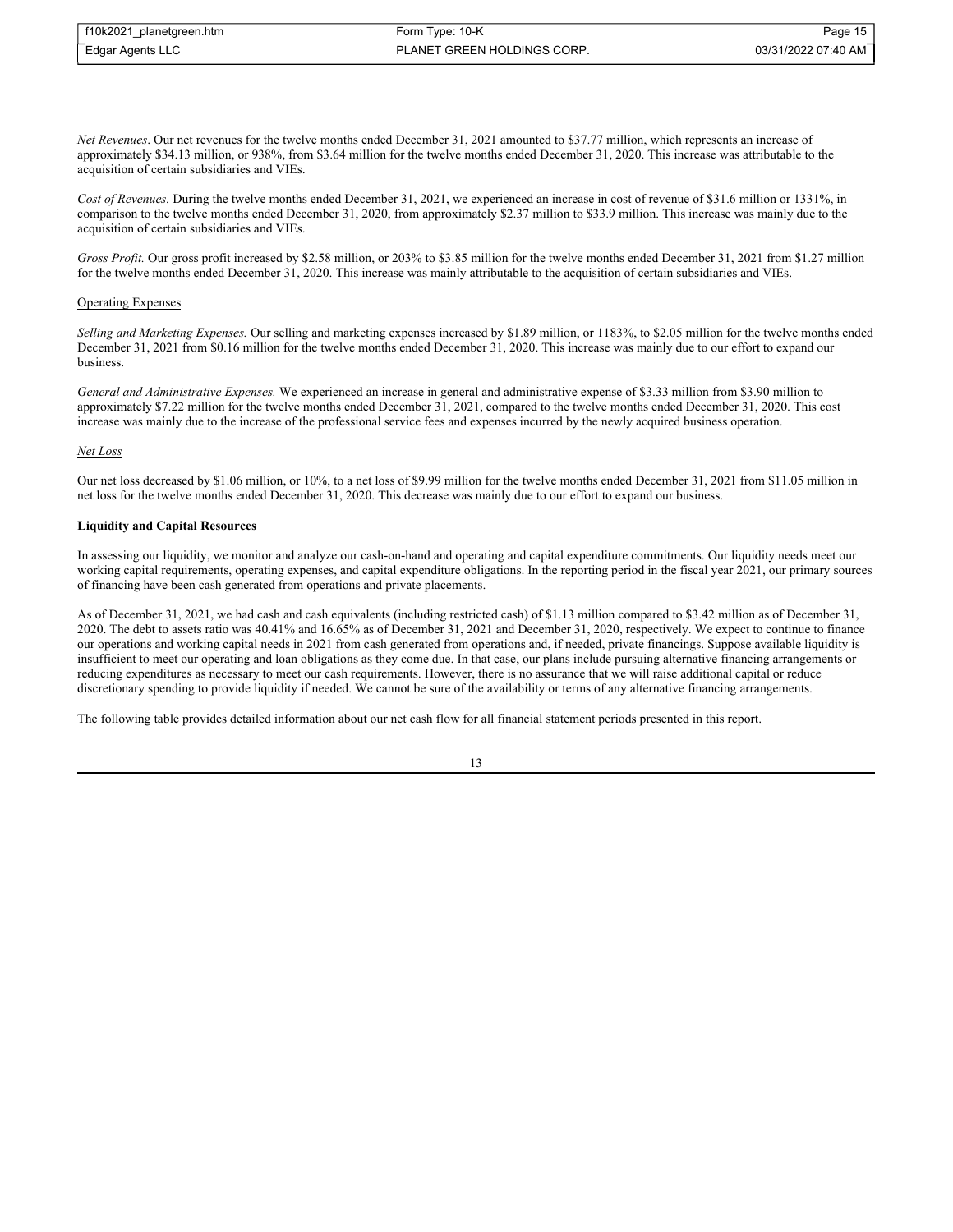| f10k2021_planetgreen.htm | Form Type: 10-K             | Page 16             |
|--------------------------|-----------------------------|---------------------|
| Edgar Agents LLC         | PLANET GREEN HOLDINGS CORP. | 03/31/2022 07:40 AM |

### **Cash Flows Data:**

|                                                 |           | For the twelve months ended<br>December 31 |  |  |  |  |
|-------------------------------------------------|-----------|--------------------------------------------|--|--|--|--|
| (In thousands of U.S. dollars)                  | 2021      | 2020                                       |  |  |  |  |
| Net cash flows used in operating activities     | (519)     | (3, 499)                                   |  |  |  |  |
| Net cash flows used in investing activities     | (11, 814) | (853)                                      |  |  |  |  |
| Net cash flows provided by financing activities | 8,932     | 238                                        |  |  |  |  |

#### Operating Activities

For the year ended December 31, 2021, net cash used in operating activities was \$0.52 million, which consisted primarily of net loss of \$9.99 million, and was adjusted by depreciation and amortization of \$2.45 million, impairment of goodwill of \$3.23 million and share based compensation expense of \$1.16 million.

The Company had an increase of \$4.81 million in other receivables from related parties, an increase of \$1.33 million in inventories and an increase of \$4.31 million in payables and other current liabilities.

For the year ended December 31, 2020, net cash used in operating activities was \$3.50 million, which consisted primarily of net loss of \$11.10 million, and was adjusted by depreciation and amortization of \$0.45 million, write off receivables of \$6.08 million, impairment of goodwill of \$2.34 million and exchange loss of \$1.83 million.

The Company had an increase of \$1.53 million in accounts and other receivables, an increase of \$4.07 million in prepayments and other current assets and an increase of \$0.88 million in payables and other current liabilities.

#### Investing Activities

Net cash used in investing activities for the twelve months ended December 31, 2021 was \$11.81 million, representing an increase of \$10.96 million in net cash used in investing activities from \$0.85 million for the same period of 2020. This is mainly due to the recent acquisition activities.

### Financing Activities

Net cash provided by financing activities for the twelve months ended December 31, 2021, was \$8.93 million, representing an increase of \$8.69 million in net cash provided by financing activities from \$0.24 million for the same period of 2020. This is mainly due to the proceeds from the private placement transactions.

#### **Critical Accounting Policies**

The preparation of financial statements in conformity with the United States generally accepted accounting principles requires our management to make assumptions, estimates, and judgments that affect the amounts reported in the financial statements, including the notes to that, and related disclosures of commitments contingencies, if any.

We consider our critical accounting policies to require the more significant judgments and estimates in preparing financial statements, including those outlined in Note 2 to the financial statements included herein.

The Company has evaluated the timing and the impact of the guidance above on the financial statements.

As of December 31, 2021, there were no other recently issued accounting standards not yet adopted that would or could have a material effect on the Company's consolidated financial statements.

## **Off-Balance Sheet Arrangements**

We do not have any off-balance arrangements.

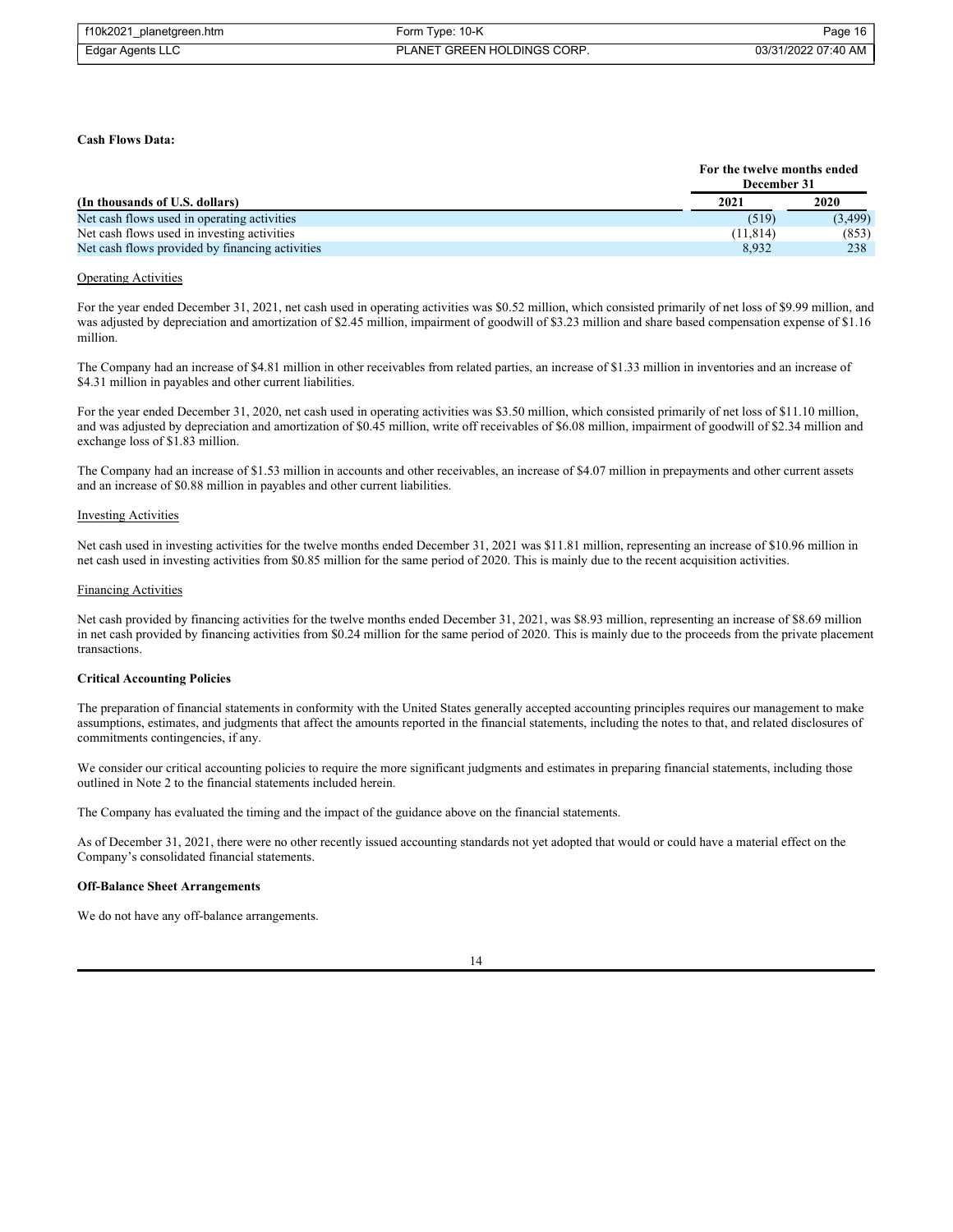| f10k2021 planetgreen.htm | Form Type: 10-K             | Page 17             |
|--------------------------|-----------------------------|---------------------|
| Edgar Agents LLC         | PLANET GREEN HOLDINGS CORP. | 03/31/2022 07:40 AM |

## **ITEM 7A. QUANTITATIVE AND QUALITATIVE DISCLOSURE ABOUT MARKET RISK**

Not applicable.

## **ITEM 8. FINANCIAL STATEMENTS AND SUPPLEMENTARY FINANCIAL DATA**

The full text of our audited consolidated financial statements as of December 31, 2020, begins on page F-1 of this annual report on Form 10-K.

### **ITEM 9. CHANGES IN AND DISAGREEMENTS WITH ACCOUNTANTS ON ACCOUNTING AND FINANCIAL DISCLOSURE.**

None.

## **ITEM 9A. CONTROLS AND PROCEDURES**

#### **Disclosure Controls and Procedures**

We maintain disclosure controls and procedures (as defined in Rule 13a-15(e) under the Exchange Act) that are designed to ensure that information required to be disclosed in Exchange Act reports is recorded, processed, summarized and reported within the time periods specified in the SEC's rules and forms, and that such information is accumulated and communicated to our management, including to our Chief Executive Officer and Chief Financial Officer, as appropriate, to allow timely decisions regarding required disclosure.

As required by Rule 13a-15 under the Exchange Act, our management, including our Chief Executive Officer and Chief Financial Officer, evaluated the effectiveness of our disclosure controls and procedures as of December 31, 2021. Based on that evaluation, our Chief Executive Officer and Chief Financial Officer concluded that as of December 31, 2021, our disclosure controls and procedures were not effective due to the material weakness in our internal control over financial reporting described below.

### **Internal Controls over Financial Reporting**

#### *Management's Annual Report on Internal Control over Financial Reporting.*

Our management is responsible for establishing and maintaining adequate internal control over financial reporting, as such term is defined in Rule 13a-15 (f) of the Exchange Act. Under the supervision and with the participation of our management, including our Chief Executive Officer and Chief Financial Officer, we conducted an evaluation of the effectiveness of our internal control over financial reporting based upon the framework in Internal Control-Integrated Framework issued by the Committee of Sponsoring Organizations of the Treadway Commission (COSO). Based on that evaluation, our management concluded that, as of December 31, 2021, our internal controls over financial reporting were not effective.

The material weakness and significant deficiency identified by our management as of December 31, 2021, relates to the ability of the Company to record transactions and provide disclosures in accordance with generally accepted accounting principles in the United States ("U.S. GAAP"). We did not have sufficient and skilled accounting personnel with an appropriate level of experience in the application of U.S. GAAP commensurate with our financial reporting requirements. For example, our staff members do not hold licenses such as Certified Public Accountant or Certified Management Accountant in the U.S., have not attended U.S. institutions for training as accountants, and have not attended extended educational programs that would provide sufficient relevant education relating to U.S. GAAP. Our staff will require substantial training to meet the demands of a U.S. public company and our staff's understanding of the requirements of U.S. GAAP-based reporting are inadequate.

#### *Remediation Initiative*

We plan to provide U.S. GAAP training sessions to our accounting team. The training sessions will be organized to help our corporate accounting team gain experience in U.S. GAAP reporting and to enhance their awareness of new and emerging pronouncements with potential impact on our financial reporting. We plan to continue to recruit experienced and professional accounting and financial personnel and participate in educational seminars, tutorials, and conferences and employ more qualified accounting staff in the future.

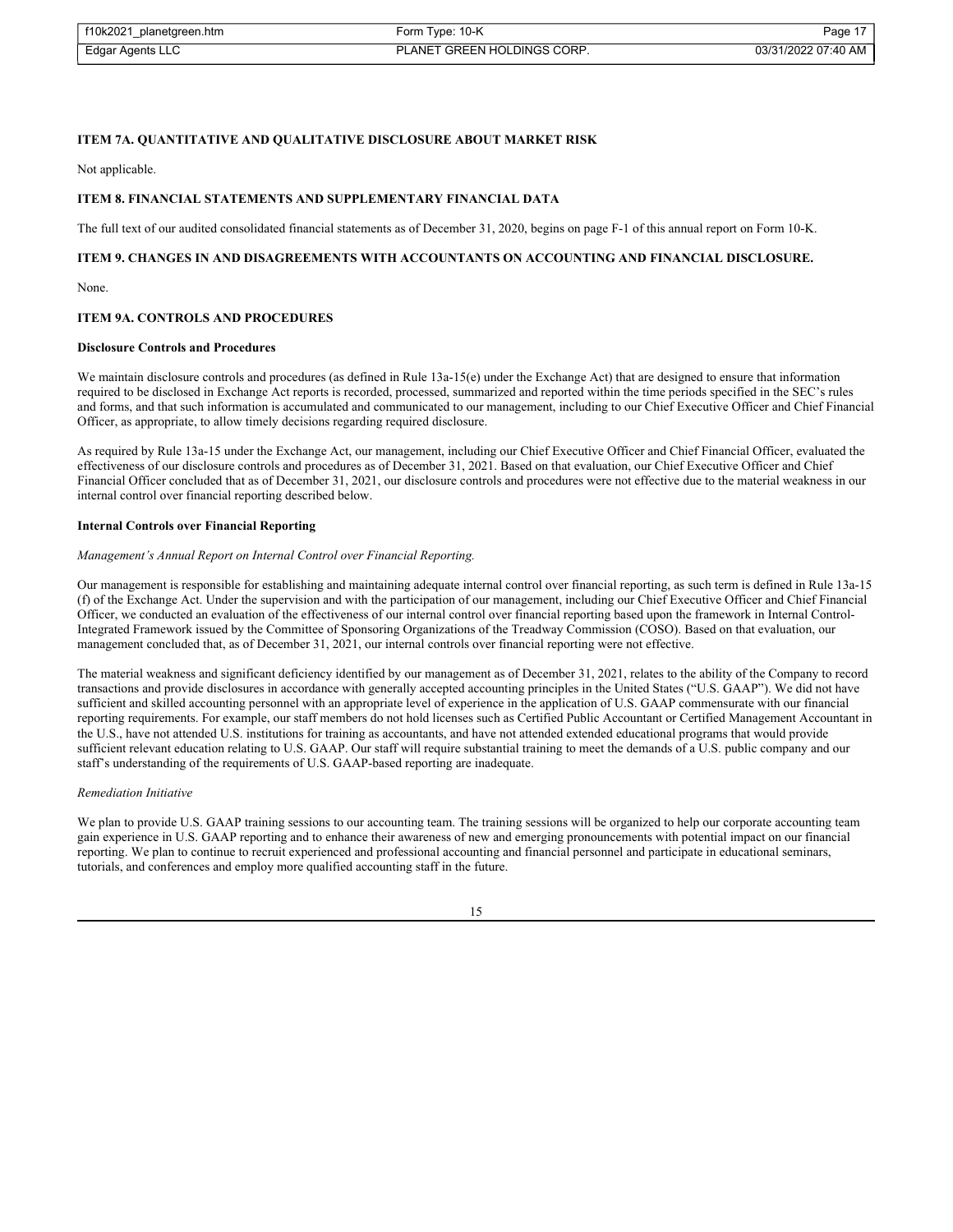| f10k2021 planetgreen.htm | Form Type: 10-K             | Page 18             |
|--------------------------|-----------------------------|---------------------|
| Edgar Agents LLC         | PLANET GREEN HOLDINGS CORP. | 03/31/2022 07:40 AM |

#### *Changes in Internal Controls over Financial Reporting*

Other than as described above, during the fiscal year ended December 31, 2021, there were no material changes in our internal control over financial reporting identified in connection with the evaluation performed during the fiscal year covered by this annual report that has materially affected or is reasonably likely to materially affect, our internal control over financial reporting.

*Inherent Limitations over Internal Controls.*

Our internal control over financial reporting is designed to provide reasonable assurance regarding the reliability of financial reporting and the preparation of financial statements for external purposes under U.S. GAAP. Our internal control over financial reporting includes those policies and procedures that:

(i) pertain to the maintenance of records that, in reasonable detail, accurately and fairly reflect the transactions and dispositions of our assets;

(ii) provide reasonable assurance that transactions are recorded as necessary to permit preparation of financial statements under U.S. GAAP, and that our receipts and expenditures are being made only under authorizations of our management and directors; and

(iii) provide reasonable assurance regarding prevention or timely detection of unauthorized acquisition, use, or disposition of our assets that could affect the financial statements.

Management, including our Chief Executive Officer and Chief Financial Officer, does not expect our internal controls to prevent or detect all misstatements. No matter how well designed and operated, a control system can provide only reasonable, not absolute, assurance that the objectives of the control system are met. Further, the design of a control system must reflect the fact that there are resource constraints, and the benefits of such controls must be considered relative to their costs. Because of the inherent limitations in all control systems, no evaluation of internal controls can provide absolute assurance that all control issues and instances of misstatements, if any, have been detected or prevented. Also, projections of any evaluation of the effectiveness of controls in future periods are subject to the risk that those internal controls may become inadequate because of changes in conditions or that the degree of compliance with the policies or procedures may deteriorate.

## **ITEM 9B. OTHER INFORMATION.**

None.

## **ITEM 9C. DISCLOSURE REGARDING FOREIGN JURISDICTIONS THAT PREVENT INSPECTIONS.**

Not Applicable.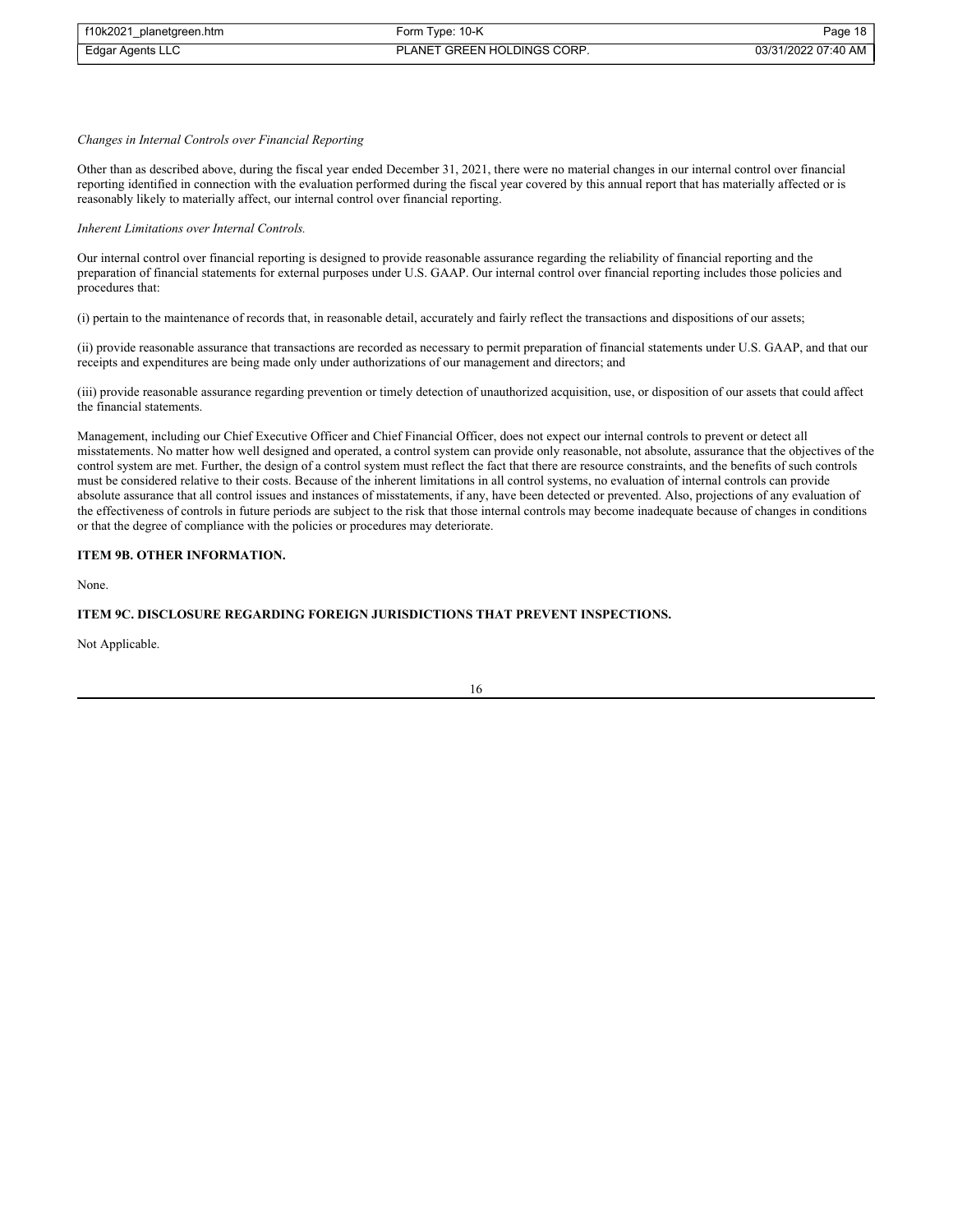| f10k2021 planetgreen.htm | Form Type: 10-K            | Page 19             |
|--------------------------|----------------------------|---------------------|
| Edgar Agents LLC         | PLANET GREEN HOLDINGS CORP | 03/31/2022 07:40 AM |

#### **PART III**

#### **ITEM 10. DIRECTORS, EXECUTIVE OFFICERS AND CORPORATE GOVERNANCE**

#### **Directors and Officers**

The following table sets forth the name, age and position of each of our current directors and officers.

| Name            | Age | <b>Position</b>                      |
|-----------------|-----|--------------------------------------|
| <b>Bin Zhou</b> | 32  | Chairman and Chief Executive Officer |
| Lili Hu         | 44  | Chief Financial Officer              |
| Chao Chen       | 35  | Director                             |
| King Fai Leung  | 49  | Director                             |
| Yang Cao        | 29  | Director                             |

**Mr. Bin Zhou** has served as a director of the Company since May 2019 and served as our Chief Executive Officer and Chairman since October 2020. He has served as chairman of the board of directors of Xianning Bozhuang since March 2019. Mr. Zhou was the general manager and legal representative of Hubei Qianding Equipment Manufacturing Co., Ltd., a mechanical equipment manufacturing company, from March 2016 to March 2019. He also served as supervisor of Hubei Henghao Real Estate Development Co., Ltd., a real estate development company, from April 2014 to June 2018. Mr. Zhou received his Bachelor of Law degree from National Judges College in Beijing, China.

**Ms. Lili Hu** was appointed to serve as the Chief Financial Officer of the Company in June 2019. She has over ten years of accounting experience. Ms. Hu has served as the financial director of Xianning Bozhuang Tea Products Co., Ltd., a wholly-owned subsidiary of the Company, since July 2018. From June 2016 to June 2018, Ms. Hu worked as an audit project manager with Hubei Puhua Lixin LLP, an audit firm in Hubei, China. From May 2014 to May 2016, Ms. Hu was a financial manager of Houfu Medical Device Co., Ltd., a medical device company in China. From January 2009 to December 2013, Ms. Hu served as the financial director of Hebei Rentian Gaopeng Mechanical Co., Ltd., a manufacturing company in China. From January 2006 to June 2008, Ms. Hu was the Chief Financial Officer of Hubei Hongfa Telecommunications Co., Ltd., a telecommunications company in China. Ms. Hu graduated from Hubei University of Science and Technology with a major in accounting. Ms. Hu is a Certified Public Accountant in China.

**Ms. Chao Chen** has served as a director of the Company since April 2019. She has been an attorney at Beijing QianCheng law firm since August 2019. Prior to that, she was an attorney at Beijing Lanpeng Law Firm from May 2015 to August 2019. Her practice includes litigation, mergers and acquisitions and general corporate representation. Ms. Chen served as the legal manager of LightInTheBox Holding Co., Ltd., an international online retail company that is listed on New York Stock Exchange, from November 2018 to January 2019. From September 2013 to May 2015, Ms. Chen served as the senior project manager of China Aviation Supplies Holding Company, a company that provides aircraft procurement and support services on aviation supplies, and was responsible for the planning, procurement and execution of cross-border projects. Ms. Chen received her Master of Law degree from Beijing Institute of Technology and her Bachelor of Law degree from Southwest University for Nationalities.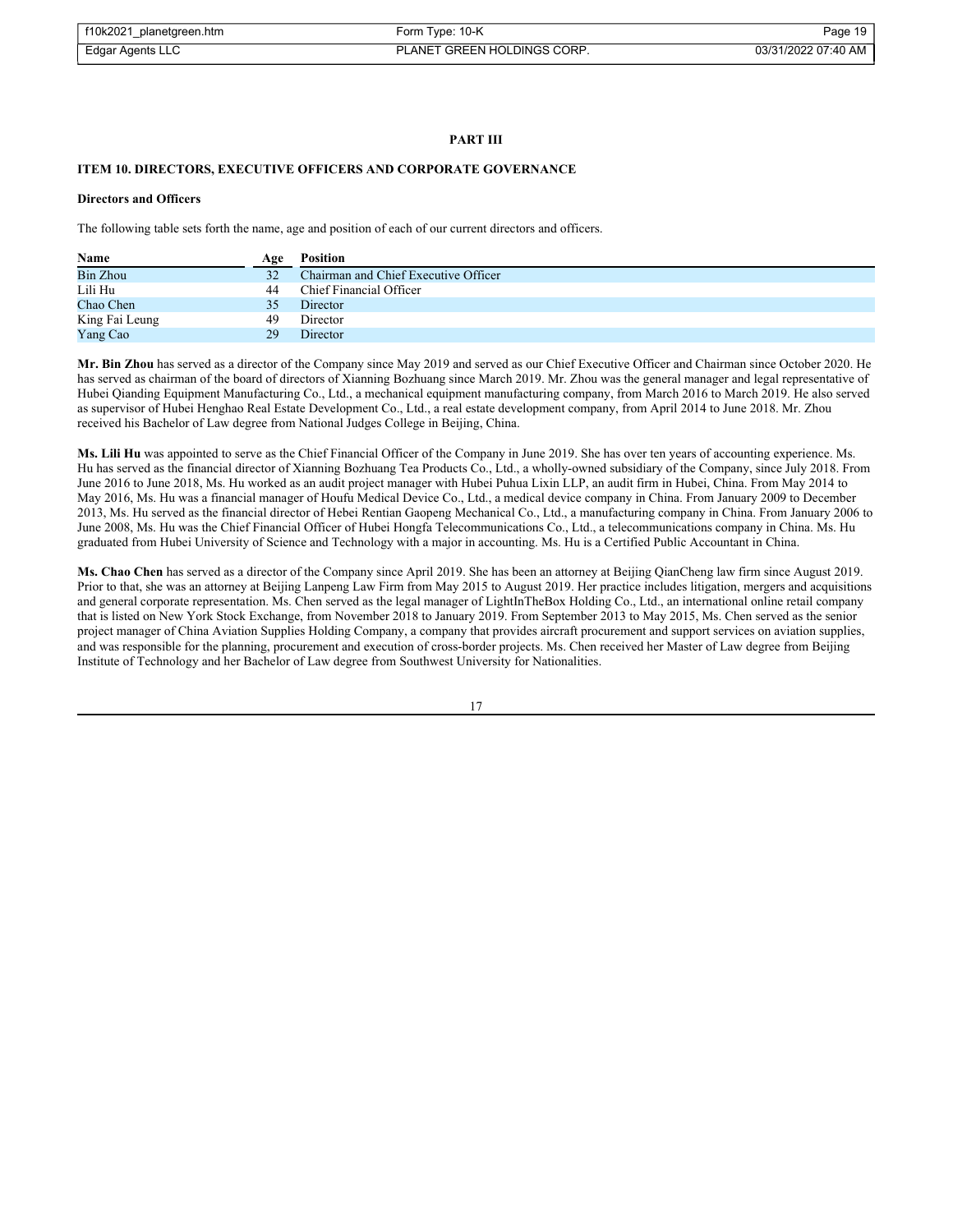| f10k2021 planetgreen.htm | Form Type: 10-K             | Page 20             |
|--------------------------|-----------------------------|---------------------|
| Edgar Agents LLC         | PLANET GREEN HOLDINGS CORP. | 03/31/2022 07:40 AM |

**Mr. King Fai Leung** has served as a director of the Company since July 2019. He has over 20 years' experience in finance and accounting. He has been the executive director of Maxima Energy Limited, an energy company in Hong Kong, since December 2018. Mr. Leung has also served as an independent director since November 2017 and was re-designated in March 2019 as an executive director and Chief Financial Officer of Chineseinvestors.com, Inc., a financial information website for Chinese-speaking investors (OTCQB: CIIX). He has also served as an independent director, chairman of the audit committee and a member of the remuneration and nomination committee of Daisho Microline Holdings Ltd., a Hong Kong-based investment holding company principally engaged in the manufacture and sales of printed circuit boards (HKG: 0567), since June 2015. In addition, Mr. Leung served as directors in various public companies, including Kirin Group Holdings Limited, an investment holding company principally engaged in the financial related business (HKG: 8109), Biostar Pharmaceuticals, Inc., a pharmaceutical and medical nutrient products company (OTC Pink: BSPM), and Hao Wen Holdings Limited, an investment holding company principally engaged in the manufacture and trading of biomass fuel in China (HKG: 8019). Mr. Leung earned his Bachelor of Commerce in Accounting and Finance from Deakin University in Victoria, Australia. He is a Certified Public Account in both Hong Kong and Australia.

**Ms. Yang Cao** has served as a director of the Company since March 2020. She has been practicing commercial law as an attorney with Hubei Kaicheng Law Office since November 2019. Prior to that, she served as a legal counsel to Xianning High-Tech Industrial Zone, a municipal government authority providing infrastructure and resources to high-tech companies, from November 2016 to November 2019. From October 2015 to November 2016, Ms. Cao worked as a compliance officer at Qingdao Inter-Credit Group Wuhan Branch, a business consulting company. Ms. Cao received her LL.B. degree from Hankou College and an LL.M. degree from Central China Normal University

There are no arrangements or understandings between any of our directors, officers and any other person pursuant to which any director was selected to serve as a director or officers of our company. Directors are elected until their successors are duly elected and qualified. Our executive officers are appointed by our Board and serve at their discretion. There are no family relationships among our directors or officers.

### **Board of Directors**

Our Board met on twelve occasions during fiscal year 2021. Each of the members of our Board attended more than 75% of the total number of meetings held by our Board and the committees on which each director served during fiscal year 2021.

### **Committees of the Board**

#### *Audit Committee*

The Audit Committee assists our Board in monitoring:

- our accounting, auditing, and financial reporting processes;
- the integrity of our financial statements;
- internal controls and procedures designed to promote our compliance with accounting standards and applicable laws and regulations; and
- the appointment and evaluation of the qualifications and independence of our independent auditors.

King Fai Leung, Yang Cao and Chao Chen, all of whom are independent directors under SEC rules and the rules of NYSE American, are currently serving as members of the Audit Committee. Mr. Leung is the chairman of the Audit Committee and is our audit committee financial expert.

The Audit Committee has adopted a written charter, a copy of which is available on our website at www.planetgreenholdings.com, and a printed copy of which is available to any stockholder requesting a copy by writing to: Planet Green Holdings Corp., c/o Board of Director Office, 36-10 Union St. 2<sup>nd</sup> Floor, Flushing, NY, 11345. During the fiscal year ended December 31, 2021, our Audit Committee held four meetings.

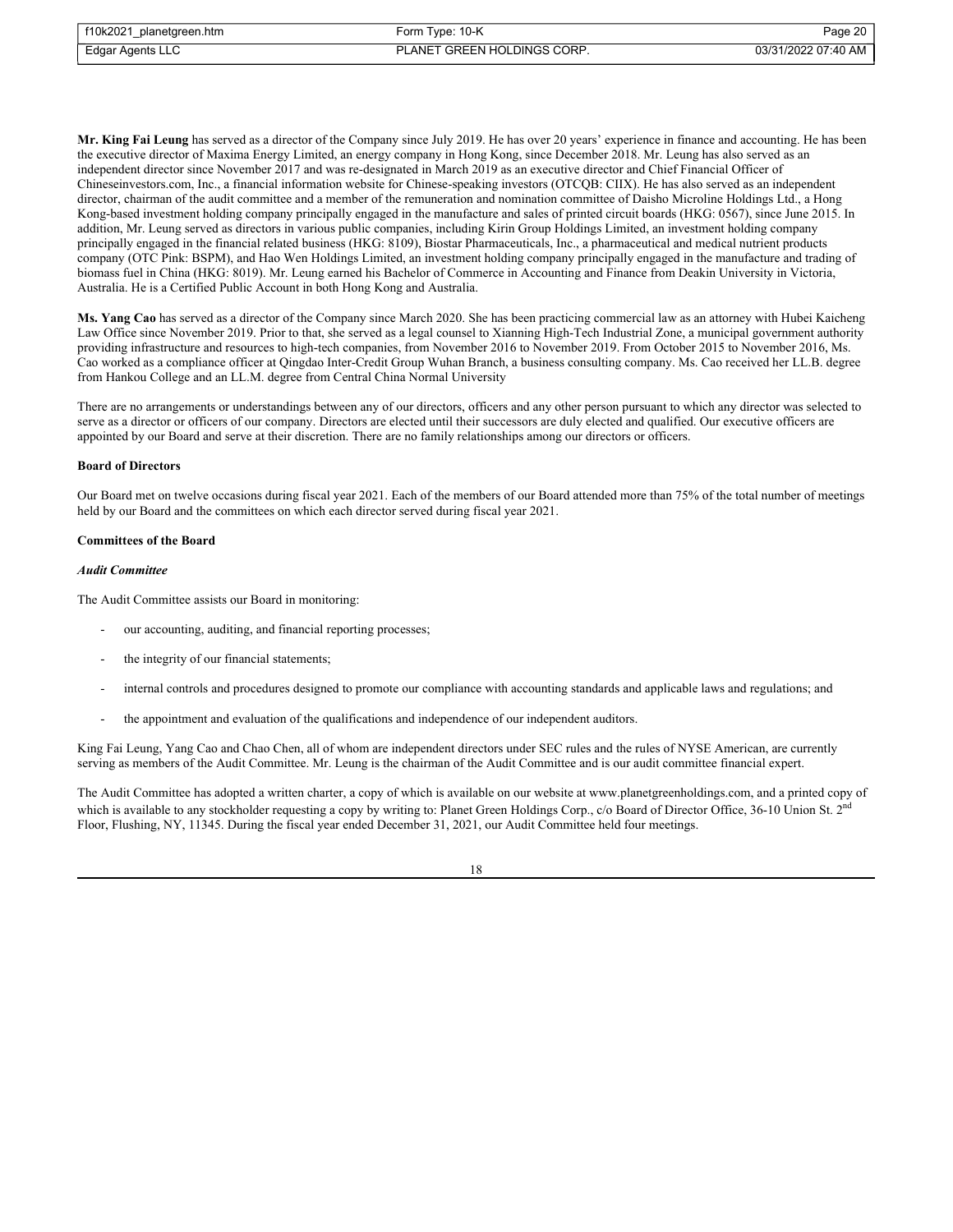| f10k2021 planetgreen.htm | Form Type: 10-K            | Page 21             |
|--------------------------|----------------------------|---------------------|
| Edgar Agents LLC         | PLANET GREEN HOLDINGS CORP | 03/31/2022 07:40 AM |

#### *Compensation Committee*

The functions of the Compensation Committee are as follows:

- to assist our Board in discharging its responsibilities with respect to compensation of our executive officers and directors;
- to evaluate the performance of our executive officers;
- to assist our Board in developing succession plans for executive officers; and
- to administer our stock and incentive compensation plans and recommend changes in such plans to our Board as needed.

The current members of the Compensation Committee are Chao Chen, King Fai Leung and Yang Cao. Ms. Chen is the chairman of the Compensation Committee. All current members of the Compensation Committee are independent directors, and all past members were independent directors at all times during their service on such Committee. None of the past or present members of our Compensation Committee are present or past employees or officers of the Company or any of our subsidiaries. No member of the Compensation Committee has had any relationship with us requiring disclosure under Item 404 of Regulation S-K. None of our executive officers serves on the Board of Directors or compensation committee of a company that has an executive officer that serves on our Board of Directors or Compensation Committee.

The Compensation Committee may not delegate its responsibilities to another committee, individual director or member of management.

The Compensation Committee meets on an annual basis and holds special meetings as needed. The Compensation Committee meetings may be called by the Committee chairman, the Chairman of the Board of Directors or a majority of Committee members. The Chief Executive Officer and Chief Financial Officer also provide recommendations to the Compensation Committee relating to compensation of other executive officers. The Compensation Committee held one meeting in fiscal year 2021.

### *Nominating and Corporate Governance*

The Nominating and Corporate Governance assists the Board of Directors in identifying individuals qualified to become our directors and in determining the composition of the Board of Directors and its committees. The Nominating and Corporate Governance is responsible for, among other things:

- to make recommendations to the Board of Directors with respect to the size and composition of the Board of Directors;
- to make recommendations to the Board of Directors on the minimum qualifications and standards for director nominees and the selection criteria for the Board members;
- to review the qualifications of potential candidates for the Board of Directors;
- to make recommendations to the Board of Directors on nominees to be elected at the annual meeting of stockholders; and
- to seek and identify a qualified director nominee, in the event that a director vacancy occurs, to be recommended to the Board of Directors for either appointment by the Board of Directors to serve the remainder of the term of a director position that is vacant or election at the annual meeting of the stockholders.

The current members of the Nominating and Corporate Governance are Yang Cao, Chao Chen and King Fai Leung. Ms. Cao is the chairman of the Compensation Committee. During the fiscal year 2021, our Nominating and Corporate Governance Committee held one meeting.

19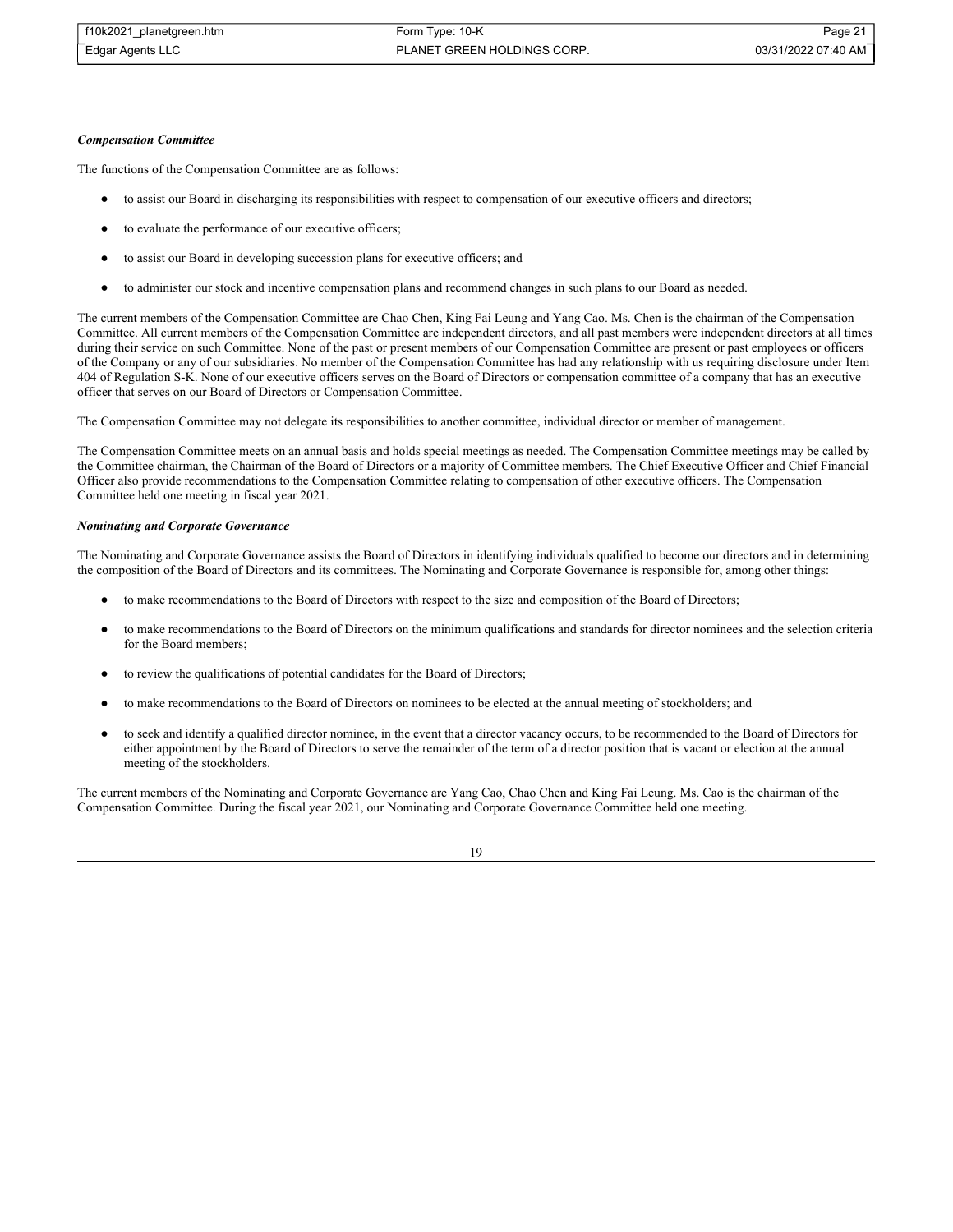| f10k2021 planetgreen.htm | Form Type: 10-K             | Page 22             |
|--------------------------|-----------------------------|---------------------|
| Edgar Agents LLC         | PLANET GREEN HOLDINGS CORP. | 03/31/2022 07:40 AM |

#### *Stockholder Nominations for Director*

Stockholders may propose candidates for board membership by writing to: Planet Green Holdings Corp., c/o Board of Director Office, 36-10 Union St.  $2<sup>nd</sup>$  Floor, Flushing, NY, 11345. Any such proposal shall contain the name, holdings of our securities and contact information of the person making the nomination; the candidate's name, address and other contact information; any direct or indirect holdings of our securities by the nominee; any information required to be disclosed about directors under applicable securities laws and/or stock exchange requirements; information regarding related party transactions with our company and/or the stockholder submitting the nomination; any actual or potential conflicts of interest; the nominee's biographical data, current public and private company affiliations, employment history and qualifications and status as "independent" under applicable securities laws and stock exchange requirements. Nominees proposed by stockholders will receive the same consideration as other nominees.

#### *Compensation Committee Interlocks and Insider Participation*

None of our officers currently serves, or in the past year has served, as a member of the Board of Directors or compensation committee of any entity that has one or more officers serving on our Board of Directors.

#### *Code of Ethics*

Our Board adopted a Code of Ethics that applies to all of our directors, executive officers, including our principal executive officer, principal financial officer and principal accounting officer, and employees. The Code of Ethics addresses, among other things, honesty and ethical conduct, conflicts of interest, compliance with laws, regulations and policies, including disclosure requirements under the federal securities laws, confidentiality, trading on inside information, and reporting of violations of the code. The Code of Ethics is available on our website at http://www.planetgreenholdings.com, and a copy of the Code of Ethics is available to any stockholder requesting a copy by writing to: Planet Green Holdings Corp., c/o Board of Director Office, 36- 10 Union St. 2nd Floor, Flushing, NY, 11345. We intend to disclose on our website, in accordance with all applicable laws and regulations, amendments to, or waivers from, our Code of Ethics.

#### **Legal Proceedings**

To the Company's knowledge, there are no material proceedings to which any of our directors and officers or affiliates of the Company is a party adverse to the Company or has a material interest adverse to the Company.

### **ITEM 11. EXECUTIVE COMPENSATION**

#### **Summary Compensation Table**

The following table sets forth information concerning all forms of compensation earned by our named executive officers during the fiscal years ended December 31, 2020 and 2021 for services provided to us and our subsidiaries and VIEs. None of our current executive officers earned compensation that exceeded \$100,000 during the fiscal years ended December 31, 2020 or 2021.

| Name and                                              |              |                    |                  |                     |              |                  | <b>Stock</b>                    |                       | Option  |                       | <b>All Other</b>             |               |                  |
|-------------------------------------------------------|--------------|--------------------|------------------|---------------------|--------------|------------------|---------------------------------|-----------------------|---------|-----------------------|------------------------------|---------------|------------------|
| <b>Principal Position</b>                             | Year         |                    | <b>Salary</b>    |                     | <b>Bonus</b> |                  | Awards                          |                       | Awards  |                       | Compensation                 |               | <b>Total</b>     |
| (a)                                                   | (b)          |                    | (c)              |                     | (d)          |                  | (e)                             |                       | (f)     |                       | (g)                          |               | (h)              |
| Bin Zhou,<br>Chairman, Chief<br>Executive Officer and | 2021         | \$                 | 96,000           | $\mathcal{S}$       |              | $-$ \$           | $\blacksquare$                  | $\mathbf S$           | ÷.      | $\mathcal{S}$         | $\sim$                       | <sup>\$</sup> | 96,000           |
| Director                                              | 2020         | $\mathsf{\$}$      | 96,000           | $\mathcal{S}$       |              | $-$ \$<br>$\sim$ | $\overline{\phantom{0}}$        | $-$ \$                | -       | $-$ \$                | $- S$<br>۰.                  |               | 96,000           |
| Lili Hu,<br><b>Chief Financial</b><br>Officer         | 2021         | \$                 | 84,000           | $\mathcal{S}$       |              | $-$ \$           | $\omega_{\rm c}$                | $\mathcal{S}$         |         | $-$ \$                | $\Delta \sim 10$             | $\mathbb{S}$  | 84,000           |
| Director                                              | 2020         | $\mathbb{S}$       | 84,000 \$        |                     |              | $-$ \$           |                                 | $-$ \$                |         | $-$ \$                | $- S$                        |               | 84,000           |
| Chao Chen,                                            | 2021         | $\mathbf S$        | 24,000           | <sup>\$</sup>       |              | $\sim$<br>$-$ \$ | ٠<br>$\mathbf{L}^{\mathcal{A}}$ | <sup>\$</sup>         | ٠<br>Ξ. | $\mathbf{s}$          | ÷.<br>$\omega_{\rm c}$       | $\mathcal{S}$ | 24,000           |
| Director                                              | 2020         | \$                 | 24,000           | $\mathbb{S}$        |              | $-$ \$           | $\sim$                          | <sup>S</sup>          |         | $-$ \$                | $\Delta \sim 10$             | -S            | 24,000           |
| King Fai Leung,<br>Director                           | 2021<br>2020 | \$<br>\$           | 21,600<br>21,600 | $\mathbb{S}$<br>S   |              | $-$ \$<br>$-$ \$ | $\omega$ .                      | $\mathbf S$<br>$- S$  |         | $-$ \$<br>$- S$       | $\omega_{\rm{eff}}$<br>$- S$ | <sup>S</sup>  | 21,600<br>21,600 |
|                                                       |              |                    |                  |                     |              |                  |                                 |                       |         |                       |                              |               |                  |
| Yang Cao,<br>Director                                 | 2021<br>2020 | $\mathbb{S}$<br>\$ | 24,000<br>24,000 | <sup>\$</sup><br>\$ |              | $-$ \$<br>$-$ \$ | $\overline{\phantom{a}}$        | $\mathbb{S}$<br>$- S$ | $\sim$  | $\mathbb{S}$<br>$- S$ | $\omega_{\rm c}$<br>$-$ \$   | <sup>S</sup>  | 24,000<br>24,000 |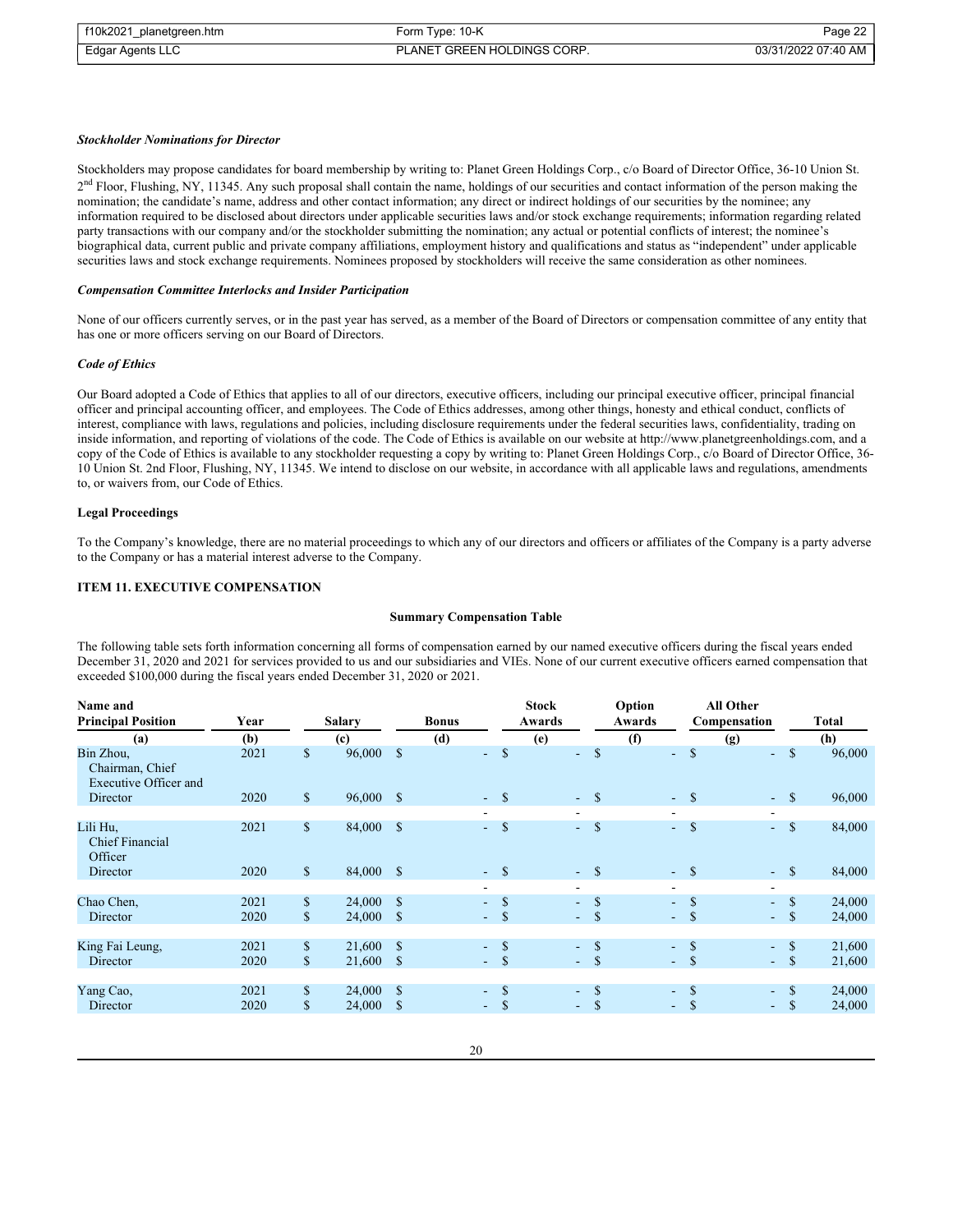| f10k2021 planetgreen.htm | Form Type: 10-K             | Page 23             |
|--------------------------|-----------------------------|---------------------|
| Edgar Agents LLC         | PLANET GREEN HOLDINGS CORP. | 03/31/2022 07:40 AM |

In October 2020, the Board appointed Bin Zhou as a member of the Board and the Chief Executive Officer. Pursuant to the employment agreement with Mr. Zhou, we are obligated to pay Mr. Zhou a compensation of \$96,000 per year.

In June 2020, the Board appointed Lili Hu to serve as the Chief Financial Officer. Pursuant to the employment agreement with Ms. Hu, we are obligated to pay Ms. Hu a compensation of \$84,000 per year.

In April 2019, the Board appointed Chao Chen to serve as the Director. Pursuant to the employment agreement with Ms. Chen, we are obligated to pay Ms. Chen a compensation of \$24,000 per year.

In July 2019, the Board appointed King Fai Leung to serve as the Director. Pursuant to the employment agreement with Mr. Leung, we are obligated to pay Mr. Leung a compensation of \$21,600 per year.

In March 2020 the Board appointed Yang Cao to serve as the Director. Pursuant to the employment agreement with Ms. Cao, we are obligated to pay Ms. Cao a compensation of \$24,000 per year.

## **ITEM 12. SECURITY OWNERSHIP OF CERTAIN BENEFICIAL OWNERS AND MANAGEMENT AND RELATED SHAREHOLDER MATTERS**

The following table sets forth information regarding beneficial ownership of our common stock as of May 13, 2020 (i) by each person who is known by us to beneficially own more than 5% of our common stock; (ii) by each of our named executive officers and directors and (iii) by all of our officers and directors as a group. Beneficial ownership is determined in accordance with the rules of the SEC that deem shares to be beneficially owned by any person who has voting or investment power with respect to such shares. Except as otherwise indicated, the persons listed below have advised us that they have direct sole voting and investment power with respect to the shares listed as owned by them.

Unless otherwise specified, the address of each of the persons set forth below is c/o Planet Green Holdings Corp., 36-10 Union St. 2nd Floor, Flushing, NY, 11345.

In the table below, percentage ownership is based on 42,581,930 shares of our common stock outstanding as of March 31, 2021.

|                                                                                        | Amount and<br>nature of<br>beneficial | Percent of |
|----------------------------------------------------------------------------------------|---------------------------------------|------------|
| Name and title of beneficial owner                                                     | ownership                             | class      |
| 5% or Greater Stockholders                                                             |                                       |            |
| Xiaodong Cai                                                                           | 4,800,000                             | 11.27%     |
| Shun Liu                                                                               | 2,500,000                             | 5.87%      |
| Honghu Li                                                                              | 2,300,000                             | 7.0%       |
| Jie Yang                                                                               | 2,600,000                             | 5.40%      |
| Jian Zhen                                                                              | 2,400,000                             | 6.10%      |
| <b>Executive Officers, Directors and Director Nominees</b>                             |                                       |            |
| Bin Zhou, Chairman, Chief Executive Officer and Director                               | 4,262,000                             | 10.00%     |
| Lili Hu, Chief Financial Officer                                                       |                                       |            |
| Chao Chen, Director                                                                    |                                       |            |
| King Fai Leung, Director                                                               |                                       |            |
| Yang Cao, Director                                                                     |                                       |            |
| All executive officers, directors and director nominees as a group (seven individuals) | 4,262,000                             | 10.00%     |

21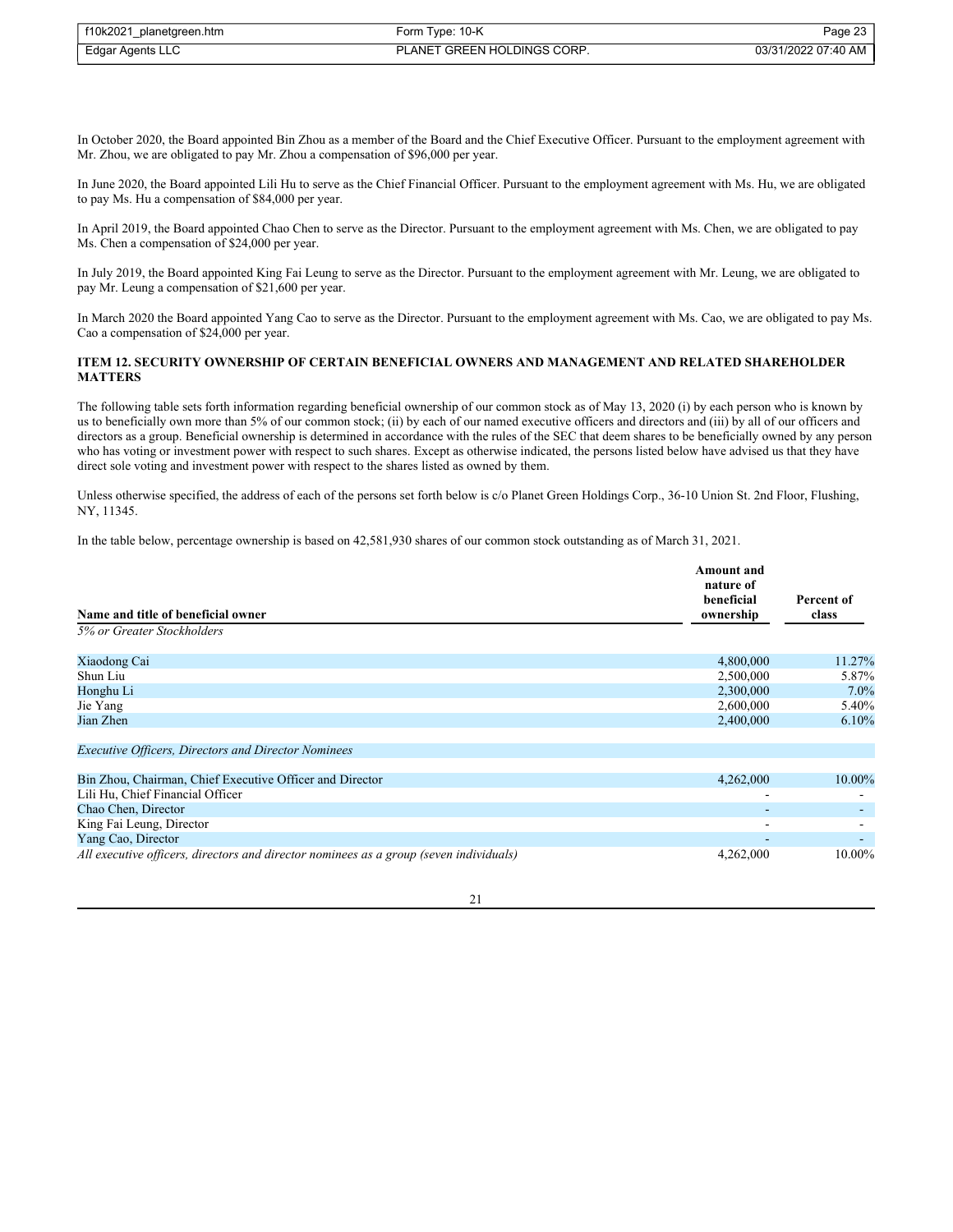| f10k2021 planetgreen.htm | Form Type: 10-K             | Page 24             |
|--------------------------|-----------------------------|---------------------|
| Edgar Agents LLC         | PLANET GREEN HOLDINGS CORP. | 03/31/2022 07:40 AM |

### **Changes in Control**

There are currently no arrangements which would result in a change in control of us.

## **ITEM 13. CERTAIN RELATIONSHIPS AND RELATED TRANSACTIONS, AND DIRECTOR INDEPENDENCE.**

### *Related Party Transactions*

None.

### **Policy for Approval of Related Party Transactions**

Our Audit Committee Charter provides that all related party transactions required to be disclosed under SEC rules are to be reviewed by the Audit Committee.

### **Director Independence**

NYSE American listing standards require that a majority of our Board of Directors be independent. An "independent director" is defined generally as a person other than an officer or employee of the company or its subsidiaries or any other individual having a relationship which in the opinion of the company's board of directors, would interfere with the director's exercise of independent judgment in carrying out the responsibilities of a director. Our Board of Directors has determined that Chao Chen, King Fai Leung, Yang Cao are "independent directors" as defined in the NYSE American listing standards and applicable SEC rules.

## **ITEM 14. PRINCIPAL ACCOUNTING FEES AND SERVICES.**

WWC, P.C. is the Company's independent registered public accounting firm for the fiscal years ended December 31, 2020 and 2021 and the accounting fees in each such period were \$180,000 and 665,000. Such fees related to audit services provided by WWC, P.C. No audit-related or tax services were provided by WWC, P.C. during such periods.

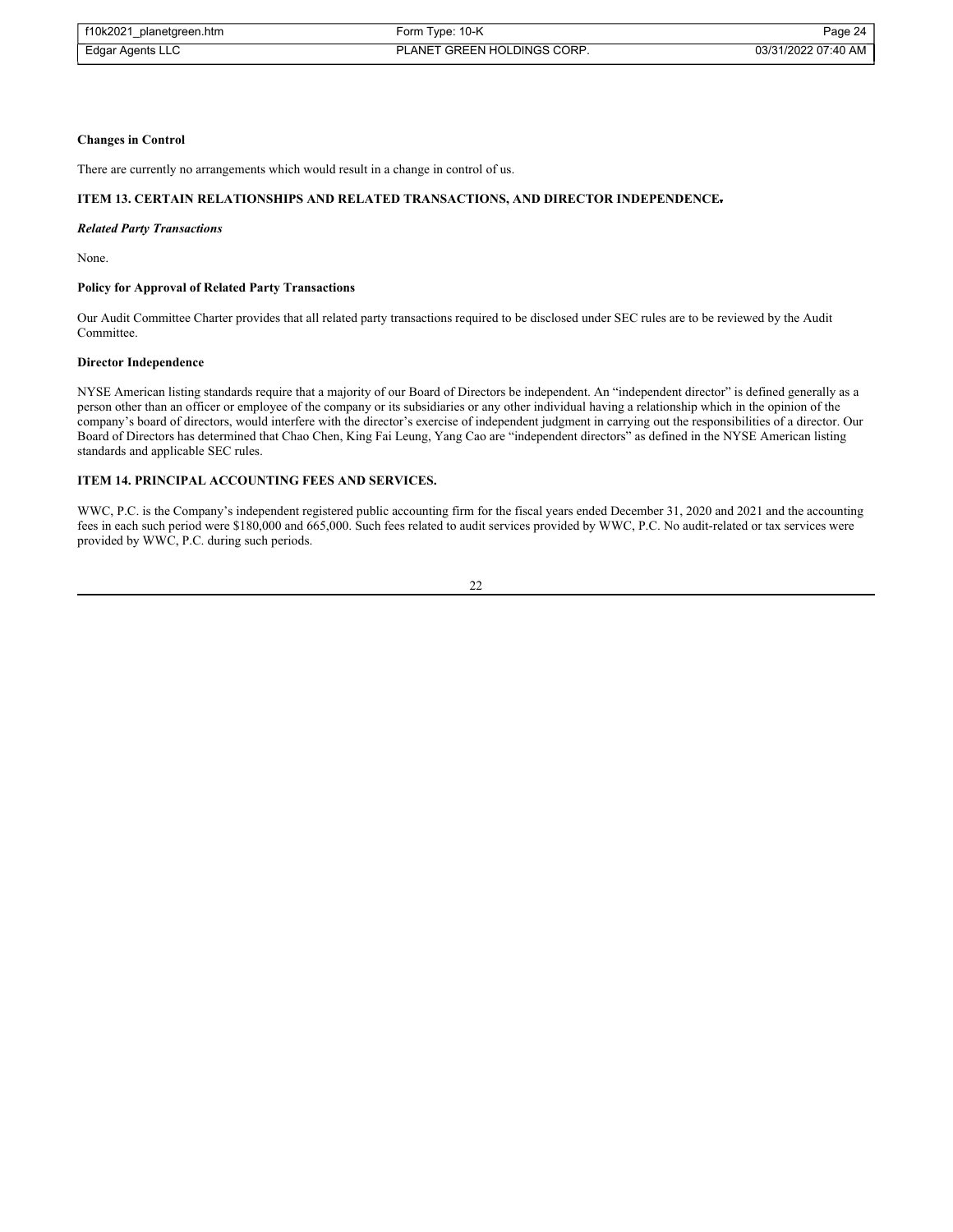| f10k2021 planetgreen.htm | Form Type: 10-K             | Page 25             |
|--------------------------|-----------------------------|---------------------|
| Edgar Agents LLC         | PLANET GREEN HOLDINGS CORP. | 03/31/2022 07:40 AM |

## **PART IV**

## **ITEM 15. EXHIBITS, FINANCIAL STATEMENT SCHEDULES**

## (a) (1 and 2) **Financial Statement and Schedules**

The financial statements contained in the "Audited Financial Statements" beginning on page F-1 of this annual report on Form 10-K.

## (b) **Exhibits**

| <b>Exhibit No.</b> | <b>Description</b>                                                                                                                                                           |
|--------------------|------------------------------------------------------------------------------------------------------------------------------------------------------------------------------|
|                    |                                                                                                                                                                              |
| 3.1                | Articles of Incorporation of the registrant, as filed with the Nevada Secretary of State on June 15, 2009. Incorporated by reference to                                      |
|                    | Exhibit 3.1 to the registrant's registration statement on Form S-3 filed on January 29, 2010.                                                                                |
| 3.2                | Certificate of Amendment of the registrant, as filed with the Nevada Secretary of State on September 28, 2018. Incorporated by reference                                     |
|                    | to Exhibit 3.1 to the registrant's current report on Form 8-K filed on October 2, 2018.                                                                                      |
| 3.3                | Bylaws of the registrant. Incorporated by reference to Exhibit 3.2 to the registrant's registration statement on Form S-3 filed on January                                   |
|                    | 29, 2010.                                                                                                                                                                    |
| $4.1*$             | Description of securities registered pursuant to Section 12 of the Securities Exchange Act of 1934, as amended.                                                              |
| 10.1               | Share Exchange Agreement, dated as of December 9, 2021, by and among Planet Green Holdings Corp., Shandong Yunchu Supply Chain                                               |
|                    | Co., Ltd. and sellers named therein. Incorporated by reference to Exhibit 10.1 to the registrant's current report on Form 8-K filed on                                       |
|                    | December 10, 2021.                                                                                                                                                           |
| 10.2               | Lock-Up Agreement, dated as of December 9, 2021. Incorporated by reference to Exhibit.10.2 to the registrant's current report on Form                                        |
|                    | 8-K filed on December 10, 2021.                                                                                                                                              |
| 10.3               | Non-Competition and Non-Solicitation Agreement, dated as of December 9, 2021. Incorporated by reference to Exhibit 10.3 to the                                               |
|                    | registrant's current report on Form 8-K filed on December 10, 2021.                                                                                                          |
| 10.4               | Share Purchase Agreement dated as of November 30, 2021, by and among Planet Green Holdings Corp, Jianyi (Xianning) Technologies                                              |
|                    | Co., Ltd. and Yongsheng Chen. Incorporated by reference to Exhibit 10.1 to the registrant's current report on Form 8-K filed on                                              |
|                    | November 30, 2021.                                                                                                                                                           |
| 10.5               | Amended Consultation and Service Agreement dated as of November 30, 2021. Incorporated by reference to Exhibit 10.2 to registrant's                                          |
|                    | current report on Form 8-K on November 30, 2021.                                                                                                                             |
| 10.6               | Amended Business Cooperation Agreement dated as of November 30, 2021. Incorporated by reference to Exhibit 10.3 to registrant's                                              |
|                    | current report on Form 8-K on November 30, 2021.                                                                                                                             |
| 10.7               | Amended Equity Pledge Agreement dated as of November 30, 2021. Incorporated by reference to Exhibit 10.4 to registrant's current                                             |
| 10.8               | report on Form 8-K on November 30, 2021.<br>Amended Equity Option Agreement dated as of November 30, 2021. Incorporated by reference to Exhibit 10.5 to registrant's current |
|                    | report on Form 8-K on November 30, 2021.                                                                                                                                     |
| 10.9               | Amended Voting Rights Proxy and Financial Supporting Agreement dated as of November 30, 2021. Incorporated by refence to Exhibit                                             |
|                    | 10.6 to registrant's current report on Form 8-K on November 30, 2021.                                                                                                        |
| 10.10              | Share Exchange Agreement dated July 15, 2021, by and among Planet Green Holdings Corp., Jiayi Technologies, Anhui Ansheng                                                    |
|                    | Petrochemical Equipment Co., Ltd, and sellers named therein. Incorporated by reference to Exhibit 10.1 to registrant's current report on                                     |
|                    | Form 8-K on July 16, 2021.                                                                                                                                                   |
| 10.11              | Lock-up Agreement dated as of July 15, 2021, by and among Planet Green Holdings Corp. and sellers named therein. Incorporated by                                             |
|                    | reference to Exhibit 10.2 to registrant's current report on Form 8-K on July 16, 2021.                                                                                       |
| 10.12              | Non-competitive and Non-Solicitation Agreement dated as of July 15, 2021. Incorporated by reference to Exhibit 10.3 to registrant's                                          |
|                    | current report on Form 8-K on July 16, 2021.                                                                                                                                 |
| 10.13              | Consultation and Service Agreement dated July 15, 2021. Incorporated by reference to Exhibit 10.4 to registrant's current report on Form                                     |
|                    | 8-K on July 16, 2021.                                                                                                                                                        |
| 10.14              | Business Cooperation Agreement dated July 15, 2021. Incorporated by reference to Exhibit 10.5 to registrant's current report on Form 8-K                                     |
|                    | on July 16, 2021.                                                                                                                                                            |
| 10.15              | Equity Pledge Agreement dated July 15, 2021. Incorporated by reference to Exhibit 10.6 to registrant's current report on Form 8-K on                                         |
|                    | July 16, 2021.                                                                                                                                                               |
| 10.16              | Equity Option Agreement dated July 15, 2021. Incorporated by reference to Exhibit 10.7 to registrant's current report on Form 8-K on                                         |
|                    | July 16, 2021.                                                                                                                                                               |
| 10.17              | Voting Rights Proxy and Financial Supporting Agreement dated July 15, 2021. Incorporated by reference to Exhibit 10.8 to registrant's                                        |
|                    | current report on Form 8-K on July 16, 2021.                                                                                                                                 |
|                    |                                                                                                                                                                              |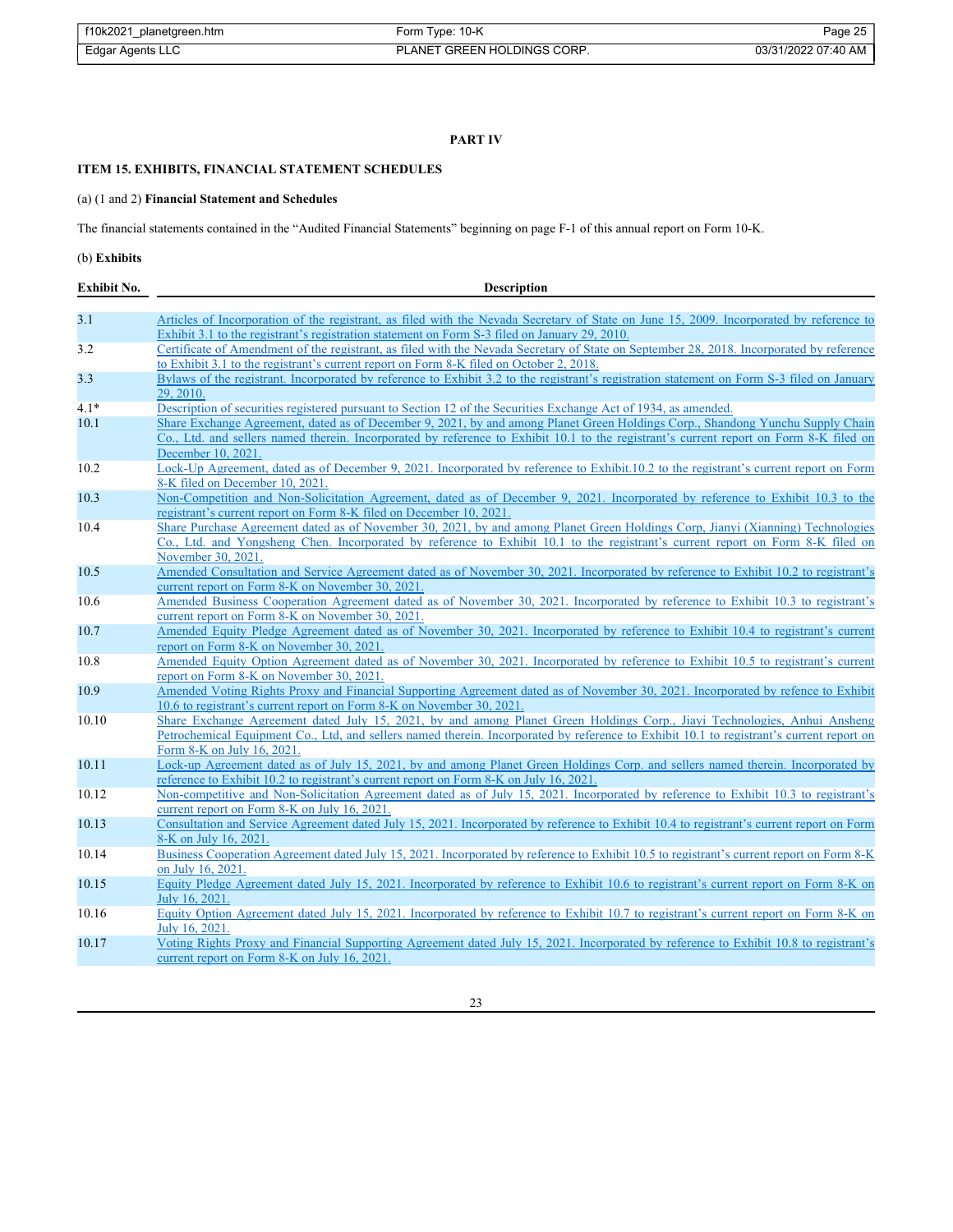| f10k2021 planetgreen.htm | Form Type: 10-K             | Page 26             |
|--------------------------|-----------------------------|---------------------|
| Edgar Agents LLC         | PLANET GREEN HOLDINGS CORP. | 03/31/2022 07:40 AM |

| Exhibit No.                                                                                                                                                                                                                       | <b>Description</b>                                                                                                                                     |
|-----------------------------------------------------------------------------------------------------------------------------------------------------------------------------------------------------------------------------------|--------------------------------------------------------------------------------------------------------------------------------------------------------|
| 10.18                                                                                                                                                                                                                             | Securities Purchase Agreement dated April 26, 2021, by and among Planet Green Holdings Corp. and Purchasers name therein.                              |
|                                                                                                                                                                                                                                   | Incorporated by reference to Exhibit 10.1 to registrant's current report on Form 8-K on April 27, 2021.                                                |
| 10.19                                                                                                                                                                                                                             | Share Exchange Agreement dated March 9, 2021, by and among Planet Green Holdings Corp., Jiayi Technologies, Jilin Chuangyuan                           |
|                                                                                                                                                                                                                                   | Chemical Co., Ltd., and sellers named therein. Incorporated by reference to Exhibit 10.1 to registrant's current report on Form 8-K on                 |
|                                                                                                                                                                                                                                   | March 10, 2021.                                                                                                                                        |
| 10.20                                                                                                                                                                                                                             | Lock-up Agreement dated as of March 9, 2021. Incorporated by reference to Exhibit 10.2 to registrant's current report on Form 8-K on                   |
|                                                                                                                                                                                                                                   | March 10, 2021.                                                                                                                                        |
| 10.21                                                                                                                                                                                                                             | Non-competitive and Non-Solicitation Agreement dated as of March 9, 2021. Incorporated by reference to Exhibit 10.3 to registrant's                    |
|                                                                                                                                                                                                                                   | current report on Form 8-K on March 10, 2021.                                                                                                          |
| 10.22                                                                                                                                                                                                                             | Consultation and Service Agreement dated March 9, 2021. Incorporated by reference to Exhibit 10.4 to registrant's current report on                    |
|                                                                                                                                                                                                                                   | Form 8-K on March 10, 2021.                                                                                                                            |
| 10.23                                                                                                                                                                                                                             | Business Cooperation Agreement dated March 9, 2021. Incorporated by reference to Exhibit 10.5 to registrant's current report on Form                   |
|                                                                                                                                                                                                                                   | 8-K on March 10, 2021.                                                                                                                                 |
| 10.24                                                                                                                                                                                                                             | Equity Pledge Agreement dated March 9, 2021. Incorporated by reference to Exhibit 10.6 to registrant's current report on Form 8-K on                   |
|                                                                                                                                                                                                                                   | March 10, 2021.                                                                                                                                        |
| 10.25                                                                                                                                                                                                                             | Equity Option Agreement dated March 9, 2021. Incorporated by reference to Exhibit 10.7 to registrant's current report on Form 8-K on                   |
|                                                                                                                                                                                                                                   | March 10, 2021.                                                                                                                                        |
| 10.26                                                                                                                                                                                                                             | Voting Rights Proxy and Financial Supporting Agreement dated March 9, 2021. Incorporated by reference to Exhibit 10.8 to registrant's                  |
|                                                                                                                                                                                                                                   | current report on Form 8-K on March 10, 2021.                                                                                                          |
| 10.27                                                                                                                                                                                                                             | Securities Purchase Agreement dated January 26, 2021, by and among Planet Green Holdings Corp. and Purchasers named therein.                           |
|                                                                                                                                                                                                                                   | Incorporated by reference to Exhibit 10.1 to registrant's current report on Form 8-K on January 26, 2021.                                              |
| 14.1                                                                                                                                                                                                                              | Business Ethics Policy and Code of Conduct, adopted on April 30, 2007. Incorporated by reference to Exhibit 14 to the registrant's                     |
|                                                                                                                                                                                                                                   | current report on Form 8-K filed on May 9, 2007.                                                                                                       |
| $21.1*$                                                                                                                                                                                                                           | List of subsidiaries of the registrant.                                                                                                                |
| $31.1*$                                                                                                                                                                                                                           | Certification of Chief Executive Officer, pursuant to Section 302 of the Sarbanes-Oxley Act of 2002.                                                   |
| $31.2*$                                                                                                                                                                                                                           | Certification of Chief Financial Officer, pursuant to Section 302 of the Sarbanes-Oxley Act of 2002.                                                   |
| $32.1**$                                                                                                                                                                                                                          | Certification of Chief Executive Officer, pursuant to 18 U.S.C. Section 1350, as adopted pursuant to Section 906 of the Sarbanes-Oxley                 |
| $32.2**$                                                                                                                                                                                                                          | Act of 2002.<br>Certification of Chief Financial Officer, pursuant to 18 U.S.C. Section 1350, as adopted pursuant to Section 906 of the Sarbanes-Oxlev |
|                                                                                                                                                                                                                                   | Act of 2002.                                                                                                                                           |
| 101.INS                                                                                                                                                                                                                           | Inline XBRL Instance Document.                                                                                                                         |
| 101.SCH                                                                                                                                                                                                                           | Inline XBRL Taxonomy Extension Schema Document.                                                                                                        |
| 101.CAL                                                                                                                                                                                                                           | Inline XBRL Taxonomy Extension Calculation Linkbase Document.                                                                                          |
| 101.DEF                                                                                                                                                                                                                           | Inline XBRL Taxonomy Extension Definition Linkbase Document.                                                                                           |
| 101.LAB                                                                                                                                                                                                                           | Inline XBRL Taxonomy Extension Label Linkbase Document.                                                                                                |
| 101.PRE                                                                                                                                                                                                                           | Inline XBRL Taxonomy Extension Presentation Linkbase Document.                                                                                         |
| 104                                                                                                                                                                                                                               | Cover Page Interactive Data File (formatted as Inline XBRL and contained in Exhibit 101).                                                              |
|                                                                                                                                                                                                                                   |                                                                                                                                                        |
| $\mathbf{r}$ . The set of the set of the set of the set of the set of the set of the set of the set of the set of the set of the set of the set of the set of the set of the set of the set of the set of the set of the set of t |                                                                                                                                                        |

**\*** Filed herewith \*\* Furnished herewith

**ITEM 16. FORM 10-K SUMMARY**

Not applicable.

24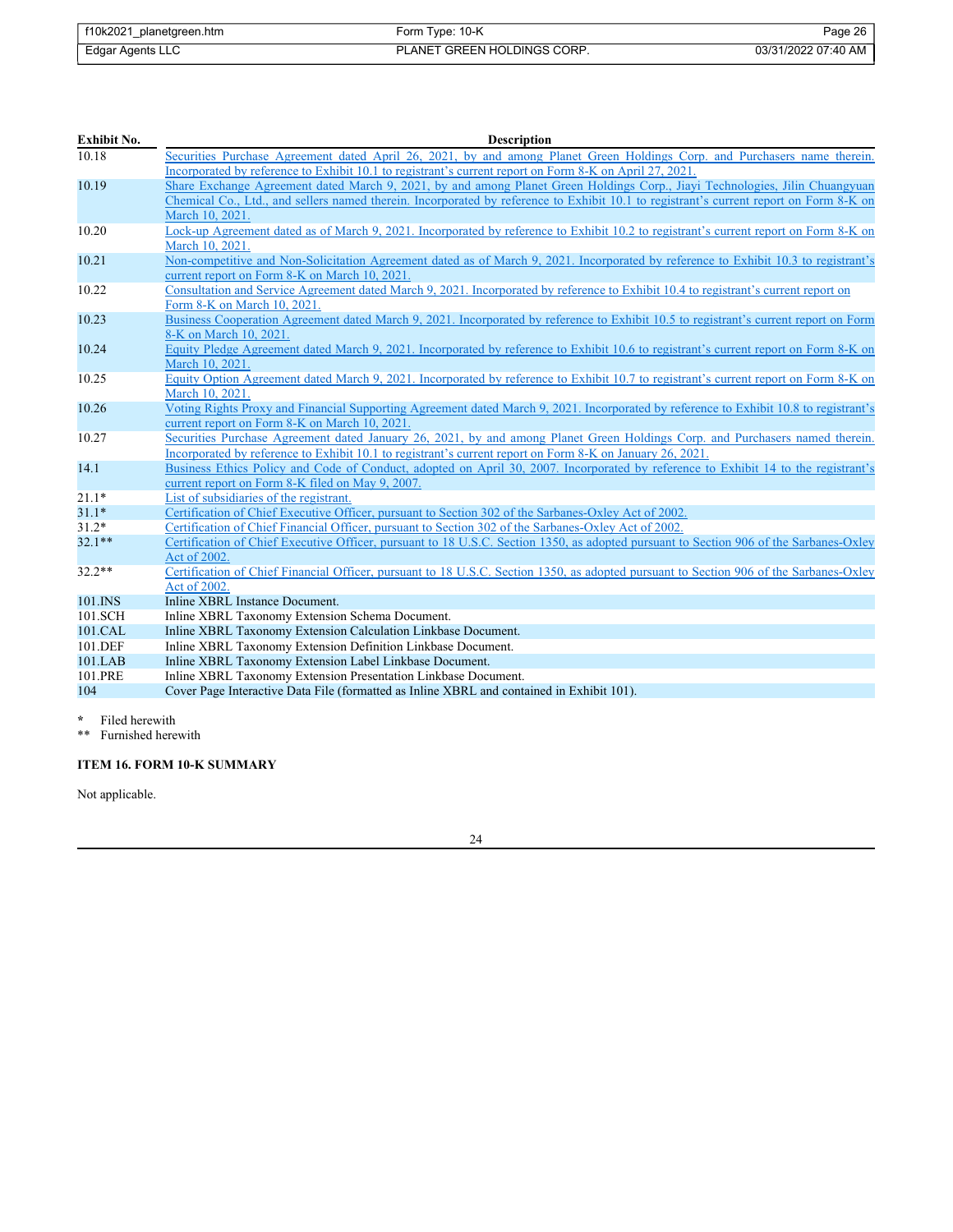| f10k2021_planetgreen.htm | Form Type: 10-K             | Page 27             |
|--------------------------|-----------------------------|---------------------|
| Edgar Agents LLC         | PLANET GREEN HOLDINGS CORP. | 03/31/2022 07:40 AM |

## **SIGNATURES**

Pursuant to the requirements of Section 13 or 15(d) of the Securities Exchange Act of 1934, the registrant has duly caused this report to be signed on its behalf by the undersigned, thereunto duly authorized.

## **PLANET GREEN HOLDINGS CORP.**

Date: March 31, 2022 By: /s/ Bin Zhou

Bin Zhou, Chief Executive Officer and Chairman (Principal Executive Officer)

By: /s/ Lili Hu

Lili Hu, Chief Financial Officer (Principal Financial and Accounting Officer)

Pursuant to the requirements of the Securities Exchange Act of 1934, this annual report has been signed by the following persons in the capacities and on the dates indicated.

| <b>Signature</b>                     | <b>Title</b>                                                                                              | Date           |
|--------------------------------------|-----------------------------------------------------------------------------------------------------------|----------------|
| $/s/$ Bin Zhou<br>Bin Zhou           | Chief Executive Officer and Chairman<br>(Principal Executive Officer)                                     | March 31, 2022 |
| /s/ Lili Hu<br>Lili Hu               | Chief Financial Officer and Director<br>(Principal Financial Officer and<br>Principal Accounting Officer) | March 31, 2022 |
| /s/ Chao Chen<br>Chao Chen           | Director                                                                                                  | March 31, 2022 |
| /s/ King Fai Leung<br>King Fai Leung | Director                                                                                                  | March 31, 2022 |
| /s/ Yang Cao<br>Yang Cao             | Director                                                                                                  | March 31, 2022 |
|                                      |                                                                                                           |                |

25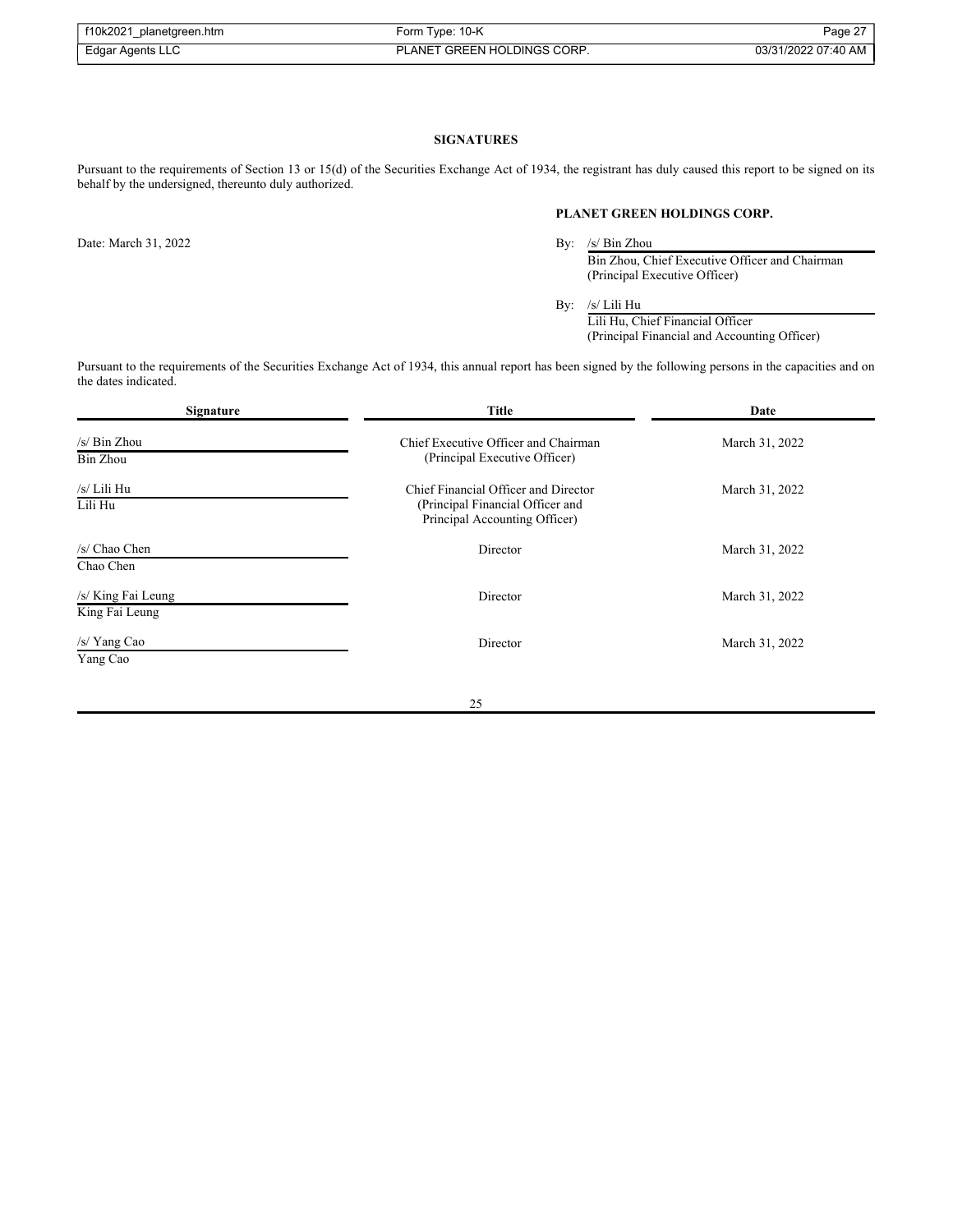| f10k2021 planetgreen.htm | Form Type: 10-K             | Page 28             |
|--------------------------|-----------------------------|---------------------|
| Edgar Agents LLC         | PLANET GREEN HOLDINGS CORP. | 03/31/2022 07:40 AM |

## PLANET GREEN HOLDINGS CORP.

## AUDITED CONSOLIDATED FINANCIAL STATEMENTS

## DECEMBER 31, 2021 AND 2020

## (Stated in US Dollars)

| <b>CONTENTS</b>                                                      | <b>PAGES</b>    |
|----------------------------------------------------------------------|-----------------|
| Report of Independent Registered Public Accounting Firm              | $F-2$           |
|                                                                      |                 |
| <b>Audited Consolidated Balance Sheets</b>                           | $F-4$           |
|                                                                      |                 |
| Audited Consolidated Statements of Operations and Comprehensive Loss | $F-5$           |
|                                                                      |                 |
| Audited Consolidated Statements of Changes in Stockholders' Equity   | $F-6$           |
|                                                                      |                 |
| <b>Audited Consolidated Statements of Cash Flows</b>                 | $F-7$           |
|                                                                      |                 |
| Notes to Consolidated Financial Statements                           | $F-8$ to $F-29$ |
|                                                                      |                 |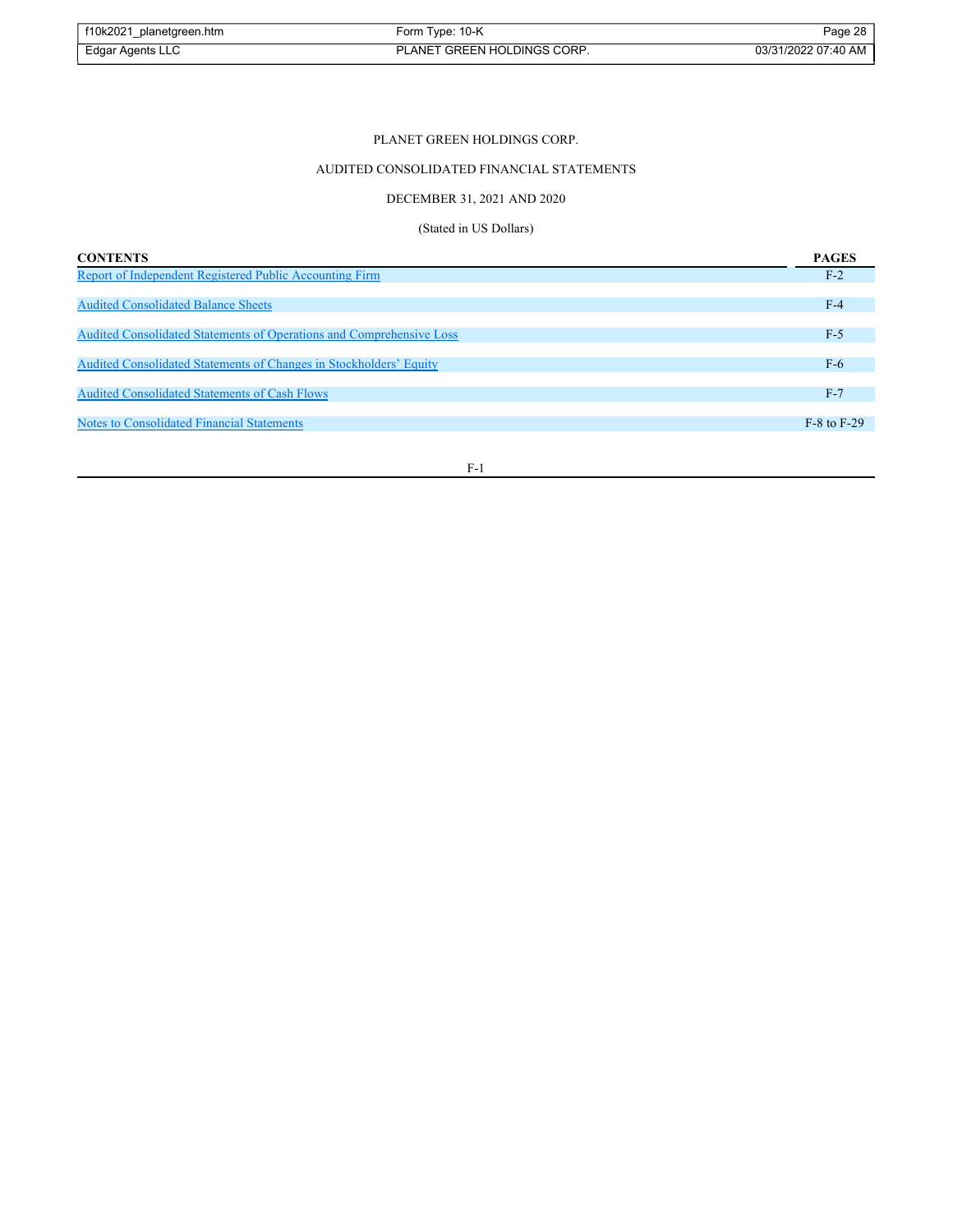| f10k2021 planetgreen.htm | Form Type: 10-K             | Page 29             |
|--------------------------|-----------------------------|---------------------|
| Edgar Agents LLC         | PLANET GREEN HOLDINGS CORP. | 03/31/2022 07:40 AM |



#### **REPORT OF INDEPENDENT REGISTERED PUBLIC ACCOUNTING FIRM**

To: The Board of Directors and Stockholders of Planet Green Holdings Corp.

#### **Opinion on the Financial Statements**

We have audited the accompanying consolidated balance sheets of Planet Green Holdings Corp. and its subsidiaries (the Company) as of December 31, 2021 and 2020, and the related consolidated statements of operations and comprehensive loss, changes in stockholders' equity, and cash flows for the two-year period ended December 31, 2021, and the related notes (collectively referred to as the financial statements). In our opinion, the financial statements present fairly, in all material respects, the financial position of the Company as of December 31, 2021 and 2020, and the results of its operations and its cash flows for the two-year period ended December 31, 2021, in conformity with accounting principles generally accepted in the United States of America.

The accompanying financial statements have been prepared assuming that the Company will continue as a going concern. As discussed in Note 1 to the financial statements, the Company had incurred substantial losses during the year, has substantial accumulated deficit and has a working capital deficit, which raises substantial doubt about its ability to continue as a going concern. Management's plan in regards to these matters are described in Note 1. These financial statements do not include any adjustments that might result from the outcome of this uncertainty.

#### **Basis for Opinion**

These financial statements are the responsibility of the Company's management. Our responsibility is to express an opinion on the Company's financial statements based on our audits. We are a public accounting firm registered with the Public Company Accounting Oversight Board (United States) (PCAOB) and are required to be independent with respect to the Company in accordance with the U.S. federal securities laws and the applicable rules and regulations of the Securities and Exchange Commission and the PCAOB.

We conducted our audits in accordance with the standards of the PCAOB. Those standards require that we plan and perform the audit to obtain reasonable assurance about whether the financial statements are free of material misstatement, whether due to error or fraud. The Company is not required to have, nor were we engaged to perform, an audit of its internal control over financial reporting. As part of our audits, we are required to obtain an understanding of internal control over financial reporting, but not for the purpose of expressing an opinion on the effectiveness of the Company's internal control over financial reporting. Accordingly, we express no such opinion.

Our audits included performing procedures to assess the risks of material misstatement of the financial statements, whether due to error or fraud, and performing procedures that respond to those risks. Such procedures included examining, on a test basis, evidence regarding the amounts and disclosures in the financial statements. Our audits also included evaluating the accounting principles used and significant estimates made by management, as well as evaluating the overall presentation of the financial statements. We believe that our audits provide a reasonable basis for our opinion.

#### **Critical Audit Matters**

The critical audit matter communicated below is matter arising from the current period audit of the consolidated financial statements that were communicated or required to be communicated to the audit committee and that: (1) relate to accounts or disclosures that are material to the consolidated financial statements and (2) involved our especially challenging, subjective, or complex judgments. The communication of critical audit matters does not alter in any way our opinion on the consolidated financial statements, taken as a whole, and we are not, by communicating the critical audit matters below, providing separate opinions on the critical audit matters or on the accounts or disclosures to which they relate.

2010 PIONEER COURT, SAN MATEO, CA 94403 TEL.: (650) 6380608 FAX: (650) 6380678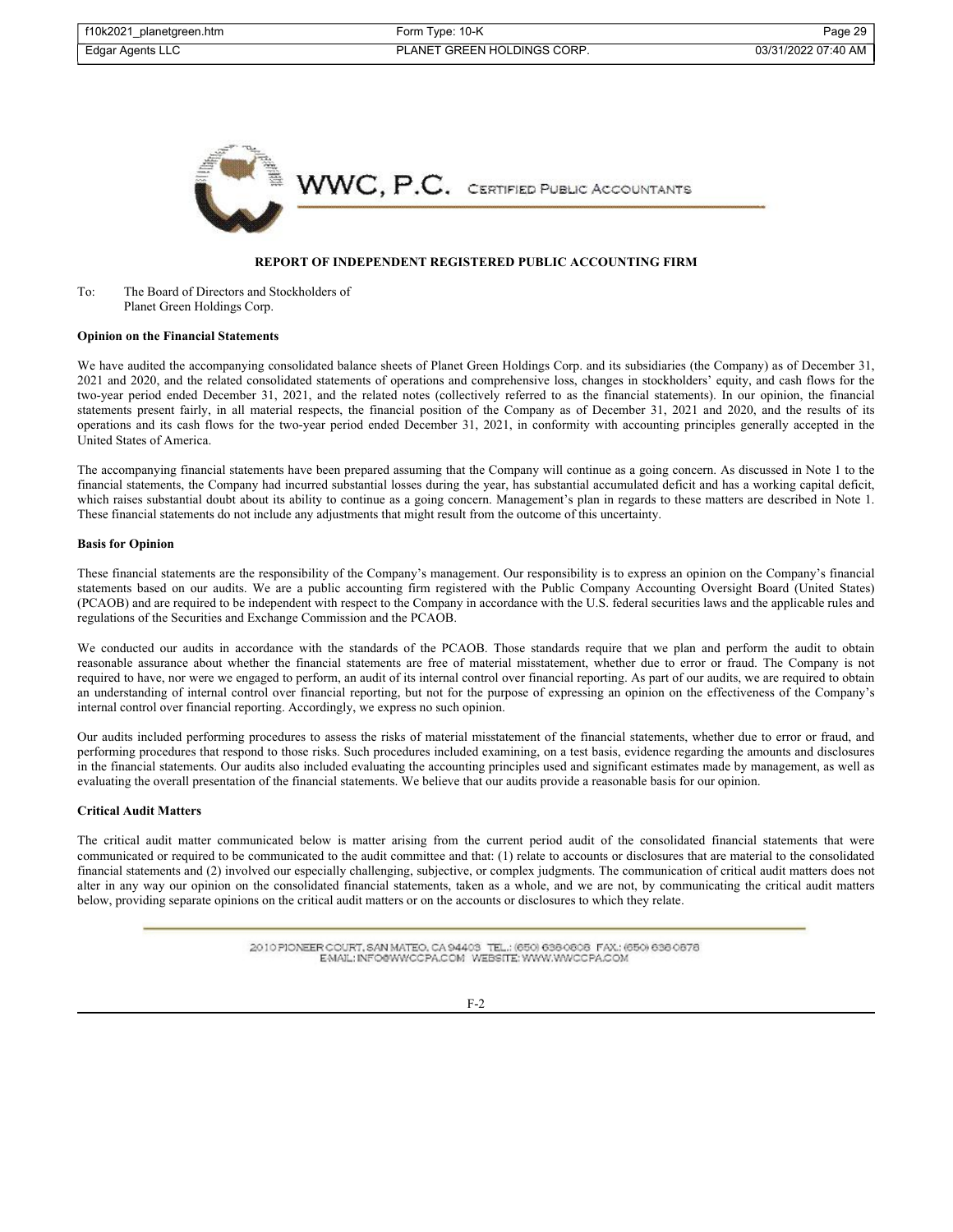| f10k2021 planetgreen.htm | Form Type: 10-K             | Page 30             |
|--------------------------|-----------------------------|---------------------|
| Edgar Agents LLC         | PLANET GREEN HOLDINGS CORP. | 03/31/2022 07:40 AM |

#### **Evaluation of the carrying value of goodwill in the Canadian and Jingshan Sanhe reporting units**

As discussed in Note 2 to the consolidated financial statements, the Company performs a goodwill impairment test on an annual basis or whenever events or changes in circumstances indicate that the carrying value of a reporting unit might exceed its fair value. The discount rate applied to projected cash flows is important elements used by the Company in determining the fair value of the reporting unit and the amount of goodwill impairment losses. In the last quarter of 2021, the Company performed an annual goodwill impairment test in response to the decline in current market conditions as a result of the COVID-19 pandemic. The goodwill was determined to be impaired, and impairment losses of \$3.26 million was recorded.

We identified the evaluation of the discount rate applied to projected cash flows used in the assessment of the carrying value of goodwill for the reporting unit, for which such assumptions are used by the Company in the determination of goodwill impairment losses, as a critical audit matter. Specifically, the evaluation of these assumptions required the application of subjective auditor judgment because changes to these assumptions may have a substantial impact on the determination of fair value of the reporting unit. We gathered data and evidence to performed sensitivity analyses to determine the significance of the assumptions used to determine the fair value of the reporting unit, which required a higher degree of auditor judgment.

Addressing the matter involved evaluating the Company's assessment of the value of the reporting unit under the discounted cash flow method. We gathered data and evidence, performed independent analysis, and exercised professional judgment during our evaluation process.

/s/ WWC, P.C. WWC, P.C. Certified Public Accountants PCAOB ID: 1711

We have served as the Company's auditor since 2007

San Mateo, California March 30, 2022

> 2010 PIONEER COURT, SAN MATEO, CA 94403 TEL.: (650) 638 0606 FAX.: (650) 638 0676 EMAIL: INFO@WWCCPA.COM WEBSITE: WWW.WWCCPA.COM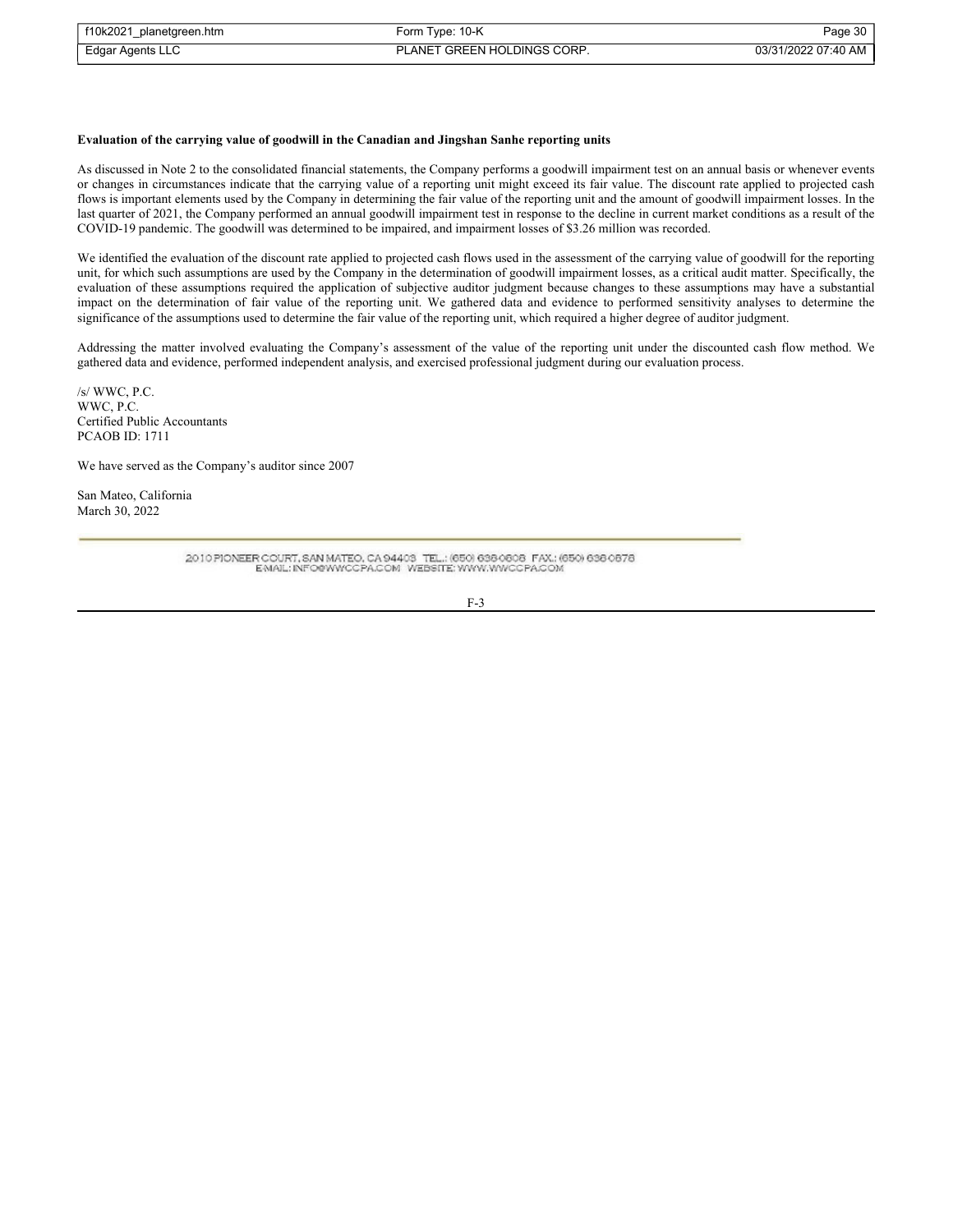#### **Planet Green Holdings Corp. Audited Consolidated Balance Sheets As of December 31, 2021 and 2020 (Stated in US Dollars)**

|                                                                                                                                                          | December 31.  |                 |
|----------------------------------------------------------------------------------------------------------------------------------------------------------|---------------|-----------------|
|                                                                                                                                                          | 2021          | 2020            |
| <b>Assets</b>                                                                                                                                            |               |                 |
| Current assets                                                                                                                                           |               |                 |
| Cash and cash equivalents                                                                                                                                | \$<br>750,658 | \$<br>3,415,751 |
| Restricted cash                                                                                                                                          | 380,750       |                 |
| Accounts receivable, net                                                                                                                                 | 3,819,073     | 835,384         |
| Inventories                                                                                                                                              | 7,816,432     | 2,251,628       |
| Advances to suppliers                                                                                                                                    | 5,681,083     | 5,922,562       |
| Other receivables                                                                                                                                        | 1,185,136     | 1,091,815       |
| Other receivables-related parties                                                                                                                        | 7,670,434     |                 |
| Total current assets                                                                                                                                     | 27,303,566    | 13,517,140      |
|                                                                                                                                                          |               |                 |
| Non-current assets                                                                                                                                       |               |                 |
| Plant and equipment, net                                                                                                                                 | 20,485,449    | 4,596,637       |
| Intangible assets, net                                                                                                                                   | 4,199,651     | 1,516,467       |
| Construction in progress, net                                                                                                                            | 2,475,874     |                 |
| Prepayment investments                                                                                                                                   | 705,805       |                 |
| Long-term investments                                                                                                                                    | 3,136,910     |                 |
| Investment in real estates                                                                                                                               | 7,770,943     |                 |
| Deferred tax assets                                                                                                                                      | 1,172,050     |                 |
| Goodwill                                                                                                                                                 | 18,180,532    | 2,340,111       |
| Right-of-use assets                                                                                                                                      | 584,802       |                 |
| Total non-current assets                                                                                                                                 | 58,712,016    | 8,453,215       |
|                                                                                                                                                          |               |                 |
| Total assets                                                                                                                                             |               |                 |
|                                                                                                                                                          | \$ 86,015,582 | \$21,970,355    |
|                                                                                                                                                          |               |                 |
| Liabilities and Stockholders' Equity                                                                                                                     |               |                 |
| Current liabilities                                                                                                                                      |               |                 |
| Short-term bank loans                                                                                                                                    | 6,822,054     |                 |
| Accounts payable                                                                                                                                         | 6,237,810     | 1,302,850       |
| Advance from customers                                                                                                                                   | 6,190,091     | 241,893         |
| Taxes payable                                                                                                                                            | 787,593       | 198,683         |
| Other payables and accrued liabilities                                                                                                                   | 8,635,189     | 1,848,597       |
| Other payables-related parties                                                                                                                           | 5,196,227     | 19,850          |
| Lease liabilities-current portion                                                                                                                        | 436,191       |                 |
| Deferred income                                                                                                                                          | 73,732        | 15,682          |
| Total current liabilities                                                                                                                                | 34,378,887    | 3,627,555       |
| Non-current liabilities                                                                                                                                  |               |                 |
| Lease liabilities - non-current                                                                                                                          |               |                 |
| Long-term payables                                                                                                                                       | 380,345       | 31,364          |
| Total non-current liabilities                                                                                                                            | 380,345       | 31,364          |
|                                                                                                                                                          |               |                 |
| <b>Total Liabilities</b>                                                                                                                                 |               |                 |
|                                                                                                                                                          | \$ 34,759,232 | \$<br>3,658,919 |
| Commitments and contingencies                                                                                                                            |               |                 |
|                                                                                                                                                          |               |                 |
| Stockholders' equity<br>Preferred stock: \$0.001 par value, 5,000,000 shares authorized; none issued and outstanding as of December 31, 2021<br>and 2020 |               |                 |
| Common stock: \$0.001 par value, 200,000,000 shares authorized; 35,581,930 and 11,809,930 shares Issued and                                              |               |                 |
| outstanding as of December 31, 2021 and 2020                                                                                                             | 35,582        | 11,810          |
| Additional paid-in capital                                                                                                                               | 133,232,224   | 95,659,360      |
| Accumulated deficit                                                                                                                                      | (94,072,383)  | (84, 331, 897)  |
| Accumulated other comprehensive income                                                                                                                   | 7,711,057     | 6,972,163       |
| Non-controlling interests                                                                                                                                | 4,349,870     |                 |
|                                                                                                                                                          |               |                 |
| Total stockholders' equity                                                                                                                               | 51,256,350    | 18,311,436      |
| Total liabilities and stockholders' equity                                                                                                               | \$86,015,582  | \$21,970,355    |
|                                                                                                                                                          |               |                 |

See Accompanying Notes to the Financial Statements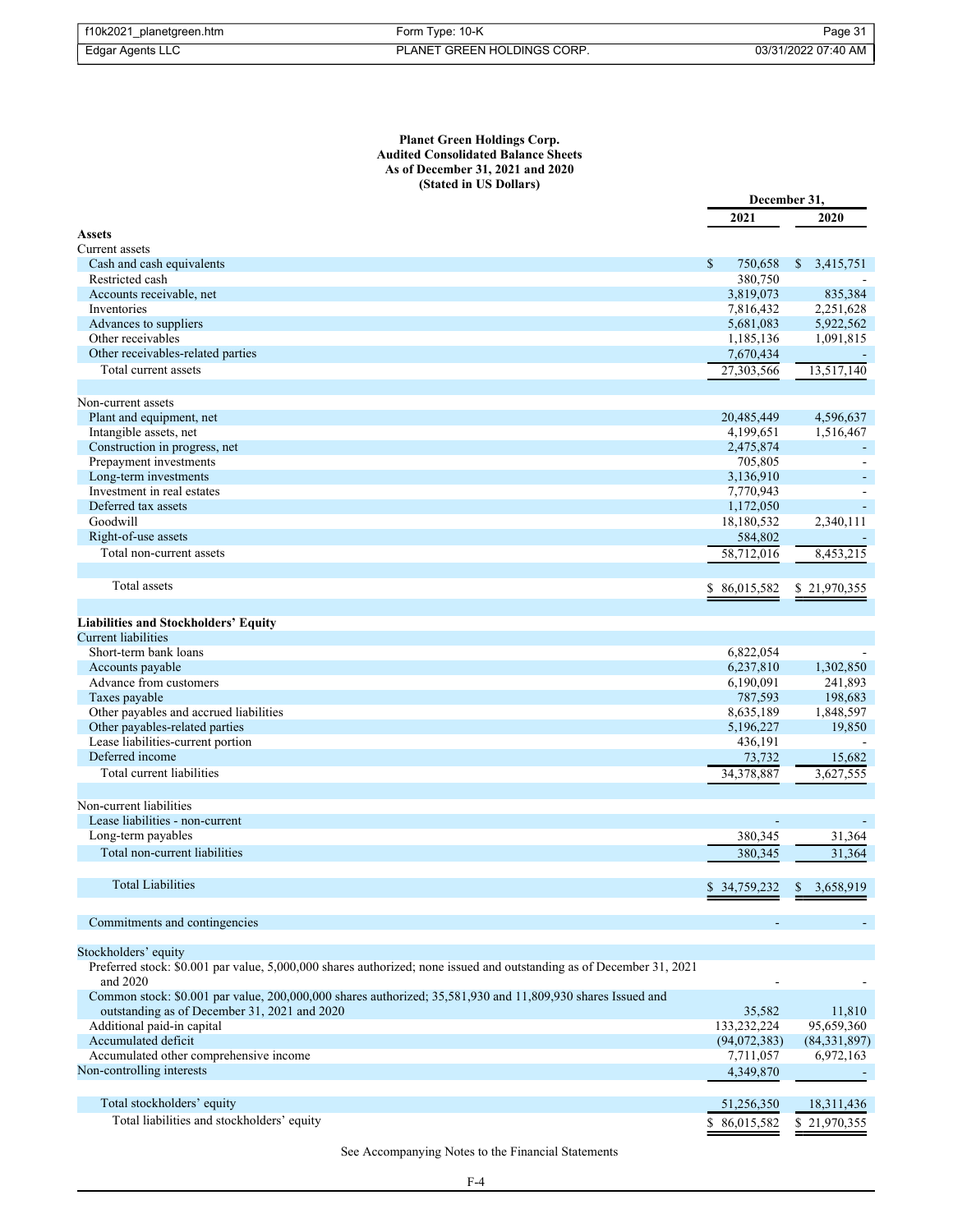| f10k2021_planetgreen.htm | Form Type: 10-K             | Page 32             |
|--------------------------|-----------------------------|---------------------|
| Edgar Agents LLC         | PLANET GREEN HOLDINGS CORP. | 03/31/2022 07:40 AM |

#### **Planet Green Holdings Corp. Audited Consolidated Statements of Operations and Comprehensive Loss For the Years Ended December 31, 2021 and 2020 (Stated in US Dollars)**

|                                                                                                                                          | For the Years Ended<br>December 31. |                                 |
|------------------------------------------------------------------------------------------------------------------------------------------|-------------------------------------|---------------------------------|
|                                                                                                                                          | 2021                                | 2020                            |
| Net revenues                                                                                                                             | \$37,767,964                        | \$<br>3,638,801                 |
| Cost of revenues                                                                                                                         | 33,921,709                          | 2,369,736                       |
| Gross profit                                                                                                                             | 3,846,255                           | 1,269,065                       |
| Operating expenses:                                                                                                                      |                                     |                                 |
| Selling and marketing expenses                                                                                                           | 2,053,452                           | 160,109                         |
| General and administrative expenses                                                                                                      | 7,220,769                           | 3,896,489                       |
| Research & Developing expenses                                                                                                           | 808,383                             |                                 |
| Total operating expenses                                                                                                                 | 10,082,604                          | 4,056,598                       |
| Operating (loss) income                                                                                                                  | (6, 236, 349)                       | (2,787,533)                     |
| Other (expenses) income                                                                                                                  |                                     |                                 |
| Interest income                                                                                                                          | 1,455                               | 63                              |
| Interest expenses                                                                                                                        | (646, 572)                          | (23, 470)                       |
| Other income                                                                                                                             | 300,885                             | 213,321                         |
| Other expenses                                                                                                                           | (90, 646)                           | (186,003)                       |
| Impairment of goodwill                                                                                                                   | (3,263,424)                         | (2,339,829)                     |
| Write off receivables from disposal of former subsidiaries                                                                               |                                     | (6,078,623)                     |
| Total other (expenses) income                                                                                                            | (3,698,302)                         | (8,414,541)                     |
| (Loss) income before income taxes                                                                                                        | (9,934,651)                         | (11,202,074)                    |
| Discontinued operations:                                                                                                                 |                                     |                                 |
| (Loss) income from discontinued operations                                                                                               |                                     | 150.911                         |
| Income tax expenses                                                                                                                      | (56, 450)                           |                                 |
| Net loss                                                                                                                                 | (9,991,101)                         | (11, 051, 163)                  |
| Less: Net (loss) income attributable to non-controlling interest                                                                         | (250,616)                           |                                 |
| Net (loss) income attributable to common shareholders                                                                                    | (9,740,485)<br>\$                   | \$(11,051,163)                  |
| Net loss                                                                                                                                 | (9,991,101)                         | (11, 051, 163)                  |
| Foreign currency translation adjustment                                                                                                  | 761,962                             | (1,231,778)                     |
| Total comprehensive loss                                                                                                                 | (9,229,139)                         | (12, 282, 941)                  |
|                                                                                                                                          |                                     |                                 |
| Less: Comprehensive (loss) income attribute to non-controlling interest<br>Comprehensive (loss) income attribute to common share holders | (227, 548)<br>\$(9,001,591)         | \$(12, 282, 941)                |
| (Loss) income per share from continuing operations - Basic and diluted                                                                   |                                     |                                 |
| (Loss) income per share from discontinued operations-Basic and diluted                                                                   | \$<br>(0.40)                        | \$<br>(1.11)<br>$\overline{\$}$ |
|                                                                                                                                          | $\overline{\$}$<br>$\bar{a}$        | 0.01                            |
| (Loss) income per common shareholders - Basic and diluted                                                                                | \$<br>(0.39)                        | $\overline{s}$<br>(1.09)        |
| Basic and diluted weighted average shares outstanding                                                                                    | 24,778,588                          | 10,112,648                      |

See Accompanying Notes to the Financial Statements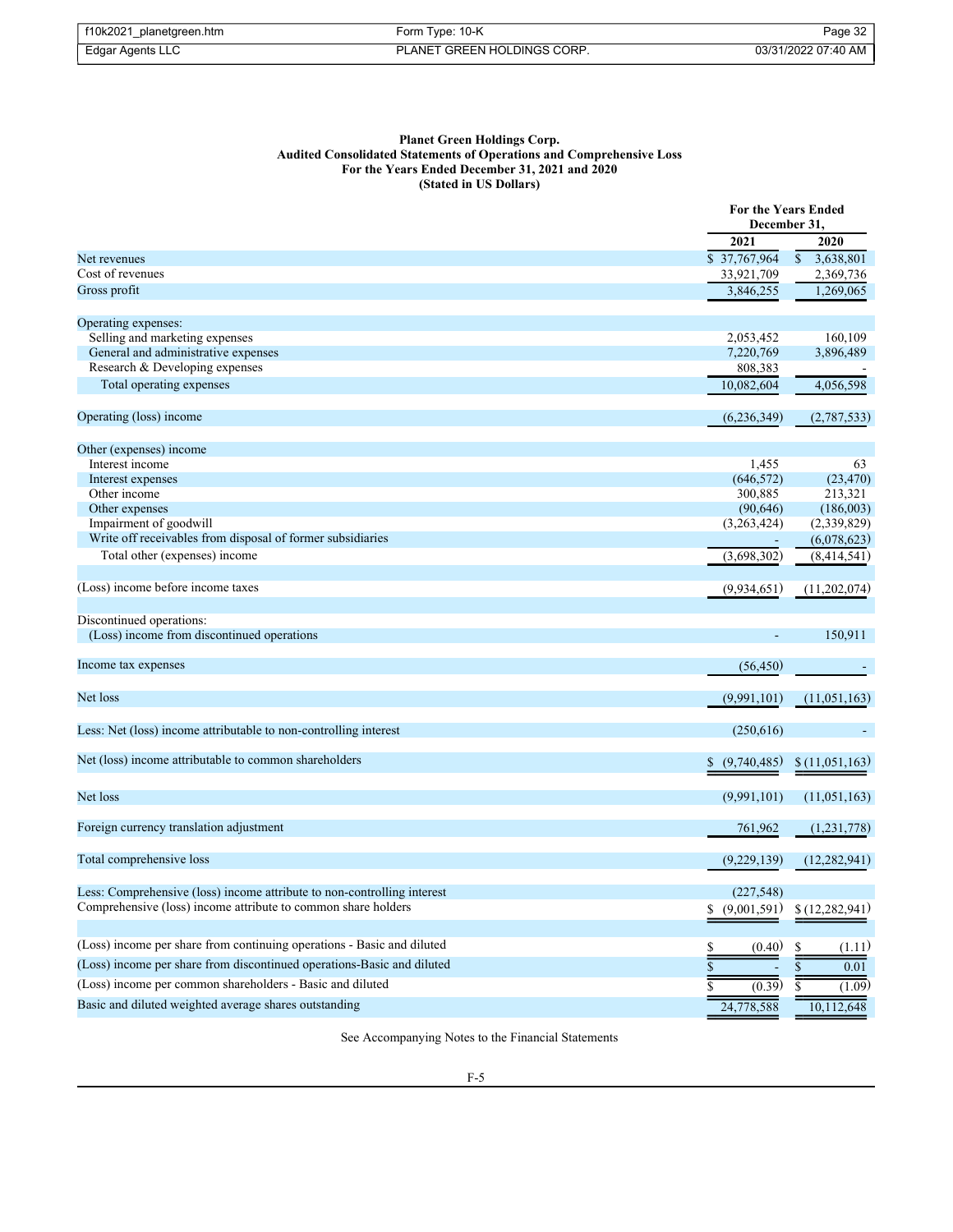| f10k2021 planetgreen.htm | Form Type: 10-K             | Page 33             |
|--------------------------|-----------------------------|---------------------|
| Edgar Agents LLC         | PLANET GREEN HOLDINGS CORP. | 03/31/2022 07:40 AM |

#### **Planet Green Holdings Corp. Audited Consolidated Statements of Changes in Stockholders' Equity for the Years Ended December 31,2021 and 2020 (Stated in US Dollars)**

|                                                                      |                                          |              | <b>Additional</b>   |                                                       | Accumulated<br>Other | Non-                            |                           |
|----------------------------------------------------------------------|------------------------------------------|--------------|---------------------|-------------------------------------------------------|----------------------|---------------------------------|---------------------------|
|                                                                      | <b>Number of Common</b><br><b>Shares</b> | <b>Stock</b> | Paid-in<br>Capital  | <b>Accumulated Comprehensive</b><br><b>Deficit</b>    | Income               | Controlling<br><b>Interests</b> | Total                     |
| Balance, January 1, 2020                                             | 7,877,765 \$                             |              | 7,878 \$ 85,803,421 | $$$ (73,280,734) $$$                                  | 8,203,941 \$         |                                 | $-$ \$ 20,734,506         |
| Net (loss) income                                                    |                                          |              |                     | (11, 051, 163)                                        |                      |                                 | (11, 051, 163)            |
| Issuance of shares for acquisition                                   | 1,800,000                                | 1,800        | 4,588,200           |                                                       |                      |                                 | 4,590,000                 |
| Issuance of common stock for cash                                    | 1,350,000                                | 1,350        | 3,508,650           |                                                       |                      |                                 | 3,510,000                 |
| Stock-based compensation and issue of employee<br>benefit plan stock | 782,165                                  | 782          | 1,759,089           |                                                       |                      |                                 | 1,759,871                 |
| Foreign currency translation adjustment                              |                                          |              |                     |                                                       | (1,231,778)          |                                 | (1,231,778)               |
| Balance, December 31, 2020                                           |                                          |              |                     | 11,809,930 \$ 11,810 \$ 95,659,360 \$ (84,331,897) \$ | $6,972,163$ \$       |                                 | $-$ \$ 18,311,436         |
| Balance, January 1, 2021                                             |                                          |              |                     |                                                       | $6,972,163$ \$       |                                 | $-$ \$ 18,311,436         |
|                                                                      |                                          |              |                     | 11,809,930 \$ 11,810 \$ 95,659,360 \$ (84,331,897) \$ |                      |                                 |                           |
| Net (loss) income<br>Issuance of shares for acquisition              | 16,200,000                               | 16,200       | 22,681,227          | (9,740,486)                                           |                      | (250,616)                       | (9,991,102)<br>22,697,427 |
| Issuance of common stock for cash                                    | 6,700,000                                | 6,700        | 13,732,749          | $\overline{\phantom{a}}$                              |                      |                                 | 13,739,449                |
| Stock-based compensation and issue of employee                       |                                          |              |                     |                                                       |                      |                                 |                           |
| benefit plan stock                                                   | 872,000                                  | 872          | 1,158,888           |                                                       |                      |                                 | 1,159,760                 |
| Acquiring subsidiaries                                               |                                          |              |                     |                                                       |                      | 4,577,418                       | 4,577,418                 |
| Foreign currency translation adjustment                              |                                          |              |                     |                                                       | 738,894              | 23,068                          | 761,962                   |
| Balance, December 31, 2021                                           |                                          |              |                     | 35,581,930 \$ 35,582 \$133,232,224 \$ (94,072,383) \$ |                      | 7,711,057 \$4,349,870           | \$51,256,350              |

See Accompanying Notes to the Financial Statements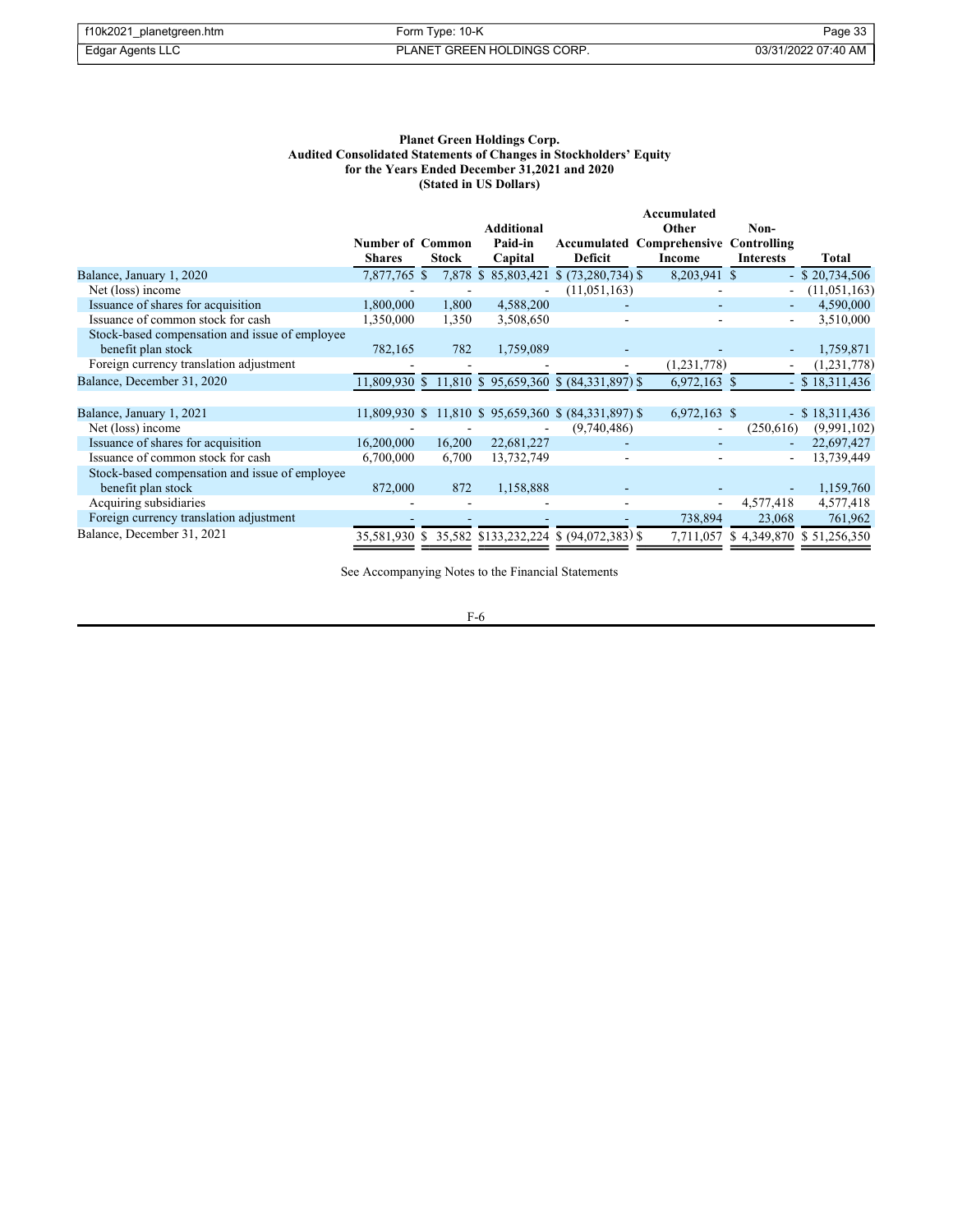#### **Planet Green Holdings Corp. Audited Consolidated Statements of Cash Flows For the Years Ended December 31, 2021 and 2020 (Stated in US Dollars)**

|                                                                                       | 2021                       | 2020                         |
|---------------------------------------------------------------------------------------|----------------------------|------------------------------|
| CASH FLOWS FROM OPFRATING ACTIVITIFS:                                                 |                            |                              |
| Net (loss) income                                                                     |                            | $(9,991,102)$ $(11,051,163)$ |
| Adjustments to reconcile net loss to cash (used in) provided by operating activities: |                            |                              |
| Depreciation<br>Amortization                                                          | 2,212,080                  | 275,228                      |
|                                                                                       | 241,172                    | 173,825                      |
| Bad debt expenses<br>share-based compensation expense                                 | $\omega$<br>1,159,760      | 43,694                       |
| Loss on disposal of discontinued operations                                           |                            | 1,759,871                    |
| Write off receivables                                                                 |                            | 6,078,623                    |
| Exchange loss                                                                         |                            | 1,830,579                    |
| Impairment of goodwill                                                                | 3,225,079                  | 2,339,829                    |
| Note and account receivables, net                                                     | (384, 977)                 | (1,526,888)                  |
| Inventories                                                                           | (1,331,385)                | (295, 975)                   |
| Prepayments and deposit                                                               | 4,676,936                  | (4,065,394)                  |
| Other receivables                                                                     | 349,817                    |                              |
| Other receivables-related party                                                       | (4,814,037)                |                              |
| Accounts payables                                                                     | 1,364,041                  | 506,437                      |
| Advance from customer                                                                 | (1,540,669)                | 150,685                      |
| Other payables and accruals                                                           | 2,384,255                  | 221,900                      |
| Other payables-related parties                                                        | 1,750,240                  |                              |
| Taxes payable                                                                         | 198,722                    | 59,648                       |
| Deferred income                                                                       | (15,246)                   |                              |
| Lease liability                                                                       | (4,082)                    |                              |
| Net cash used in operating activities                                                 | (519, 396)                 | (3,499,103)                  |
|                                                                                       |                            |                              |
| CASH FLOWS FROM INVESTING ACTIVITIES:                                                 |                            |                              |
| Purchase of plant and equipment                                                       | (1,393,139)                | (695, 544)                   |
| Purchase of intangible assets                                                         | (124, 337)                 | (157,293)                    |
| Purchase of long-term investment                                                      | (3,100,052)                |                              |
| Purchase of real estates                                                              | (7,679,634)                |                              |
| Net increase in cash from acquisition subsidiaries                                    | 482,760                    |                              |
| Net cash used in investing activities                                                 | (11,814,402)               | (852, 837)                   |
|                                                                                       |                            |                              |
| CASH FLOWS FROM FINANCING ACTIVITIES:                                                 |                            |                              |
| Payments of short-term loan - bank                                                    | (953, 355)                 |                              |
| (Repayment to) proceeds from related party                                            | (1,036,094)                | (2,777,808)                  |
| Proceeds from issuance of common stock                                                | 10,921,157                 | 3,016,204                    |
| Net cash provided by financing activities                                             | 8,931,708                  | 238,396                      |
|                                                                                       |                            |                              |
| Net decrease in cash and cash equivalents                                             | (3,402,090)                | (4, 113, 544)                |
|                                                                                       |                            |                              |
| EFFECT OF EXCHANGE RATE ON CASH                                                       | 1,117,747                  | 256,785                      |
|                                                                                       |                            |                              |
| CASH AND CASH EQUIVALENTS AT BEGINNING OF YEAR                                        | 3,415,751                  | 7,272,510                    |
|                                                                                       |                            |                              |
| CASH AND CASH EQUIVALENTS AT END OF YEAR                                              | 1,131,408<br>\$            | \$3,415,751                  |
|                                                                                       |                            |                              |
| SUPPLEMENTARY OF CASH FLOW INFORMATION                                                |                            |                              |
| Interest received                                                                     |                            |                              |
|                                                                                       | \$<br>1,455                | \$                           |
| Interest paid                                                                         | $\overline{\$}$<br>646,572 | \$<br>23,407                 |
|                                                                                       |                            |                              |
| <b>NON-CASH TRANSACTIONS</b>                                                          |                            |                              |
| Operating lease right-of-use assets                                                   | 584,802<br>S               | \$                           |
| Issuance of shares for acquisition                                                    | \$22,697,427               | \$<br>4,590,000              |
|                                                                                       |                            |                              |
| issuance of common stock for employee compensation                                    | 1,159,760<br>\$            | 1,759,871<br>\$              |

See Accompanying Notes to the Financial Statements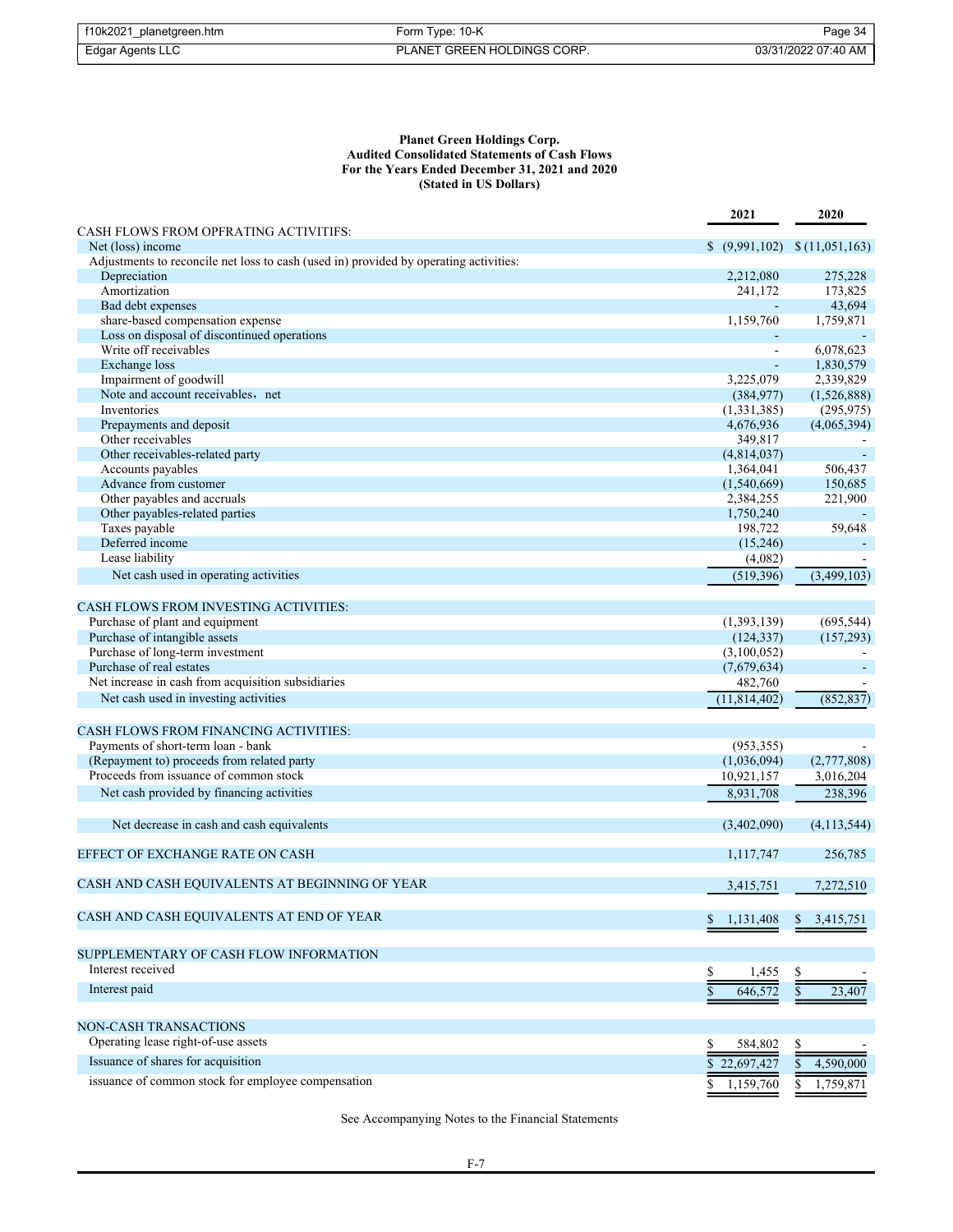| f10k2021 planetgreen.htm | Form Type: 10-K             | Page 35             |
|--------------------------|-----------------------------|---------------------|
| Edgar Agents LLC         | PLANET GREEN HOLDINGS CORP. | 03/31/2022 07:40 AM |

#### **PLANET GREEN HOLDINGS CORP. NOTES TO AUDITED CONSOLIDATED FINANCIAL STATEMENTS FOR THE YEARS ENDED DECEMBER 31, 2021 AND 2020 (Stated in US Dollars)**

### **1. Organization and Principal Activities**

Planet Green Holdings Corp. (the "Company" or "PLAG") is a holding company incorporated in Nevada. We are engaged in various businesses through our subsidiaries and controlled entities in China.

## **Going Concern**

The accompanying audited consolidated financial statements have been prepared assuming that the Company will continue as a going concern; however, the Company has incurred a net loss of \$9,740,486 attributable to common shareholders for the year ended December 31, 2021. As of December 31, 2021, the Company had an accumulated deficit of \$94,072,383; a working capital deficit of \$7,075,320, its net cash used in operating activities for the year ended December 31, 2021 was \$519,396

These factors raise substantial doubt on the Company's ability to continue as a going concern. The accompanying audited consolidated financial statements do not include any adjustments that might result from the outcome of this uncertainty. Management's plan for the Company's continued existence is dependent upon management's ability to execute the business plan, develop the plan to generate profit; additionally, Management may need to continue to rely on private placements or certain related parties to provide funding for investment, for working capital and general corporate purposes. If management is unable to execute its plan, the Company may become insolvent.

## **2. Summary of Significant Accounting Policies**

### **Method of Accounting**

Management has prepared the accompanying financial statements and these notes according to generally accepted accounting principles in the United States ("GAAP"). The Company maintains its general ledger and journals with the accrual method accounting.

### **Principles of Consolidation**

The accompanying consolidated financial statements reflect the activities of Planet Green Holdings Corp. and each of the following entities:

| <b>Name of Company</b>                                            | Place of<br>incorporation  | <b>Attributable equity</b><br>interest % | <b>Registered</b><br>capital |
|-------------------------------------------------------------------|----------------------------|------------------------------------------|------------------------------|
| Planet Green Holdings Corporation                                 | The British Virgin Islands | 100S                                     | 10,000                       |
| Lucky Sky Planet Green Holdings Co., Limited (H.K.)               | Hong Kong                  | 100                                      |                              |
| Jiayi Technologies (Xianning) Co., Ltd.                           | <b>PRC</b>                 | 100                                      | 2,000,000                    |
| Fast Approach Inc.                                                | Canada                     | 100                                      | 79                           |
| Shanghai Shuning Advertising Co., Ltd. (a subsidiary of FAST)     | <b>PRC</b>                 | 100                                      |                              |
| Jingshan Sanhe Luckysky New Energy Technologies Co., Ltd.         | <b>PRC</b>                 | 85                                       | 4,710,254                    |
| Xianning Bozhuang Tea Products Co., Ltd.                          | <b>PRC</b>                 | 100                                      | 6,277,922                    |
| Jilin Chuangyuan Chemical Co., Ltd                                | <b>PRC</b>                 | VIE                                      | 9,280,493                    |
| Anhui Ansheng Petrochemical Equipment Co., Ltd                    | <b>PRC</b>                 | <b>VIE</b>                               | 3,045,776                    |
| Shine Chemical Co., Ltd                                           | The British Virgin Islands | 100                                      | 8,000                        |
| Bless Chemical Co., Ltd (a subsidiary of Shine Chemical)          | Hong Kong                  | 100                                      | 10,000                       |
| Hubei Bryce Technology Co., Ltd. (a subsidiary of Bless Chemical) | <b>PRC</b>                 | 100                                      | 30,000,000                   |
| Shandong Yunchu Supply Chain Co., Ltd                             | <b>PRC</b>                 | 100                                      | 5,000,000                    |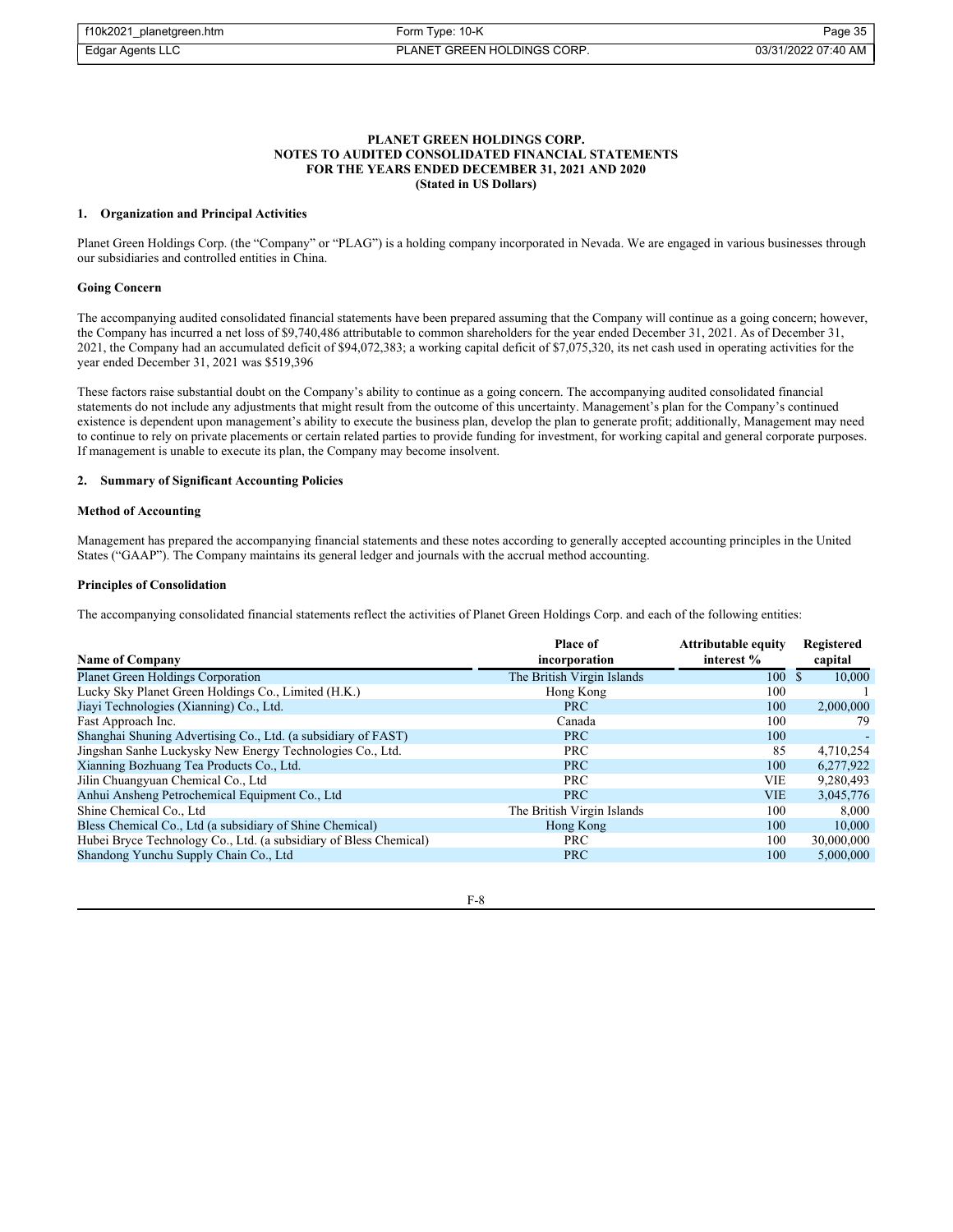| f10k2021 planetgreen.htm | Form Type: 10-K             | Page 36             |
|--------------------------|-----------------------------|---------------------|
| Edgar Agents LLC         | PLANET GREEN HOLDINGS CORP. | 03/31/2022 07:40 AM |

Management has eliminated all significant inter-company balances and transactions in preparing the accompanying consolidated financial statements. Ownership interests of subsidiaries that the Company does not wholly own are accounted for as non-controlling interests.

On May 18, 2018, the Company incorporated Planet Green Holdings Corporation, a limited company incorporated in the British Virgin Islands. On September 28, 2018, Planet Green BVI acquired JianShi Technology Holding Limited, a limited company incorporated in Hong Kong on February 21, 2012, and Shanghai Xunyang Internet Tech Co., Ltd., a wholly-owned foreign entity incorporated in Shanghai, PRC, on August 29, 2012 ("Shanghai Xunyang").

On August 12, 2019, through Lucky Sky Holdings Corporations (H.K.) Limited, formerly known as JianShi Technology Holding Limited, Company established Lucky Sky Petrochemical Technology (Xianning) Co., Ltd., a wholly foreign-owned enterprise incorporated in Xianning City, Hubei Province, China.

On December 20, 2019, The Lucky Sky Holdings Corporations (H.K.) Limited sold 100% of equity interest in Shanghai Xunyang.

On May 29, 2020, the Planet Green Holdings Corporation (BVI) incorporated Lucky Sky Planet Green Holdings Co., Limited, a limited company incorporated in Hong Kong.

On June 5, 2020, the Planet Green Holdings Corporation(BVI) acquired all of the outstanding equity interests of Fast Approach Inc. It was incorporated under Canada's laws and the operation of a demand-side platform targeting the Chinese education market in North America.

On June 16, 2020, Lucky Sky Holdings Corporations (H.K.) transferred its 100% equity interest in Lucky Sky Petrochemical to Lucky Sky Planet Green Holdings Co., Limited (H.K.).

On September 15, 2020, Lucky Sky Petrochemical terminated the VIE agreements with Shenzhen Lorain and Taishan Muren

On August 10, 2020, Planet Green Holdings Corporation(BVI) transferred its 100% equity interest in Lucky Sky Holdings Corporations (H.K.) Limited to Rui Tang.

On December 9, 2020, Lucky Sky Petrochemical Technology (Xianning) Co., Ltd. changed its name to Jiayi Technologies (Xianning) Co., Ltd.

On January 6, 2021, Planet Green Holdings Corporation(Nevada) issued an aggregate of 2,200,000 shares of common stock of the Company to the equity holders of Jingshan Sanhe Luckysky New Energy Technologies Co., Ltd in exchange for the transfer of 85% of the equity interest of Jingshan Sanhe Luckysky New Energy Technologies Co., Ltd to the Jiayi Technologies (Xianning) Co., Ltd.

On March 9, 2021, Planet Green Holdings Corporation(Nevada) issued an aggregate of 3,300,000 shares of common stock of the Company to the equity holders of Jilin Chuangyuan Chemical Co., Ltd in exchange for the transfer of 75% of the equity interest of Jilin Chuangyuan Chemical Co., Ltd to the Jiayi Technologies (Xianning) Co., Ltd.

On July 15, 2021, Planet Green Holdings Corporation(Nevada) issued an aggregate of 4,800,000 shares of common stock of the Company to the equity holders of Anhui Ansheng Petrochemical Equipment Co., Ltd for the transfer to 66% of the equity interest if Anhui Ansheng Petrochemical Equipment Co., Ltd to the Jiayi Technologies (Xianning) Co., Ltd.

On August 1, 2021, Jiayi Technologies (Xianning) Co., Ltd has terminated the VIE agreements with Xianning Bozhuang Tea Products Co., Ltd and acquired 100% equity of Xianning Bozhuang Tea Products Co., Ltd. As a result, Xianning Bozhuang Tea Products Co., Ltd has been wholly-owned subsidiaries of the Jiayi Technologies (Xianning) Co., Ltd.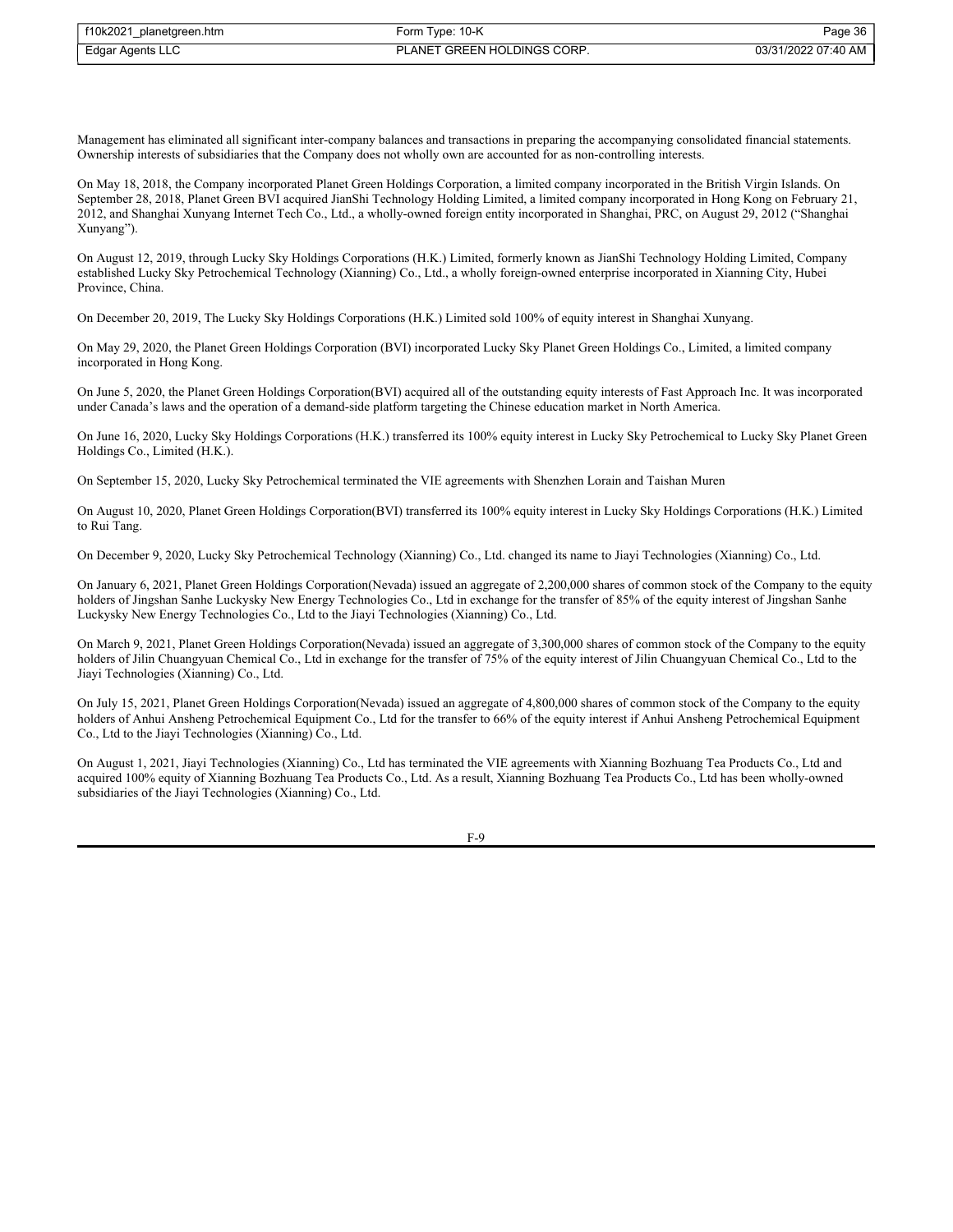| f10k2021 planetgreen.htm | Form Type: 10-K             | Page 37             |
|--------------------------|-----------------------------|---------------------|
| Edgar Agents LLC         | PLANET GREEN HOLDINGS CORP. | 03/31/2022 07:40 AM |

On August 3, 2021, the Planet Green Holding Corp has acquired 8,000,000 ordinary shares of the Shine Chemical Co., Ltd. As a result, Shine Chemical Co., Ltd, Bless Chemical Co., Ltd and Hubei Bryce Technology Co., Ltd have been wholly-owned subsidiaries of the Planet Green Holding Corp.

On September 1st, 2021, Jingshan Sanhe Luckysky New Energy Technologies Co., Ltd has changed its major shareholder from Mr.Feng Chao to Hubei Bryce Technology Co., Ltd and Hubei Bryce Technology Co., Ltd has hold 85% shares of Jingshan Sanhe Luckysky New Energy Technologies Co., Ltd after the alteration of shareholders.

On December 9, 2021, Planet Green Holdings Corporation(Nevada) issued an aggregate of 5,900,000 shares of common stock to the equity holders of A Shandong Yunchu Supply Chain Co., Ltd for the transfer to 100% of the equity interest of Shandong Yunchu Supply Chain Co., Ltd to the Jiayi Technologies (Xianning) Co., Ltd.

## *Consolidation of Variable Interest Entity*

On September 27, 2018, through Shanghai Xunyang, the Company entered into exclusive VIE agreements with Beijing Lorain, Luotian Lorain, Shandong Greenpia, Taishan Muren, and Shenzhen Lorain and their shareholders that give the Company the ability to substantially influence those companies' daily operations and financial affairs and appoint their senior executives. The Company is considered the primary beneficiary of these operating companies.

On May 14, 2019, through Shanghai Xunyang, the Company entered into a series of VIE agreements with Xianning Bozhuang and its equity holders to obtain control. It became the primary beneficiary of Xianning Bozhuang. The Company consolidated Xianning Bozhuang's accounts as its VIE.

On December 20, 2019, we sold 100% of equity interest in Shanghai Xunyang and terminated its VIE agreements with Xianning Bozhuang, Shenzhen Lorain, and Taishan Muren.

On December 20, 2019, through Lucky Sky Petrochemical, the Company entered into exclusive VIE agreements ("VIE Agreements") with Taishan Muren, Xianning Bozhuang, and Shenzhen Lorain, as well as their shareholders, which give the Company the ability to substantially influence those companies' daily operations and financial affairs and appoint their senior executives. The Company is considered the primary beneficiary of these operating companies, and it consolidates their accounts as VIEs.

On September 6, 2020, it terminated its VIE agreements with Shenzhen Lorain and Taishan Muren.

On March 9, 2021, through Jiayi Technologies (Xianning) Co., Ltd, formerly known as Lucky Sky Petrochemical Technology (Xianning) Co., Ltd, the Company entered into exclusive VIE agreements ("VIE Agreements") with Jilin Chuangyuan Chemical Co., Ltd, as well as their shareholders, which give the Company the ability to substantially influence those companies' daily operations and financial affairs and appoint their senior executives. The Company is considered the primary beneficiary of these operating companies, and it consolidates their accounts as VIEs.

On July 15, through Jiayi Technologies (Xianning) Co., Ltd, formerly known as Lucky Sky Petrochemical Technology (Xianning) Co., Ltd, the Company entered into exclusive VIE agreements ("VIE Agreements") with Anhui Ansheng Petrochemical Equipment Co., Ltd, as well as their shareholders, which give the Company the ability to substantially influence those companies' daily operations and financial affairs and appoint their senior executives. The Company is considered the primary beneficiary of these operating companies, and it consolidates their accounts as VIEs.

On August 1, 2021, Jiayi Technologies (Xianning) Co., Ltd has terminated the VIE agreements with Xianning Bozhuang Tea Products Co., Ltd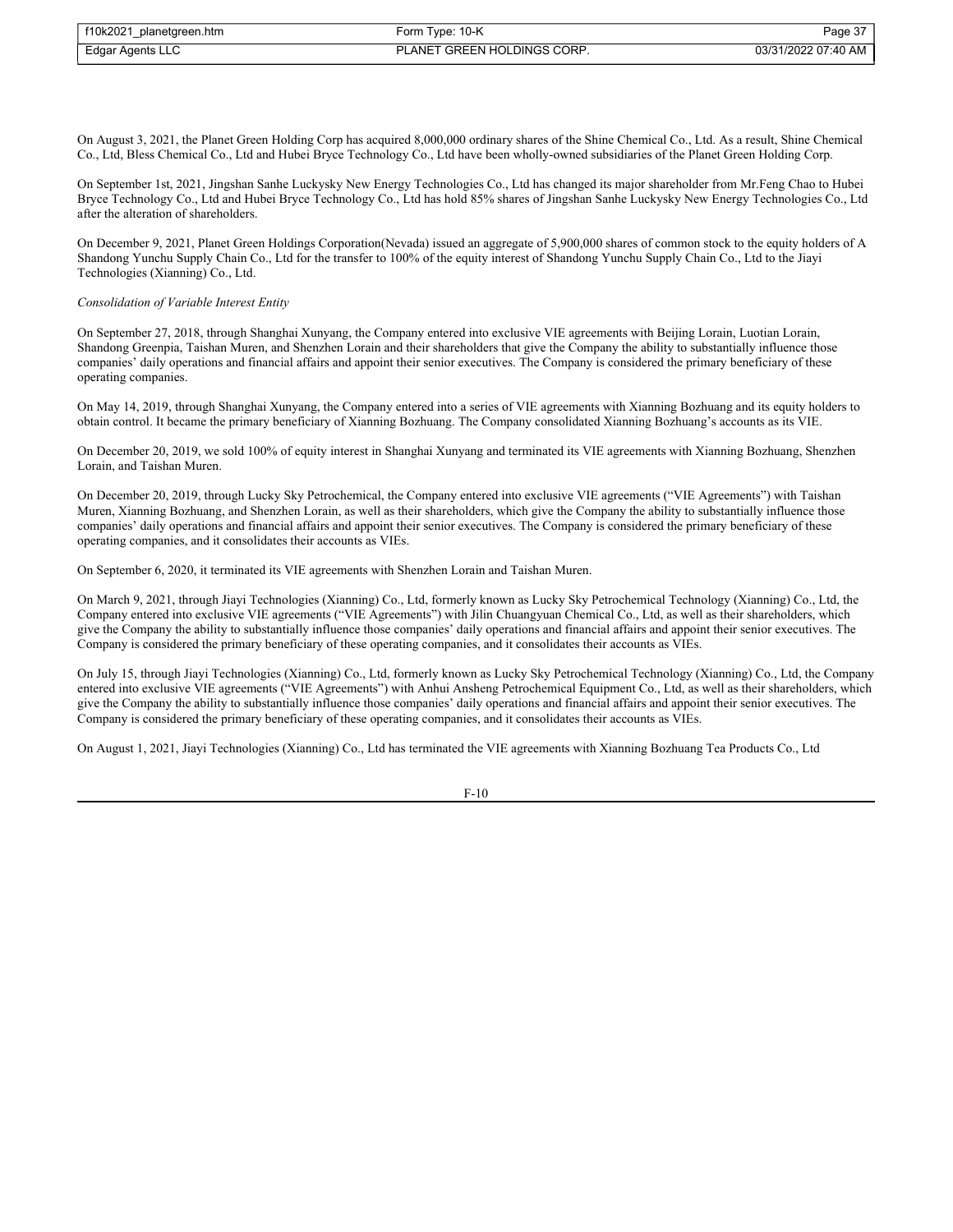| f10k2021 planetgreen.htm | Form Type: 10-K             | Page 38             |
|--------------------------|-----------------------------|---------------------|
| Edgar Agents LLC         | PLANET GREEN HOLDINGS CORP. | 03/31/2022 07:40 AM |

#### **Each of the VIE Agreements is described in detail below**

### **Consultation and Service Agreement**

Under the Consultation and Service Agreement, WFOE has the exclusive right to provide consultation and services to the operating entities in China in business management, human resource, technology, and intellectual property rights. WFOE exclusively owns any intellectual property rights arising from the performance of this Consultation and Service Agreement. The number of service fees and payment terms can be amended by the WFOE and operating companies' consultation and implementation. The duration of the Consultation and Service Agreement is 20 years. WFOE may terminate this agreement at any time by giving 30 day's prior written notice. Under the Consultation and Service Agreement, WFOE has the exclusive right to provide consultation and services to the operating entities in China in business management, human resource, technology, and intellectual property rights. WFOE exclusively owns any intellectual property rights arising from the performance of this Consultation and Service Agreement. The number of service fees and payment terms can be amended by the WFOE and operating companies' consultation and implementation. The duration of the Consultation and Service Agreement is 20 years. WFOE may terminate this agreement at any time by giving 30 day's prior written notice.

### **Business Cooperation Agreement**

Pursuant to the Business Cooperation Agreement, WFOE has the exclusive right to provide complete technical support, business support, and related consulting services, including but not limited to specialized services, business consultations, equipment or property leasing, marketing consultancy, system integration, product research and development, and system maintenance. WFOE exclusively owns any intellectual property rights arising from the performance of this Business Cooperation Agreement. The rate of service fees may be adjusted based on the services rendered by WFOE in that month and the operational needs of the operating entities. The Business Cooperation Agreement shall maintain effective unless it was terminated or was compelled to release under applicable PRC laws and regulations. WFOE may terminate this Business Cooperation Agreement at any time by giving 30 day's prior written notice.

### **Equity Pledge Agreements**

According to the Equity Pledge Agreements among WFOE, operating entities, and each of operating entities' shareholders, shareholders of the operating entities pledge all of their equity interests in the functional entities to WFOE to guarantee their performance of relevant obligations and indebtedness under the Technical Consultation and Service Agreement and other control agreements. Besides, shareholders of the operating entities are in the process of registering the equity pledge with the competent local authority.

### **Equity Option Agreements**

According to the Equity Option Agreements, WFOE has the exclusive right to require each shareholder of the operating companies to fulfill and complete all approval and registration procedures required under PRC laws for WFOE to purchase or designate one or more persons to buy, each shareholder's equity interests in the operating companies, once or at multiple times at any time in part or in whole at WFOE's sole and absolute discretion. The purchase price shall be the lowest price allowed by PRC laws. The Equity Option Agreements shall remain effective until all the equity interest owned by each operating entity shareholder has been legally transferred to WFOE or its designee(s).

## **Voting Rights Proxy Agreements**

According to the Voting Rights Proxy Agreements, each shareholder irrevocably appointed WFOE or WFOE's designee to exercise all his or her rights as the shareholders of the operating entities under the Articles of Association of each operating entity, including but not limited to the power to exercise all shareholder's voting rights concerning all matters to be discussed and voted in the shareholders' meeting. The term of each Voting Rights Proxy Agreement is 20 years. WOFE has the right to extend each Voting Proxy Agreement by giving written notification.

Based on the foregoing contractual arrangements, The Company consolidates the accounts of Xianning Bozhuang Tea Products Co., Ltd, Jingshan Sanhe Luckysky New Energy Technologies Co., Ltd and Jilin Chuangyuan Chemical Co., Ltd in accordance with Regulation S-X-3A-02 promulgated by the Securities Exchange Commission ("SEC"), and Accounting Standards Codification ("ASC") 810-10, Consolidation.

## **Use of Estimates**

The financial statements preparation requires management to make estimates and assumptions that affect the reported amounts of assets and liabilities and the disclosure of contingent assets and liabilities at the date of the financial statements, and the reported amounts of revenues and expenses during the reporting periods. Management makes these estimates using the best information available when the calculations are made; however, actual results could differ materially from those estimates.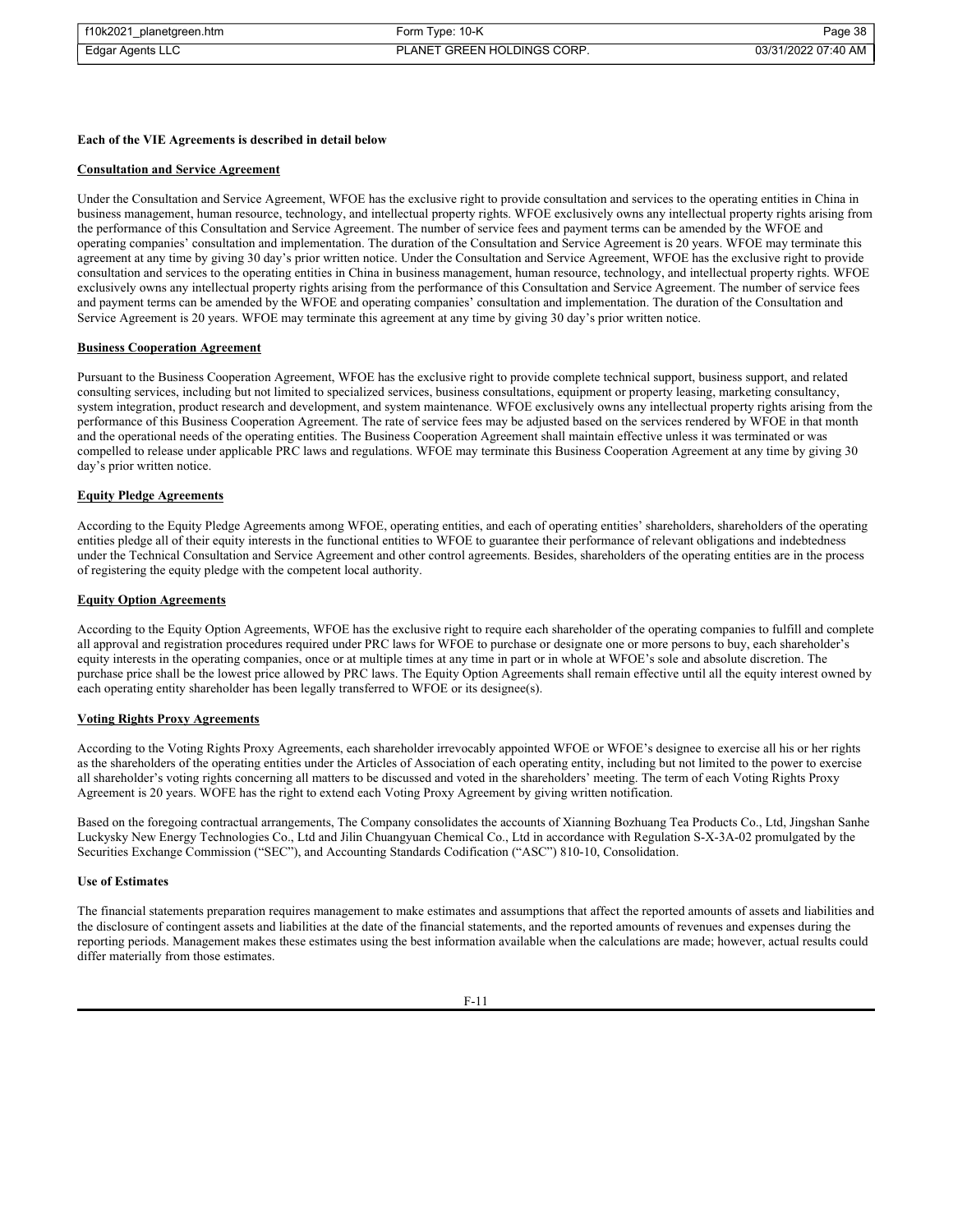| f10k2021 planetgreen.htm | Form Type: 10-K             | Page 39             |
|--------------------------|-----------------------------|---------------------|
| Edgar Agents LLC         | PLANET GREEN HOLDINGS CORP. | 03/31/2022 07:40 AM |

#### **Cash and Cash Equivalents**

The Company considers all highly liquid investments purchased with original maturities of three months or less to be cash equivalents.

### **Investment Securities**

The Company classifies securities it holds for investment purposes into trading or available-for-sale. Trading securities are bought and held principally for the purpose of selling them in the near term. All deposits not included in trading securities are classified as available for sale.

Trading and available-for-sale securities are recorded at fair value. Unrealized holding gains and losses on trading securities are included in the net income. Unrealized holding gains and losses, net of the related tax effect, on available for sale securities are excluded from net income. They are reported as a separate component of other comprehensive income until realized. Realized gains and losses from the sale of available-for-sale securities are determined on a specific identification basis.

A decline in the market value of any available-for-sale security below cost that is deemed to be other-than-temporary results in a reduction in carrying amount to fair value. The impairment is charged as an expense to the statement of income and comprehensive income, and a new cost basis for the security is established. To determine whether the impairment is other-than-temporary, the Company considers whether it has the ability and intent to hold the investment until a market price recovery and believes whether evidence indicating the cost of the asset is recoverable outweighs evidence to the contrary. Evidence considered in this assessment includes the reasons for the impairment, the severity and duration of the impairment, changes in value after year-end, and forecasted performance of the investee.

Premiums and discounts are amortized or accreted over the life of the related available-for-sale security as an adjustment to yield using the effectiveinterest method. Dividend and interest income are recognized when earned.

### **Accounts Receivables**

Accounts receivables are recognized and carried at the original invoice amount less allowance for any uncollectible amounts. An estimate for doubtful accounts is made when the collection of the total amount is no longer probable. Bad debts are written off as incurred.

#### **Inventories**

Inventories consist of raw materials and finished goods, stated at the lower of cost or market value. Finished goods are comprised of direct materials, direct labor, inbound shipping costs, and allocated overhead. The Company applies the weighted average cost method to its inventory.

#### **Advances and Prepayments to Suppliers**

The Company makes an advance payment to suppliers and vendors for the procurement of raw materials. Upon physical receipt and inspection of the raw materials from suppliers, the applicable amount is reclassified from advances and prepayments to suppliers to inventory.

#### **Plant and Equipment**

Plant and equipment are carried at cost less accumulated depreciation. Depreciation is provided over their estimated useful lives, using the straight-line method. The Company typically applies a salvage value of 0% to 10%. The estimated useful lives of the plant and equipment are as follows:

| <b>Buildings</b>             | $20-40$ years |
|------------------------------|---------------|
| Landscaping, plant, and tree | 30 years      |
| Machinery and equipment      | $1-10$ years  |
| Motor vehicles               | $5-10$ years  |
| Office equipment             | $5-20$ years  |

The cost and related accumulated depreciation of assets sold or otherwise retired are eliminated from the accounts, and any gain or loss is included in the Company's results of operations. The costs of maintenance and repairs are recognized as incurred; significant renewals and betterments are capitalized.

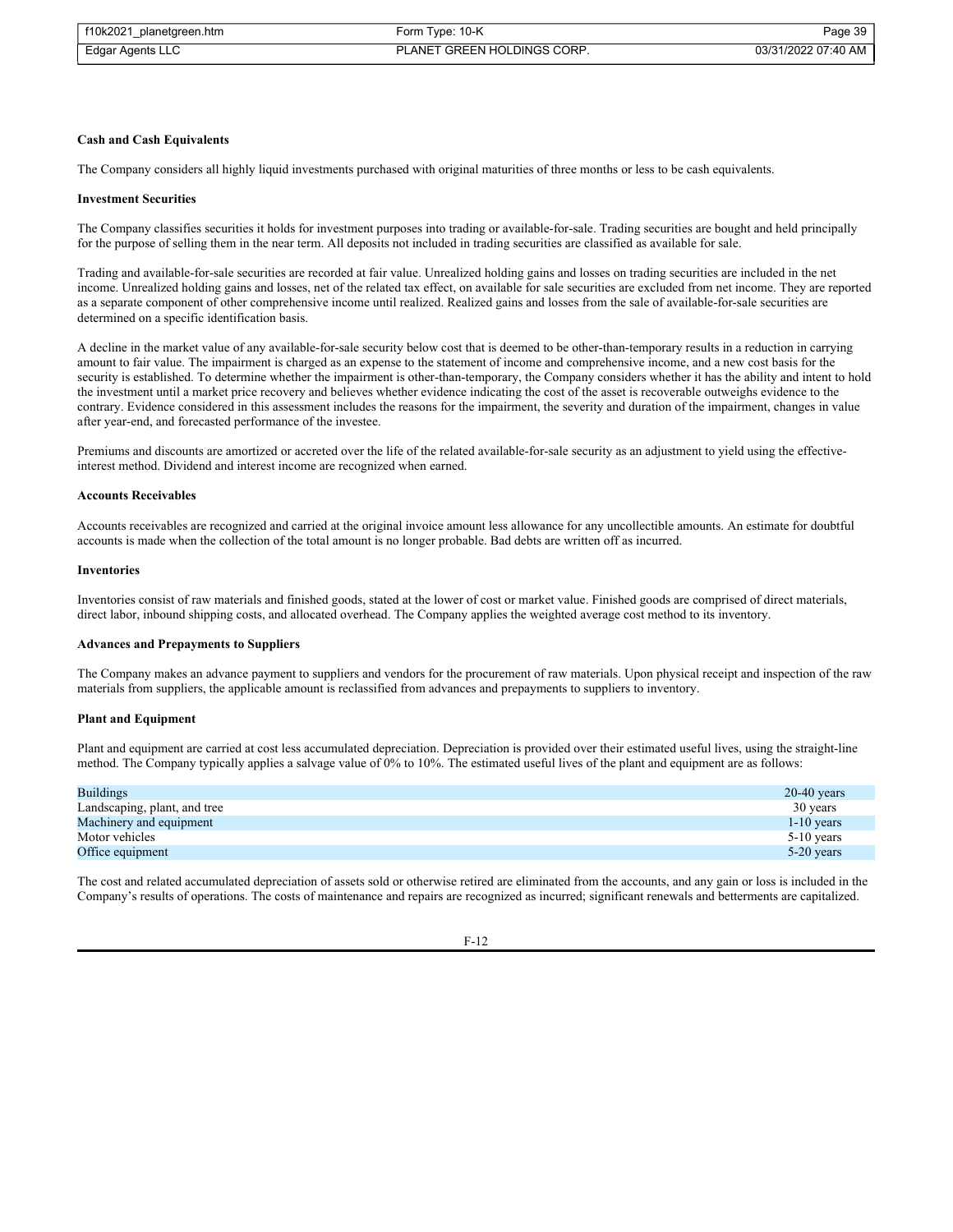| f10k2021_planetgreen.htm | Form Type: 10-K             | Page 40             |
|--------------------------|-----------------------------|---------------------|
| Edgar Agents LLC         | PLANET GREEN HOLDINGS CORP. | 03/31/2022 07:40 AM |

#### **Intangible Assets**

Intangible assets are carried at cost less accumulated amortization. Amortization is provided over their useful lives, using the straight-line method. The estimated useful lives of the intangible assets are as follows:

| Land use rights   | <b>SU</b> vears |
|-------------------|-----------------|
| Software licenses | ' vears         |
| Trademarks        | 10 years        |

#### **Construction in Progress and Prepayments for Equipment**

Construction in progress and prepayments for equipment represent direct and indirect acquisition and construction costs for plants and fees of purchase and installation of related equipment. Amounts classified as construction in progress and prepayments for equipment are transferred to plant and equipment when substantially all the activities necessary to prepare the assets for their intended use are completed. Depreciation is not provided for assets classified in this account.

#### **Goodwill**

Goodwill represents the excess of the purchase price over the fair value of the net identifiable assets acquired in a business combination. The Company conducts an annual assessment of its goodwill for impairment. If the carrying value of its goodwill exceeds its fair value, then impairment has been incurred; accordingly, a charge to the Company's operations results will be recognized during the period. Impairment losses on goodwill are not reversed. Fair value is generally determined using a discounted expected future cash flow analysis.

#### **Accounting for the Impairment of Long-lived Assets**

The Company annually reviews its long-lived assets for impairment or whenever events or changes in circumstances indicate that the carrying amount of assets may not be recoverable. Impairment may become obsolete from a difference in the industry, introduction of new technologies, or if the Company has inadequate working capital to utilize the long-lived assets to generate adequate profits. Impairment is present if the carrying amount of an asset is less than its expected future undiscounted cash flows.

If an asset is considered impaired, a loss is recognized based on the amount by which the carrying amount exceeds the fair market value of the asset. Assets to be disposed of are reported lower the carrying amount or fair value fewer costs to selling.

#### **Statutory Reserves**

Statutory reserves refer to the amount appropriated from the net income following laws or regulations, which can be used to recover losses and increase capital, as approved, and are to be used to expand production or operations. PRC laws prescribe that an enterprise operating at a profit must appropriate and reserve, on an annual basis, an amount equal to 10% of its profit. Such an appropriation is necessary until the reserve reaches a maximum equal to 50% of the enterprise's PRC registered capital.

#### **Foreign Currency Translation**

The accompanying financial statements are presented in United States dollars. The functional currency of the Company is the Renminbi (RMB). The Company's assets and liabilities are translated into United States dollars from RMB at year-end exchange rates. Its revenues and expenses are translated at the average exchange rate during the period. Capital accounts are translated at their historical exchange rates when the capital transactions occurred.

|                                          | 12/31/2021 | <i>12/31/2020</i> |
|------------------------------------------|------------|-------------------|
| Period-end US\$: CDN\$ exchange rate     | 1.274      | 1.2754            |
| Period-end US\$: RMB exchange rate       | 6.3757     | 6.5326            |
| Period average US\$: CDN\$ exchange rate | 1.2531     | 1.3409            |
| Period average US\$: RMB exchange rate   | 6.4515     | 6.8996            |

The RMB is not freely convertible into foreign currencies, and all foreign exchange transactions must be conducted through authorized financial institutions.

#### **Revenue Recognition**

The Company adopted ASC 606 "Revenue Recognition." It recognizes revenue when control of the promised goods or services is transferred to customers, in an amount that reflects the consideration we expect to be entitled to in exchange for those goods or services.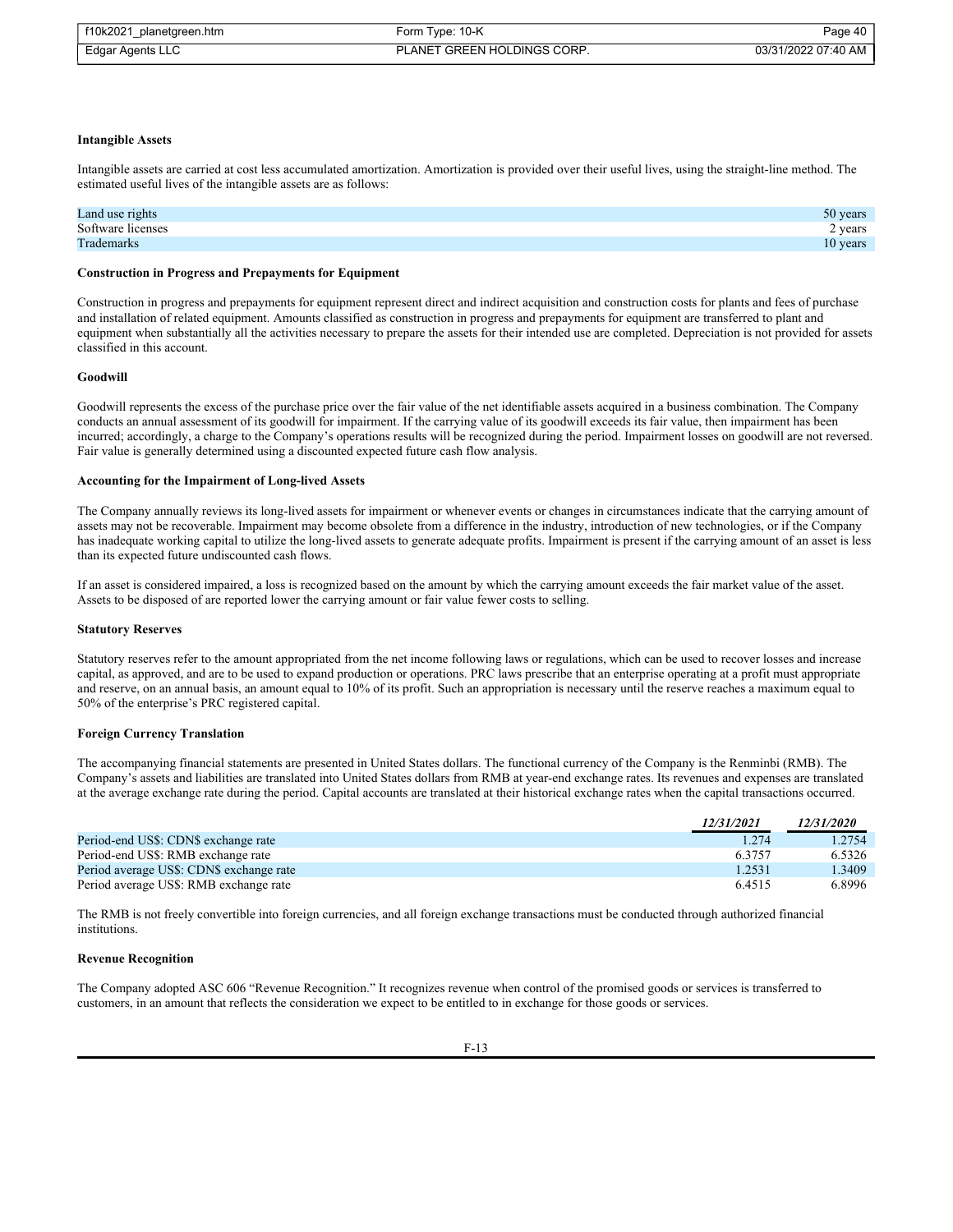| f10k2021 planetgreen.htm | Form Type: 10-K             | Page 41             |
|--------------------------|-----------------------------|---------------------|
| Edgar Agents LLC         | PLANET GREEN HOLDINGS CORP. | 03/31/2022 07:40 AM |

The Company derives its revenues from selling explosion-proof skid-mounted refueling device, SF double-layer buried oil storage tank, high-grade synthetic fuel products, industrial formaldehyde solution, urea-formaldehyde pre-condensate (UFC), methylal, urea-formaldehyde glue for environmentfriendly artificial board chemicals, food products like frozen fruits, beef & mutton products and vegetables and tea products. The Company applies the following five steps to determine the appropriate amount of revenue to be recognized as it fulfills its obligations under each of its agreements:

- identify the contract with a customer;
- identify the performance obligations in the contract;
- determine the transaction price;
- allocate the transaction price to performance obligations in the contract; and;
- Recognize revenue as the performance obligation is satisfied.

#### **Advertising**

All advertising costs are expensed as incurred.

### **Shipping and Handling**

All outbound shipping and handling costs are expensed as incurred.

### **Research and Development**

All research and development costs are expensed as incurred.

### **Retirement Benefits**

Retirement benefits in the form of mandatory government-sponsored defined contribution plans are charged to either expense as incurred or allocated to inventory as part of overhead.

#### **Stock-Based Compensation**

The Company records stock compensation expense for employees at fair value on the grant date and recognizes the expense one time because there is no employee's requisite service period requirement.

#### **Income Taxes**

The Company accounts for income tax using an asset and liability approach and recognizes deferred tax benefits in future years. Under the asset and liability approach, deferred taxes are provided for the net tax effects of temporary differences between the carrying amounts of assets and liabilities for financial reporting purposes and the amounts used for income tax purposes. A valuation allowance is provided for deferred tax assets. If it is more likely than not, these items will either expire before the Company can realize their benefits or uncertain future realization.

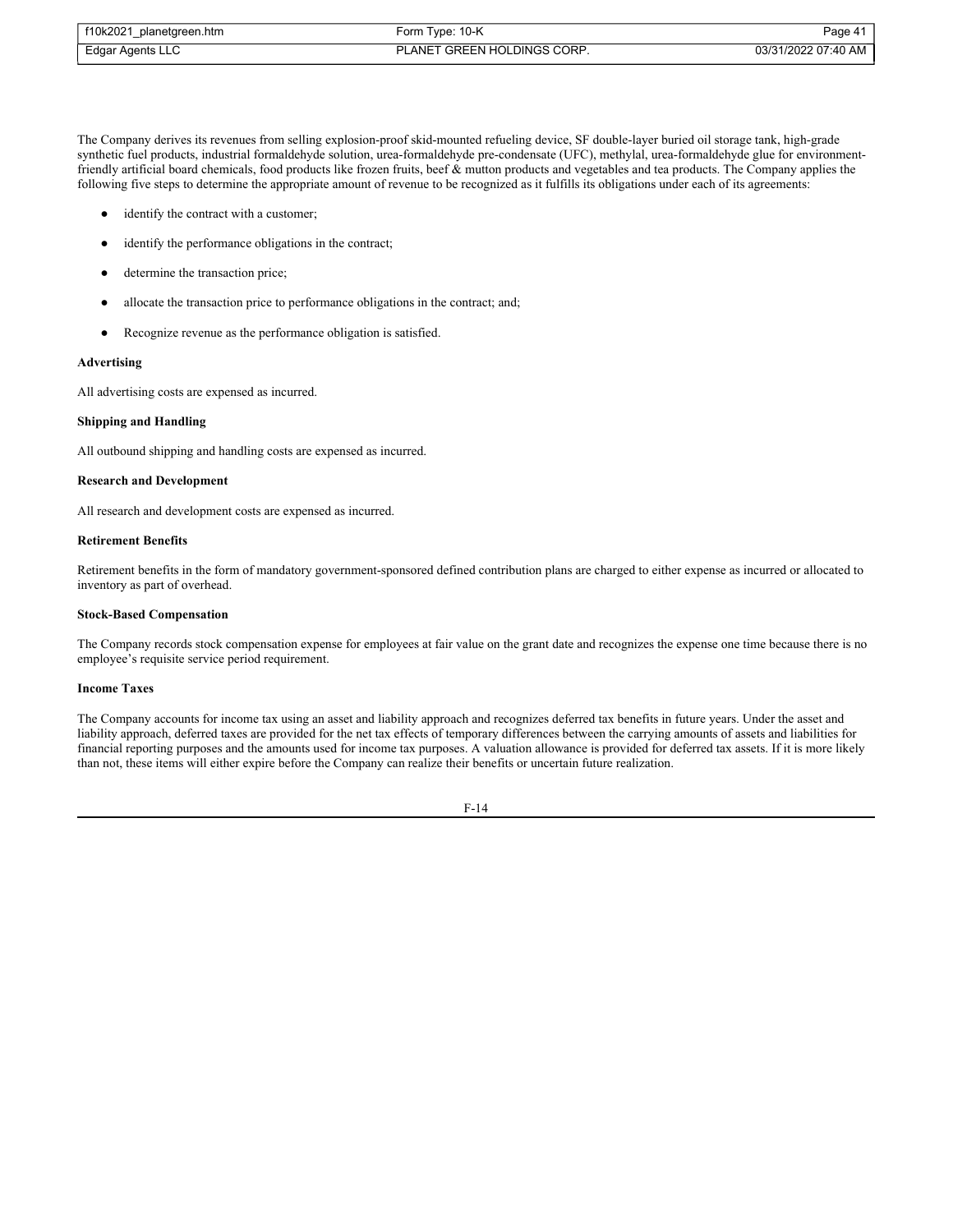| f10k2021 planetgreen.htm | Form Type: 10-K             | Page 42             |
|--------------------------|-----------------------------|---------------------|
| Edgar Agents LLC         | PLANET GREEN HOLDINGS CORP. | 03/31/2022 07:40 AM |

#### **Comprehensive Income**

The Company uses Financial Accounting Standards Board ("FASB") ASC Topic 220, "Reporting Comprehensive Income." Comprehensive income is comprised of net income and all changes to the statements of stockholders' equity, except the changes in paid-in capital and distributions to stockholders due to investments by stockholders.

### **Earnings Per Share**

The Company computes earnings per share ("EPS") following ASC Topic 260, "Earnings per share." Basic EPS is measured as the income or loss available to common shareholders divided by the weighted average common shares outstanding for the period. Diluted EPS presents the dilutive effect on a per-share basis from the potential conversion of convertible securities or the exercise of options and or warrants; the dilutive impacts of potentially convertible securities are calculated using the as-if method; the potentially dilutive effect of options or warranties are computed using the treasury stock method. Potentially anti-dilutive securities (i.e., those that increase income per share or decrease loss per share) are excluded from diluted EPS calculation.

### **Financial Instruments**

The Company's financial instruments, including cash and equivalents, accounts and other receivables, accounts and other payables, accrued liabilities, and short-term debt, have carrying amounts that approximate their fair values due to their short maturities. ASC Topic 820, "Fair Value Measurements and Disclosures," requires disclosing the Company's fair value of financial instruments. ASC Topic 825, "Financial Instruments," defines fair value and establishes a three-level valuation hierarchy for disclosures of fair value measurement that enhances disclosure requirements for fair value measures. The carrying amounts reported in the consolidated balance sheets for receivables and current liabilities qualify as financial instruments and are a reasonable estimate of their fair values because of the short period between the origination of such instruments and their expected realization and their current market rate of interest. The three levels of valuation hierarchy are defined as follows:

- Level 1 inputs to the valuation methodology used quoted prices for identical assets or liabilities in active markets.
- Level 2 inputs to the valuation methodology include quoted prices for similar assets and liabilities in active markets and information that are observable for the asset or liability, either directly or indirectly, for substantially the financial instrument's full term.
- Level 3 inputs to the valuation methodology are unobservable and significant to the fair value measurement.

The Company analyzes all financial instruments with features of both liabilities and equity under ASC 480, "Distinguishing Liabilities from Equity," and ASC 815.

#### **Lease**

Effective December 31, 2018, Jingshan Sanhe Luckysky New Energy Technologies Co., Ltd. adopted ASU 2016-02, "Leases" (Topic 842), and elected the practical expedients that do not require us to reassess: (1) whether any expired or existing contracts are, or contain, leases, (2) lease classification for any expired or existing leases and (3) initial direct costs for any expired or existing leases. For lease terms of twelve months or fewer, a lessee is permitted to make an accounting policy election not to recognize lease assets and liabilities. The Company also adopted the practical expedient that allows lessees to treat the lease and non-lease components of a lease as a single lease component.

Lease terms used to calculate the present value of lease payments generally do not include any options to extend, renew, or terminate the lease, as the Company does not have reasonable certainty at lease inception that these options will be exercised. The Company generally considers the economic life of its operating lease ROU assets to be comparable to the useful life of similar owned assets. The Company has elected the short-term lease exception, therefore operating lease ROU assets and liabilities do not include leases with a lease term of twelve months or less. Its leases generally do not provide a residual guarantee. The operating lease ROU asset also excludes lease incentives. Lease expense is recognized on a straight-line basis over the lease term.

The Company reviews the impairment of its ROU assets consistent with the approach applied for its other long-lived assets. The Company reviews the recoverability of its long-lived assets when events or changes in circumstances occur that indicate that the carrying value of the asset may not be recoverable. The assessment of possible impairment is based on its ability to recover the carrying value of the asset from the expected undiscounted future pre-tax cash flows of the related operations. The Company has elected to include the carrying amount of operating lease liabilities in any tested asset group and it includes the associated operating lease payments in the undiscounted future pre-tax cash flows.

As of December 31, 2021, there were approximately \$0.58 million right of use ("ROU") assets and approximately \$0.44 million lease liabilities based on the present value of the future minimum rental payments of leases, using an incremental borrowing rate of 4.75% and 4.90% based on the duration of lease terms.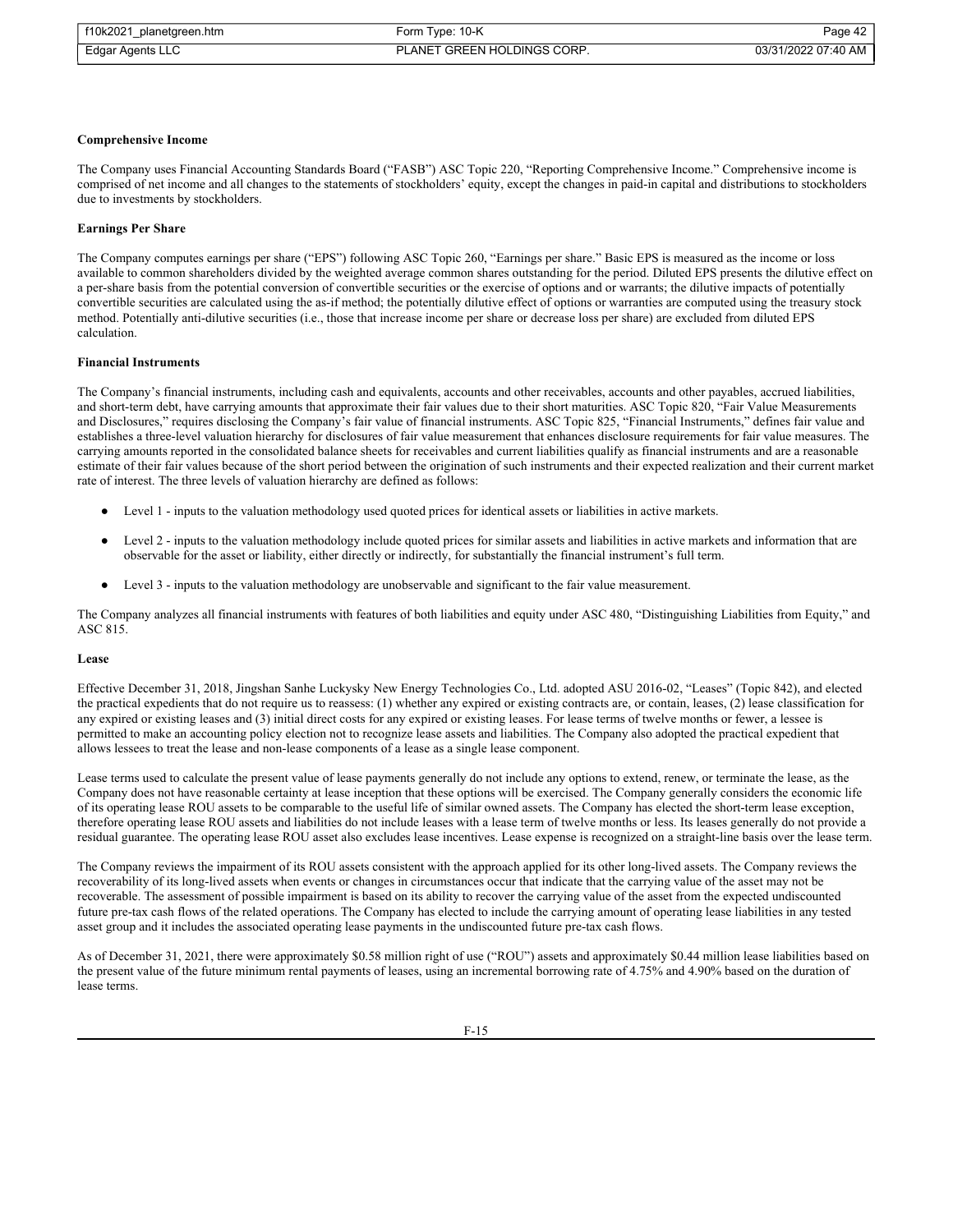| f10k2021 planetgreen.htm | Form Type: 10-K             | Page 43             |
|--------------------------|-----------------------------|---------------------|
| Edgar Agents LLC         | PLANET GREEN HOLDINGS CORP. | 03/31/2022 07:40 AM |

#### **Commitments and Contingencies**

From time to time, the Company is a party to various legal actions arising in the ordinary course of business. The majority of these claims and proceedings related to or arise from commercial disputes. The Company first determine whether a loss from a claim is probable, and if it is reasonable to estimate the potential loss. The Company accrues costs associated with these matters when they become probable, and the amount can be reasonably estimated. Legal costs incurred in connection with loss contingencies are expensed as incurred. Also, the Company disclose a range of possible losses, if a loss from a claim is probable but the amount of loss cannot be reasonably estimated, which is in line with the applicable requirements of Accounting Standard Codification 450. The Company's management does not expect any liability from the disposition of such claims and litigation individually or in the aggregate would have a material adverse impact on the Company's consolidated financial position, results of operations and cash flows.

## **Recent Accounting Pronouncements**

In February 2018, the FASB issued ASU 2018-02, Income Statement - Reporting Comprehensive Income (Topic 220): Reclassification of Certain Tax Effects from Accumulated Other Comprehensive Income. The amendments in this Update affect any entity required to apply the provisions of Topic 220, Income Statement – Reporting Comprehensive Income, and has items of other comprehensive income for which the related tax effects are presented in other comprehensive income required by GAAP. The amendments in this Update are effective for all entities for fiscal years beginning after December 15, 2018, and interim periods within those fiscal years. Early adoption of the amendments in this Update is permitted, including adoption in any interim period, (1) for public business entities for reporting periods for which financial statements have not yet been issued, and (2) for all other entities for reporting periods for which financial statements have not however been made available for issuance. The amendments in this Update should be applied either in the period of adoption or retrospectively to each period (or periods) in which the effect of the change in the U.S. federal corporate income tax rate in the Tax Cuts and Jobs Act is recognized. The Company does not believe the adoption of this ASU would affect the Company's financial statements.

In August 2018, the FASB issued ASU 2018-13, "*Fair Value Measurement (Topic 820), – Disclosure Framework – Changes to the Disclosure Requirements for Fair Value Measurement*," which makes several changes meant to add, modify or remove specific disclosure requirements associated with the movement amongst or hierarchy associated with Level 1, Level 2 and Level 3 fair value measurements. The amendments in this Update modify the disclosure requirements on fair value measurements based on the concepts in FASB Concepts Statement, Conceptual Framework for Financial Reporting—Chapter 8: Notes to Financial Statements, including the consideration of costs and benefits. The amendments on changes in unrealized gains and losses, the range and weighted average of significant unobservable inputs used to develop Level 3 fair value measurements, and the narrative description of measurement uncertainty should be applied prospectively for only the most recent interim or annual period presented in the initial fiscal year of adoption. All other amendments should be applied retrospectively to all periods presented upon their effective date. The modifications are effective for all entities for fiscal years beginning after December 15, 2019, and interim periods within those fiscal years, with early adoption permitted. The Company does not believe the adoption of this ASU would have a material effect on the Company's condensed financial statements.

The Company does not believe other recently issued but not yet effective accounting standards, if currently adopted, would have a material effect on the Company's balance sheets, statements of income, and comprehensive income and statements of cash flows.

## **3. Variable Interest Entity ("VIE")**

A VIE is an entity that has either a total equity investment that is insufficient to permit the entity to finance its activities without additional subordinated financial support or whose equity investors lack the characteristics of a controlling financial interest, such as through voting rights, right to receive the expected residual returns of the entity or obligation to absorb the expected losses of the entity. If any, the variable interest holder with a controlling financial interest in a VIE is deemed the primary beneficiary and must consolidate the VIE. PLAG WOFE is deemed to have the controlling financial interest and be the primary beneficiary of Anhui Ansheng Petrochemical Equipment Co., Ltd and Jilin Chuangyuan Chemical Co., Ltd because it has both of the following characteristics:

1) The power to direct activities at Anhui Ansheng Petrochemical Equipment Co., Ltd and Jilin Chuangyuan Chemical Co., Ltd that most significantly impact such entity's economic performance, and

2) The obligation to absorb losses and the right to receive benefits from Anhui Ansheng Petrochemical Equipment Co., Ltd and Jilin Chuangyuan Chemical Co., Ltd that could potentially be significant to such entity. Under the Contractual Arrangements, Anhui Ansheng Petrochemical Equipment Co., Ltd and Jilin Chuangyuan Chemical Co., Ltd pay service fees equal to all of its net income to PLAG WFOE. At the same time, PLAG WFOE is obligated to absorb all of the Anhui Ansheng Petrochemical Equipment Co., Ltd's and Jilin Chuangyuan Chemical Co., Ltd's losses. The Contractual Arrangements are designed to operate Anhui Ansheng Petrochemical Equipment Co., Ltd and Jilin Chuangyuan Chemical Co., Ltd for the benefit of PLAG WFOE and ultimately, the Company. Accordingly, the accounts of Anhui Ansheng Petrochemical Equipment Co., Ltd and Jilin Chuangyuan Chemical Co., Ltd are consolidated in the accompanying consolidated financial statements. In addition, those financial positions and results of operations are included in the Company's consolidated financial statements.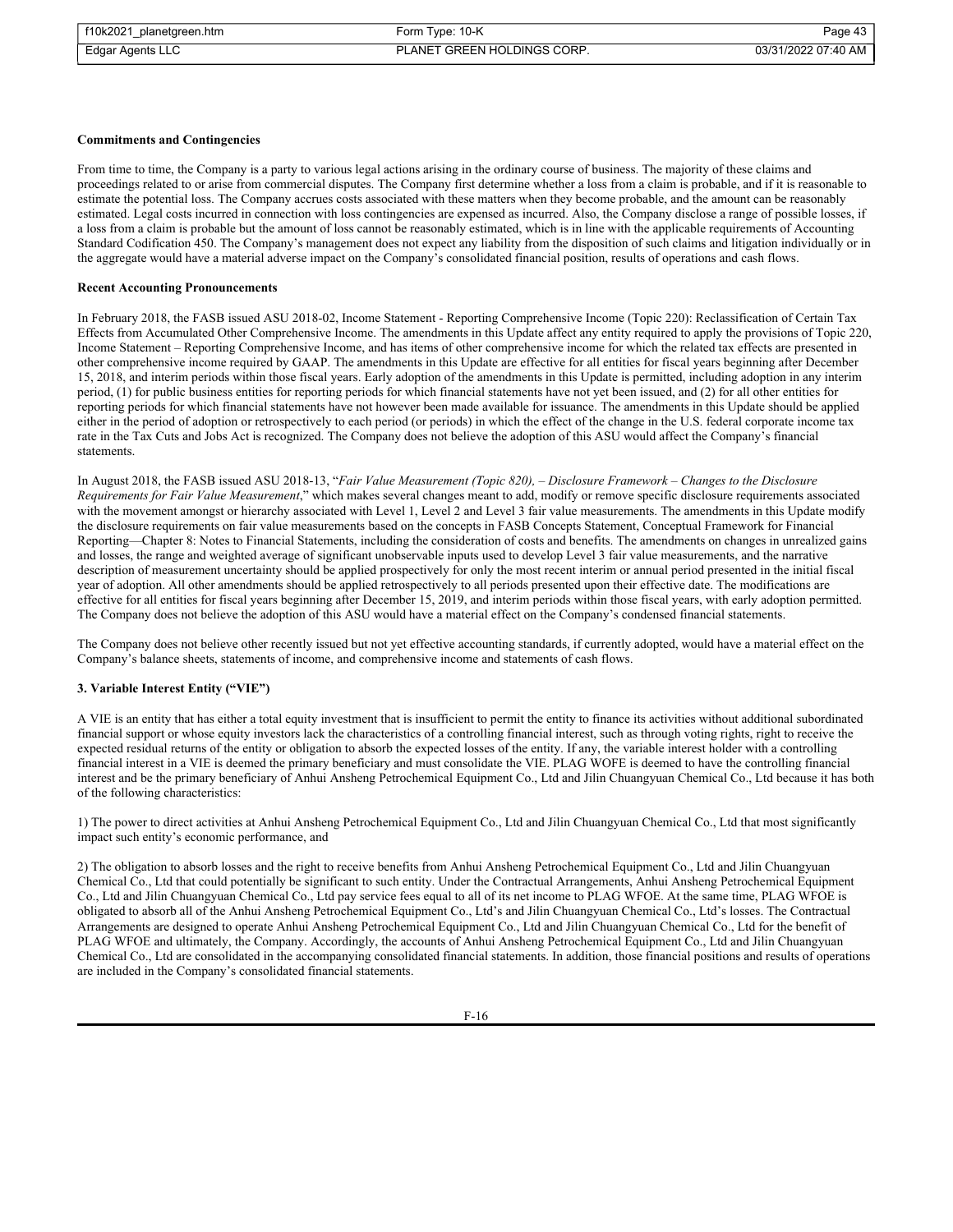| f10k2021_planetgreen.htm | Form Type: 10-K             | Page 44             |
|--------------------------|-----------------------------|---------------------|
| Edgar Agents LLC         | PLANET GREEN HOLDINGS CORP. | 03/31/2022 07:40 AM |

The carrying amount of VIE's consolidated assets and liabilities are as follows:

|                                            |                         | 12/31/2021  |               | 12/31/2020 |  |
|--------------------------------------------|-------------------------|-------------|---------------|------------|--|
| Cash and cash equivalents                  | $\overline{\mathbb{S}}$ | 67.966      | $\mathbb{S}$  | 528,048    |  |
| Accounts receivable, net                   |                         | 2,389,796   |               | 835,384    |  |
| Restricted cash                            |                         | 380,750     |               |            |  |
| Note Receivable                            |                         | 270,770     |               |            |  |
| Other receivables                          |                         | 118,708     |               | 7,726,607  |  |
| Inventories                                |                         | 4,244,869   |               | 2,251,628  |  |
| Advances to suppliers                      |                         | 310,769     |               | 1,215,089  |  |
| Intercompany receivable                    |                         | 1,725,302   |               |            |  |
| Other receivables-related parties          |                         | 7,650,042   |               |            |  |
| <b>TOTAL CURRENT ASSETS</b>                |                         | 17,158,972  |               | 12,556,756 |  |
|                                            |                         |             |               |            |  |
| Plant and equipment, net                   |                         | 12,554,727  |               | 4,592,615  |  |
| Intangible assets, net                     |                         | 2,795,048   |               | 1,491,614  |  |
| Construction in progress, net              |                         | 2,475,874   |               |            |  |
| Deferred tax assets                        |                         | 425,374     |               |            |  |
| <b>Total Non-Current Assets</b>            |                         | 18,251,023  |               | 6,084,229  |  |
| <b>TOTAL ASSETS</b>                        | S                       | 35,409,995  | \$            | 18,640,985 |  |
|                                            |                         |             |               |            |  |
| Short-term bank loans                      | \$                      | 6,822,054   | $\mathcal{S}$ |            |  |
| Accounts payable                           |                         | 3,558,827   |               | 1,017,373  |  |
| Advance from customers                     |                         | 3,476,585   |               | 213,469    |  |
| Other payables and accrued liabilities     |                         | 3,305,395   |               | 8,951,117  |  |
| Intercompany payable                       |                         | 7,131,860   |               |            |  |
| Other payables-related parties             |                         | 3,958,409   |               | 2,716,537  |  |
| Taxes payable                              |                         | 212,658     |               | 171,231    |  |
| Deferred income                            |                         | 58,033      |               |            |  |
| Long term payable-current portion          |                         | 126,261     |               |            |  |
| TOTAL CURRENT LIABILITIES                  |                         | 28,650,082  |               | 13,069,727 |  |
| Long-term payables                         |                         |             |               |            |  |
|                                            |                         | 222,687     |               |            |  |
| <b>TOTAL LIABILITIES</b>                   |                         | 28,872,769  | <sup>S</sup>  | 13,069,727 |  |
| Paid-in capital                            |                         | 12,326,270  |               | 6,314,908  |  |
| Statutory reserve                          |                         | 29,006      |               |            |  |
| Retained earnings                          |                         | (5,357,908) |               | (793,600)  |  |
| Accumulated other comprehensive income     |                         | (460, 142)  |               | 49,950     |  |
| <b>Total Equity</b>                        |                         | 6,537,226   |               | 5,571,258  |  |
|                                            |                         |             |               |            |  |
| TOTAL LIABILITIES AND SHAREHOLDERS' EQUITY | \$                      | 35,409,995  | \$            | 18,640,985 |  |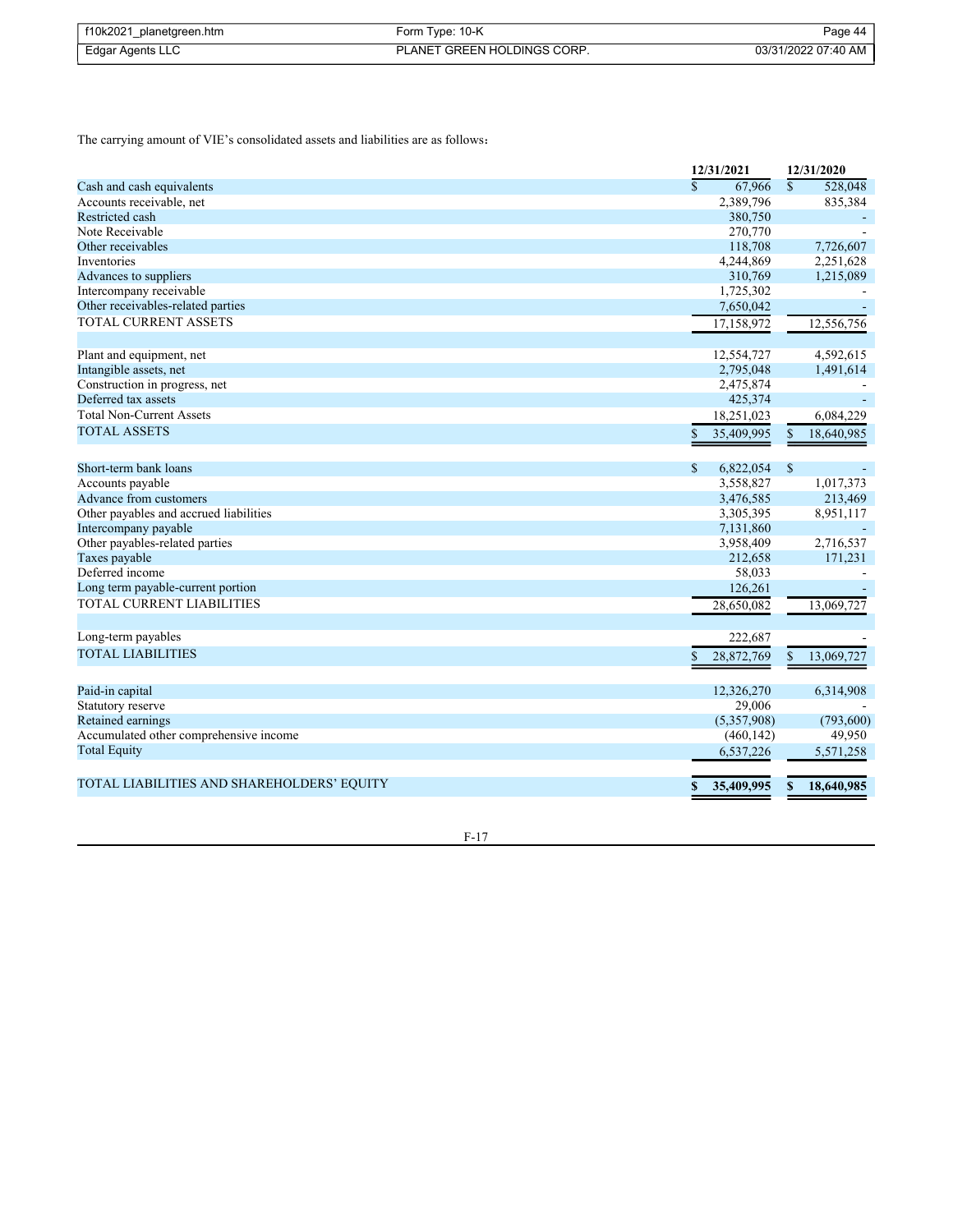| f10k2021 planetgreen.htm | Form Type: 10-K             | Page 45             |
|--------------------------|-----------------------------|---------------------|
| Edgar Agents LLC         | PLANET GREEN HOLDINGS CORP. | 03/31/2022 07:40 AM |

The summarized operating results of the VIE's are as follows:

|                               | 12/31/2021  | 12/31/2020 |
|-------------------------------|-------------|------------|
| Operating revenues            | 9.694.499   | 3,804,595  |
| Gross profit                  | 2.207.503   | 1,336,228  |
| Income (loss) from operations | (1,072,779) | 41,392     |
| Net income (loss)             | (851,735)   | 41,392     |

## **4. Business Combination**

Acquisition of Jingshan Sanhe Luckysky New Energy Technologies Co., Ltd

On January 4, 2021, Planet Green Holdings Corporation(Nevada) and its wholly-owned subsidiary Jiayi Technologies (Xianning) Co., Ltd, formerly known as Lucky Sky Petrochemical Technology (Xianning) Co., Ltd., entered into a series of VIE agreements with Jingshan Sanhe Luckysky New Energy Technologies Co., Ltd and its equity holders to obtain control and become the primary beneficiary of Jingshan Sanhe Luckysky New Energy Technologies Co., Ltd. The Company consolidated Jingshan Sanhe Luckysky New Energy Technologies Co., Ltd's accounts as its VIE. According to the VIE agreements, Planet Green Holdings Corporation(Nevada) issued an aggregate of 2,200,000 shares of common stock of the Company to the equity holders of Jingshan Sanhe Luckysky New Energy Technologies Co., Ltd in exchange for the transfer of 85% of the equity interest of Jingshan Sanhe Luckysky New Energy Technologies Co., Ltd to the Jiayi Technologies (Xianning) Co., Ltd.

The Company's acquisition of Jingshan Sanhe Luckysky New Energy Technologies Co., Ltd was accounted for as a business combination following ASC 805. The Company has allocated the purchase price of Jingshan Sanhe based upon the fair value of the identifiable assets acquired and liabilities assumed on the acquisition date. The Company estimated the fair values of the assets acquired and liabilities taken at the acquisition date following the business combination standard issued by the FASB with the valuation methodologies using level 3 inputs, except for other current assets and current liabilities were valued using the cost approach. Management of the Company is responsible for determining the fair value of assets acquired, liabilities assumed, and intangible assets identified as the acquisition date and considering several other available factors. Acquisition-related costs incurred for the acquisitions are not material and expensed as incurred in general and administrative expenses.

The following table summarizes the fair value of the identifiable assets acquired and liabilities assumed at the acquisition date, which represents the net purchase price allocation at the date of the acquisition of Jingshan Sanhe Luckysky New Energy Technologies Co., Ltd:

| Total consideration at fair value      | $\mathbb{S}$<br>4,730,000 |
|----------------------------------------|---------------------------|
|                                        | <b>Fair Value</b>         |
| Cash                                   | 114,162<br>\$             |
| Accounts receivable, net               |                           |
| Inventories, net                       | 584,119                   |
| Advances to suppliers                  | 1,104,705                 |
| Other receivables                      | 536,090                   |
| Right-of-use assets                    | 1,044,933                 |
| Plant and equipment, net               | 3,867,906                 |
| Deferred tax assets                    | 281,243                   |
| Goodwill                               | 923,313                   |
| Total assets                           | 8,456,471<br>\$           |
|                                        |                           |
| Short-term loan - bank                 | (440, 522)                |
| Lease payable-current portion          | (406, 376)                |
| Accounts payable                       | (715,019)                 |
| Advance from customers                 | (627, 128)                |
| Other payables and accrued liabilities | (50,085)                  |
| Lease payable-non current portion      | (818, 446)                |
| Income taxes payable                   | (217)                     |
| <b>Total liabilities</b>               | (3,057,793)               |
| Noncontrolling interest                | (668, 678)                |
| Net assets acquired                    | 4,730,000                 |

Approximately \$0.92 million of goodwill arising from the acquisition consists mainly of synergies expected from combining the operations of the Company and Jingshan Sanhe. None of the goodwill is expected to be deductible for income tax purposes.

#### Acquisition of Jilin Chuangyuan Chemical Co., Ltd

On March 9, 2021, the Company and its wholly-owned subsidiary Jiayi Technologies (Xianning) Co., Ltd, formerly known as Lucky Sky Petrochemical Technology (Xianning) Co., Ltd., entered into a series of VIE agreements with Jilin Chuangyuan Chemical Co., Ltd and its equity holders to obtain control and become the primary beneficiary of Jilin Chuangyuan Chemical Co., Ltd. The Company consolidated Jilin Chuangyuan Chemical Co., Ltd's accounts as its VIE. Under the VIE agreements, the Company issued an aggregate of 3,300,000 shares of common stock of the Company to the equity holders of Jilin Chuangyuan Chemical Co., Ltd in exchange for the transfer of 75% of the equity interest of Jilin Chuangyuan Chemical Co., Ltd to the Jiayi Technologies (Xianning) Co., Ltd. The significant terms of these VIE agreements are summarized in "Note 2 - Summary of Significant Accounting Policies" above.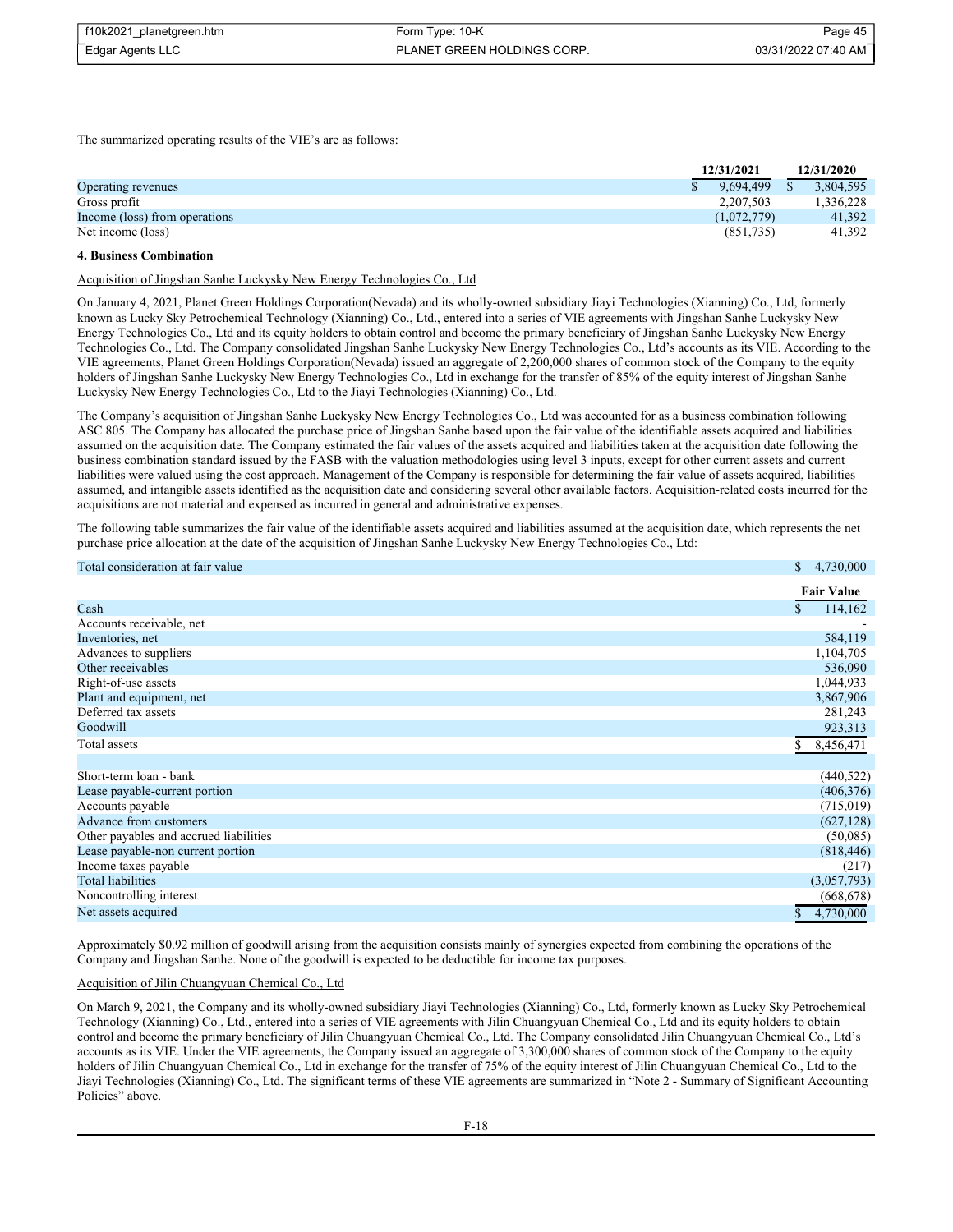| f10k2021 planetgreen.htm | Form Type: 10-K             | Page 46             |
|--------------------------|-----------------------------|---------------------|
| Edgar Agents LLC         | PLANET GREEN HOLDINGS CORP. | 03/31/2022 07:40 AM |

The Company's acquisition of Jilin Chuangyuan Chemical Co., Ltd was accounted for as a business combination following ASC 805. The Company has allocated the purchase price of Jilin Chuangyuan based upon the fair value of the identifiable assets acquired and liabilities assumed on the acquisition date. The Company estimated the fair values of the assets acquired and liabilities taken at the acquisition date following the business combination standard issued by the FASB with the valuation methodologies using level 3 inputs, except for other current assets and current liabilities were valued using the cost approach. Management of the Company is responsible for determining the fair value of assets acquired, liabilities assumed, and intangible assets identified as of the acquisition date and considering several other available factors. Acquisition-related costs incurred for the acquisitions are not material and expensed as incurred in general and administrative expenses.

The following table summarizes the fair value of the identifiable assets acquired and liabilities assumed at the acquisition date, which represents the net purchase price allocation at the date of the acquisition of Jilin Chuangyuan Chemical Co., Ltd:

| Total consideration at fair value      | $\mathbb{S}$ | 8,085,000         |
|----------------------------------------|--------------|-------------------|
|                                        |              |                   |
|                                        |              | <b>Fair Value</b> |
| Cash                                   | \$           | 95,237            |
| Accounts receivable, net               |              | 868,874           |
| Inventories, net                       |              | 581,569           |
| Advances to suppliers                  |              | 388,349           |
| Other receivables                      |              | 123,969           |
| Other receivables-RP                   |              | 212,594           |
| Plant and equipment, net               |              | 11,109,220        |
| Intangible assets, net                 |              | 2,149,910         |
| Deferred tax assets                    |              | 415,154           |
| Goodwill                               |              | 3,191,897         |
| Total assets                           |              | \$19,136,773      |
|                                        |              |                   |
| Short-term loan - bank                 |              | (3,826,934)       |
| Long term payable                      |              | (1,162,355)       |
| Accounts payable                       |              | (575, 495)        |
| Advance from customers                 |              | (291, 655)        |
| Other payables and accrued liabilities |              | (2,815,356)       |
| Other payables-RP                      |              | (765, 387)        |
| Income taxes payable                   |              | (1,073)           |
| Total liabilities                      |              | (9, 438, 255)     |
| Non controlling interest               |              | (1,613,518)       |
| Net assets acquired                    | \$           | 8,085,000         |

Approximately \$3.19 million of goodwill arising from the acquisition consists mainly of synergies expected from combining the operations of the Company and Jilin Chuangyuan Chemical Co., Ltd. None of the goodwill is expected to be deductible for income tax purposes.

#### Acquisition of Anhui Ansheng Petrochemical Equipment Co., Ltd

On July 15, 2021, the Company and its wholly-owned subsidiary Jiayi Technologies (Xianning) Co., Ltd, formerly known as Lucky Sky Petrochemical Technology (Xianning) Co., Ltd., entered into a series of VIE agreements with Anhui Ansheng Petrochemical Equipment Co., Ltd and its equity holders to obtain control and become the primary beneficiary of Anhui Ansheng Petrochemical Equipment Co., Ltd. The Company consolidated Anhui Ansheng Petrochemical Equipment Co., Ltd 's accounts as its VIE. Under the VIE agreements, the Company issued an aggregate of 4,800,000 shares of common stock of the Company to the equity holders of Anhui Ansheng Petrochemical Equipment Co., Ltd in exchange for the transfer of 66% of the equity interest of Anhui Ansheng Petrochemical Equipment Co., Ltd to the Jiayi Technologies (Xianning) Co., Ltd. The significant terms of these VIE agreements are summarized in "Note 2 - Summary of Significant Accounting Policies" above.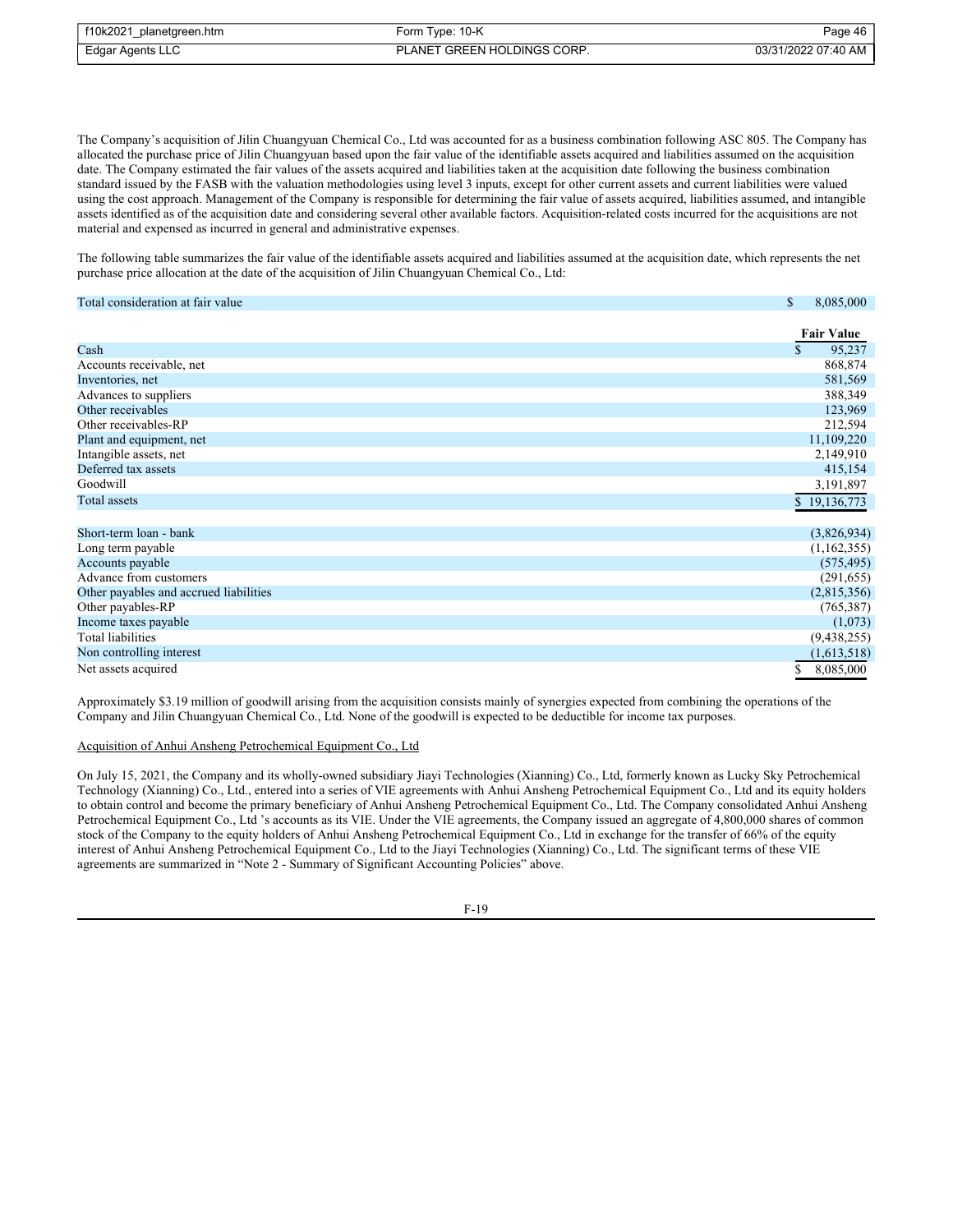| f10k2021 planetgreen.htm | Form Type: 10-K             | Page 47             |
|--------------------------|-----------------------------|---------------------|
| Edgar Agents LLC         | PLANET GREEN HOLDINGS CORP. | 03/31/2022 07:40 AM |

The Company's acquisition of Anhui Ansheng Petrochemical Equipment Co., Ltd was accounted for as a business combination following ASC 805. The Company has allocated the purchase price of Anhui Ansheng Petrochemical Equipment Co., Ltd based upon the fair value of the identifiable assets acquired and liabilities assumed on the acquisition date. The Company estimated the fair values of the assets acquired and liabilities taken at the acquisition date following the business combination standard issued by the FASB with the valuation methodologies using level 3 inputs, except for other current assets and current liabilities were valued using the cost approach. Management of the Company is responsible for determining the fair value of assets acquired, liabilities assumed, and intangible assets identified as of the acquisition date and considered several other available factors. Acquisitionrelated costs incurred for the acquisitions are not material and expensed as incurred in general and administrative expenses.

The following table summarizes the fair value of the identifiable assets acquired and liabilities assumed at the acquisition date, which represents the net purchase price allocation at the date of the acquisition of Anhui Ansheng Petrochemical Equipment Co., Ltd:

| Total consideration at fair value              | \$ | 7,926,000         |
|------------------------------------------------|----|-------------------|
|                                                |    |                   |
|                                                |    | <b>Fair Value</b> |
| Cash and cash equivalents, and Restricted Cash | \$ | 288,122           |
| Trade receivable and Note receivable           |    | 944,704           |
| Inventories                                    |    | 3,236,008         |
| Related party receivable                       |    | 2,500,117         |
| Other current assets                           |    | 1,393,817         |
| Plant and equipment, net                       |    | 4,036,649         |
| Intangible assets, net                         |    | 635,738           |
| Goodwill                                       |    | 10,263,937        |
| Total assets                                   |    | \$23,299,092      |
|                                                |    |                   |
| Short-term loan-bank                           |    | (3,735,614)       |
| Related party payable                          |    | (2,639,938)       |
| Accounts payable                               |    | (1,966,099)       |
| Other current liabilities                      |    | (3,902,896)       |
| <b>Total liabilities</b>                       |    | (12, 244, 547)    |
| Non controlling interest                       |    | (3,758,545)       |
| Net assets acquired                            | \$ | 7,296,000         |

Approximately \$10.26 million of goodwill arising from the acquisition consists mainly of synergies expected from combining the operations of the Company and Anhui Ansheng Petrochemical Equipment Co., Ltd. None of the goodwill is expected to be deductible for income tax purposes.

#### Acquisition of Shandong Yunchu Trading Co., Ltd.

On December 9, 2021, the Company and its wholly-owned subsidiary Jiayi Technologies (Xianning) Co., Ltd, formerly known as Lucky Sky Petrochemical Technology (Xianning) Co., Ltd., entered into a Share Exchange Agreement with Shandong Yunchu Supply Chain Co., Ltd, and each of shareholders of Shandong Yunchu Supply Chain Co., Ltd. The Company issued an aggregate of 5,900,000 shares of common stock to the equity holders of A Shandong Yunchu Supply Chain Co., Ltd for the transfer to 100% of the equity interest of Shandong Yunchu Supply Chain Co., Ltd to the Jiayi Technologies (Xianning) Co., Ltd.

The Company's acquisition of Shandong Yunchu Supply Chain Co., Ltd was accounted for as a business combination following ASC 805. The Company has allocated the purchase price of Shandong Yunchu Supply Chain Co., Ltd based upon the fair value of the identifiable assets acquired and liabilities assumed on the acquisition date. The Company estimated the fair values of the assets acquired and liabilities taken at the acquisition date following the business combination standard issued by the FASB with the valuation methodologies using level 3 inputs, except for other current assets and current liabilities were valued using the cost approach. Management of the Company is responsible for determining the fair value of assets acquired, liabilities assumed, and intangible assets identified as of the acquisition date and considered several other available factors. Acquisition-related costs incurred for the acquisitions are not material and expensed as incurred in general and administrative expenses.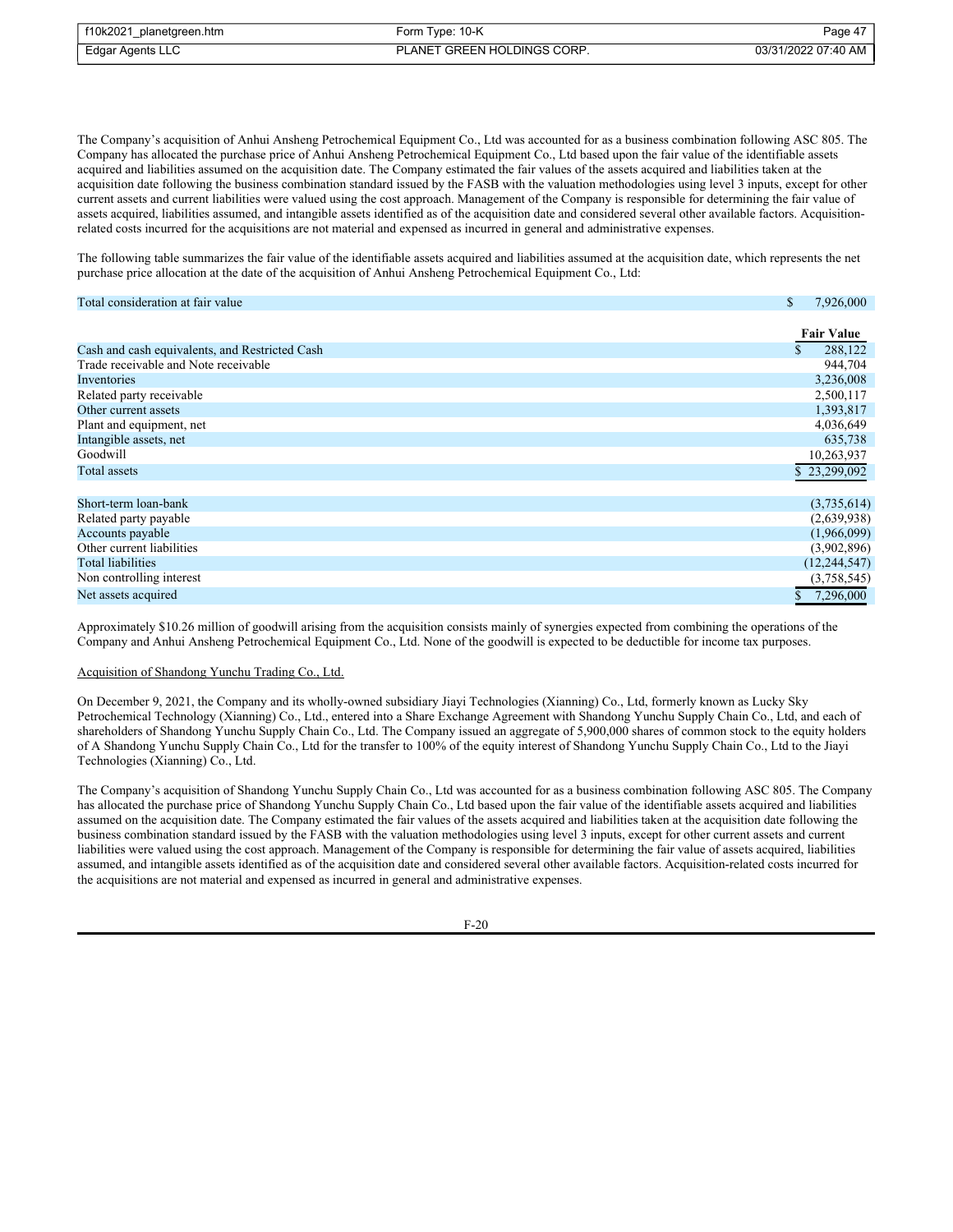| f10k2021_planetgreen.htm | Form Type: 10-K             | Page 48             |
|--------------------------|-----------------------------|---------------------|
| Edgar Agents LLC         | PLANET GREEN HOLDINGS CORP. | 03/31/2022 07:40 AM |

The following table summarizes the fair value of the identifiable assets acquired and liabilities assumed at the acquisition date, which represents the net purchase price allocation at the date of the acquisition of Shandong Yunchu Supply Chain Co., Ltd:

The following table summarizes the fair value of the identifiable assets acquired and liabilities assumed at the acquisition date, which represents the net purchase price allocation at the date of the acquisition of Shandong Yunchu Supply Chain Co., Ltd:

| Total consideration at fair value              | \$<br>5,420,920   |
|------------------------------------------------|-------------------|
|                                                | <b>Fair Value</b> |
| Cash and cash equivalents, and Restricted Cash | 77,427            |
| Trade receivable and Note receivable           | 780,556           |
| Inventories                                    |                   |
| Related party receivable                       | 86,448            |
| Other current assets                           | 4,899,559         |
| Plant and equipment, net                       |                   |
| Intangible assets, net                         |                   |
| Goodwill                                       | 4,724,698         |
| Total assets                                   | 10,568,688        |
|                                                |                   |
| Short-term loan-bank                           |                   |
| Related party payable                          |                   |
| Accounts payable                               | (992, 424)        |
| Other current liabilities                      | (4, 155, 344)     |
| Total liabilities                              | (5, 147, 768)     |
| Non controlling interest                       |                   |
| Net assets acquired                            | 5,420,920         |

Approximately \$4.72 million of goodwill arising from the acquisition consists mainly of synergies expected from combining the operations of the Company and Shandong Yunchu Supply Chain Co., Ltd. None of the goodwill is expected to be deductible for income tax purposes.

#### **5. Restricted Cash**

As of December 31, 2021 and 2020, the balance of restricted cash was \$380,750 and \$0, respectively. The details of restricted cash refer to Note 24 contingency section.

### **6. Account Receivable, Net**

The Company extends credit terms of 15 to 60 days to the majority of its domestic customers, which include third-party distributors, supermarkets, and wholesalers

|                                              | 12/31/2021  | 12/31/2020 |
|----------------------------------------------|-------------|------------|
| Trade accounts receivable                    | 5,481,589   | 881,533    |
| <b>Less: Allowance for doubtful accounts</b> | (1,662,516) | (46, 149)  |
|                                              | 3,819,073   | 835,384    |
| Allowance for doubtful accounts              |             |            |
| Beginning balance:                           | (46, 149)   |            |
| Additions to allowance                       | (1,616,367) | (46, 149)  |
| Bad debt written-off                         |             |            |
| Ending balance                               | (1,662,516) | (46, 149)  |

#### **7. Advances and Prepayments to Suppliers**

Prepayments include investment deposits to guarantee investment contracts and advance payment to suppliers and vendors to procure raw materials. Prepayments consist of the following:

|                                  | 12/31/2021 |     | <i><b>12/31/2020</b></i> |
|----------------------------------|------------|-----|--------------------------|
| Investment deposit               |            |     | 3.061.568                |
| Payment to suppliers and vendors | 5.681.083  |     | 2,860,994                |
| Total                            | 5.681.083  | JD. | 5.922.562                |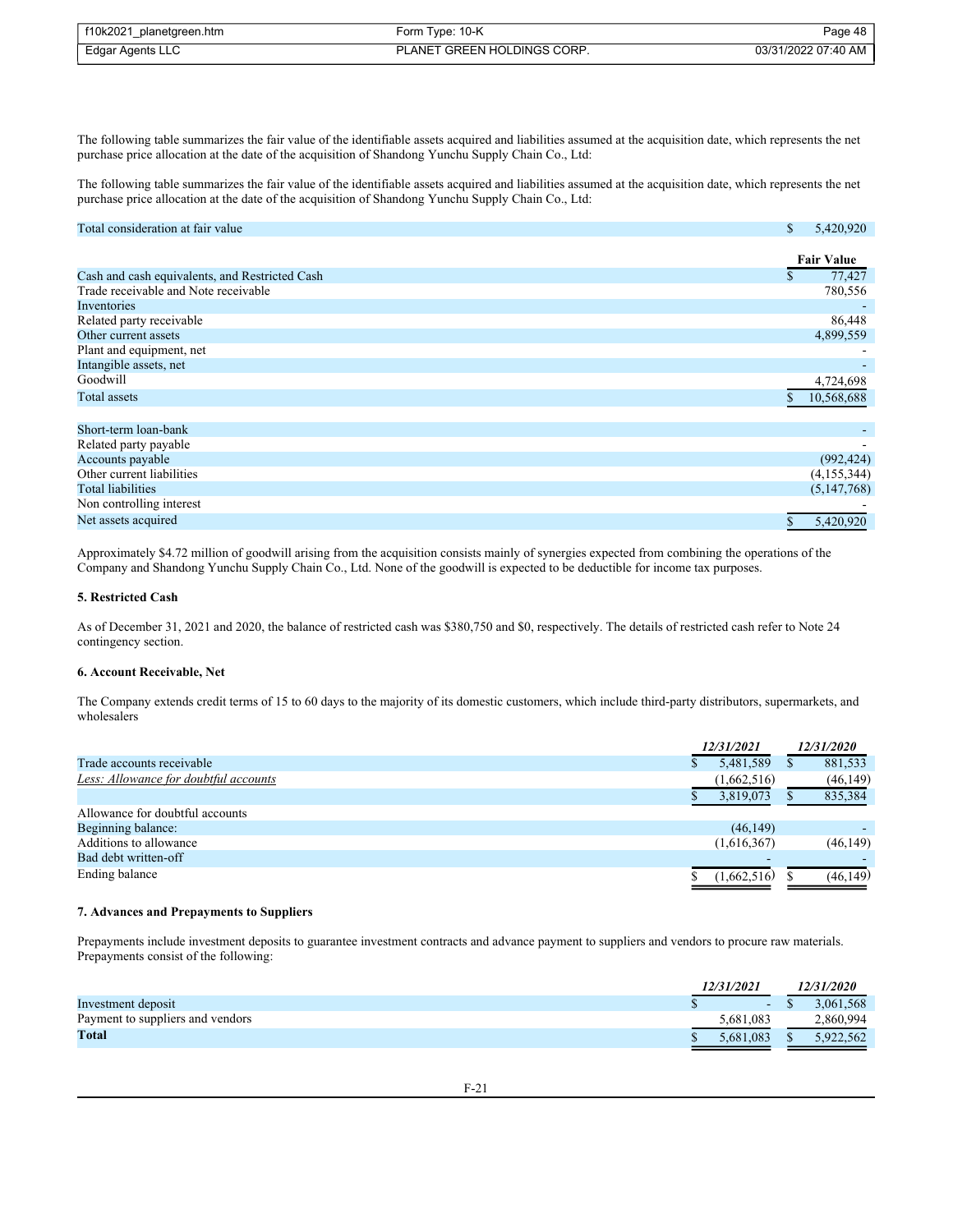| f10k2021_planetgreen.htm | Form Type: 10-K             | Page 49             |
|--------------------------|-----------------------------|---------------------|
| Edgar Agents LLC         | PLANET GREEN HOLDINGS CORP. | 03/31/2022 07:40 AM |

## **8. Inventories**

Inventories consisted of the following as of December 31, 2021 and December 31, 2020

|                       | 12/31/2021 | <i><b>12/31/2020</b></i> |
|-----------------------|------------|--------------------------|
| Raw materials         | 2,988,855  | 240,468                  |
| Inventory of supplies | 12.587     | 13,873                   |
| Work in progress      | 3,007,039  | 1,991,749                |
| Finished goods        | 1,807,951  | 5,538                    |
| Total                 | 7,816,432  | 2,251,628                |

## **9. Plant and Equipment**

Plant and equipment consisted of the following as of December 31, 2021 and December 31, 2020:

|                                | 12/31/2021   | 12/31/2020                |
|--------------------------------|--------------|---------------------------|
| At Cost:                       |              |                           |
| <b>Buildings</b>               | 17,550,376   | 3,952,207<br><sup>S</sup> |
| Machinery and equipment        | 11,681,716   | 1,103,152                 |
| Office equipment               | 542,695      | 82,670                    |
| Motor vehicles                 | 1,740,191    | 161,590                   |
|                                | 31,514,978   | 5,299,619                 |
| Less: Impairment               | (829, 326)   |                           |
| Less: Accumulated depreciation | (10,200,203) | (702, 982)                |
|                                | 20,485,449   | 4,596,637                 |
| Construction in progress       | 2,475,874    |                           |
|                                | 22,961,323   | 4,596,637                 |

Depreciation expense for the twelve months ended December 31, 2021 and 2020 was \$ 2,212,080 and \$ 290,690, respectively.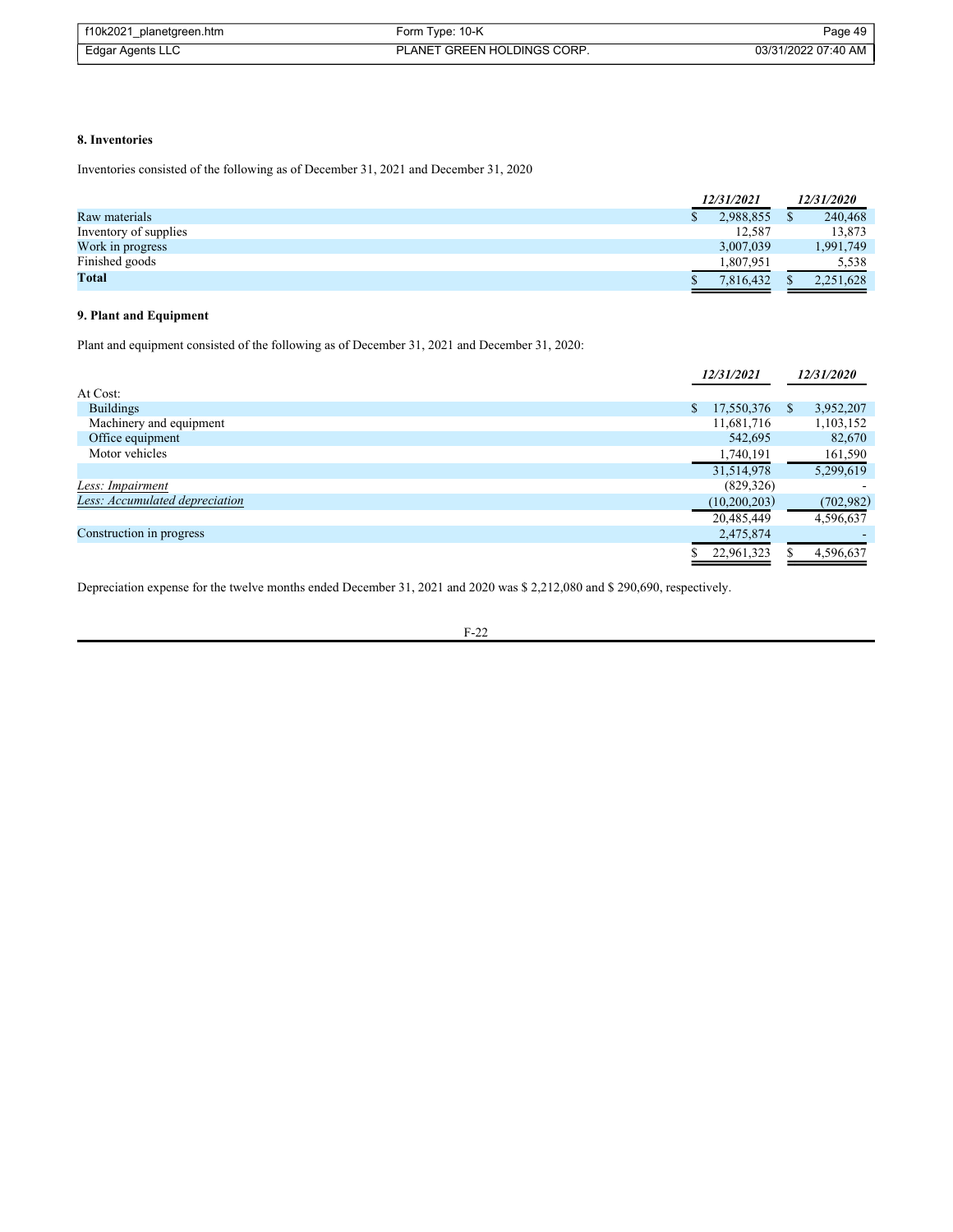| f10k2021 planetgreen.htm | Form Type: 10-K             | Page 50             |
|--------------------------|-----------------------------|---------------------|
| Edgar Agents LLC         | PLANET GREEN HOLDINGS CORP. | 03/31/2022 07:40 AM |

#### **10. Intangible Assets**

|                                | 12/31/2021  | 12/31/2020 |
|--------------------------------|-------------|------------|
| At Cost:                       |             |            |
| Land use rights                | 4,121,488   | 801,170    |
| Software licenses              | 86,359      | 56,949     |
| Trademark                      | 993,248     | 955,974    |
|                                | 5,201,095   | 1,814,093  |
|                                |             |            |
| Less: Accumulated amortization | (1,001,444) | (297, 626) |
|                                | 4,199,651   | 1,516,467  |
|                                |             |            |

Amortization expense for the twelve months ended December 31, 2021 and 2020 was \$ 241,172 and \$ 183,590 respectively.

## **11. Investments**

As of December 31, 2021, The Company paid approximately \$3,136,910 and purchased 20% of Shandong Ningwei New Energy Technology Co., Ltd's total equity for investments purpose. Based on ASU 2016-01, an entity will be able to elect to record equity investments without readily determinable fair values and not accounted for by the equity method at cost, less impairment, adjusted for subsequent observable price changes. Entities that elect this measurement alternative will report changes in the carrying value of the equity investments in current earnings

As of December 31, 2021, the Company spent \$7,770,943 to purchase real estates, a commercial complex, for the start-up of the tea trade project, which project has been included in Xianning City government's 13th Five-Year Development Plan. The Company plans to hold this real estate to earn rentals income..

### **12. Other Payable**

As of December 31, 2021 and December 31, 2020, the balance of other payable was \$8,635,189 and \$1,848,598. Other payables – third parties are those non-trade payables arising from transactions between the Company and certain third parties.

### **13. Related Parties Transaction**

As of December 31, 2021 and December 31, 2020, the outstanding balance due from related parties was \$7,670,434 and \$0, respectively. Significant related parties comprised much of the total outstanding balance as of December 31, 2021 are stated below:

The outstanding balance of \$4,470,097 was due from Mr.Cai Xiaodong, the shareholder of the Anhui Ansheng Petrochemical Equipment Co., Ltd;

The outstanding balance of \$735,140 was due from Meihekou Chuangyuan Chemical Co. LTD, which has the same legal representative as Jilin branch.

The outstanding balance of \$2,364,861was due from Wuxi Xinganbang Petrochemical Equipment Co., Ltd, which has significant influence on Ansheng branch.

The outstanding balance of \$100,336 was due from a couple of individuals, which has significant influence on Ansheng branch.

These above nontrade receivables arising from transactions between the Company and certain related parties, such as loans to these related parties. These loans are unsecured, non-interest bearing and due on demand.

As of December 31, 2021 and December 31, 2020, the outstanding balance due to related parties was \$5,196,225 and \$19,850, respectively. Significant parties comprised much of the total outstanding balance as of December 31, 2021 are stated below:

The outstanding balance of \$1,077,529 as of December 31, 2021, was due to Ms. Yan Yan, the spouse of the legal representative of Jilin Chuangyuan Chemical Co., Ltd;

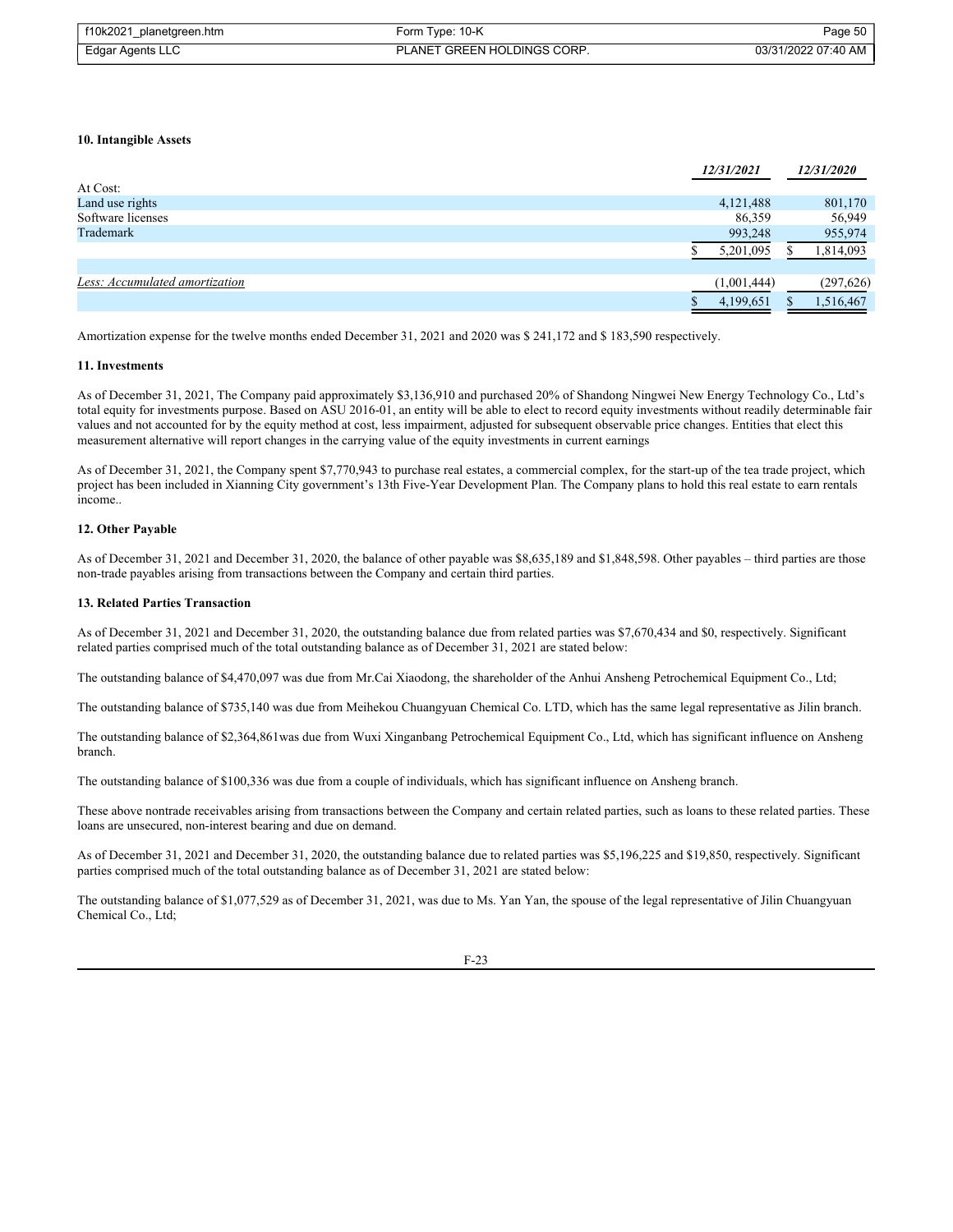| f10k2021 planetgreen.htm | Form Type: 10-K             | Page 51             |
|--------------------------|-----------------------------|---------------------|
| Edgar Agents LLC         | PLANET GREEN HOLDINGS CORP. | 03/31/2022 07:40 AM |

The outstanding balance of \$2,093,792 as of December 31, 2021, was due to Mr. Su Lei, the executive of Anhui Ansheng Petrochemical Equipment Co., Ltd;

The outstanding balance of \$487,054 as of December 31, 2021, was due to Mr. Bin Zhou, Chief Executive Officer and Chairman of the Company;

The outstanding balance of \$352,902 as of December 31, 2021, was due to Wuxi Yangchang Chemical Machinery Factory, which has significant influence on Ansheng branch;

The outstanding balance of \$871,257 as of December 31, 2021, was due to a couple of executives of the subsidiaries of the Company;

The outstanding balance of \$313,691 as of December 31, 2021, was due to the senior managements of Jilin Chuangyuan Chemical Co., Ltd;

The balance was advanced for working capital of the Company, non-interest bearing, and unsecured unless further disclosed.

### **14. Goodwill**

The changes in the carrying amount of goodwill by reportable segment are as follows**:** 

| <b>Balance as of December 31, 2019</b> | Ansheng    | Fast        | JSSH       | <b>JLCY</b> | <i>SDYC</i> |
|----------------------------------------|------------|-------------|------------|-------------|-------------|
| Goodwill acquired through acquisition  | ٠          | 4,679,940   |            | ۰.          |             |
| Goodwill impairment                    |            | (2,339,829) |            |             |             |
| <b>Balance as of December 31, 2020</b> |            | 2,340,111   |            |             |             |
| Goodwill acquired through acquisition  | 10,263,937 |             | 923.313    | 3.191.897   | 4,724,698   |
| Goodwill impairment                    |            | (2,340,111) | (923, 313) |             |             |
| <b>Balance as of December 31, 2021</b> | 10.263.937 | -           |            | 3.191.897   | 4,724,698   |

The goodwill related to the acquisition of Fast Approach was impaired as the result of actual financial performance being less than that originally forecasted and estimates of future cash flows are at the time of this report, are expected to be less than previously estimated. The global COVID 19 pandemic was a significant macroeconomic factor that contributed to the downward revisions of previous estimation and forecasts; accordingly, after management considered different factors including COVID 19 and performed an analysis by discounting future cash flows, it determined that the fair value of the Fast unit was less than the carrying value; therefore, the Company recorded impairment of goodwill to reflect the difference between fair value and the then previously unimpaired carrying value. Management will continue to monitor for additional deterioration of cash flows.

Goodwill related to JSSH was written off in its entirety as the unit experienced operating losses in the years ended December 31, 2021 and 2020, and based on past performance as guidance for future performance, management determined that discounted expected future cash flows and profitability from the unit were enough to support the carrying value for synergies that were expected to be realized when the Company originally acquired the unit.

### **15. Bank Loans**

The outstanding balances on short-term bank loans consisted of the following:

|                                                           | Weighted average  |               |            |            |
|-----------------------------------------------------------|-------------------|---------------|------------|------------|
| Lender                                                    | <b>Maturities</b> | interest rate | 12/31/2021 | 12/31/2020 |
| Rural Credit Cooperatives of Jilin Province, Jilin Branch | Due in            |               |            |            |
|                                                           | November 2023     | 7.83%         | 3.921.138  |            |
|                                                           |                   |               |            |            |
| Loan from Anhui Langxi Rural Commercial Bank Of China     | Due in            |               |            |            |
|                                                           | December 2021     | 3.85%         | 2.900.916  |            |

Buildings and land use rights in the amount of \$10,178,520 are used as collateral for Jiling Branch. The short-term bank loan which is denominated in Renminbi was primarily obtained for general working capital.

The loan from Anhui Langxi Rural Commercial Bank Of China, Ansheng Branch was credit line obtained for general working capital. As of December 31, 2021, the loan was overdue and the Company proposed to extend maturities on this loan. During the subsequent period, the Company is negotiating a loan extension with its bankers and it is probable that the bank routinely keeps rolling over debt to keep the Company's liquidity.

Anhui Langxi Rural Commercial Bank's bank loan has been guaranteed by Anhui Langxi Small and Medium Enterprise Financing Guarantee Co., Ltd. to which Ansheng branch provides the plant with book value of \$3,812,106 as the collateral.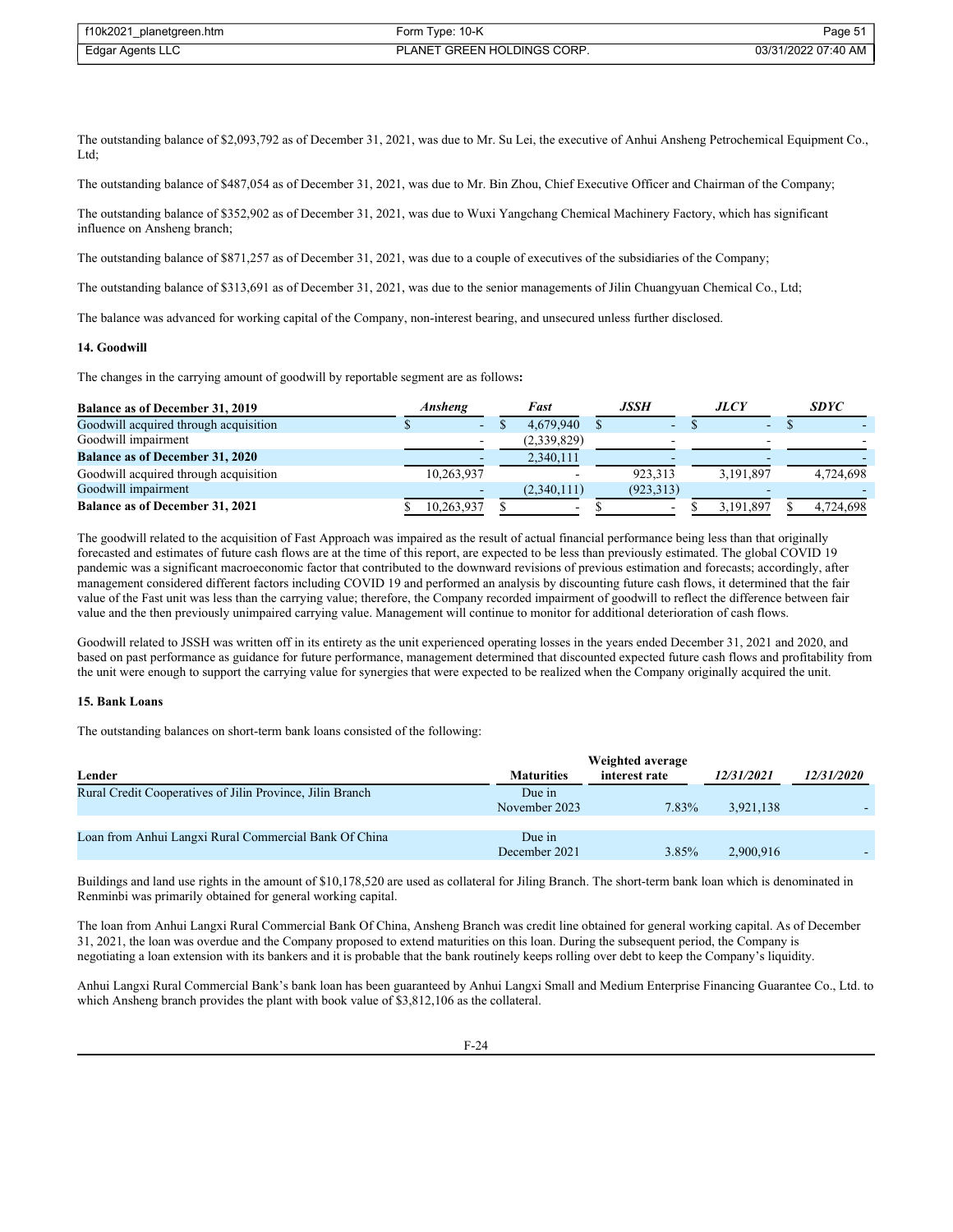| f10k2021 planetgreen.htm | Form Type: 10-K             | Page 52             |
|--------------------------|-----------------------------|---------------------|
| Edgar Agents LLC         | PLANET GREEN HOLDINGS CORP. | 03/31/2022 07:40 AM |

### **16. Advance from Customers**

The proceeds which are received in advance of the delivery of goods pursuant to applicable contracts, are initially recorded as advance from customer. As of December 31, 2021 and 2020, the balance of advance from customers was approximately \$6,190,091 and \$241,893. These advances are considered as contract liabilities.

## **17. Equity**

On May 9, 2019, the Company and its wholly owned subsidiary Shanghai Xunyang Internet Technology Co., Ltd. ("Subsidiary") entered into a Share Exchange Agreement with Xianning Bozhuang Tea Products Co., Ltd. ("Target") and each of the shareholders of Target (collectively, "Sellers"). Such transaction closed on May 14, 2019. Under the Share Exchange Agreement, the Subsidiary acquired all outstanding equity interests of Target, a company that produces tea products and sells such products in China. Pursuant to the Share Exchange Agreement, the Company issued an aggregate of 1,080,000 shares of common stock of the Company to the Sellers in exchange for the transfer of all of the equity interest of the Target to the Subsidiary.

On June 17, 2019, the Company entered into a securities purchase agreement, under which five individuals residing in the PRC agreed to purchase an aggregate of 1,300,000 shares of the Company's common stock, par value \$0.001 per share, for an aggregate purchase price of \$5,460,000, representing a purchase price of \$4.20 per share. The transaction closed on June 19, 2019.

On February 10, 2020, the Company entered into a securities purchase agreement with Mengru Xu and Zhichao Du, according to which Ms. Xu and Mr. Du agreed to invest an aggregate of \$3.51 million in the Company in exchange for an aggregate of 1,350,000 shares of common stock, representing a purchase price of approximately \$2.60 per share. On February 28, 2020, the Company closed the transaction.

On June 5, 2020, the Company issued an aggregate of 1,800,000 shares of its common stock to acquire all the outstanding equity interest of Fast Approach Inc., a corporation incorporated under the laws of Canada and in the business of operating a demand side platform targeting the Chinese education market in North America.

On December 30, 2020, the Company issued a total of 782,165 ordinary shares to six employees of the Company. Total fair value of these ordinary shares was approximately \$1.75 million and the compensation expenses are to be recognized in the fiscal year 2020 because there is no employee's requisite service period requirement.

On January 4, 2021, the Company issued an aggregate of 2,200,000 shares of its common stock to the original shareholders of Jingshan Sanhe Luckysky New Energy Technologies Co., Ltd in exchange for the transfer of 85% of the equity interests of Jingshan Sanhe Luckysky New Energy Technologies Co., Ltd to the Company.

On January 26, 2021, the Company entered into a Securities Purchase Agreement, pursuant to which three individuals residing in the People's Republic of China agreed to purchase an aggregate of 2,700,000 shares of the Company's common stock, par value \$0.001 per share, for an aggregate purchase price of \$6,750,000, representing a purchase price of \$2.50 per Share.

On March 9, 2021, the Company issued an aggregate of 3,300,000 shares of common stock of the Company to the original shareholder of Jilin Chuangyuan Chemical Co., Ltd in exchange for the transfer of 75% of the equity interest of Jilin Chuangyuan Chemical Co., Ltd to the Company.

On April 26, 2021, the Company has entered into a Share Purchase Agreement with three investors, Pursuant to the agreement, the Company will receive gross proceeds of \$7,600,000 in the aggregate, in exchange for the issuance of an aggregate of 4,000,000 shares of the Company's common stock, representing a purchase price of approximately \$1.90 per share.

On July 15, 2021, the Company has issued an aggregate of 4,800,000 shares of common stock of the Company to the equity holders of Anhui Ansheng Petrochemical Equipment Co., Ltd in exchange for the transfer of 66% of the equity interest of Anhui Ansheng Petrochemical Equipment Co., Ltd to the Company.

On July 30, 2021, the Company issued a total of 872,000 ordinary shares to seven employees of the Company. Total fair value of these common shares was approximately \$1.16 million. The compensation expenses are to be recognized in the fiscal year 2021 because there is no employee's requisite service period requirement.

On December 30, 2021, The Company issued an aggregate of 5,900,000 shares of common stock to the equity holders of A Shandong Yunchu Supply Chain Co., Ltd for the transfer to 100% of the equity interest of Shandong Yunchu Supply Chain Co., Ltd to the Jiayi Technologies (Xianning) Co., Ltd.

As of December 31, 2021, there were 35,581,930 shares of common stock outstanding.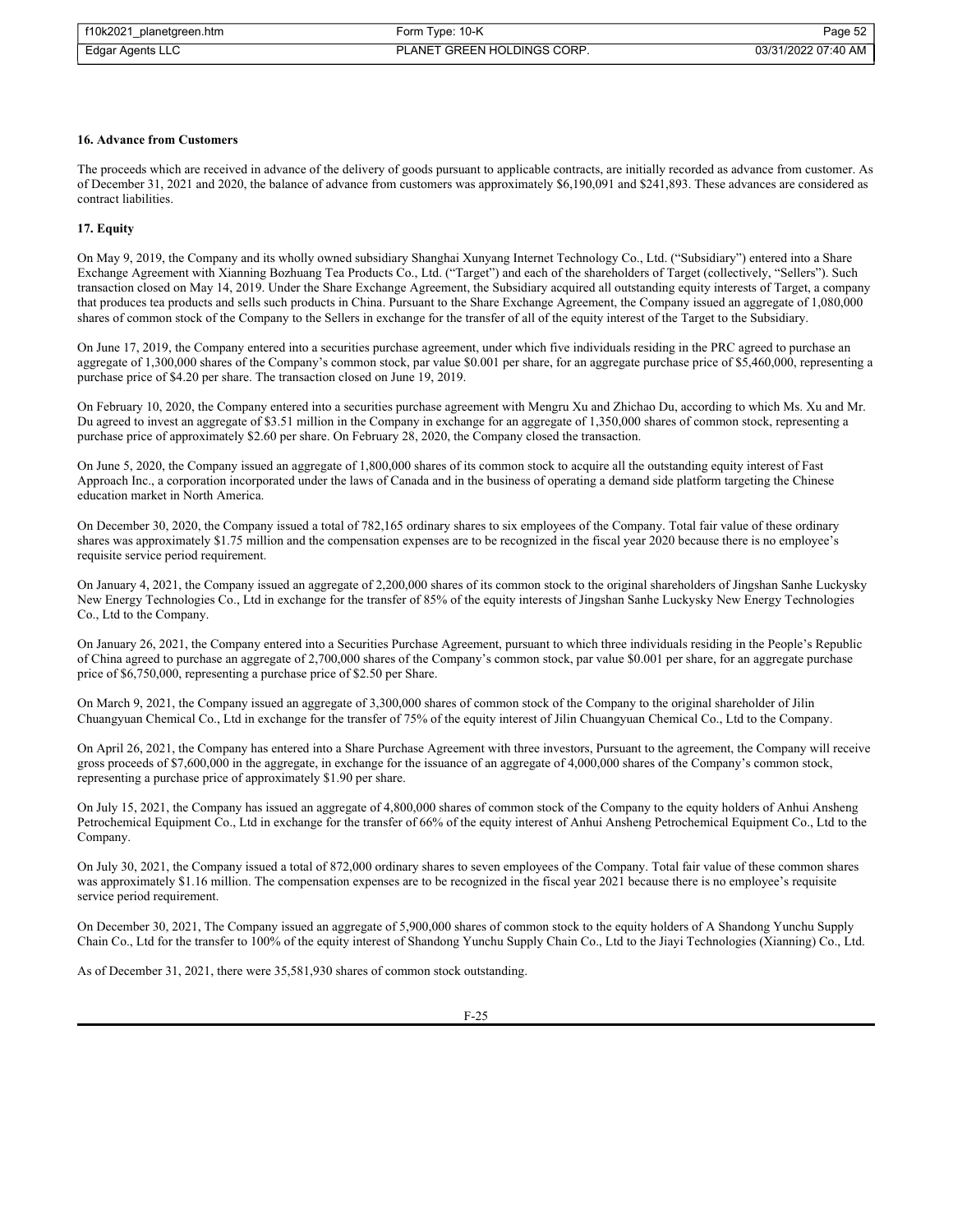| f10k2021 planetgreen.htm | Form Type: 10-K             | Page 53             |
|--------------------------|-----------------------------|---------------------|
| Edgar Agents LLC         | PLANET GREEN HOLDINGS CORP. | 03/31/2022 07:40 AM |

## **18. Income Taxes**

All of the Company's continuing operations are located in the PRC. The corporate income tax rate in the PRC is 25%.

The following tables provide the reconciliation of the differences between the statutory and effective tax expenses for the years ended December 31, 2021 and 2020:

|                                           |   | 12/31/2021  | 12/31/2020     |
|-------------------------------------------|---|-------------|----------------|
| Loss attributed to PRC operations         |   | (5,540,404) | (34,348)       |
| Loss attributed to U.S. operations        |   | (1,753,427) | (20,529,997)   |
| Loss attributed to Canada operations      |   | (2,640,821) | (417,271)      |
| Income attributed to BVI                  |   |             | 9,779,542      |
| Loss before tax                           |   | (9,934,652) | (11,202,074)   |
|                                           |   |             |                |
| PRC Statutory Tax at 25% Rate             |   | (1,385,101) | (8,587)        |
| Effect of tax exemption granted           |   |             |                |
| Valuation allowance                       |   | 1,441,551   | 8,587          |
| Income tax                                |   | 56.450      |                |
| Per Share Effect of Tax Exemption         |   |             |                |
| Effect of tax exemption granted           | S |             | $\mathbf{s}$ . |
| Weighted-Average Shares Outstanding Basic |   | 24,778,588  | 10,112,648     |
| Per share effect                          |   |             |                |

The difference between the U.S. federal statutory income tax rate and the Company's effective tax rate was as follows as of December 31, 2021 and 2020:

|                                                 | 12/31/2021  | 12/31/2020  |
|-------------------------------------------------|-------------|-------------|
| U.S. federal statutory income tax rate          | 21%         | 21%         |
| Higher (lower) rates in PRC, net                | $4\%$       | $4\%$       |
| Non-recognized deferred tax benefits in the PRC | $(25.57)\%$ | $(25.00)\%$ |
| The Company's effective tax rate                | $(0.57)\%$  | $-9/6$      |

## **19. Earnings/(Loss) Per Share**

Components of basic and diluted earnings per share were as follows:

|                                                                                | For the years ended<br>December 31, |              |  |
|--------------------------------------------------------------------------------|-------------------------------------|--------------|--|
|                                                                                | 2021                                | 2020         |  |
| Loss from operations attributable to common stockholders                       | (9,740,486)                         | (11,501,163) |  |
| Basic and diluted (loss) earnings per share denominator:                       |                                     |              |  |
| Original Shares at the beginning:                                              | 11,809,930                          | 7,877,765    |  |
| Additions from Actual Events -issuance of common stock for cash                | 2,926,027                           | 1,202,055    |  |
| Additions from Actual Events – issuance of common stock for acquisition        | 9,672,329                           | 1,030,685    |  |
| Additions from Actual Events – issuance of common stock for stock compensation | 370,302                             | 2,143        |  |
| Basic Weighted Average Shares Outstanding                                      | 24,778,588                          | 10,112,648   |  |
|                                                                                |                                     |              |  |
| (Loss) income per share from continuing operations - Basic and diluted         | (0.40)                              | (1.11)       |  |
| (Loss) income per share from discontinued operations-Basic and diluted         | 0.00                                | 0.01         |  |
| (Loss) income per common shareholders - Basic and diluted                      | (0.39)                              | (1.09)       |  |
| Basic and diluted weighted average shares outstanding                          | 24,778,588                          | 10,112,648   |  |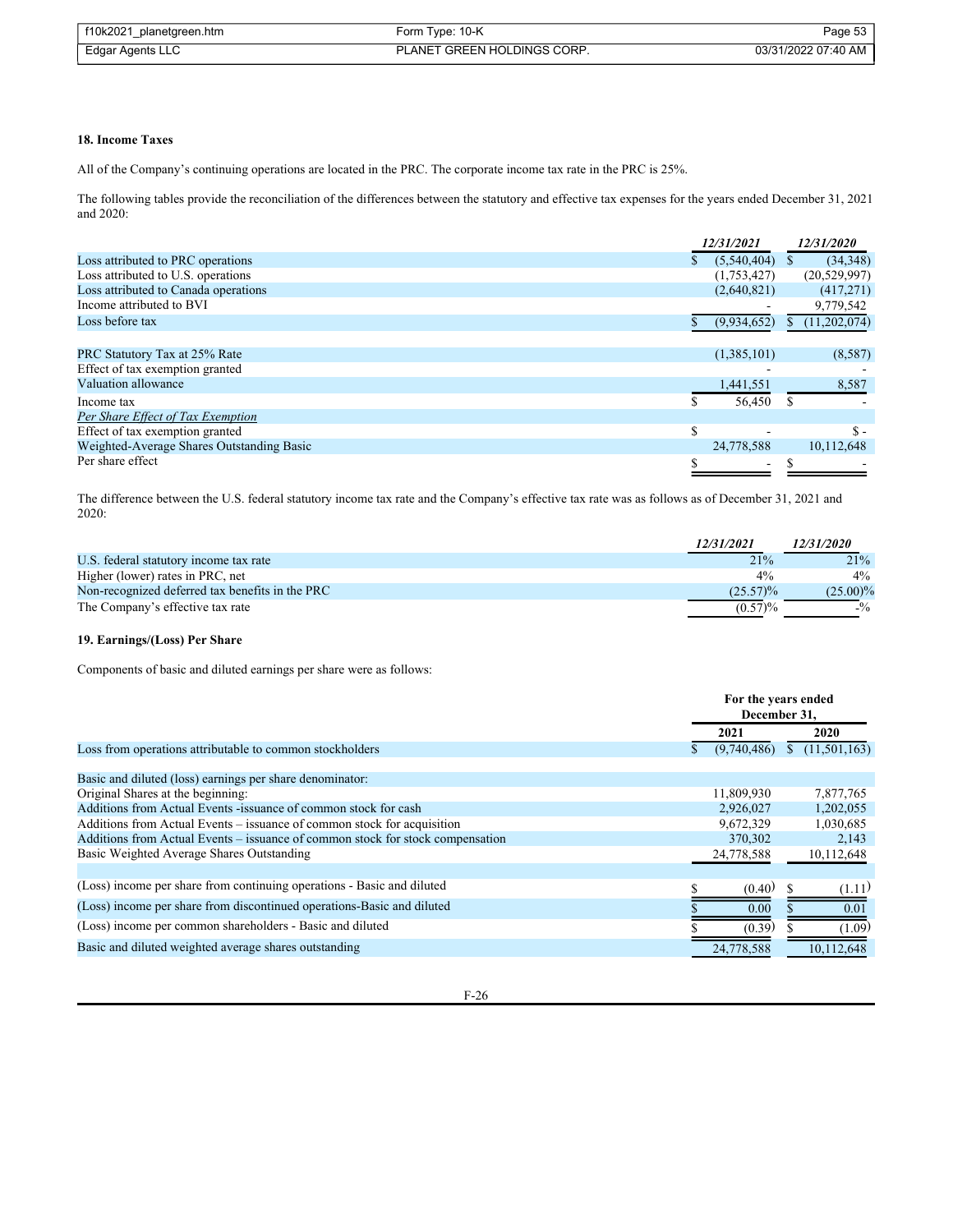| f10k2021 planetgreen.htm | Form Type: 10-K             | Page 54             |
|--------------------------|-----------------------------|---------------------|
| Edgar Agents LLC         | PLANET GREEN HOLDINGS CORP. | 03/31/2022 07:40 AM |

## **20. Concentrations**

## *Customers Concentrations:*

The following table sets forth information about each customer that accounted for 10% or more of the Company's revenues for the years ended December 31, 2021 and 2020.

|                  |                 | For the years ended |                 |               |
|------------------|-----------------|---------------------|-----------------|---------------|
| <b>Customers</b> |                 | 31-Dec-21           |                 |               |
|                  | <b>Amount S</b> | $\frac{0}{0}$       | <b>Amount S</b> | $\frac{6}{6}$ |
| A                | 1,603,947       |                     |                 |               |
| B                | 1,558,075       |                     | -               |               |
| $\mathbf C$      | 1,294,587       | 12                  | -               |               |
| D                |                 |                     | 3,165,520       | 88            |

### *Suppliers Concentrations*

The following table sets forth information about each supplier that accounted for 10% or more of the Company's purchase for the years ended December 31, 2021 and 2020.

|                  | For the years ended      |                            |                 |               |
|------------------|--------------------------|----------------------------|-----------------|---------------|
| <b>Suppliers</b> |                          | 31-Dec-21<br>$31 - Dec-20$ |                 |               |
|                  | <b>Amount S</b>          | $\frac{0}{0}$              | <b>Amount S</b> | $\frac{0}{0}$ |
| A                | 830,263                  | 14                         | -               |               |
| B                |                          |                            |                 |               |
| C                | $\overline{\phantom{0}}$ | ٠                          | 307,817         | 50            |
| D                | $\overline{\phantom{a}}$ | -                          | 225,577         | 37            |

## **21. Lease commitment**

Effective December 31, 2018, the Company adopted ASU 2016-02, "Leases" (Topic 842), and elected the package of practical expedients that does not require us to reassess: (1) whether any expired or existing contracts are, or contain, leases, (2) lease classification for any expired or existing leases and (3) initial direct costs for any expired or existing leases. The Company adopted the practical expedient that allows lessees to treat the lease and non-lease components of a lease as a single lease component.

The Company had a land, facilities and factory lease agreement with a 5-year lease term starting in April 2018 until April 2023. Upon adoption of ASU 2016-02, the Company recognized lease liabilities of approximately \$0.82 million, with corresponding Right-of-Use (ROU) assets of the same amount based on the present value of the future minimum rental payments of the new lease, using an effective interest rate of 4.75%, which is determined using an incremental borrowing rate.

The weighted average remaining lease term of its existing leases is 1.33 years.

The Company's lease agreements do not contain any material residual value guarantees or material restrictive covenants.

For the twelve months ended December 31, 2021 and 2020, rent expenses amounted to \$442,297 and \$413,572 respectively.

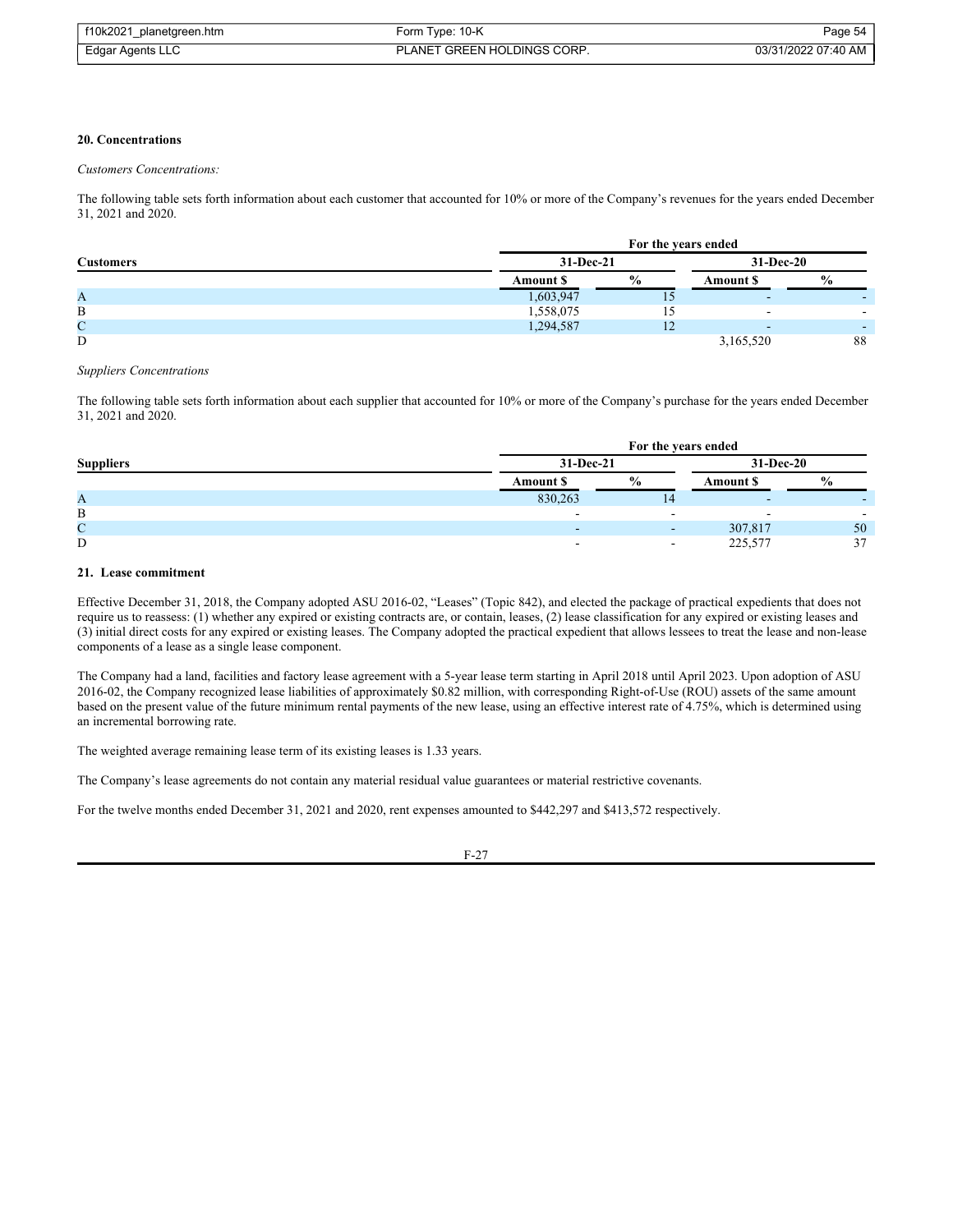| f10k2021 planetgreen.htm | Form Type: 10-K             | Page 55             |
|--------------------------|-----------------------------|---------------------|
| Edgar Agents LLC         | PLANET GREEN HOLDINGS CORP. | 03/31/2022 07:40 AM |

The five-year maturity of the Company's lease obligations is presented below:

|                                    | Operating    |
|------------------------------------|--------------|
| Twelve months ended December 31,   | lease amount |
| 2022                               | 442,297      |
| 2023                               | 147,432      |
| Total lease payment                | 589,729      |
| Less: interest                     | (153, 538)   |
| Present value of lease liabilities | 436,191      |

## **22. Risks**

## A. Credit risk

The Company's deposits are made with banks located in the PRC. They do not carry federal deposit insurance and may be subject to loss of the banks become insolvent.

Since the Company's inception, the age of account receivables has been less than one year, indicating that the Company is subject to the minimal risk borne from credit extended to customers.

## B. Interest risk

The Company is subject to interest rate risk when short-term loans become due and require refinancing.

## C. Economic and political risks

The Company's operations are conducted in the PRC. Accordingly, the Company's business, financial condition, and results of operations may be influenced by changes in the political, economic, and legal environments in the PRC.

## **23. Segment Reporting**

The Company follows ASC 280, Segment Reporting, which requires that companies disclose segment data based on how management makes the decision about allocating resources to segments and evaluating their performance. The Company's management assesses performance and determines resource allocations based on several factors, the primary measure being income from operations.

The Company's primary business segment and operations are Shandong Yunchu, Jingshan Sanhe, Anhui Ansheng, Jilin Chuangyuan, Xianning Bozhuang and Fast Approach. The Company's consolidated operations and consolidated financial position from continuing operations are almost all attributable to Shandong Yunchu, Jingshan Sanhe, Anhui Ansheng, Jilin Chuangyuan, Xianning Bozhuang and Fast Approach. Accordingly, management believes that the consolidated balance sheets and statement of operations provide the relevant information to assess Shandong Yunchu, Jingshan Sanhe, Anhui Ansheng, Jilin Chuangyuan, Xianning Bozhuang and Fast Approach's performance.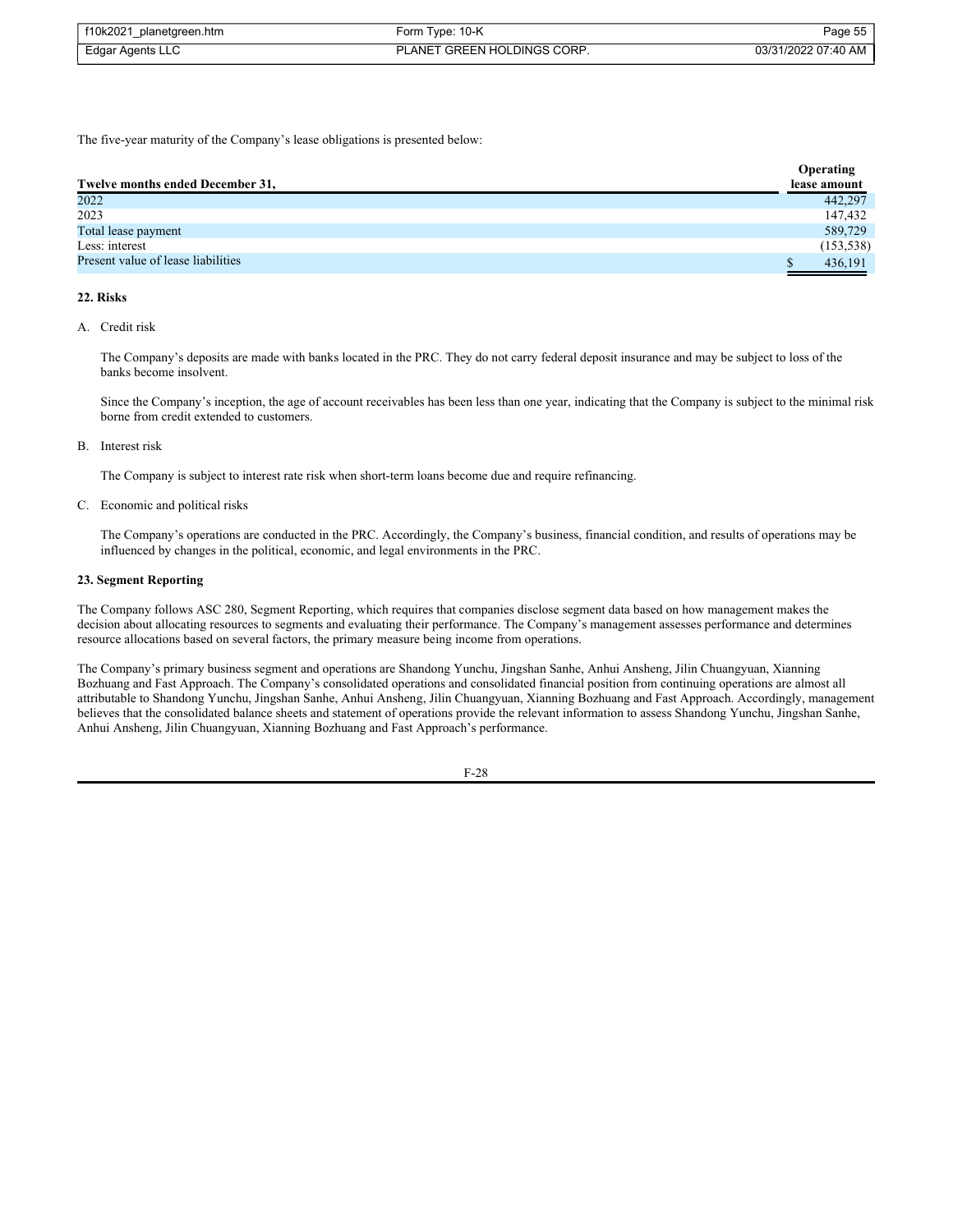| f10k2021<br>planetgreen.htm | Form Type: 10-K             | Page 56             |
|-----------------------------|-----------------------------|---------------------|
| Edgar Agents LLC            | PLANET GREEN HOLDINGS CORP. | 03/31/2022 07:40 AM |

| <b>Segment reporting</b>                             | 12/31/2021 | 12/31/2020 |
|------------------------------------------------------|------------|------------|
| Fast Approach and Shanghai Shuning                   | 387,145    | 572,509    |
| Xianning Bozhuang                                    | 10,987,674 | 11,968,553 |
| Jingshan Sanhe                                       | 6,069,282  |            |
| Anhui Ansheng                                        | 17,298,525 |            |
| Jilin Chuangyuan                                     | 16,386,168 |            |
| Jiayi Technologies (Xianning) Co., Ltd.              | 12,378,147 | 6,563,580  |
| Shandong Yunchu                                      | 4,094,723  |            |
| Planet Green Holdings Corporation                    | 16,413,420 | 853,486    |
| Lucky Sky Planet Green Holdings Co., Limited (H.K.). | 2,000,496  | 2,012,228  |
| <b>Total Assets</b>                                  | 86,015,580 | 21,970,356 |

### **24. Contingencies**

From time to time, the Company is a party to various legal actions arising in the ordinary course of business. In November 2021, the claim occurred between Ansheng and Beijing Aerospace Star Technology Co., Ltd due to the dispute over the commercial contracts. On November 16, 2021, Beijing Aerospace Star Technology Co., Ltd applied for pre-litigation custody of property preservation with the local people's Court of Langxi County, freezing Ansheng's available cash of \$229,120 before filing the action. The liabilities amounts have been accrued in the accompanying consolidated financial statements for the year ended December 31, 2021.

As of December 31, 2021, the loan from Anhui Langxi Rural Commercial Bank Of China was overdue and the Company proposed to extend maturities on this loan. During the subsequent period, the Company is negotiating a loan extension with its bankers and it is probable that the bank routinely keeps rolling over debt to keep the Company's liquidity.

The Plaintiff(Wuxi Suxin Natural Gas Utilization Co., Ltd.) sued for that the defendants (Anhui Xuanneng Natural Gas Energy Equipment Co., Ltd, Anhui Ansheng Petrochemical Equipment Co., Ltd and other related individuals) have damaged the interest of creditors and the defendant should restitute the plaintiff's mortgage loan principal as well as the interest. The case has now been transferred to the Changfeng County Court of Anhui Province for processing. Meanwhile, due to the impact of this case, Ansheng Company's available cash of \$151,630 was temporarily frozen by the court. There was a few solid evidence proves that Anhui Ansheng Petrochemical Equipment Co., Ltd. and Anhui Xuanneng Natural Gas Energy Equipment Co., Ltd. are independent entities, management believes the possibility of unfavorable outcome occur is remote and there was not any negative or any contingency impact on the 2021 Financial statements.

#### **25. Subsequent Events**

The Company has assessed all events from December 31, 2021 up through March 30, 2022, which is the date that these consolidated financial statements are available to be issued, unless as disclosed below, there are not any material subsequent events that require disclosure in these consolidated financial statements.

On January 13, 2022, the Company has entered into a Share Purchase Agreement with three investors. Pursuant to the agreement, the Company will receive gross proceeds of \$7,600,000, in exchange for the issuance of an aggregate of 7,000,000 shares of the Company's common stock, representing a purchase price of approximately \$1.00 per share.

On February 11, 2022, the Company has entered into a Share Purchase Agreement with Xiaodong Cai, the shareholders of Anhui Ansheng Petrochemical Equipment Co., Ltd., pursuant to the Share Purchase Agreement, the Company shall pay the Seller up to an aggregate of U.S. \$5,250,000 in exchange for 20.58% of the issued and outstanding shares of Anhui Ansheng Petrochemical Equipment Co., Ltd. After execution of this agreement, the Company held Ansheng's 86.58% issued and outstanding shares.

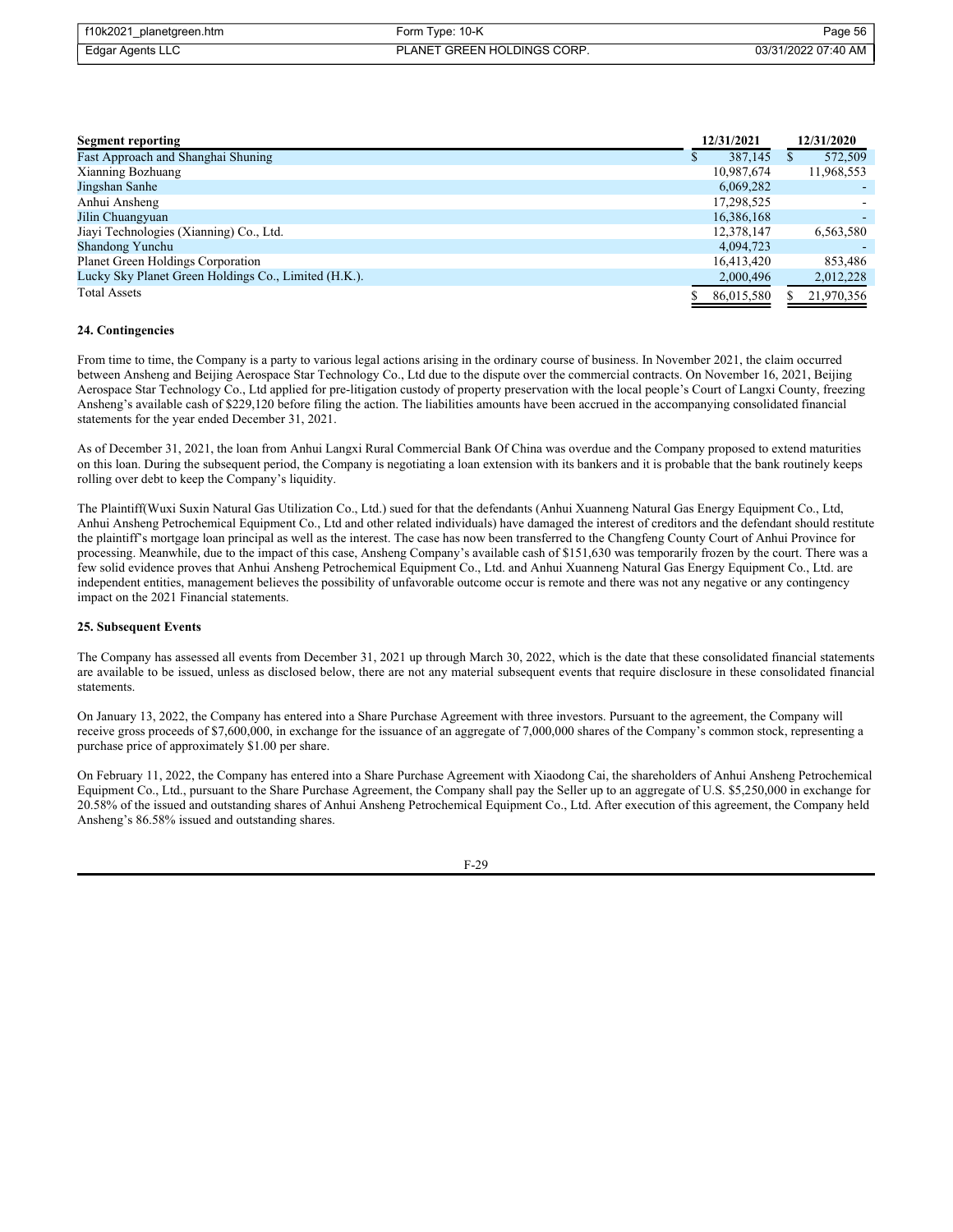| f10k2021ex4-1_planetgreen.htm | Form Type: EX-4.1           | Page                |
|-------------------------------|-----------------------------|---------------------|
| Edgar Agents LLC              | PLANET GREEN HOLDINGS CORP. | 03/31/2022 07:40 AM |

**Exhibit 4.1**

## **DESCRIPTION OF THE REGISTRANT'S SECURITIES REGISTERED PURUSANT TO SECTION 12 OF THE SECURITIES EXCHNAGE ACT OF 1934, AS AMENDED**

As of December 31, 2021, Planet Green Holdings Corp. ("we," "our," "us" or the "Company") had one class of securities registered under Section 12 of the Securities Exchange Act of 1934, as amended (the "Exchange Act"): its common stock with a par value of \$0.001 per share ("Common Stock").

Pursuant to our articles of incorporation, our authorized capital stock consists of (i) 200,000,000 shares of Common Stock and (ii) 5,000,000 shares of preferred stock, with a par value of \$0.001 per share. The following description summarizes the material terms of our capital stock. For a complete description of the matters set forth herein, you should refer to our articles of incorporation, our bylaws, and the applicable provisions of Nevada law.

Defined terms used herein and not defined herein shall have the meaning ascribed to such terms in the Company's Annual Report on Form 10-K.

### **Common Stock**

The holders of the Common Stock shall be entitled to one vote for each share so held with respect to each matter voted on by the stockholders of the Company. There is no cumulative voting.

## **Liquidation, Dividend and Preemptive Rights**

Subject to the rights of any outstanding preferred stock, upon any liquidation, dissolution or winding up of the affairs of the Company, whether voluntary or involuntary, the holders of stock shall be entitled to receive all remaining assets of the Company and such assets shall be distributed ratably among the holders of stock on the basis of the number of shares of stock held by each of them.

Dividend may be paid on the stock as and when declared by the Board of Directors of the Company. No holders of any shares of stock shall, as such holder, have any rights, preemptive or otherwise, to purchase, subscribe for or otherwise acquire any shares of stock, whether now or hereafter authorized, which at any time are offered for sale or sold by the Company.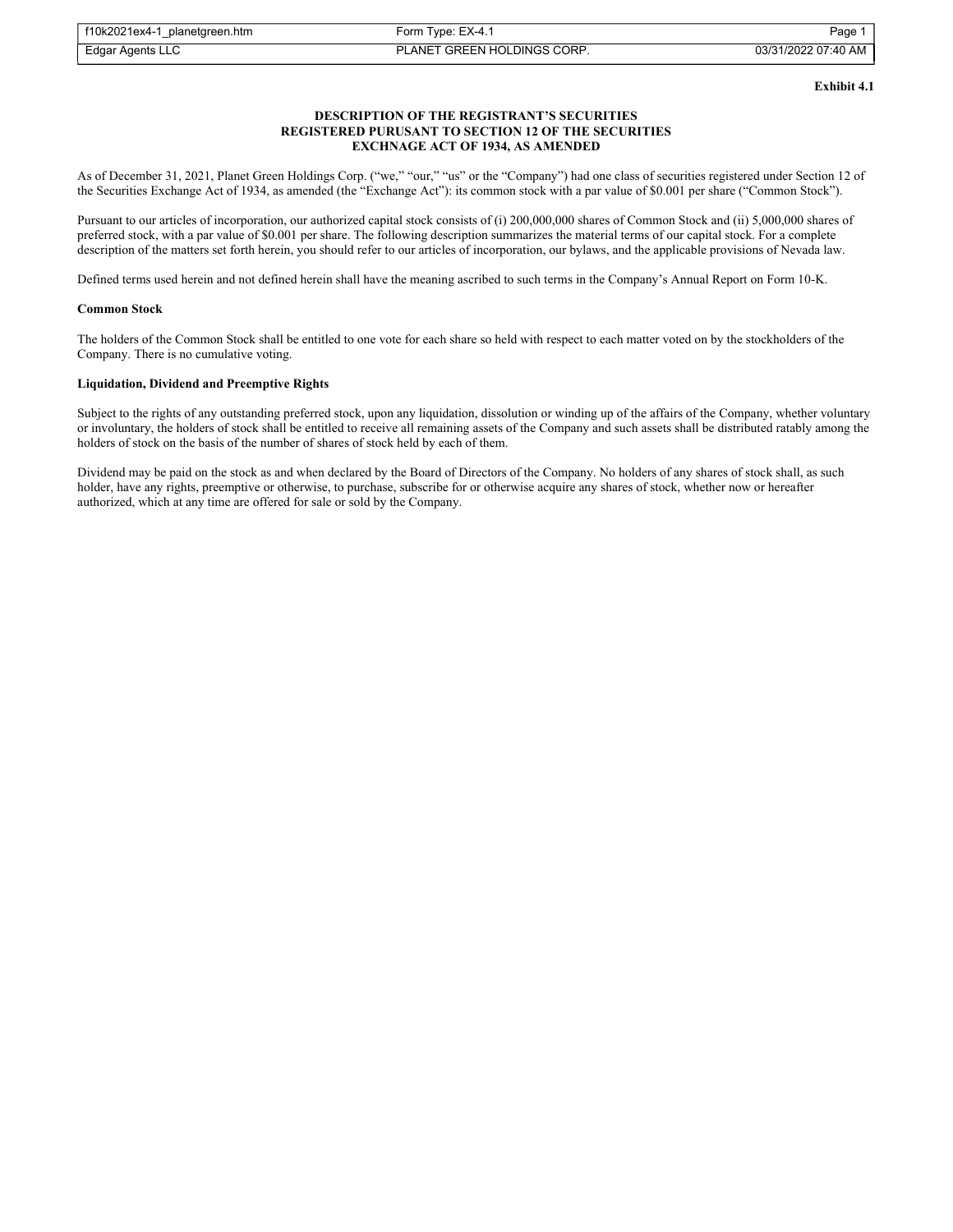| f10k2021ex21-1<br><sup>1</sup> planetqreen.htm | Form Type: EX-21.1                           | Page                |
|------------------------------------------------|----------------------------------------------|---------------------|
| Edgar Agents LLC                               | 「 GREEN HOLDINGS CORP<br>PI ANF <sup>-</sup> | 03/31/2022 07:40 AM |

**Exhibit 21.1**

## **SUBSIDIARIES OF THE REGISTRANT**

|                                                        | Place of               |
|--------------------------------------------------------|------------------------|
| Subsidiary                                             | Incorporation          |
| <b>Planet Green Holdings Corporation</b>               | British Virgin Islands |
| Shine Chemical Co., Ltd.                               | British Virgin Islands |
| Fast Approach Inc.                                     | Canada                 |
| Lucky Sky Planet Green Holding Co. Limited             | Hong Kong              |
| Bless Chemical Co., Ltd.                               | Hong Kong              |
| Jiayi Technologies (Xianning) Co., Ltd.                | <b>PRC</b>             |
| Shanghai Shuning Advertising Co, Ltd.                  | <b>PRC</b>             |
| Hubei Bulaisi Technology Co., Ltd.                     | <b>PRC</b>             |
| Shandong Yunchu Supply Chain Co., Ltd.,                | <b>PRC</b>             |
| Xianning Bozhuang Tea Products Co, Ltd.                | <b>PRC</b>             |
| Jingshan Sanhe Lucky New Energy Technologies Co., Ltd. | <b>PRC</b>             |
|                                                        |                        |
|                                                        | <b>Place of</b>        |

| <b>Variable Interest Entity</b>                 | .<br>Incorporation |
|-------------------------------------------------|--------------------|
| Jilin Chuangyuan Chemical Co., Ltd.             | PRC                |
| Anhui Ansheng Petrochemical Equipment Co., Ltd. | PRC                |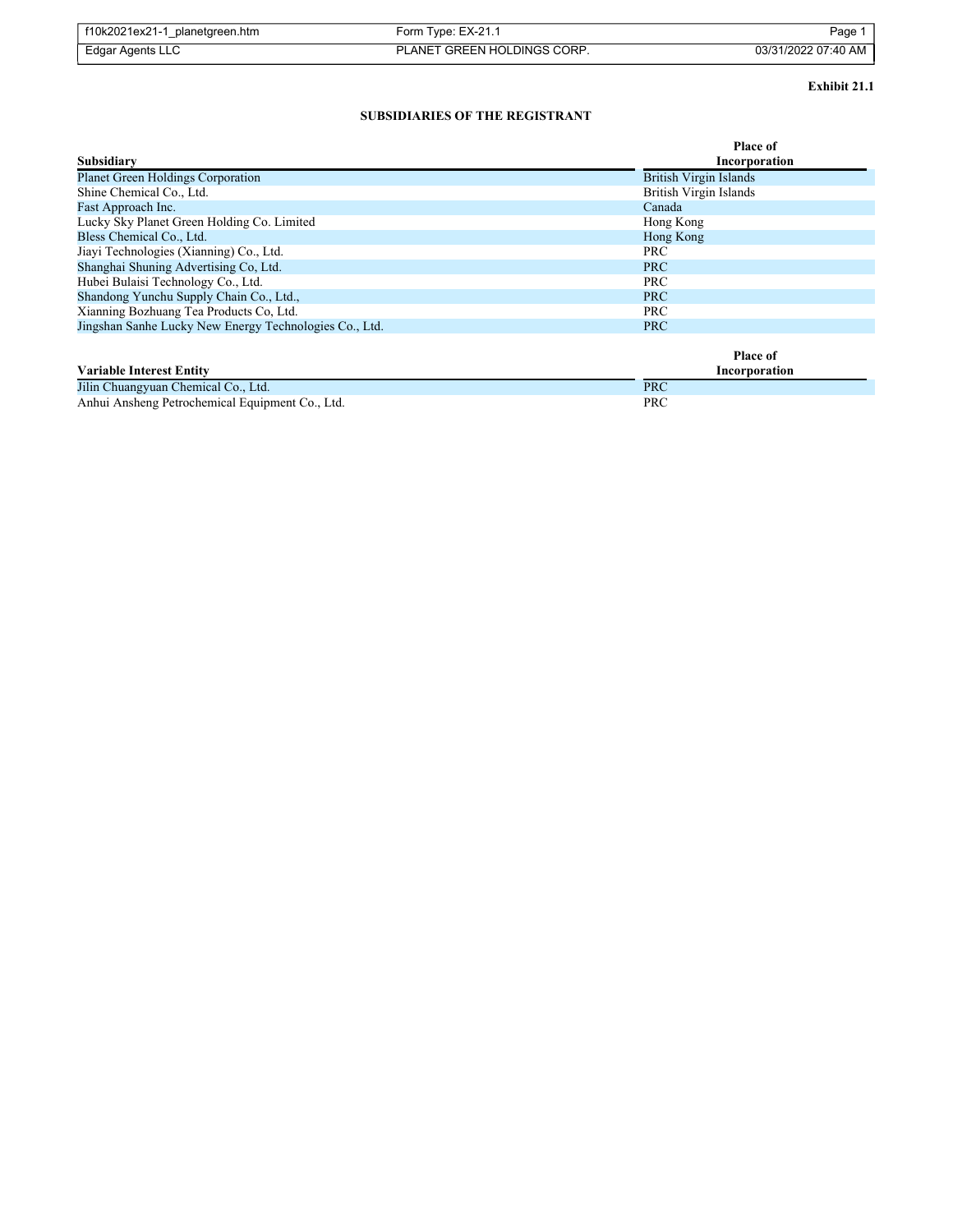| f10k2021ex31-1 planetgreen.htm | Form Type: EX-31.1          | Page                |
|--------------------------------|-----------------------------|---------------------|
| Edgar Agents LLC               | PLANET GREEN HOLDINGS CORP. | 03/31/2022 07:40 AM |

**Exhibit 31.1**

## **CERTIFICATIONS OF CHIEF EXECUTIVE OFFICER PURSUANT TO SECTION 302**

I, Bin Zhou, certify that:

1. I have reviewed this Annual Report on Form 10-K of Planet Green Holdings Corp.

2. Based on my knowledge, this report does not contain any untrue statement of a material fact or omit to state a material fact necessary to make the statements made, in light of the circumstances under which such statements were made, not misleading with respect to the period covered by this report;

3. Based on my knowledge, the financial statements, and other financial information included in this report, fairly present in all material respects the financial condition, results of operations and cash flows of the Registrant as of, and for, the periods presented in this report;

4. The Registrant's other certifying officer and I are responsible for establishing and maintaining disclosure controls and procedures (as defined in Exchange Act Rules 13a-15(e) and 15d-15(e)) and internal control over financial reporting (as defined in Exchange Act Rules 13a-15(f) and 15d-15(f)) for the Registrant and have:

- a. Designed such disclosure controls and procedures, or caused such disclosure controls and procedures to be designed under our supervision, to ensure that material information relating to the Registrant, including its consolidated subsidiaries, is made known to us by others within those entities, particularly during the period in which this report is being prepared;
- b. Designed such internal control over financial reporting, or caused such internal control over financial reporting to be designed under our supervision, to provide reasonable assurance regarding the reliability of financial reporting and the preparation of financial statements for external purposes in accordance with generally accepted accounting principles;
- c. Evaluated the effectiveness of the Registrant's disclosure controls and procedures and presented in this report our conclusions about the effectiveness of the disclosure controls and procedures as of the end of the period covered by this report based on such evaluation; and
- d. Disclosed in this report any change in the Registrant's internal control over financial reporting that occurred during the Registrant's most recent fiscal quarter (the Registrant's fourth fiscal quarter in the case of an annual report) that has materially affected, or is reasonably likely to materially affect, the Registrant's internal control over financial reporting; and

5. The Registrant's other certifying officer and I have disclosed, based on our most recent evaluation of internal control over financial reporting, to the Registrant's auditors and the audit committee of the Registrant's board of directors (or persons performing the equivalent functions):

- a. All significant deficiencies and material weaknesses in the design or operation of internal control over financial reporting which are reasonably likely to adversely affect the Registrant's ability to record, process, summarize and report financial information; and
- b. Any fraud, whether or not material, that involves management or other employees who have a significant role in the Registrant's internal control over financial reporting.

Date: March 31, 2022 By: /s/ Bin Zhou

Bin Zhou, Chief Executive Officer and Chairman (Principal Executive Officer)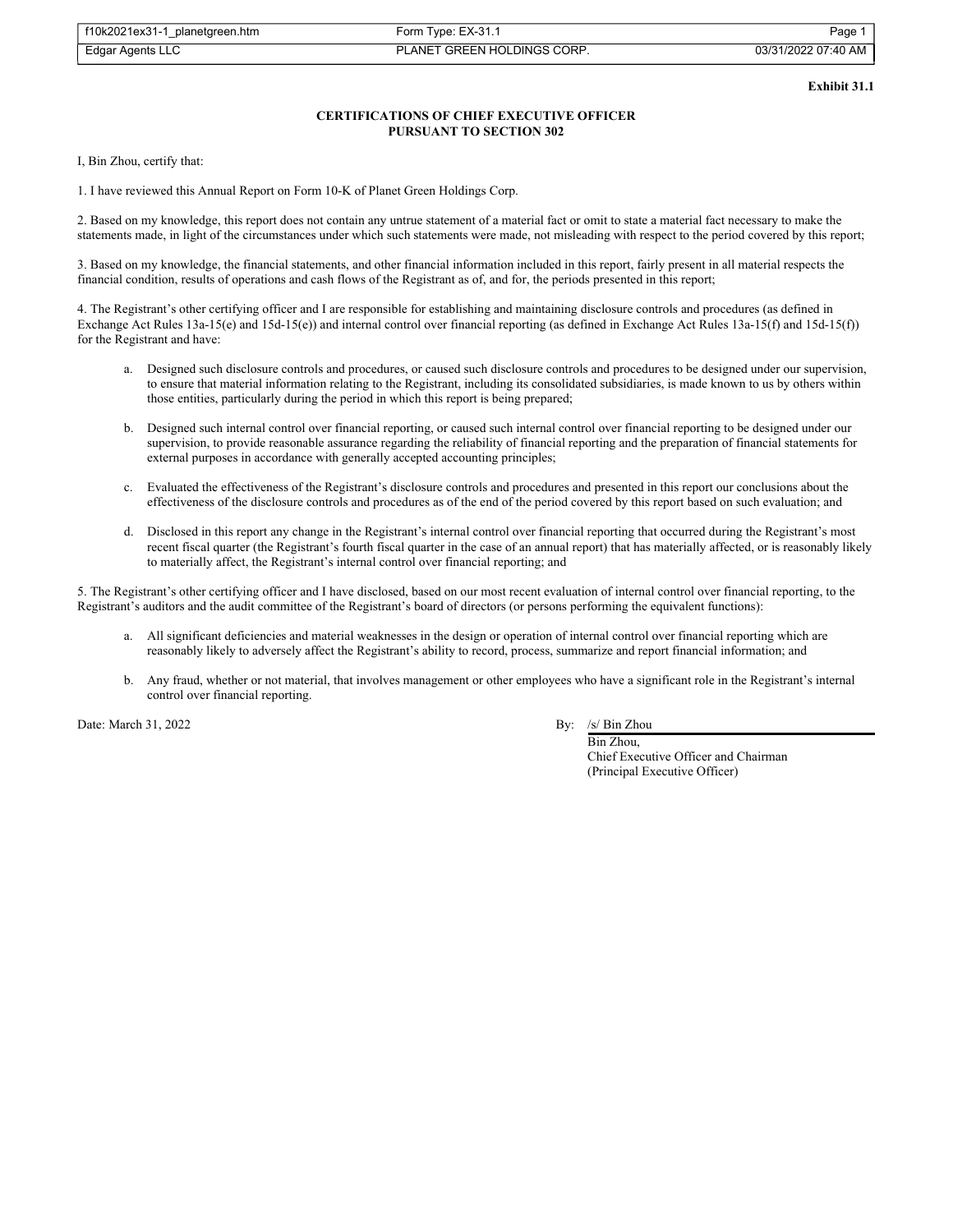| f10k2021ex31-2 planetgreen.htm | Form Type: EX-31.2          | Page                |
|--------------------------------|-----------------------------|---------------------|
| Edgar Agents LLC               | PLANET GREEN HOLDINGS CORP. | 03/31/2022 07:40 AM |

**Exhibit 31.2**

## **CERTIFICATIONS OF CHIEF FINANCIAL OFFICER PURSUANT TO SECTION 302**

I, Lili Hu, certify that:

1. I have reviewed this Annual Report on Form 10-K of Planet Green Holdings Corp.

2. Based on my knowledge, this report does not contain any untrue statement of a material fact or omit to state a material fact necessary to make the statements made, in light of the circumstances under which such statements were made, not misleading with respect to the period covered by this report;

3. Based on my knowledge, the financial statements, and other financial information included in this report, fairly present in all material respects the financial condition, results of operations and cash flows of the Registrant as of, and for, the periods presented in this report;

4. The Registrant's other certifying officer and I are responsible for establishing and maintaining disclosure controls and procedures (as defined in Exchange Act Rules 13a-15(e) and 15d-15(e)) and internal control over financial reporting (as defined in Exchange Act Rules 13a-15(f) and 15d-15(f)) for the Registrant and have:

- a. Designed such disclosure controls and procedures, or caused such disclosure controls and procedures to be designed under our supervision, to ensure that material information relating to the Registrant, including its consolidated subsidiaries, is made known to us by others within those entities, particularly during the period in which this report is being prepared;
- b. Designed such internal control over financial reporting, or caused such internal control over financial reporting to be designed under our supervision, to provide reasonable assurance regarding the reliability of financial reporting and the preparation of financial statements for external purposes in accordance with generally accepted accounting principles;
- c. Evaluated the effectiveness of the Registrant's disclosure controls and procedures and presented in this report our conclusions about the effectiveness of the disclosure controls and procedures as of the end of the period covered by this report based on such evaluation; and
- d. Disclosed in this report any change in the Registrant's internal control over financial reporting that occurred during the Registrant's most recent fiscal quarter (the Registrant's fourth fiscal quarter in the case of an annual report) that has materially affected, or is reasonably likely to materially affect, the Registrant's internal control over financial reporting; and

5. The Registrant's other certifying officer and I have disclosed, based on our most recent evaluation of internal control over financial reporting, to the Registrant's auditors and the audit committee of the Registrant's board of directors (or persons performing the equivalent functions):

- a. All significant deficiencies and material weaknesses in the design or operation of internal control over financial reporting which are reasonably likely to adversely affect the Registrant's ability to record, process, summarize and report financial information; and
- b. Any fraud, whether or not material, that involves management or other employees who have a significant role in the Registrant's internal control over financial reporting.

Date: March 31, 2022 By: /s/ Lili Hu

Lili Hu, Chief Financial Officer (Principal Financial and Accounting Officer)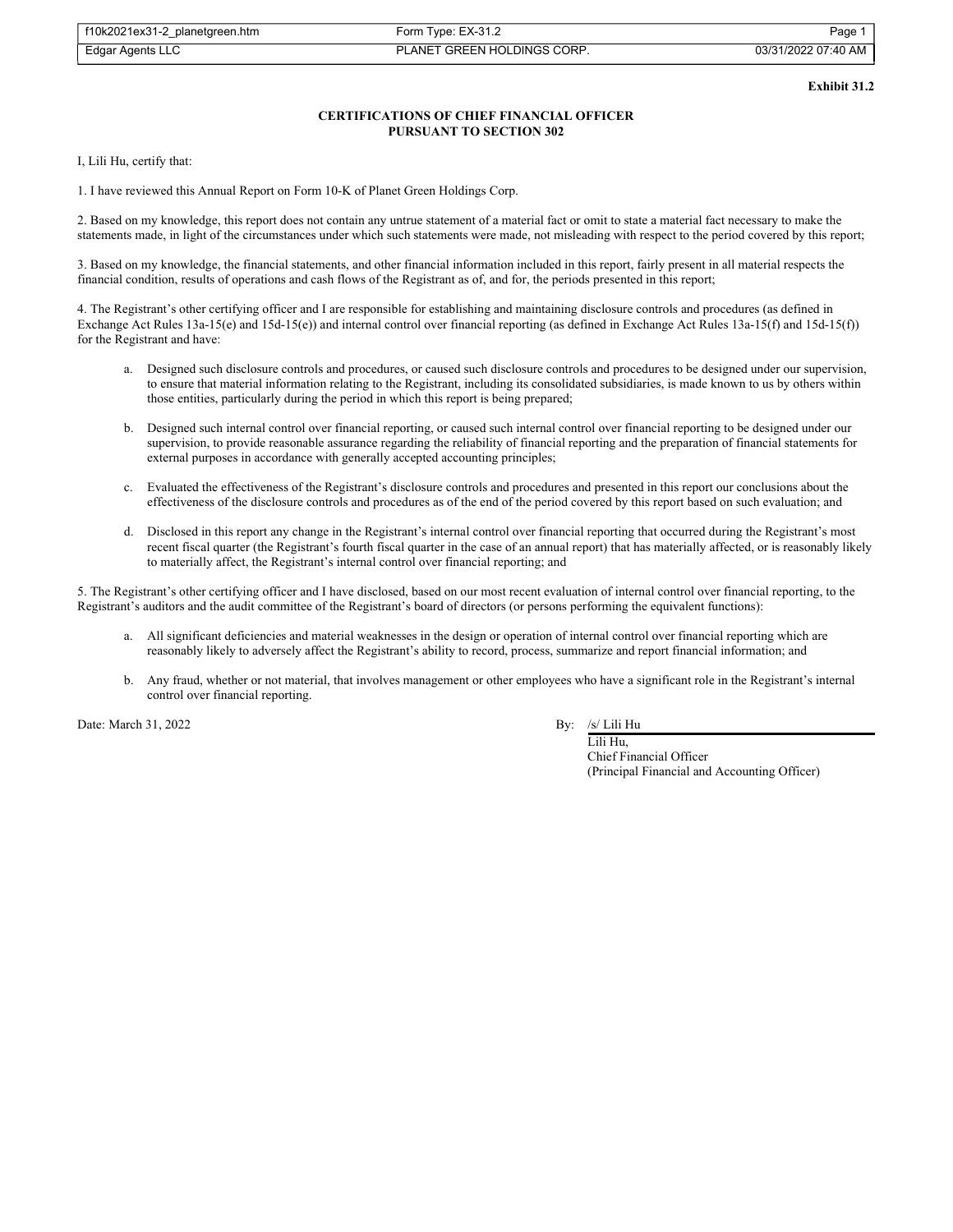| f10k2021ex32-1 planetgreen.htm | Form Type: EX-32.1         | Page                |
|--------------------------------|----------------------------|---------------------|
| Edgar Agents LLC               | PLANET GREEN HOLDINGS CORP | 03/31/2022 07:40 AM |

**Exhibit 32.1**

## **CERTIFICATION PURSUANT TO 18 U.S.C. SECTION 1350 AS ADOPTED PURSUANT TO SECTION 906 OF THE SARBANES-OXLEY ACT OF 2002**

In connection with the Annual Report of Planet Green Holdings Corp. (the "Company") on Form 10-K for the period ended December 31, 2021 as filed with the Securities and Exchange Commission on the date hereof (the "Report"), the undersigned, in the capacities and on the date indicated below, hereby certifies pursuant to 18 U.S.C. Section 1350, as adopted pursuant to Section 906 of the Sarbanes-Oxley Act of 2002, that to his knowledge:

1. The Report fully complies with the requirements of Section 13(a) or 15(d) of the Securities Exchange Act of 1934; and

2. The information contained in the Report fairly presents, in all material respects, the financial condition and results of operation of the Company.

Date: March 31, 2022 By: /s/ Bin Zhou

Bin Zhou, Chief Executive Officer and Chairman (Principal Executive Officer)

A signed original of this written statement required by Section 906 of the Sarbanes-Oxley Act of 2002 has been provided to the Company and will be retained by the Company and furnished to the Securities and Exchange Commission or its staff upon request.